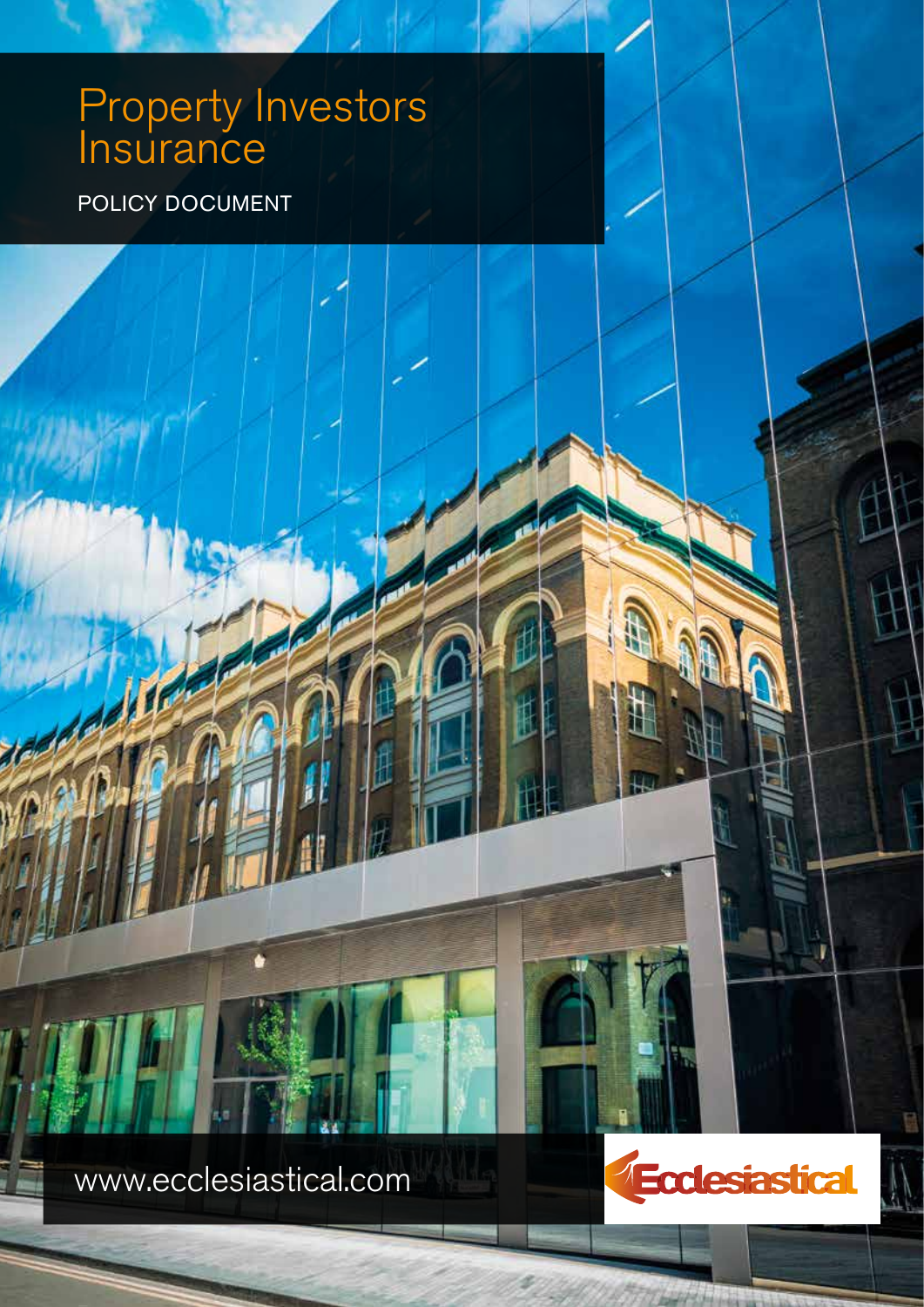# **Contents**

| Introduction         | 3  |
|----------------------|----|
| Claims services      | 4  |
| Claims promise       | 5  |
| Helplines            | 6  |
| Information services | 8  |
| General definitions  | 9  |
| Insuring clause      | 10 |
| General exclusions   | 11 |
| General conditions   | 13 |
| Claims conditions    |    |

2 POLICY DOCUMENT PROPERTY INVESTORS INSURANCE

## **Sections of the policy**

(See the schedule to see which are in force)

| Section 1 - Property damage                       | 18 |
|---------------------------------------------------|----|
| Section 2 - Equipment breakdown                   | 41 |
| Section 3 - Rental income                         | 47 |
| Section $4$ – Liabilities                         | 56 |
| Section $5 -$ Legal expenses                      | 67 |
| Section 6 - Terrorism                             | 83 |
| General information                               | 88 |
| Complaints procedure                              | 88 |
| The Financial Services Compensation Scheme (FSCS) | 89 |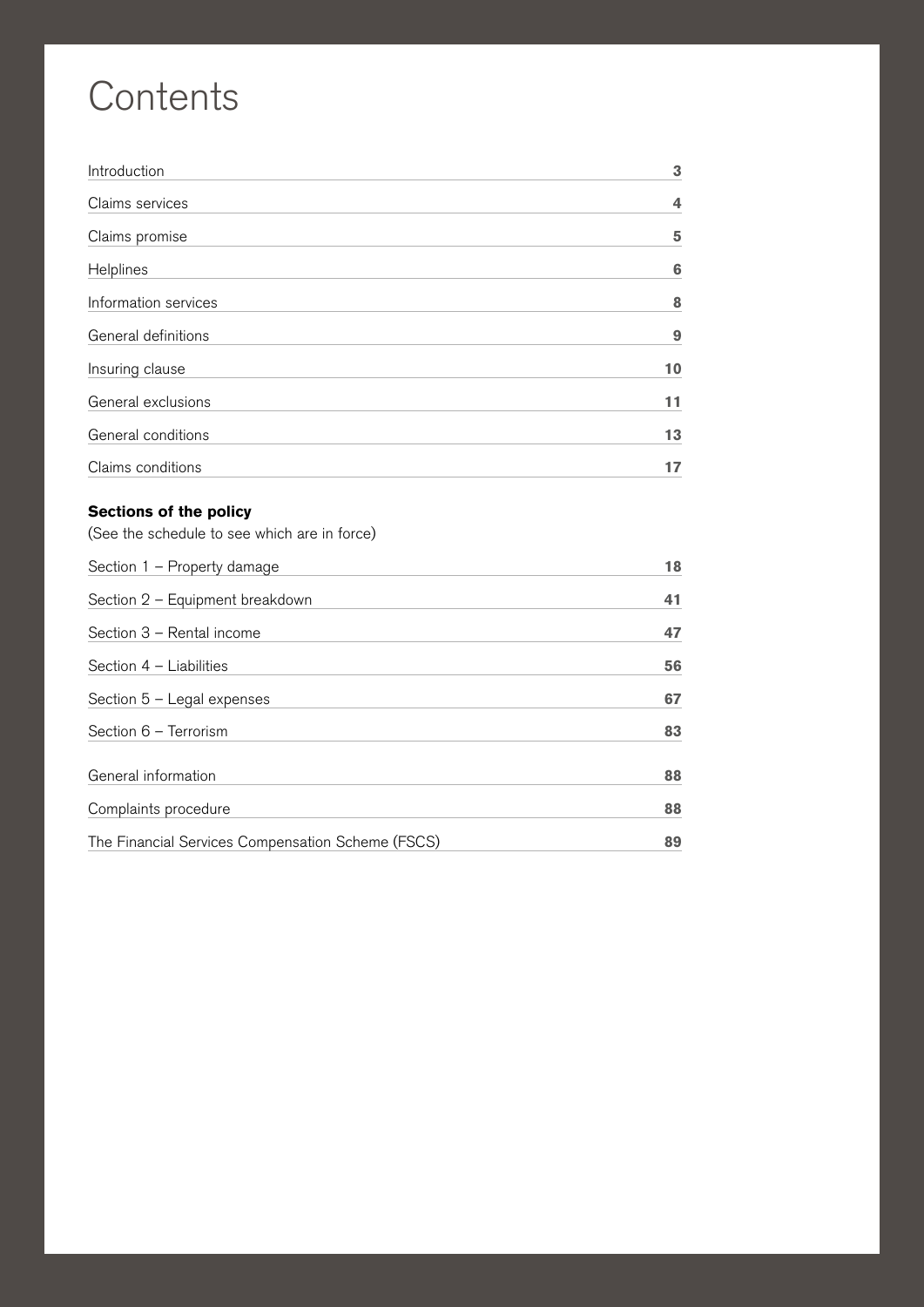## Introduction

Thank you for insuring with Ecclesiastical and we welcome you as a policyholder. We are a specialist financial services group, with a strong portfolio of insurance, investment management, broking and advisory businesses in the UK, Ireland, Canada and Australia. All are underpinned by a reputation for delivering an outstanding service for customers, with firmly established roots as a socially responsible general insurer.

## **Policy information**

The policy is divided into a number of sections. Your schedule will show which sections are in force and for how much you are insured.

Please read the policy and schedule carefully. If you have any queries or wish to change your cover, contact us immediately.

We will send you an updated schedule whenever the cover is changed and at each annual renewal date. The most recent schedule will provide the details of your current cover. Please retain this with your policy booklet, together with any special notices we send you about the policy.

Please also retain all other schedules so you may check what cover applied on any specific date should you need to do so.

If your needs change, please tell us.

## **How we will use your data**

Your privacy is important to us. We will process your personal data in accordance with data protection laws.

Ecclesiastical Insurance Office plc ("we", "us", "our") is the data controller in respect of any personal data which you provide to us or which we hold about you and any personal data which is processed in connection with the services we provide to you.

Where you provide us with personal data about a person other than yourself (such as a dependant or named person under a policy) you must inform them that you are providing their personal data to us and refer them to this notice.

To provide our insurance related services, we will collect and process your personal data such as your name, contact details, financial information and any information which is relevant to the insurance policy we are providing. In order to provide your insurance policy or when making a claim, we may also need to collect or process 'special categories of personal data' such as information relating to your health or criminal convictions or information which is likely to reveal your religious beliefs.

We process your personal data for the purposes of offering and carrying out insurance related services to you or to an organisation or other persons which you represent. Your personal data is also used for business purposes such as fraud prevention, business management, systems development and carrying out statistical and strategic analysis.

Providing our services will involve sharing your personal data with, and obtaining information about you from, our group companies and third parties such as brokers, loss adjusters, credit reference agencies, fraud prevention agencies, our service providers and professional advisors, or business partners and our regulators.

In some circumstances we may transfer your personal data to countries outside of the European Economic Area. We will put appropriate safeguards in place to ensure that your personal data is protected.

Where we have your consent, we may market our services to you or provide your personal data to our related companies or business partners for marketing purposes. You can opt out of marketing communications at any time by clicking on the link at the bottom of any email or by contacting us.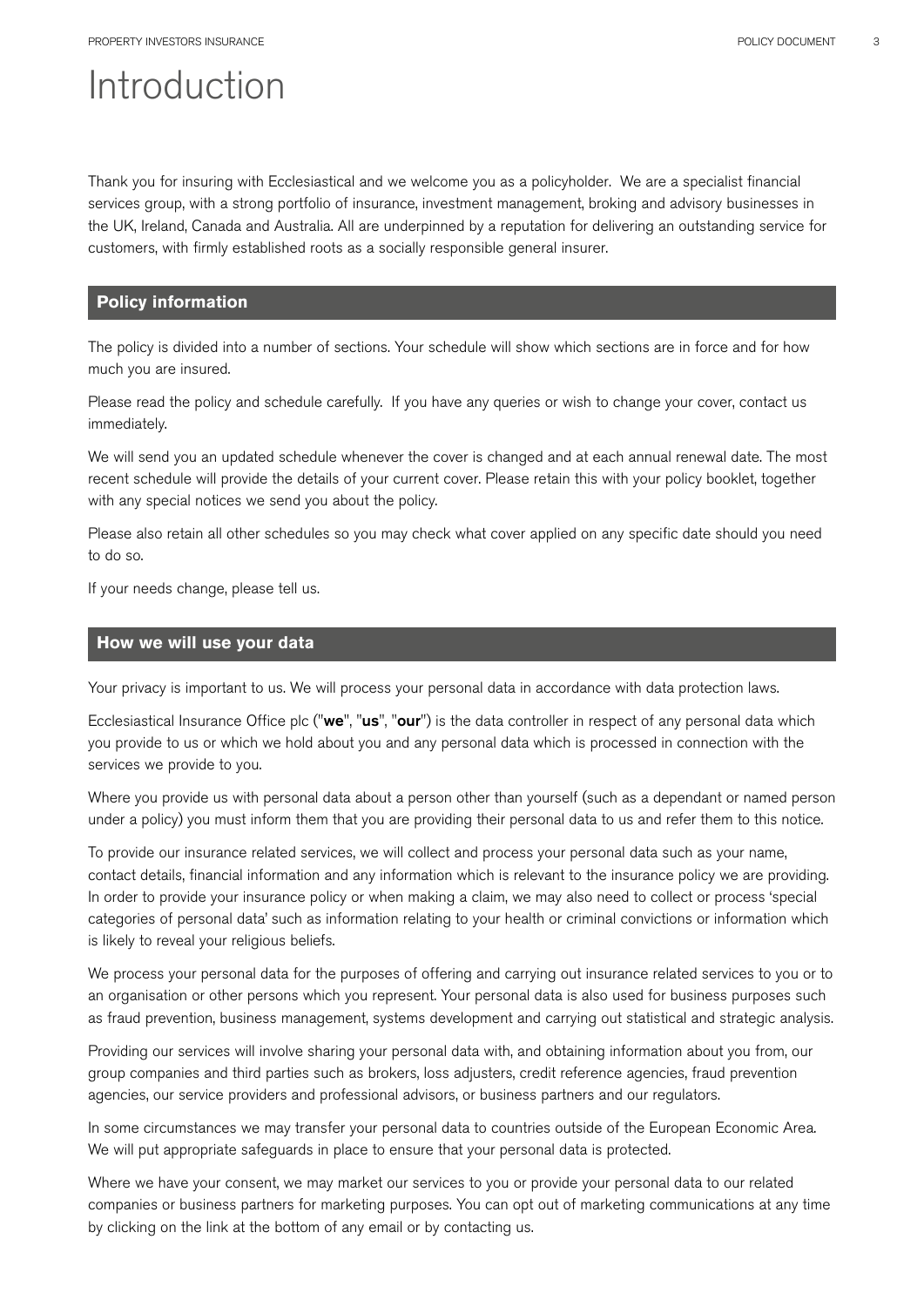## **Fraud Prevention**

We need to carry out fraud and anti-money laundering checks, and this will involve sharing your personal data (such as your name, contact details and financial information) with credit reference and fraud prevention organisations such as the Claims and Underwriting Exchange, run by MIB. If you make a claim, we will share your personal data (to the extent necessary) with other companies including other insurers and anti-fraud organisations to prevent fraud. For the purposes of deciding whether to accept and pay a claim or any part of it, we may appoint loss adjusters or external investigation services to act on our behalf.

If false or inaccurate information is provided and fraud is identified, your personal data will be passed to fraud prevention agencies including the Insurance Fraud Register, run by the Insurance Fraud Bureau. Law enforcement agencies may access and use this information.

Please note that when carrying out any fraud prevention activities, we may need to process your special categories of data such as criminal offence information and share it with fraud prevention agencies.

#### **Further Information**

For further information on how your personal data is used and your rights in relation to your personal data please refer to our Privacy Policy at www.ecclesiastical.com/privacypolicy or contact our Data Protection Officer at Beaufort House, Brunswick Road, Gloucester GL1 1JZ or on 0345 6073274 or email compliance@ecclesiastical.com.

## Claims service

At Ecclesiastical, we like to keep claims simple.

When you claim, we'll look at your cover to see how we can best help you. We'll work swiftly, and deal with your claim fairly. If we can resolve your claim when you first contact us, we will. But if it's a little more complicated, we'll make sure you always know what's going on. We'll also give you direct access to the expert claims handler dealing with your claim, who will be able to make key decisions about your claim.

We'll take a proactive approach to protecting your interests against third party legal liability claims, and we'll always consult you before making any admission of liability.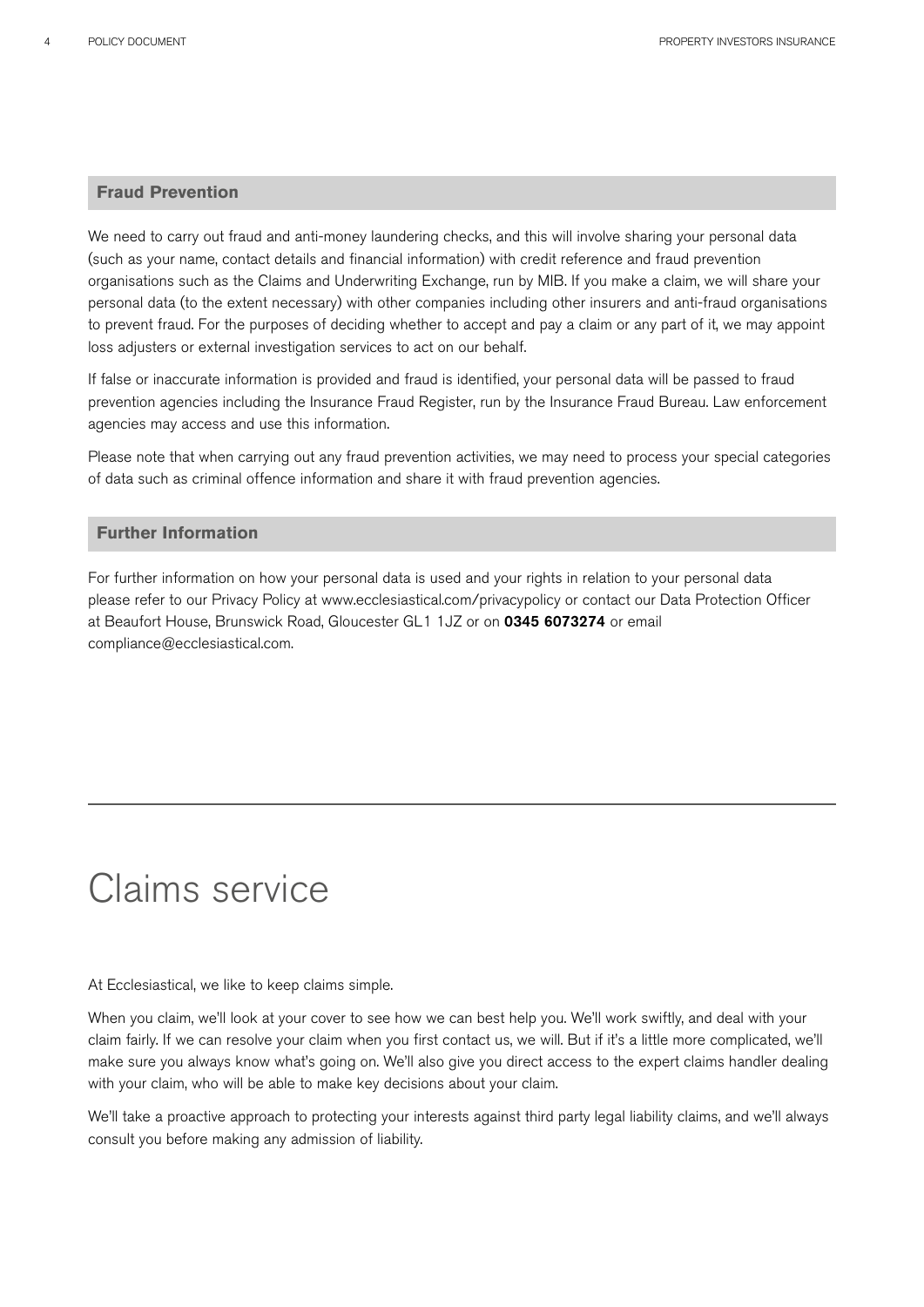# Claims promise

#### Our claims promise

- We're here to help when you need to make a new claim  $-24$  hours a day, 7 days a week
- You can claim by telephone, by email or online
- For new property claims we will respond quickly and within a maximum of one working day
- New personal injury claims will be reviewed and a considered response provided to you within a maximum of 3 working days
- We will give you the name and direct contact details of the specialist who is handling your claim, so you always know who to talk to for help, advice and support
- We will keep it as simple as possible, guiding and assisting you through your claim
- We have carefully chosen our suppliers, working with proven specialists to provide you with the support you need in resolving your claim
- We will pay your claim within one working day of agreeing the settlement amount
- We will defend claims made against you for personal injury robustly, where we have the evidence to do so

We will look for cover and will not hide behind the small print, paying you exactly what you are entitled to, quickly and without fuss

# Making your Claim

For new claims the services are available 24 hours a day, 7 days a week.

For enquiries about existing claims, the services are available from Monday to Friday 8am to 6pm.

## **For claims other than legal expenses claims call: 0345 603 8381**

#### **For legal expenses claims call:**

## **DAS Legal Expenses Insurance Company Limited 0345 268 9124**

#### **For all claims**

The action to be taken by the policyholder in the event of any incident which may give rise to a claim is shown in the Claims conditions.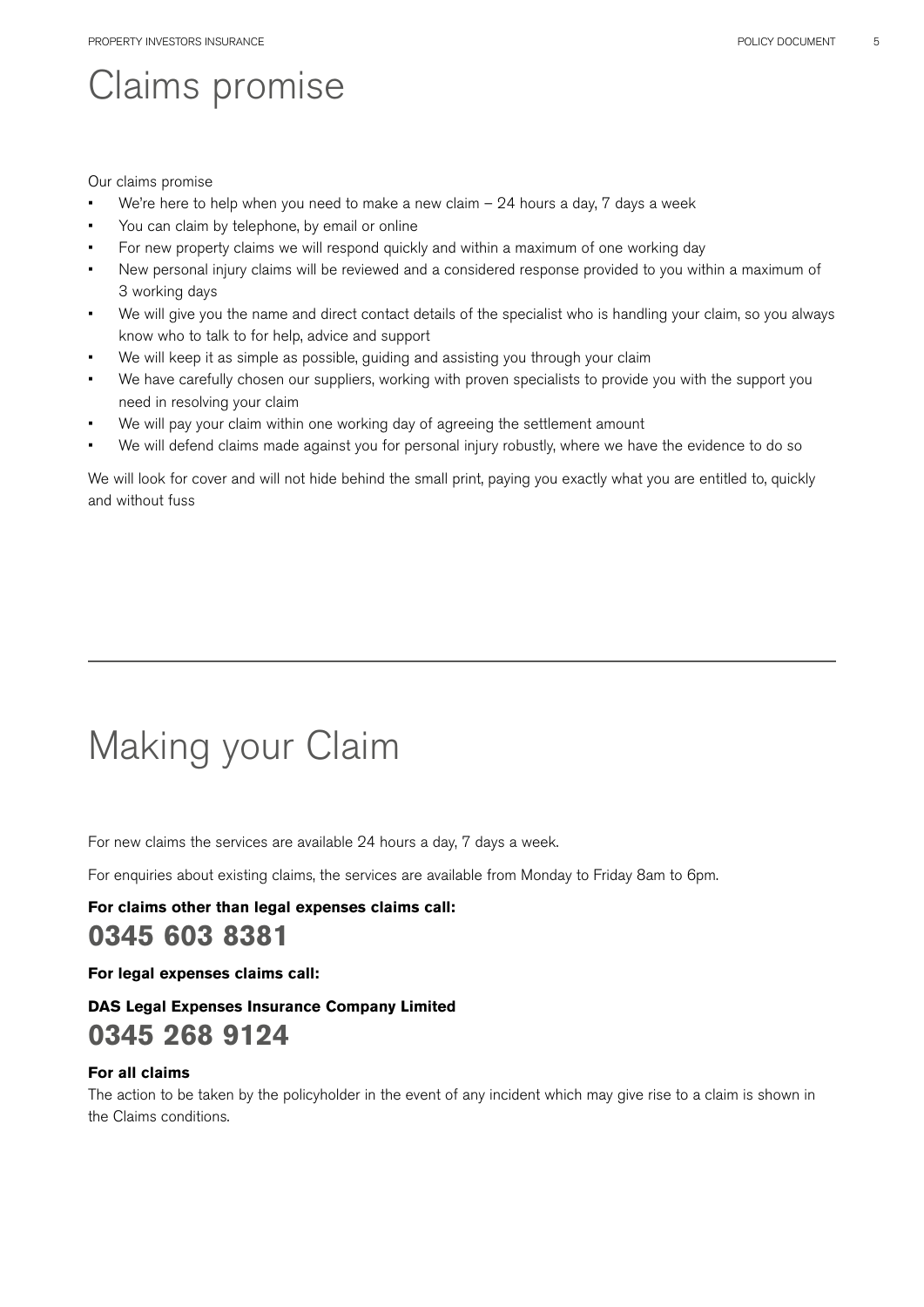# **Helplines**

## **In the event of a problem, you can obtain help from any of the following helpline services. These are available 24 hours a day 365 days a year for all our policyholders.**

Please make sure that you are able to give your policy number shown on your policy schedule.

#### **Emergency Glass Replacement**

## **0345 6000148**

If you suffer glass breakage you can call upon the services of our selected specialist provider who will effect a rapid repair.

If you are covered for glass breakage under this policy they will issue two separate invoices, an invoice for you to cover the amount of any policy excess and recoverable VAT and an invoice which is sent directly to us for the remaining costs.

If the glass is not insured you will be solely responsible for the entire cost of repairs.

## **The following are provided by DAS Law Limited and/or a preferred law firm on behalf of DAS Legal Expenses Insurance Company Limited (DAS).**

You can contact DAS' UK-based call centre 24 hours a day, seven days a week. However, they may need to arrange to call you back depending on the enquiry. To help them check and improve their service standards, DAS may record all inbound and outbound calls, except those to the counselling service. When phoning, please quote reference number TS5/6764925.

DAS will not accept responsibility if the Helpline Services are unavailable for reasons they cannot control.

#### **Business assistance**

## **0345 268 9124**

In the event of an unforeseen emergency affecting your premises which causes damage or potential danger DAS will contact a suitable repairer or contractor and arrange assistance on your behalf.

You are responsible for paying contractors' fees, but if the damage is covered under your policy you will be able to submit a claim in the normal way.

#### **Eurolaw commercial legal advice**

## **0345 268 9124**

DAS can provide legal advice on any commercial legal problem affecting the business, under the laws of any European Union country, the Isle of Man, the Channel Islands, Switzerland and Norway. Wherever possible the Legal Advice helpline aims to provide immediate advice from a qualified legal advisor. However if this is not possible DAS will arrange a call back at a time to suit you.

DAS' legal advisors provide advice on the laws of England and Wales 24 hours a day, 7 days a week, 365 days a year. Where advice is sought in an area of law beyond this jurisdiction or in respect of very specialist matters, DAS will refer you to one of their specialist advisors. This will include European law and certain areas of law for Scotland and Northern Ireland.

Specialist advice is provided 9am-5pm, Monday to Friday, excluding public and bank holidays. If calls are made outside these times, DAS will call you back.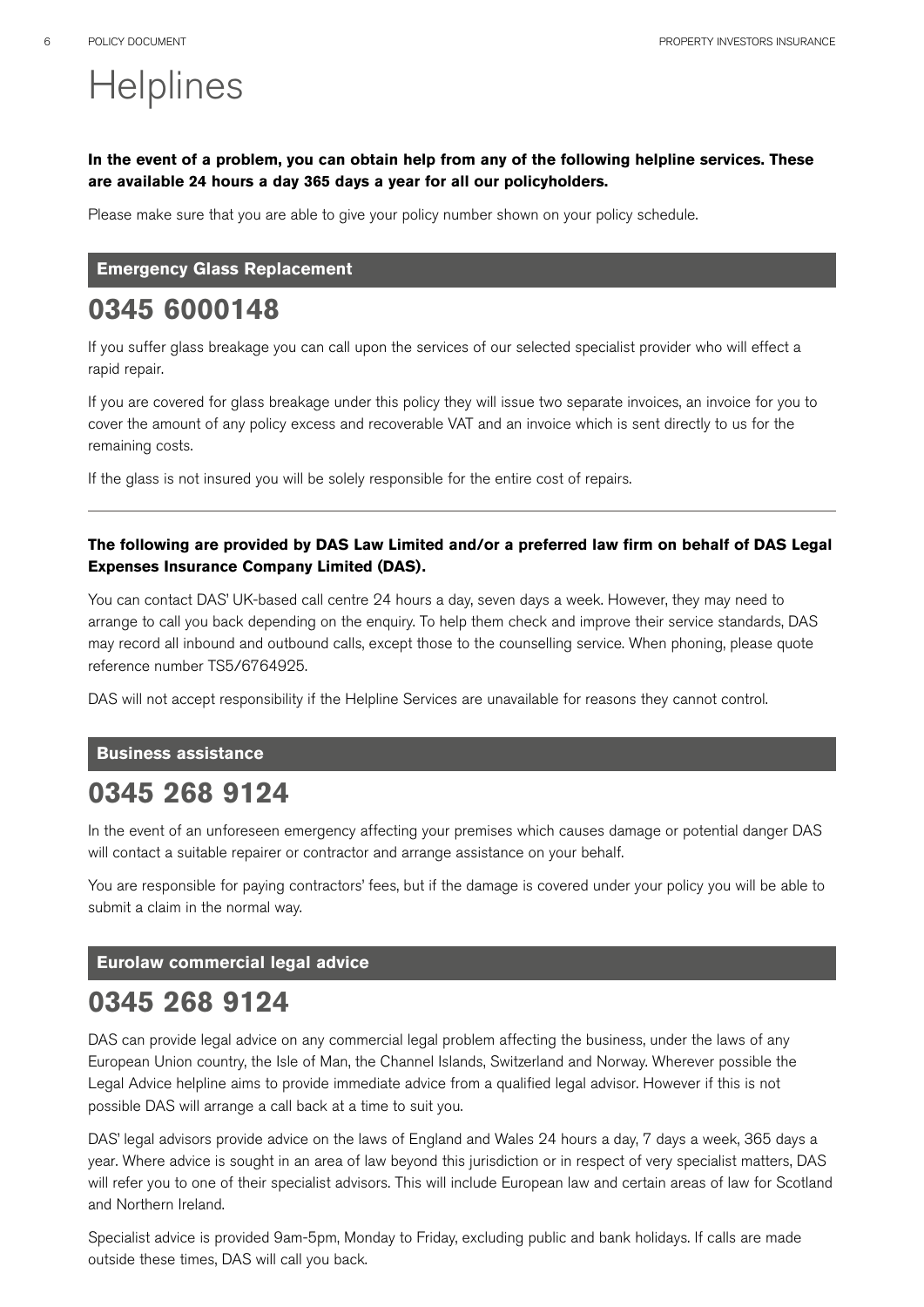**Tax advice (commercial)** 

## **0345 268 9124**

DAS can provide confidential advice over the phone on any tax matters affecting the business, under the laws of the United Kingdom.

Tax advice is provided by tax advisors 9am-5pm, Monday to Friday, excluding public and bank holidays. If calls are made outside these times, DAS will call you back.

## **Counselling**

## **0345 266 9667**

DAS can provide your employees (including any members of their immediate family who permanently live with them) with a confidential counselling service over the phone, if they are aged 18 or over (or aged between 16 and 18 and in full-time employment), including, where appropriate, onward referral to relevant voluntary and/or professional services. Any costs arising from the use of these referral services will not be paid by DAS.

The counselling service helpline is open 24 hours a day, seven days a week.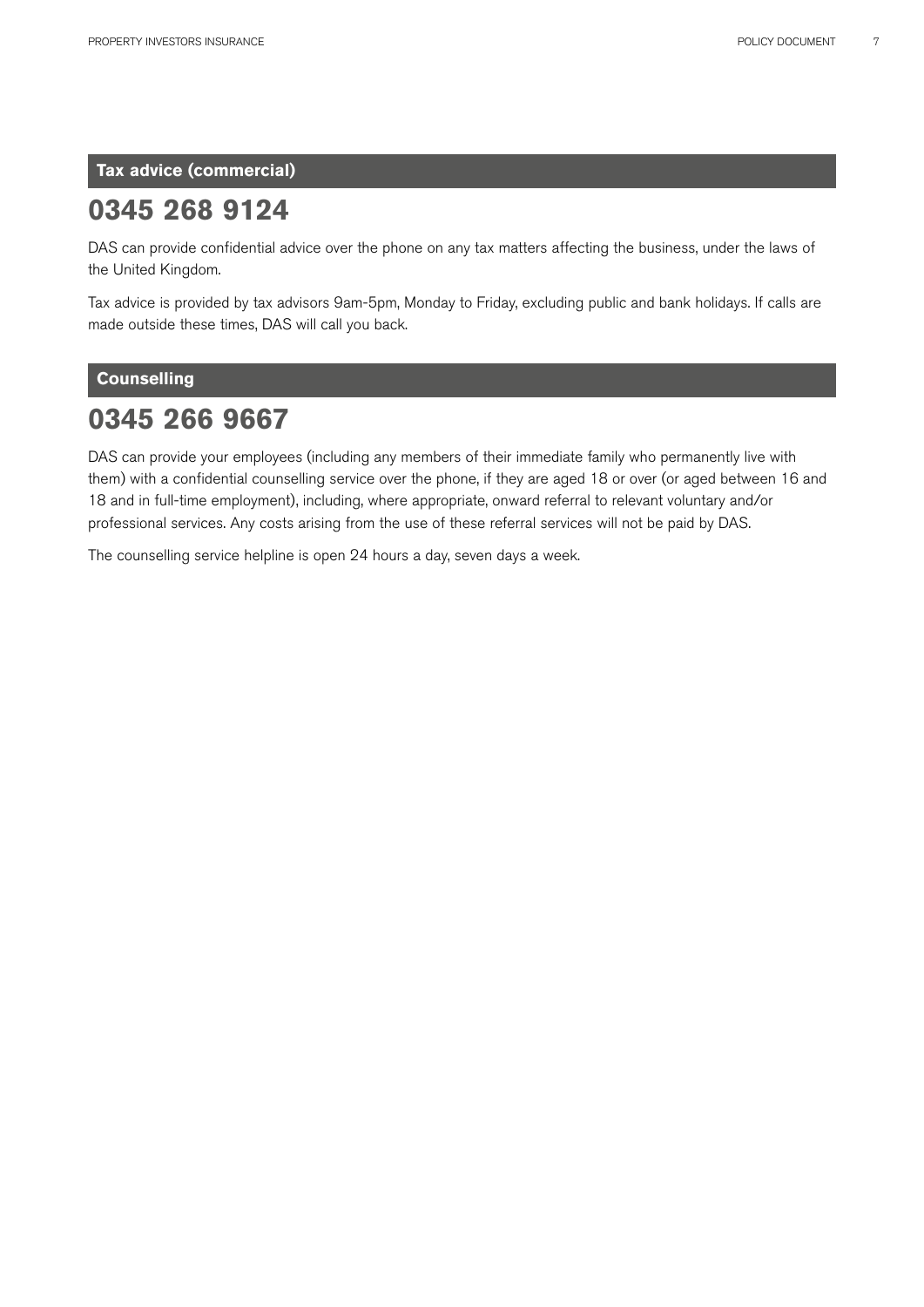# Information services

## **The following are provided by DAS Legal Expenses Insurance Company Limited (DAS).**

## **Employment manual**

The DAS Employment Manual offers comprehensive, up to date guidance on rapidly changing employment law. To view it, please visit www.das.co.uk and select Employment Manual. All the sections of this web-based document can be printed off for your own use. Contact DAS at *employmentmanual@das.co.uk* with your email address, quoting your Ecclesiastical policy number prefixed with 'EIG', and they will contact you by email to inform you of future updates to the information.

#### **DAS businesslaw**

Using www.dasbusinesslaw.co.uk you can create ready-to-sign contracts, agreements and letters in minutes. Developed by solicitors and tailored by you using DAS' smart document builders. You can also buy legal documents from the site, ranging from simple debt recovery letters to employment contracts.

The service also provides useful tools, articles and information on matters such as new legislation, employment issues, property law and taxation all regularly updated by legal experts to help you keep your business one step ahead. To access DAS businesslaw, you will need to register at www.dasbusinesslaw.co.uk. When asked for your policy number, please insert your Ecclesiastical policy number prefixed with 'EIG' and the password is DAS472301

If you experience any problems accessing the service, please email details of your problem to **businesslaw@das.co.uk** with your policy number in the subject box.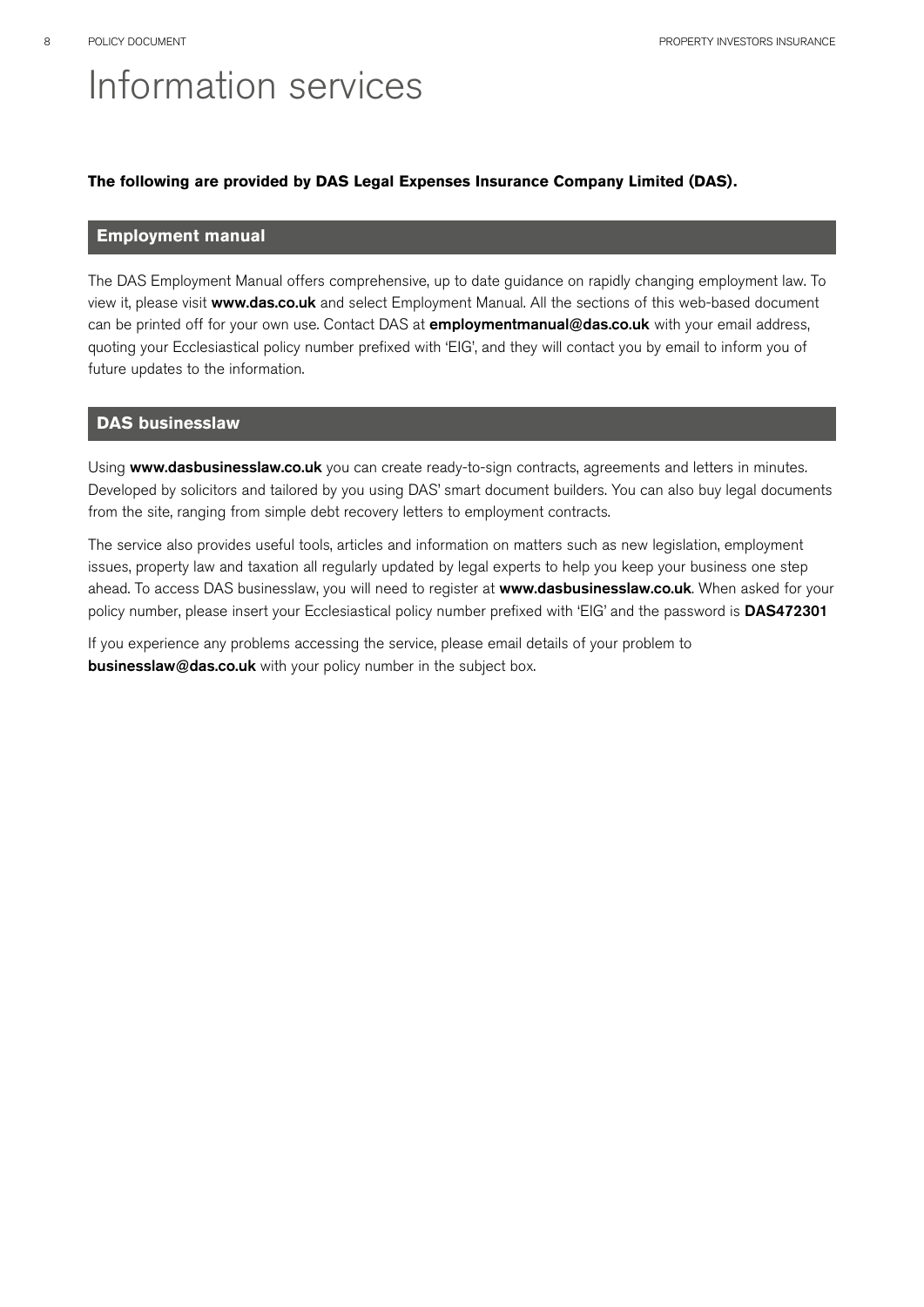## General definitions

Each time the following appear in bold italic type (or in capital letters in the schedule) they will take the meaning shown below unless specifically defined in a policy section

If they are not highlighted the everyday meaning will apply

#### *Asbestos*

means asbestos asbestos fibres or any derivatives of asbestos including any product containing any asbestos asbestos fibres or any derivatives of asbestos

#### *Business*

means *your* activities as a property owner of the premises insured by this policy

#### *Company/we/our/us*

means Ecclesiastical Insurance Office plc

#### *Condition precedent to liability*

means a condition of this policy where non-compliance (provided that such non-compliance is material to the loss) shall mean the claim will not be paid and any payment on account of the claim already made by *us* shall be repaid to *us*

#### *Damage*

means physical loss destruction or damage

#### *Excess*

means the first amount of each and every loss (after applying any adjustment for underinsurance) up to the amount set out in the schedule to this policy relevant to that loss

#### *Geographical limits*

means England Scotland Wales Northern Ireland the Channel Islands and the Isle of Man

#### *Insured/you/your*

means the Insured shown in the schedule

#### *Period of insurance*

means the period of insurance stated in the schedule

#### *Premises*

means that part of the buildings and grounds at the addresses shown in the schedule owned by *you* in connection with the *business*

#### *Unoccupied*

means vacant untenanted unfurnished empty or no longer in active use for a period exceeding 30 consecutive days

#### *Vermin*

means any wild animals birds and insects (whether they have protected status or not) that are known to cause *damage* or carry disease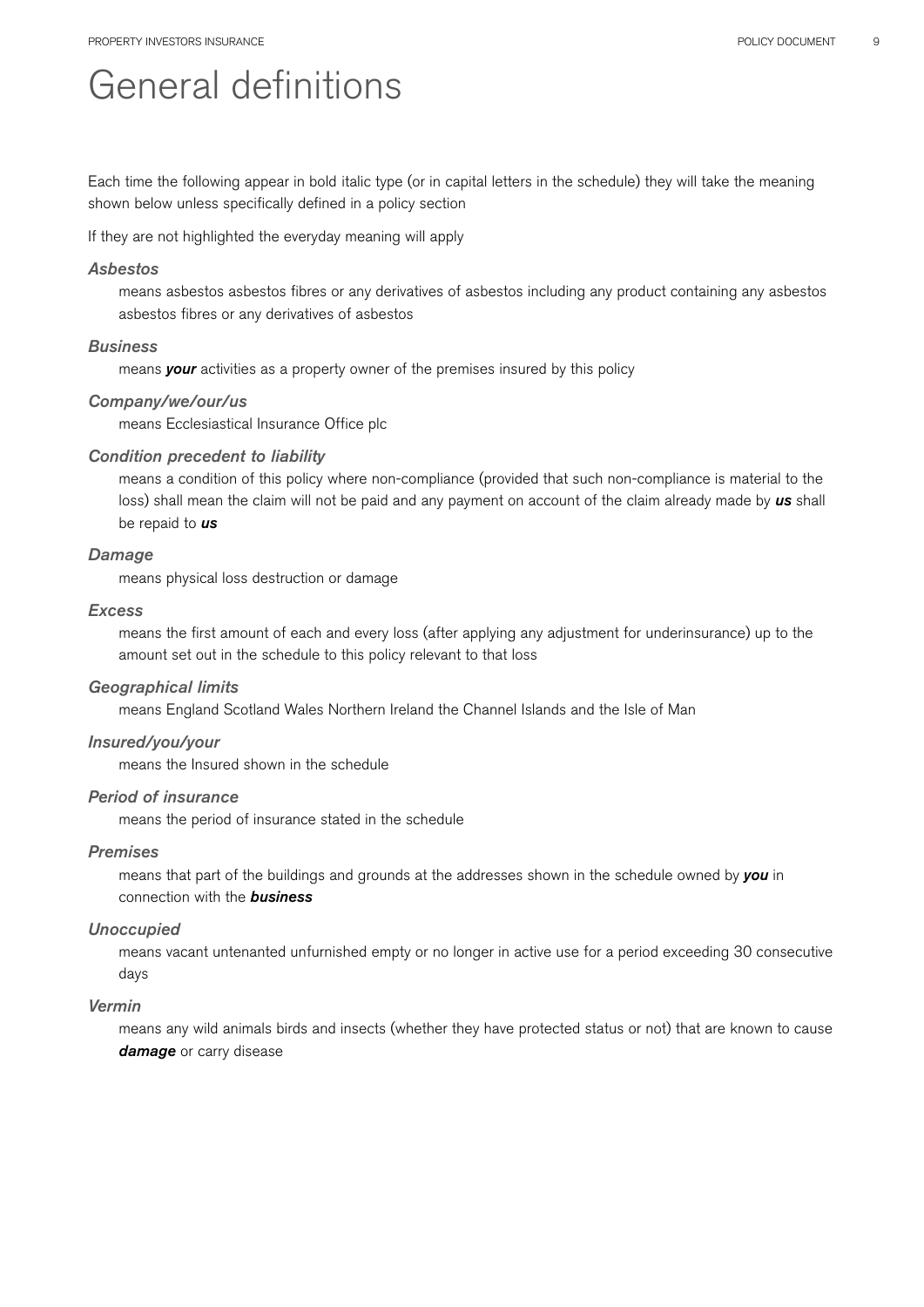# Insuring clause

This policy document and the schedule including all clauses applied to the policy shall together form the policy and be considered as one document

In consideration of payment of the premium *we* will provide insurance against loss destruction damage injury or liability (as described in and subject to the terms conditions limits and exclusions of this policy or any section of this policy) occurring or arising in connection with *your business* during the *period of insurance* or any subsequent period for which *we* agree to accept a renewal premium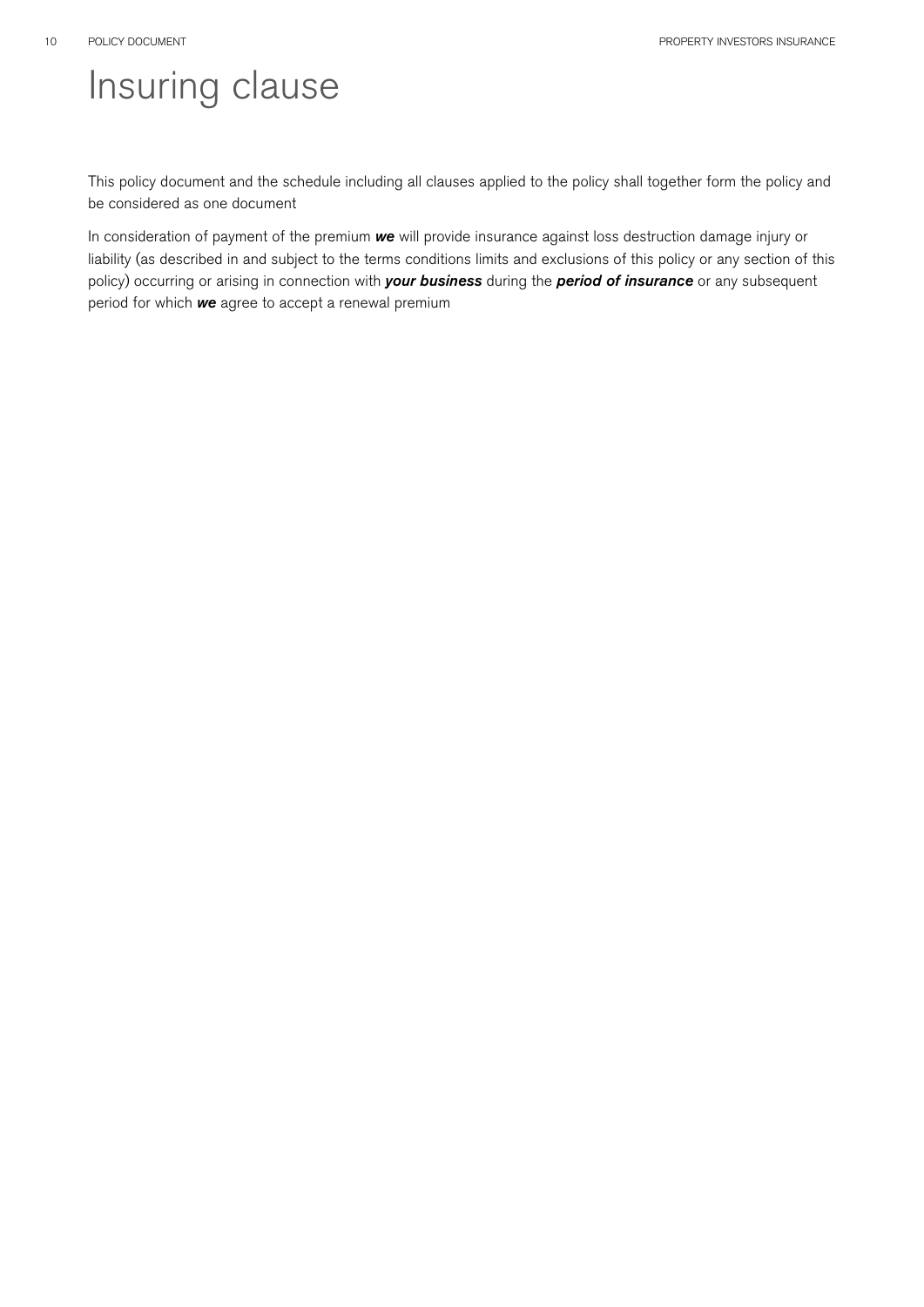## General exclusions

This policy does not cover the following



Any *excess*



## **2 Other insurances**

Property more specifically insured under another policy

## **3 Radioactive contamination**

Loss damage liability or expense directly or indirectly caused by or contributed to by or arising from

- a. ionising radiation from or contamination by radioactivity from any nuclear fuel or from any nuclear waste or from the combustion of nuclear fuel
- b. the radioactive toxic explosive or other hazardous or contaminating properties of any nuclear installation reactor or other nuclear assembly or nuclear component thereof
- c. any weapon or device employing atomic or nuclear fission and/or fusion or other like reaction or radioactive force or matter
- d. the radioactive toxic explosive or other hazardous or contaminating properties of any radioactive matter Part d. does not extend to radioactive isotopes other than nuclear fuel or nuclear waste when such isotopes are on the property insured and are being prepared stored or used in the normal course of operations by *you* for the commercial agricultural medical scientific or other similar peaceful purposes for which they were intended
- e. any chemical biological bio-chemical or electromagnetic weapon

However this exclusion does not apply to losses arising from naturally occurring radioactive gases released from the earth such as Radon

This exclusion does not apply to Cover 1 of the Liabilities section except in respect of liability of any principal and liability assumed by agreement

## **4 War risks**

Loss or damage directly or indirectly occasioned by happening through or in consequence of war invasion act of foreign enemy hostilities (whether war be declared or not) civil war rebellion revolution insurrection or military or usurped power

This exclusion does not apply to Cover 1 of the Liabilities section

## **5 Terrorism**

## **Definitions specific to this exclusion**

*Act of terrorism* 

## **In respect of**

**a. England Wales and Scotland (but not the territorial seas adjacent thereto as defined by the Territorial Sea Act 1987)** 

means acts of persons acting on behalf of or in connection with any organisation which carries out activities directed towards the overthrowing or influencing by force or violence of Her Majesty's government in the United Kingdom or any other government de jure or de facto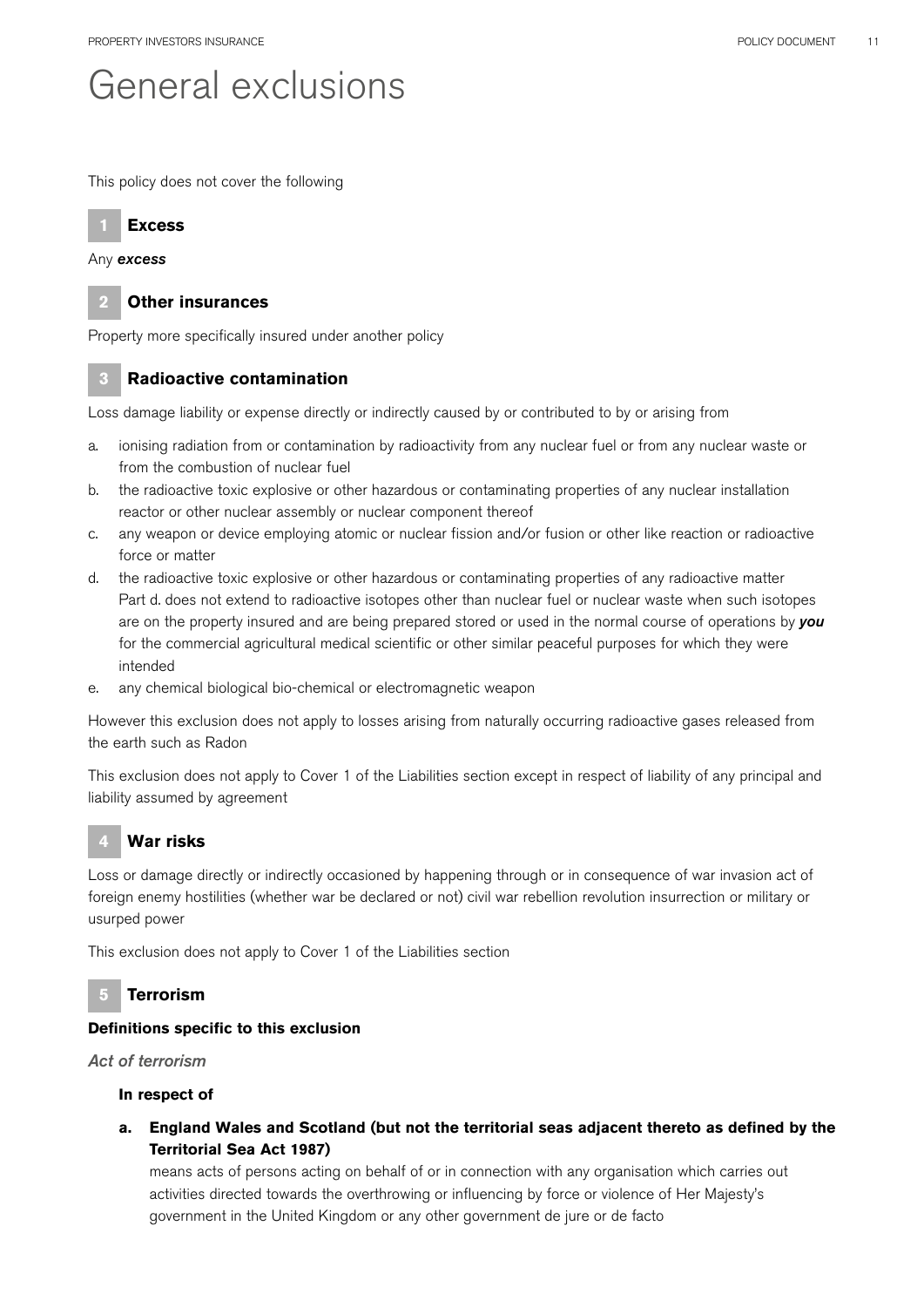#### **b. all other instances**

means an act including but not limited to the use of force or violence and/or the threat thereof of any person or group(s) of persons whether acting alone or on behalf of or in connection with any organisation(s) or government(s) committed for political religious ideological or similar purposes including the intention to influence any government and/or to put the public or any section of the public in fear

Any loss damage cost or expense directly or indirectly caused by contributed to by resulting from or arising out of or in connection with any *act of terrorism* regardless of any other cause or event contributing concurrently or in any other sequence to the loss

This insurance also excludes loss damage cost or expense of whatsoever nature directly or indirectly caused by resulting from or in connection with any action taken in controlling preventing suppressing or in any way relating to any *act of terrorism*

If *we* allege that by reason of this exclusion any loss damage cost or expense is not covered by this policy the burden of proving the contrary shall be upon *you*

This exclusion does not apply to the following sections: Liabilities Legal expenses and Terrorism

## **6 Date recognition**

#### **Definitions specific to this exclusion**

#### *Computer*

means computer or other equipment media or system (or any part of them) for processing storing or retrieving data to include without limitation any microchip integrated circuit or similar device or any computer software

#### *Insurable event*

means any of the insurable events specified in any section(s) of this policy insuring property excepting

- a. the Equipment breakdown section
- b. accidental loss destruction or damage
	- and
- c. causes excluded from these insurable events

Any claim directly or indirectly arising from the failure or possible failure of any *computer*

- a. to correctly recognise any date as its true calendar date
- b. to save and/or correctly interpret or process any data or command as a result of treating any date other than its true calendar date
- c. to save or correctly process any data on or after any date

but this shall not exclude subsequent *damage* or consequential loss not otherwise excluded which itself results from an *insurable event*

This exclusion does not apply to the following sections: Liabilities Legal expenses and Terrorism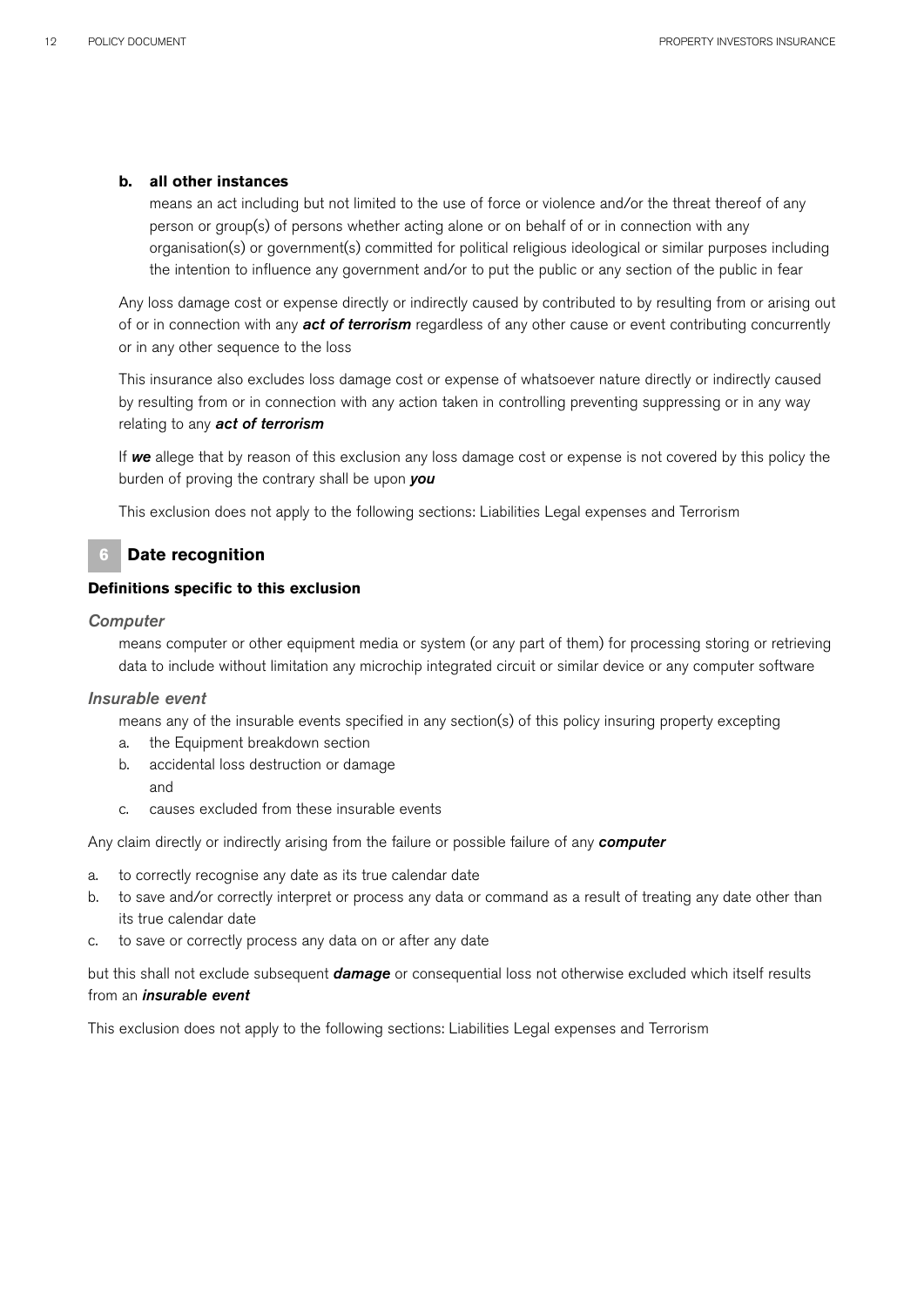## General conditions

## **1 Policy voidable**

*You* must ensure that a fair presentation of the risks to be insured is made to *us*

In the event of misrepresentation misdescription or non-disclosure of any material fact or circumstance *we* may void the policy and retain any premium paid where such misrepresentation misdescription or non-disclosure is deliberate or reckless

Where such misrepresentation misdescription or non-disclosure is not deliberate or reckless *we* may at *our* option

- a. void the policy and refund to *you* any premium paid if *we* would have not entered into this policy on any terms had clear representation description and disclosure been made
- b. proportionately reduce the amount to be paid on any claim if *we* would have entered into this policy on the same terms but for a higher premium

The reduction in claim payment will represent the percentage difference between the premium *you* have paid and the premium *we* would have charged *you* had clear representation description and disclosure been made

c. impose additional terms on this policy if *we* would have entered into this policy on such additional terms but at the same premium had clear representation description and disclosure been made

*We* may apply these additional terms to *your* policy with effect from inception

## **2 Reasonable care**

#### It is a *condition precedent to liability* that *you* shall

- a. take all reasonable precautions to prevent *damage* accident illness and disease
- b. exercise reasonable care in seeing that all statutory and other obligations and regulations are observed and complied with
- c. maintain the *premises* works machinery and plant in sound condition

## **3 Alteration of risk**

If after the commencement of this insurance

- a. there is any alteration of risk which increases the risk of *damage* accident or liability
- b. *your* interest ceases except by will or operation of law
- c. an administrator or a liquidator or receiver is appointed or where *you* enter into a voluntary arrangement
- d. there is any other material change in use of the *premises*

*you* must give notice to *us* as soon as is reasonably possible

Upon any alteration described above *we* shall be entitled to cancel the policy from the date of the alteration or impose special terms or charge an additional premium

This condition does not apply where buildings become *unoccupied* as this is dealt with under the 'Unoccupied buildings' general condition

## **4 Multiple insurances**

#### **a. All sections except those detailed separately below**

If at the time any claim arises under this policy there is any other insurance in force whether effected by *you* or not covering the same *damage* loss expense or liability *we* shall not be liable for more than *our* rateable proportion If such other insurance is subject to any condition of underinsurance this policy if not already subject to any condition of underinsurance shall be subject to that condition of underinsurance in like manner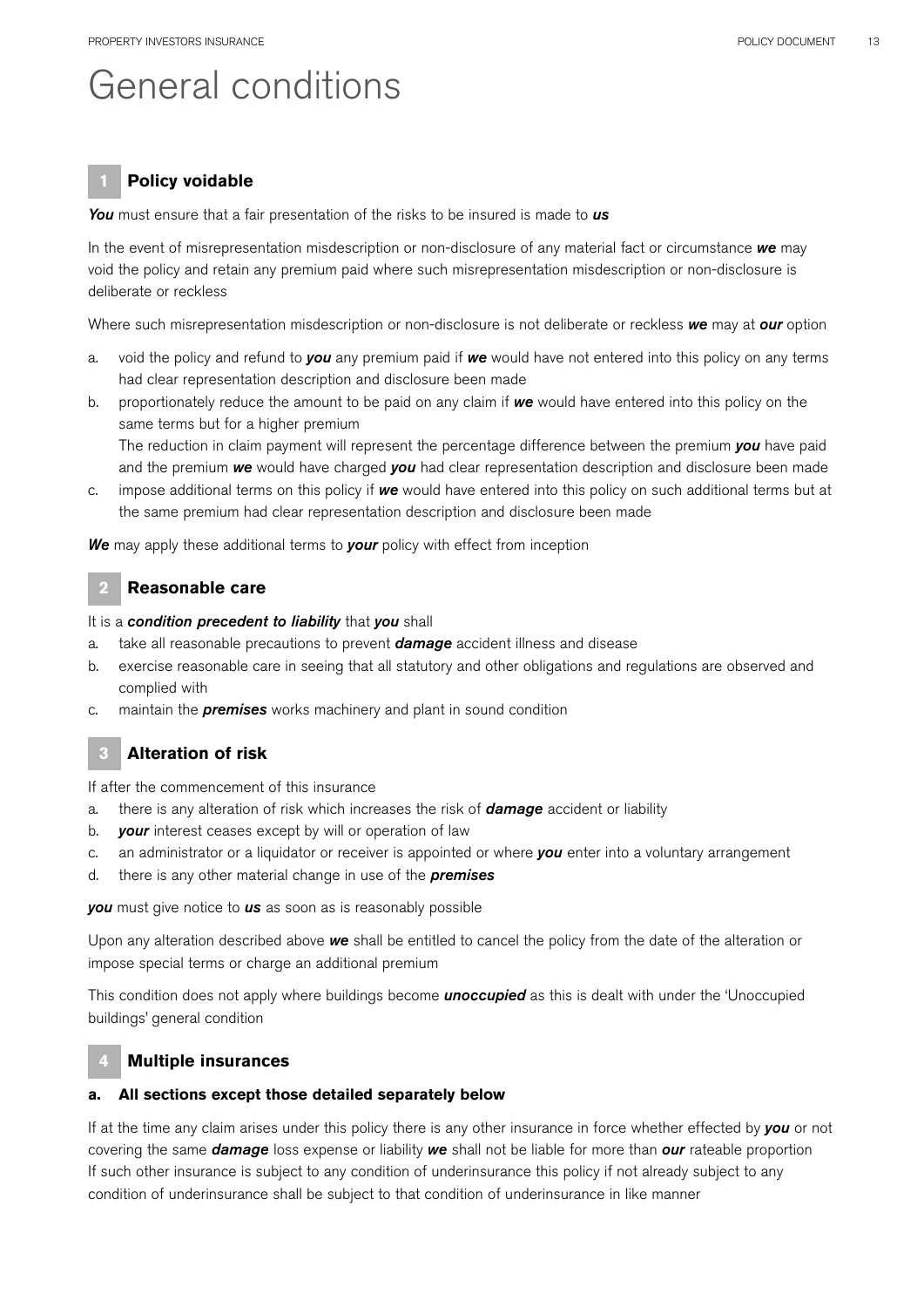## **b. Equipment breakdown Liabilities and Legal expenses sections**

If at the time of any claim arising under this policy *you* are or would but for the existence of this policy be entitled to indemnity under any other policy or policies *we* shall not be liable except in respect of any additional amount beyond the amount which would have been payable under such other policy or policies had this insurance not been effected

## **5 Fraudulent claims**

If a claim made by *you* or anyone acting on *your* behalf or any other person claiming to obtain benefit under this policy is fraudulent or exaggerated whether ultimately material or not or if any *damage* is caused by *your* wilful act or with *your* connivance *we* may at *our* option

- a. repudiate the claim
- b. recover any payments already made by *us* in respect of the claim
- c. cancel the policy from the date of the fraudulent act and retain the premium due for the unexpired period of insurance from the date of cancellation up to the renewal date If *we* cancel the policy *we* will notify *you* in writing by special delivery to *your* last known address

## **6 Unoccupied buildings**

## It is a *condition precedent to liability* that

- a. when a building or part of a building insured by this policy becomes *unoccupied* or when an *unoccupied*  building or part of a building is again occupied *you* must tell *us* as soon as is reasonably possible Upon any alteration as described above *we* may at *our* option
	- i. amend the terms and conditions that apply to such buildings and charge an additional premium
	- ii. cancel the cover for any affected buildings
	- iii. cancel the policy in accordance with the Cancellation condition
- b. in respect of any building or part of a building which becomes *unoccupied* 
	- i. *you* must turn off electricity gas and water supplies at the mains and drain down all water systems other than those required to maintain intruder alarm fire alarm and sprinkler installations or other fire suppression security or other risk protection systems or devices
	- ii. *you* must remove all waste and unfixed combustible materials both internally and externally from such buildings
	- iii. *you* must maintain in full and efficient working order and keep operational all alarms sprinkler installations fire suppression systems locks and all other protective and security devices including perimeter security protection at the *premises*
	- iv. where there is a sprinkler installation *you* must maintain the central heating system to prevent freezing and
		- 1. the system should be inspected to ensure it is operating correctly whenever such buildings are inspected
		- 2. the temperature throughout the building must be maintained at not less than 7 degrees Centigrade (45 degrees Fahrenheit)
		- 3. the system must be serviced and maintained at least annually by an appropriately qualified engineer
	- v. *you* must undertake an internal and external inspection of such buildings at least every 7 days and rectify as soon as is reasonably possible any defects in the fabric of the building or the security or fire protection installations

A record of inspections including remedy of any defects must be maintained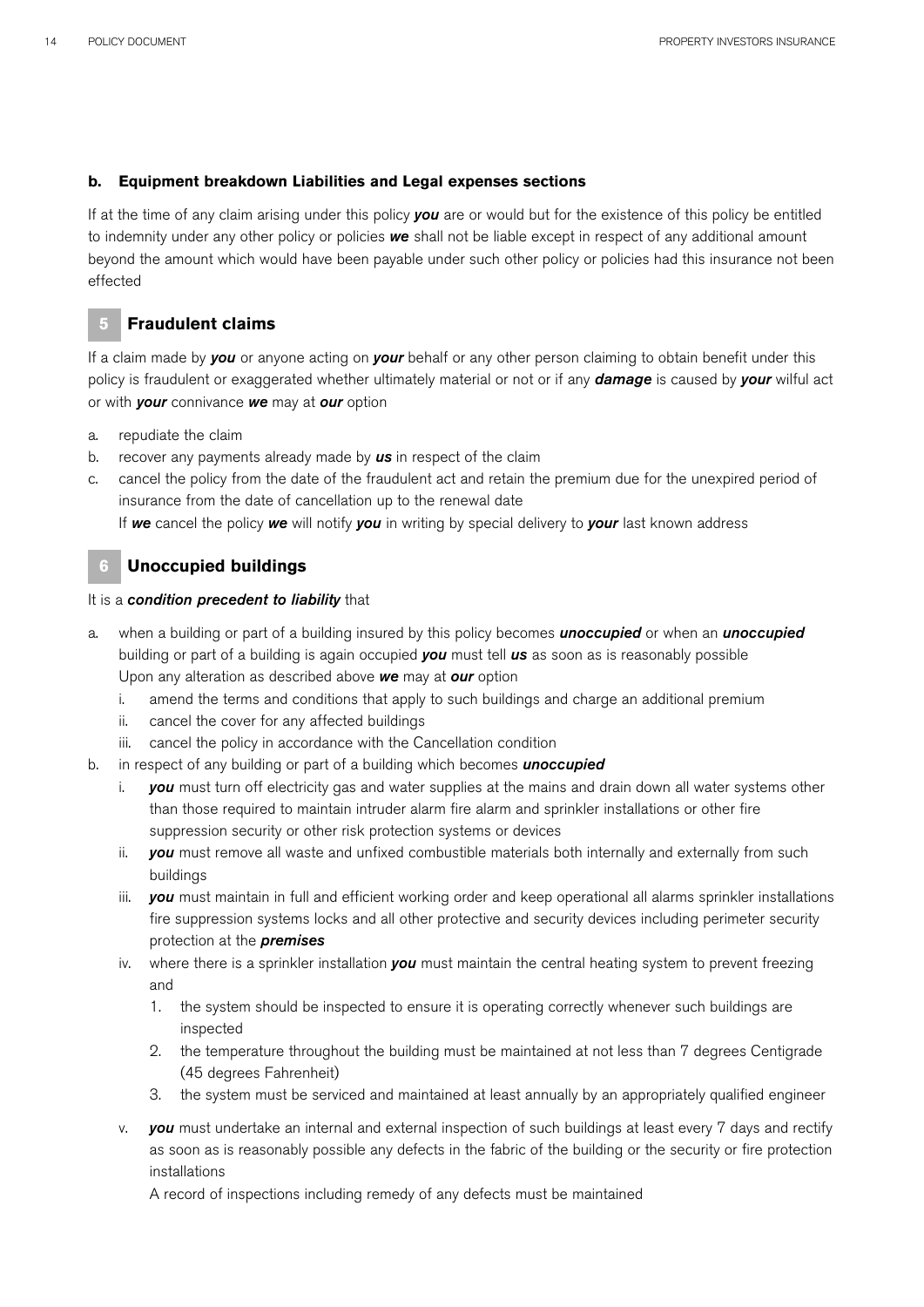- vi. *you* must permanently seal shut the letterbox Where the letterbox cannot be sealed shut *you* must fit a metal box or cage to the inside of the letterbox aperture and remove the post from it whenever such buildings are inspected
- vii. *you* must tell *us* as soon as is reasonably possible if such buildings are to be occupied by contractors for any alterations renovations conversions or repairs
- viii. in addition to the Claims condition that requires *you* to tell *us* as soon as *you* become aware of an incident that may result in a claim *you* must also tell *us* as soon as *you* become aware of any illegal entry to the *premises* whether or not any *damage* has occurred
- ix. *you* must review and update *your* risk assessment (including the fire risk assessment) of such buildings to reflect the change in risk

Unless otherwise agreed by *us* in writing

## **7 Arbitration**

Provided *we* have admitted liability for a claim any dispute as to the amount to be paid shall be resolved by arbitration in accordance with the statutory provisions in force at the time by

- a. an agreed arbitrator or if an arbitrator cannot be agreed
- b. an arbitrator appointed by the Chartered Institute of Arbitrators following a request from either party provided they have given seven days' written notice to the other party

*You* must not take legal action against *us* over the dispute before the arbitrator has reached a decision

This condition does not apply to the Legal expenses section

## **8 Cancellation**

In circumstances other than those in the Policy voidable Alteration of risk and Fraudulent claims conditions *we* may cancel the policy or any section of it by sending seven days' notice commencing from the date of posting by special delivery to *you* at *your* last known address and shall refund to *you* the proportionate premium for the unexpired period of cover

## **9 Sanctions**

*We* shall not provide any cover under this policy or be liable to pay any claim or provide any benefit to the extent that the provision of such cover payment of such claim or provision of such benefit would expose *us* to any sanction prohibition or restriction under United Nations resolutions or the trade or economic sanctions laws or regulations of the European Union United Kingdom or United States of America

If any such sanction prohibition or restriction takes effect during the period of insurance *you* or *we* may cancel that part of this policy which is affected with immediate effect by giving such notice in writing

In such circumstances *we* shall return a proportionate premium for the unexpired period of cover provided no claims have been paid or are outstanding

## **10 Assignment**

*You* shall not assign any of the rights or benefits under this policy or any section of this policy without *our* prior written consent

*We* will not be bound to accept or be affected by any notice of trust charge lien or purported assignment or other dealing with or relating to this policy or any section of this policy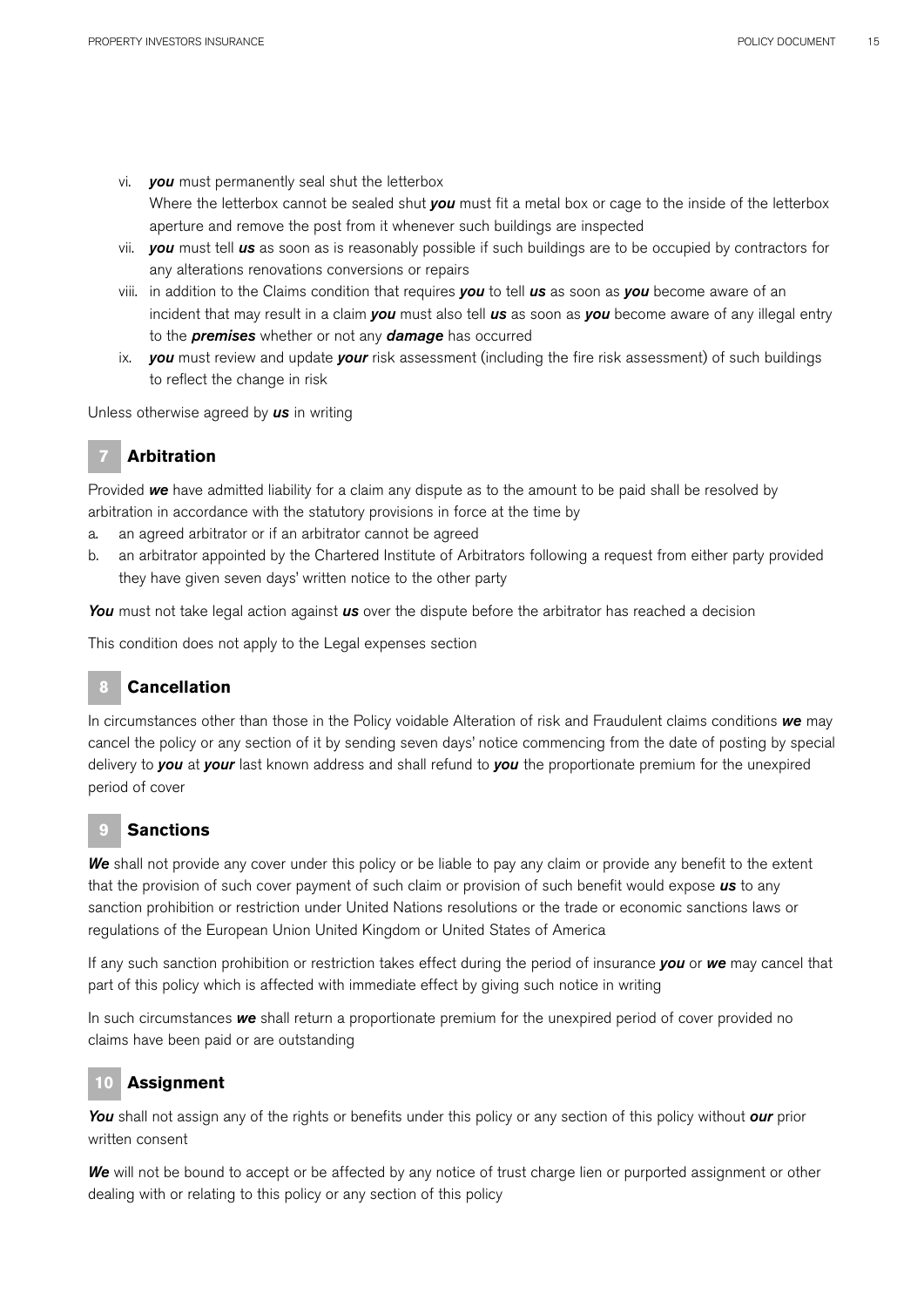## **11 Law applicable**

This policy (other than the Legal expenses section) shall be governed by and construed in accordance with the law of England and Wales unless the *Insured's* habitual residence (in the case of an individual) or central administration and/or place of establishment is located in Scotland in which case the law of Scotland shall apply

## **12 Rights of third parties**

A person or company who is not a party to this policy has no right under the Contracts (Rights of Third Parties) Act 1999 to enforce any term of this policy but this does not affect any right or remedy of a third party which exists or is available apart from that Act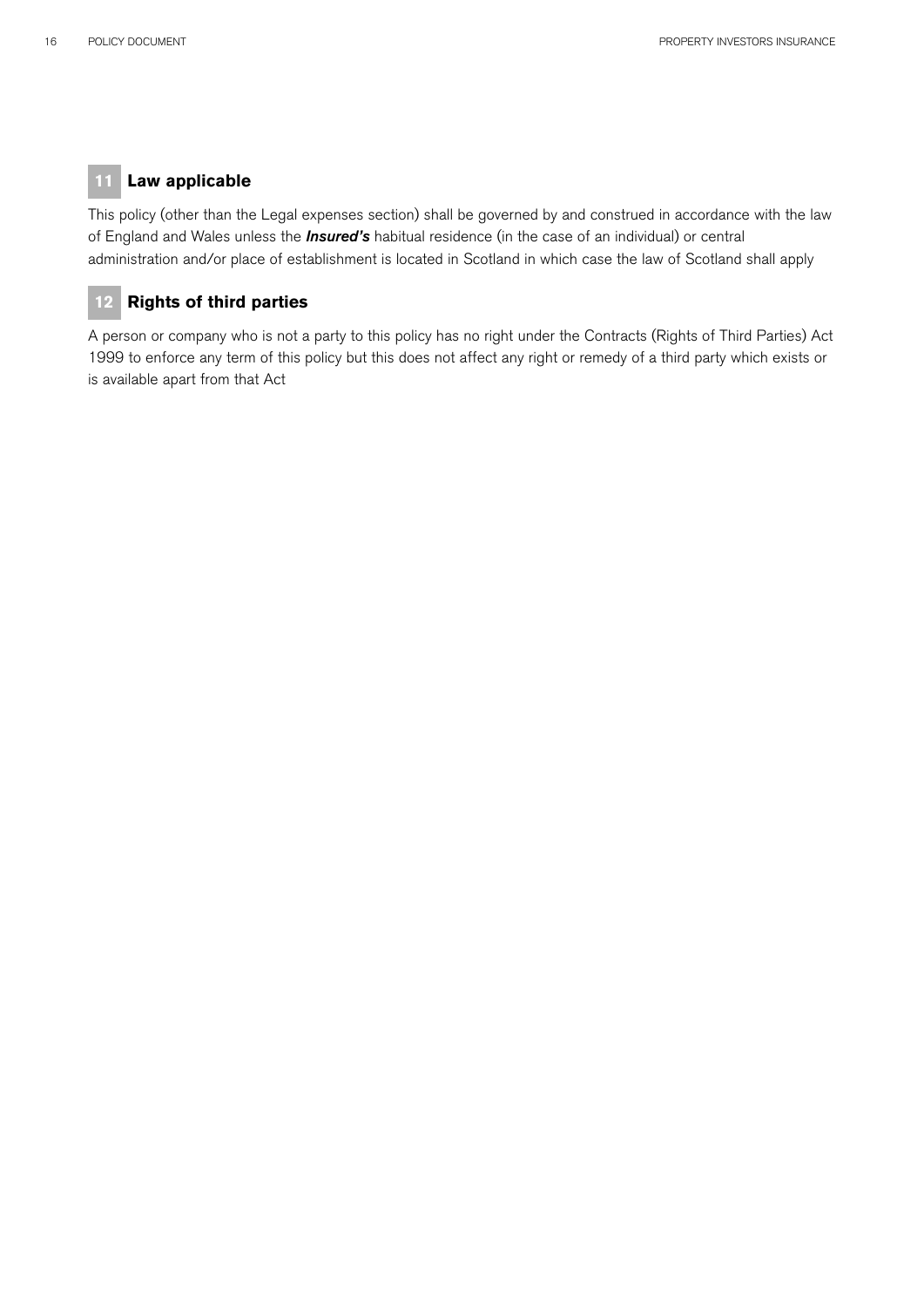# Claims conditions

#### *Your* **duties**

When an incident occurs that may result in a claim it is a *condition precedent to liability* that *you* shall

- 1. take all practicable steps to recover property lost and otherwise minimise the claim
- 2. tell the police as soon as is reasonably possible if the *damage* is caused by thieves malicious persons vandals or as a result of riot civil commotion strikes or labour disturbances
- 3. tell *us* as soon as *you* become aware
- 4. within 30 days (7 days for *damage* by riot civil commotion strikes or labour disturbances) give *us* at *your* expense any information *we* require and continue to provide *us* with any information and assistance *we* require before or after *we* pay *your* claim under the policy
- 5. not make or allow to be made on *your* behalf any admission offer promise payment or indemnity without *our*  written consent
- 6. forward to *us* every letter claim writ summons and process immediately upon receipt without acknowledgement and advise *us* in writing as soon as *you* have any knowledge of any impending prosecution inquest or inquiry in connection with that event

Additional conditions apply to Legal expenses cover which are detailed in the section and which include conditions relating to *your* legal representation

#### *Our* **rights**

*We* may

- 1. start take over defend and conduct any legal action in *your* name
- 2. prosecute in *your* name for *our* benefit any claim for indemnity or damages *We* will have full discretion in the conduct and settlement of any such action
- 3. enter any building where *damage* has occurred and take and keep possession of any property insured by this policy

*We* will not accept property abandoned to *us*

This policy shall be proof that *you* have authorised *our* rights under this condition

- 4. at any time pay to *you* the relevant limit of indemnity
	- a. in the case of Employers' liability or Prosecution defence cost claims less any amount already paid or incurred
	- b. in the case of Public liability claims less any amount already paid or incurred as damages or any lesser amount for which at *our* discretion any claim or claims can be settled

*We* will then relinquish control of the claim and have no further liability except for any Public liability claim (other than any claim originating from within the legal jurisdiction of the United States of America or Canada) *We* will also pay any legal costs incurred prior to the date of such payment

Additional conditions apply to Legal expenses cover which are detailed in the section and which include conditions relating to *your* legal representation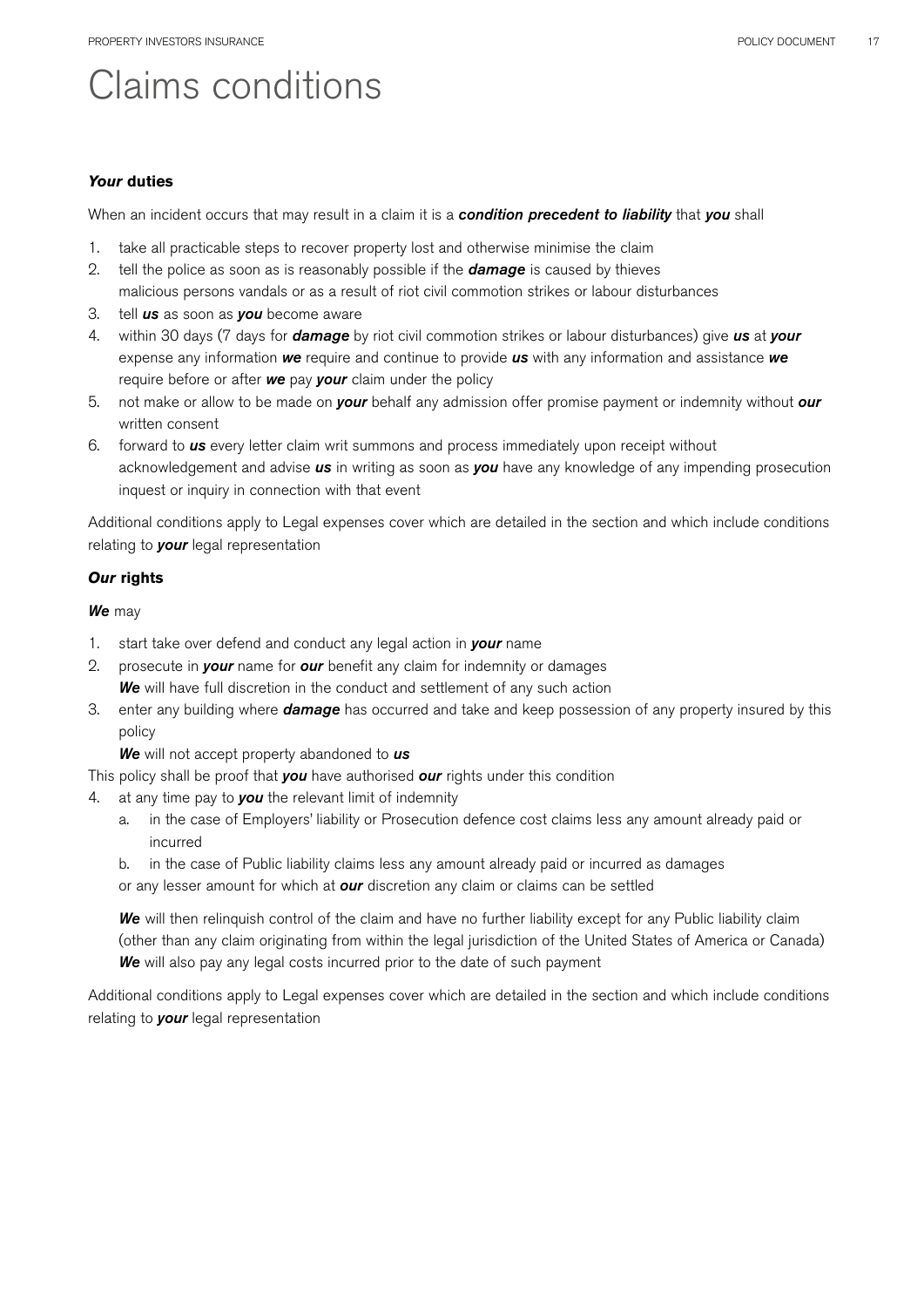# Property damage

#### **The schedule will show if this section applies and the cover in force**

#### **Definitions**

Each time any of the following words or phrases appear in this section in bold italic type (or in capital letters in the schedule) they will take the specific meaning shown below

Where words or phrases are not highlighted in this manner the normal everyday meaning of the word or phrase will apply

#### *Buildings*

means the buildings at the *premises* including

- 1. landlord's fixtures and fittings
- 2. outbuildings storage tanks walls gates and fences
- 3. piping ducting cables wires and associated control gear and accessories on the *premises* and extending to the public mains but only to the extent of *your* responsibility
- 4. aerials and satellite dishes fixed to the buildings
- 5. the following items fixed to the buildings
	- a. wind turbines less than 10kW generating capacity
	- b. solar panels less than 50kW generating capacity
	- c. photovoltaic panels less than 50kW generating capacity
	- subject to a limit of £20,000 in the aggregate in any one period of insurance
- 6. yards car parks roads and pavements
- 7. artificial playing surfaces swimming pools and associated apparatus
- 8. fixed glass and sanitary fixtures
- 9. for private dwelling houses and blocks of flats the following garages tennis courts patios and hedges belonging to the private dwelling and used for domestic purposes

#### Excluding

- 1. Bridges dams land piers jetties culverts excavations
- 2. Natural or artificial
	- a. watercourses
	- b. confines of any body of standing water
	- including but not limited to
		- i. dams reservoirs culverts canals moats rivers and lakes
		- ii. any man-made elements attaching to or forming part of such structures
- 3. Marquees
- 4. Property or structures in the course of construction or erection and all materials or supplies in connection with such property or structure except as provided for by the Minor contract works extension

unless more specifically mentioned in the schedule to this policy

Unless stated otherwise buildings are brick stone or concrete built and roofed with slates tiles concrete metal asphalt or sheets or slabs composed of incombustible mineral ingredients

#### *Contents of common parts*

means

- 1. furniture and furnishings owned by *you* or for which *you* are responsible in those parts of the *buildings* to which all tenants have access
- 2. the maintenance and cleaning equipment machinery and tools *you* keep in the *buildings* in connection with *your business*
- 3. plans and documents pertaining to the operational maintenance of the *buildings*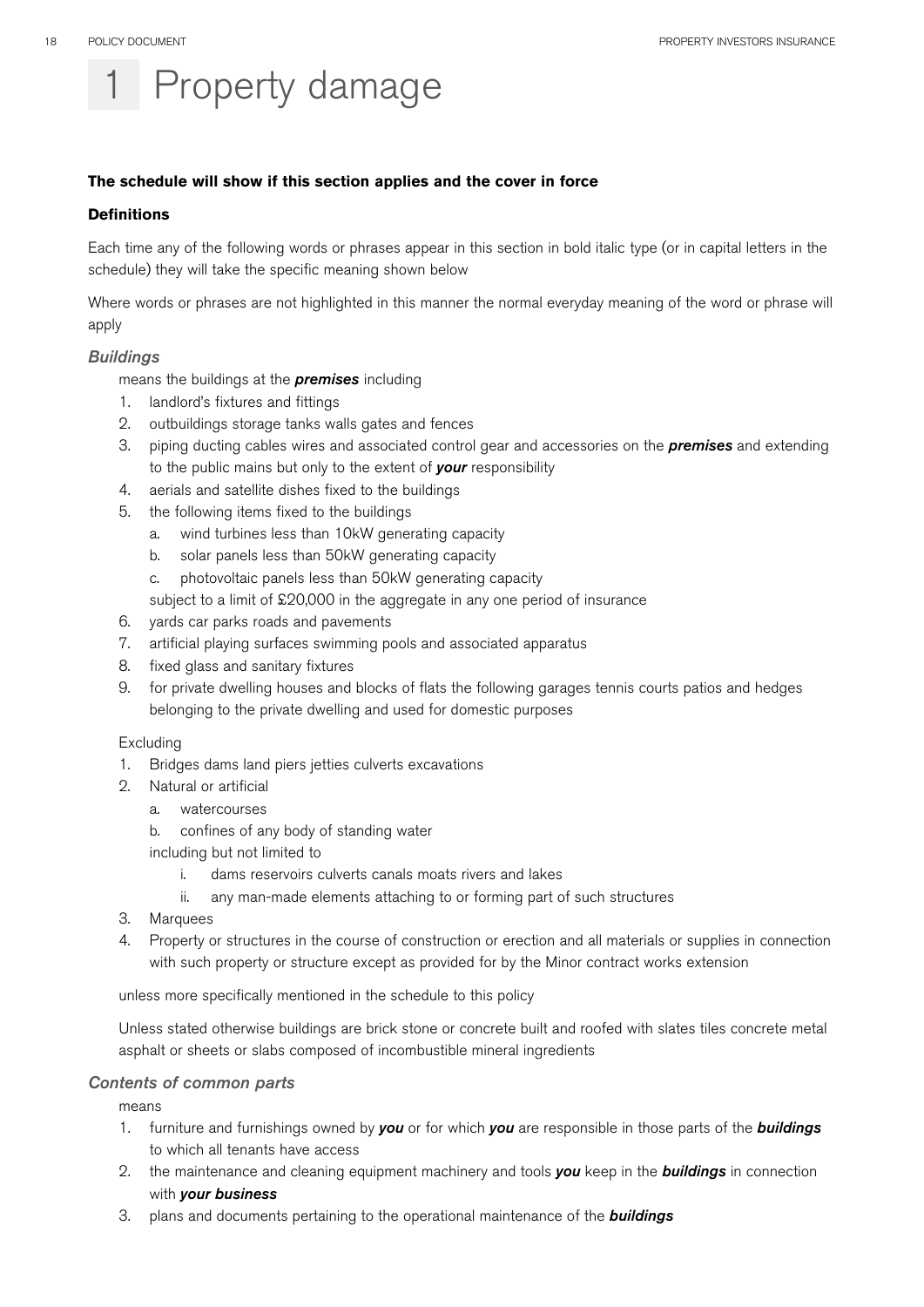#### But excluding

- 1. landlord's fixtures and fittings
- 2. computer systems records patterns moulds designs plans or documents (other than as provided for under paragraph 3. above)
- 3. money securities coins stamps jewellery watches furs precious stones or articles made from them curios work of art antiques sculptures rare books or explosives
- 4. any other property more specifically insured

#### *Heave*

means upward movement of the ground beneath the site on which the *premises* stand as a result of the soil expanding

#### *Insured event(s)*

means any insurable event shown as included in the schedule to this policy

#### *Item(s) insured*

means the items insured as set out in the Property damage section of the schedule to this policy

#### *Landslip*

means downward movement of sloping ground at the site on which the *premises* stand

#### *Settlement*

means downward movement as a result of the

- a. normal settlement or bedding-down of structures
- b. settlement or movement of made-up ground

#### *Subsidence*

means downward movement of the ground beneath the site on which the *premises* stand

#### **Cover**

*We* will indemnify *you* in respect of *damage* to the *item(s) insured* at the *premises* by any *insured event* happening during the *period of insurance* 

#### **Insurable events**

## **1 Fire lightning and explosion**

Fire not caused by

- a. the property's own spontaneous fermentation or heating or its undergoing any heating process or any process involving the application of heat
- b. earthquake subterranean fire

#### **Lightning**

Explosion excluding

- 1. *damage* in respect of and originating in any vessel machinery or apparatus or its contents belonging to *you* or under *your* control which is required to be examined to comply with any statutory regulations unless such vessel machinery or apparatus is the subject of a contract providing the required inspection service
- 2. *damage* caused by the bursting of a boiler economiser or other vessel machine or apparatus in which internal pressure is due to steam only and belonging to *you* or under *your* control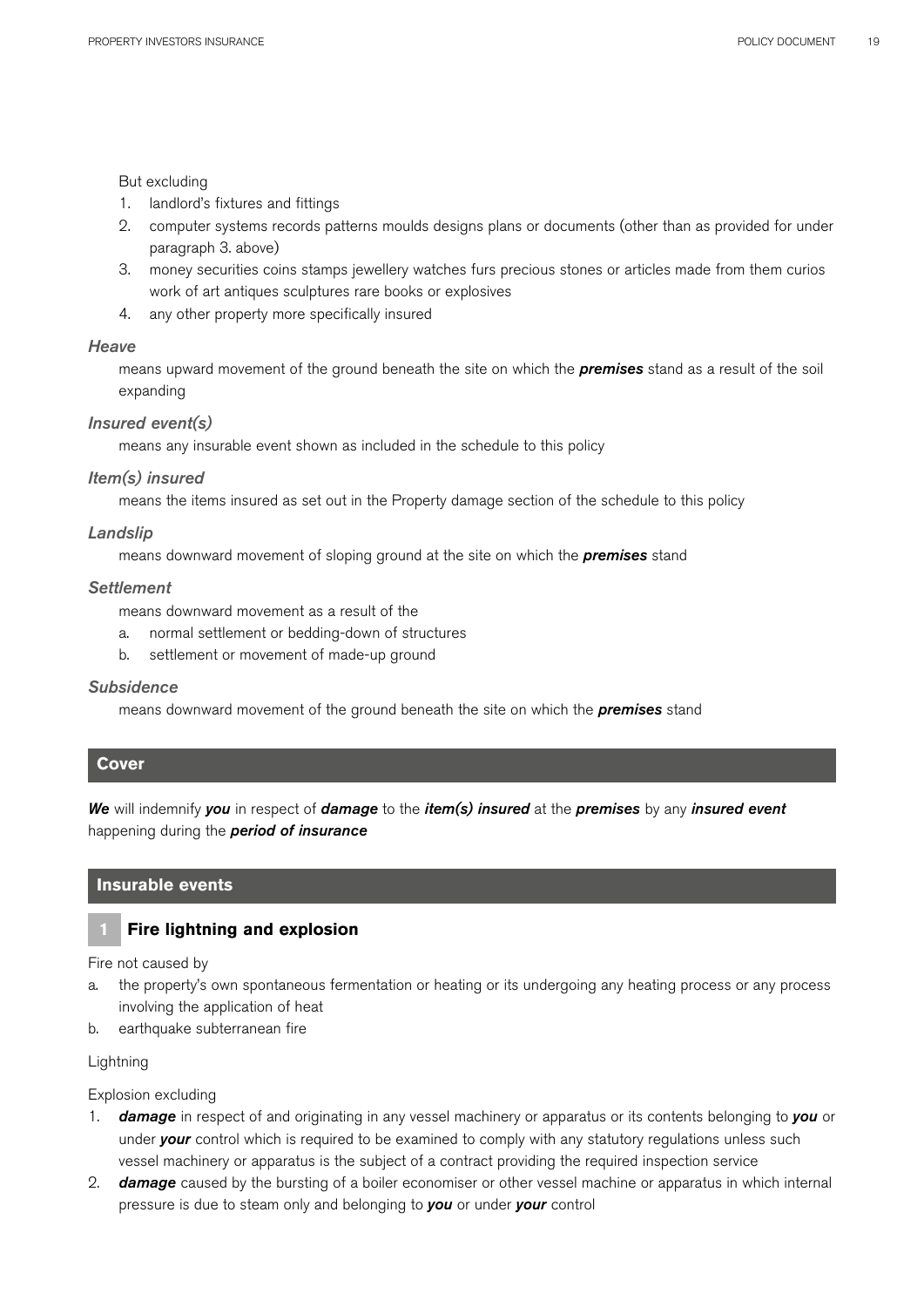## **2 Aircraft**

Aircraft and other aerial devices or articles dropped from them excluding *damage* occasioned by pressure waves caused by aircraft and other aerial devices travelling at sonic or supersonic speeds

## **3 Riot**

Riot civil commotion strikers locked-out workers or persons taking part in labour disturbances excluding *damage*

- a. resulting from cessation of work
- b. occasioned by confiscation or destruction or requisition by order of the government or any public authority

## **4 Malicious persons**

Malicious persons excluding *damage*

- a. resulting from cessation of work
- b. by theft or attempted theft
- c. to moveable property in the open except as specifically provided for in the Property in the open extension
- d. occasioned by confiscation or destruction or requisition by order of the government or any public authority
- e. caused by the illegal cultivation of drugs by anyone at the *premises* whether or not they have *your* permission to be there
- f. to any building which is *unoccupied*

## **5 Earthquake**

## **6 Subterranean fire**

## **7 Storm**

## Storm excluding *damage*

- a. by
	- i. the escape of water from the normal confines of any natural or artificial water course or lake reservoir canal or dam
	- ii. inundation from the sea
	- whether resulting from storm or otherwise
- b. attributable solely to change in the water table level
- c. by frost *subsidence* or *landslip*
- d. to fences gates and moveable property in the open

## **8 Flood**

Flood caused by

- a. the escape of water from the normal confines of any natural or artificial water course or lake reservoir canal or dam
- b. inundation from the sea

## Excluding *damage*

- 1. attributable solely to change in the water table level
- 2. by frost *subsidence landslip* or *heave*
- 3. to fences gates and moveable property in the open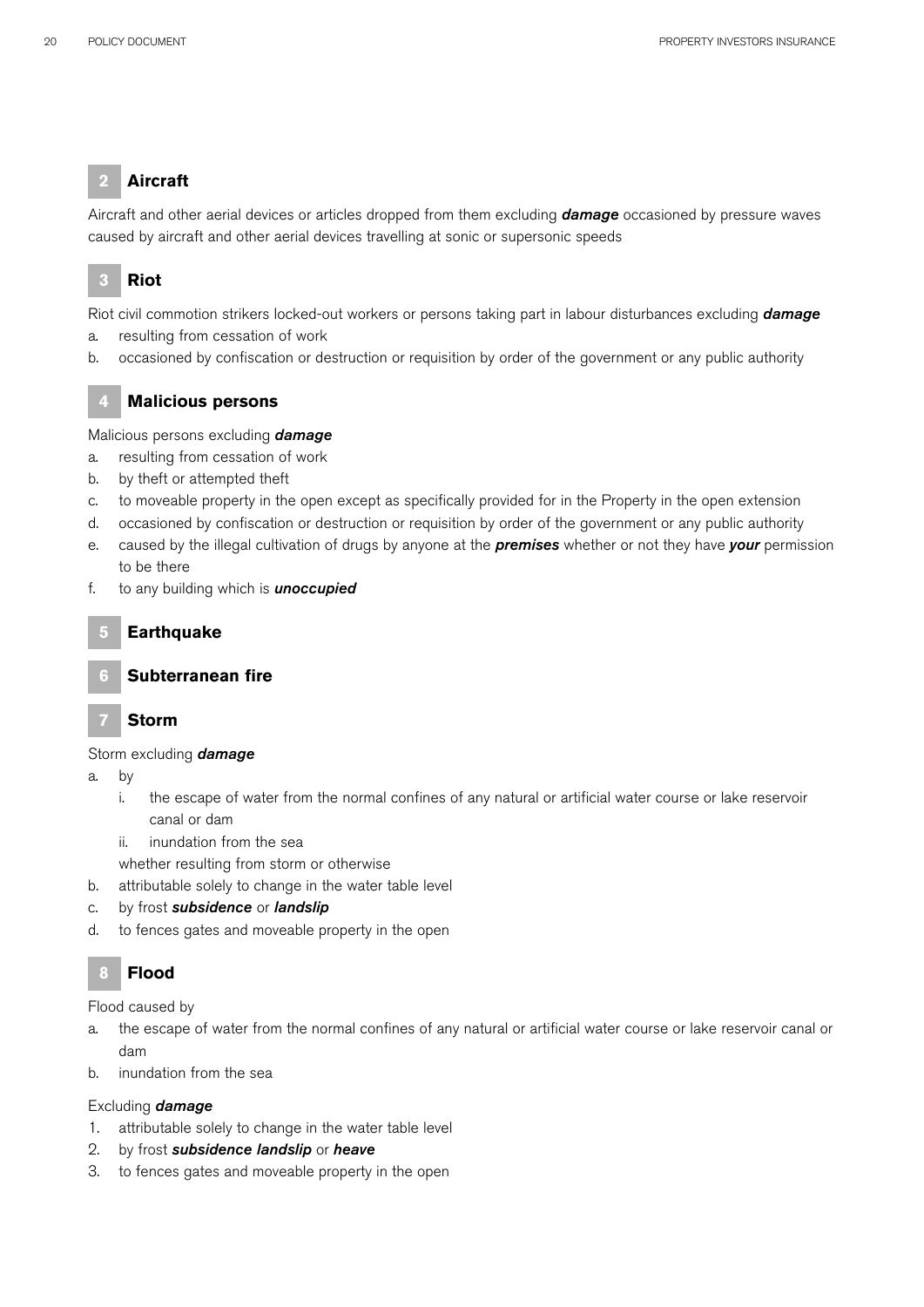## **9 Escape of water**

Escape of water from any tank apparatus or pipe including *damage* to any water tank apparatus or pipe itself caused by freezing of water

#### Excluding *damage*

- a. by water discharged or leaking from an installation of automatic sprinklers
- b. to any building which is *unoccupied*

## **10 Impact**

Impact by any road or rail vehicle or animal

## **11 Falling trees**

Accidental *damage* caused by falling trees branches telegraph poles lamp posts or pylons

Excluding *damage* which is specifically insured by any other insurable event

## **12 Falling aerials**

Accidental *damage* caused by falling television and radio receiving aerials aerial fittings and masts satellite dishes wind turbines solar panels photovoltaic panels and security equipment attached to a building

#### Excluding *damage*

- a. which is specifically insured by any other insurable event
- b. to the television and radio receiving aerials aerial fittings and masts satellite dishes wind turbines solar panels photovoltaic panels and security equipment itself

## **13 Escape of oil**

Accidental escape of oil from any fixed oil fired heating installation or storage tank caused by a sudden identifiable unintended and unexpected incident which has taken place in its entirety at a specific time and place during the *period of insurance*

Excluding *damage* to any building which is *unoccupied*

## **14 Sprinkler leakage**

Accidental escape of water from any automatic sprinkler installation in the *premises* not caused by explosion earthquake subterranean fire or heat caused by fire

Excluding *damage* to any building which is *unoccupied* unless *you* maintain the central heating system to prevent freezing and

- a. inspect the system to ensure it is operating correctly whenever the building is inspected
- b. maintain the temperature throughout the building at not less than 7 degrees Centigrade (45 degrees Fahrenheit)
- c. service and maintain the system at least annually by an appropriately qualified engineer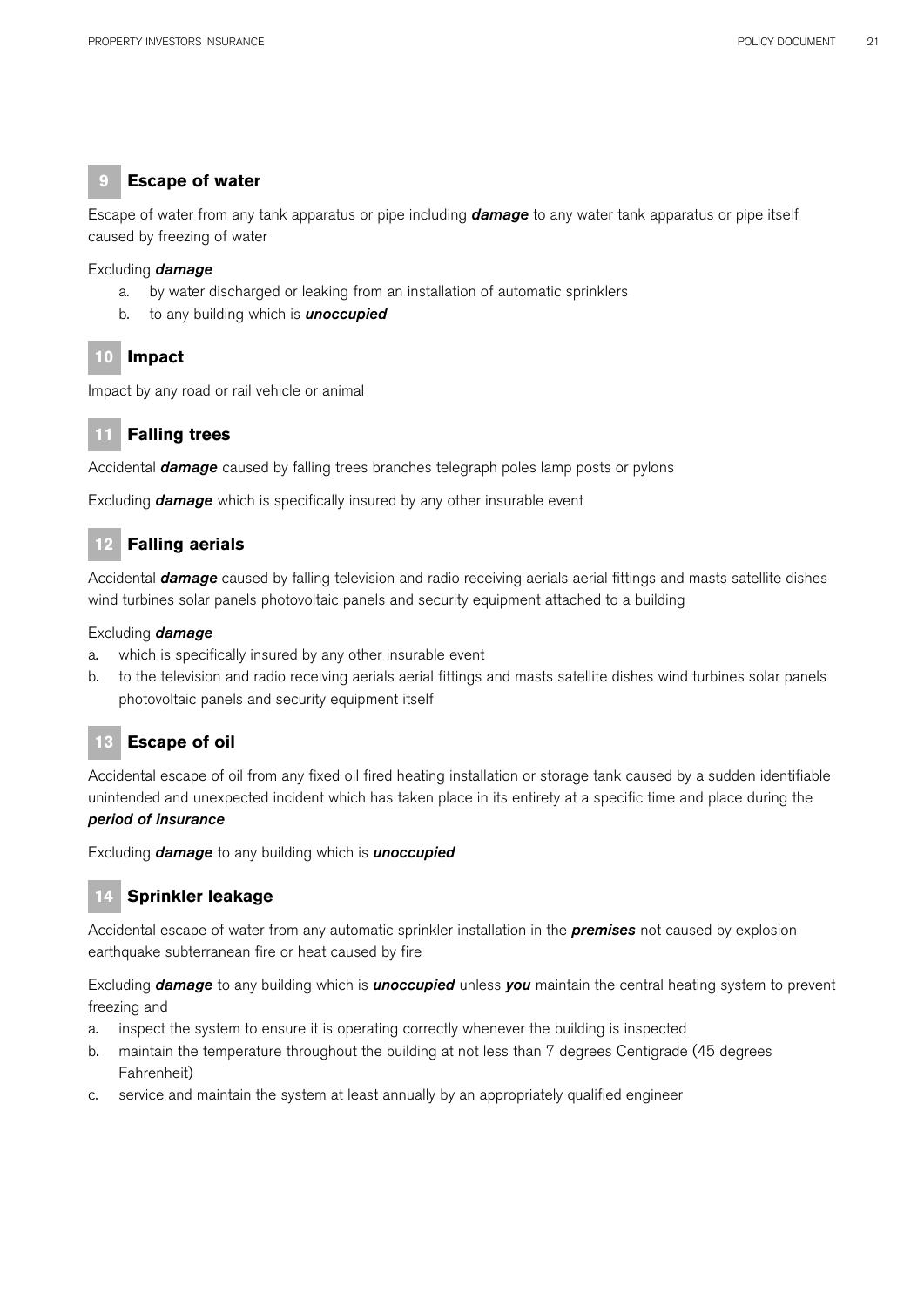## **15 Accidental damage**

#### Any other accidental *damage* excluding *damage*

- a. which is
	- i. specifically insured by any other insurable event
	- ii. specifically excluded by any other insurable event
	- iii. is otherwise excluded elsewhere in this section
- b. caused by or consisting of inherent vice latent defect depreciation gradually operating causes wear and tear frost its own faulty or defective design or materials faulty or defective workmanship by *you* or any of *your*  employees or operational error or omission by *you* or any of *your* employees

But this shall not exclude subsequent *damage* which itself results from a cause not otherwise excluded

- c. caused by or consisting of corrosion dust rust wet or dry rot contamination mildew shrinkage evaporation loss of weight dampness dryness marring scratching *vermin* change in temperature colour flavour texture or finish
- d. caused by or consisting of erasure loss distortion or corruption of information on computer systems or other records programs or software
- e. to property resulting from its undergoing any process of cleaning dyeing restoration production packing treatment testing commissioning servicing or repair
- f. caused by atmospheric and climatic conditions
- g. consisting of
	- i. joint leakage failure of welds or cracking fracturing collapse or overheating of boilers economisers superheaters pressure vessels or any range of steam and feed piping in connection therewith
	- ii. mechanical or electrical breakdown or derangement in respect of the particular machine apparatus or equipment in which such breakdown or derangement originates
- h. caused by or consisting of
	- i. acts of fraud or dishonesty
	- ii. disappearance unexplained or inventory shortage misfiling or misplacing of information
- i. to a building or structure caused by its own collapse or cracking
- j. to moveable property in the open fences and gates by wind rain hail sleet snow or dust
- k. to wind turbines solar panels and photovoltaic panels
- l. to fixed glass and sanitary fixtures

## **16 Subsidence**

#### *Subsidence heave* or *landslip* excluding *damage*

- a. attributable solely to change in the water table level
- b. to bridges boundary walls gates fences piping ducting cables wires and associated control gear and accessories yards car parks roads and pavements storage tanks artificial playing surfaces and swimming pools unless also resulting in *damage* to a building insured under this policy
- c. caused by or consisting of

## i. *settlement*

- ii. coastal or river erosion
- d. caused by defective design or workmanship or the use of defective materials
- e. caused by fire subterranean fire explosion earthquake or the escape of water from any tank apparatus or pipe
- f. which originated prior to the inception of cover
- g. resulting from
	- i. demolition construction structural alteration or repair of any property
	- aroundworks or excavation
	- at the same *premises*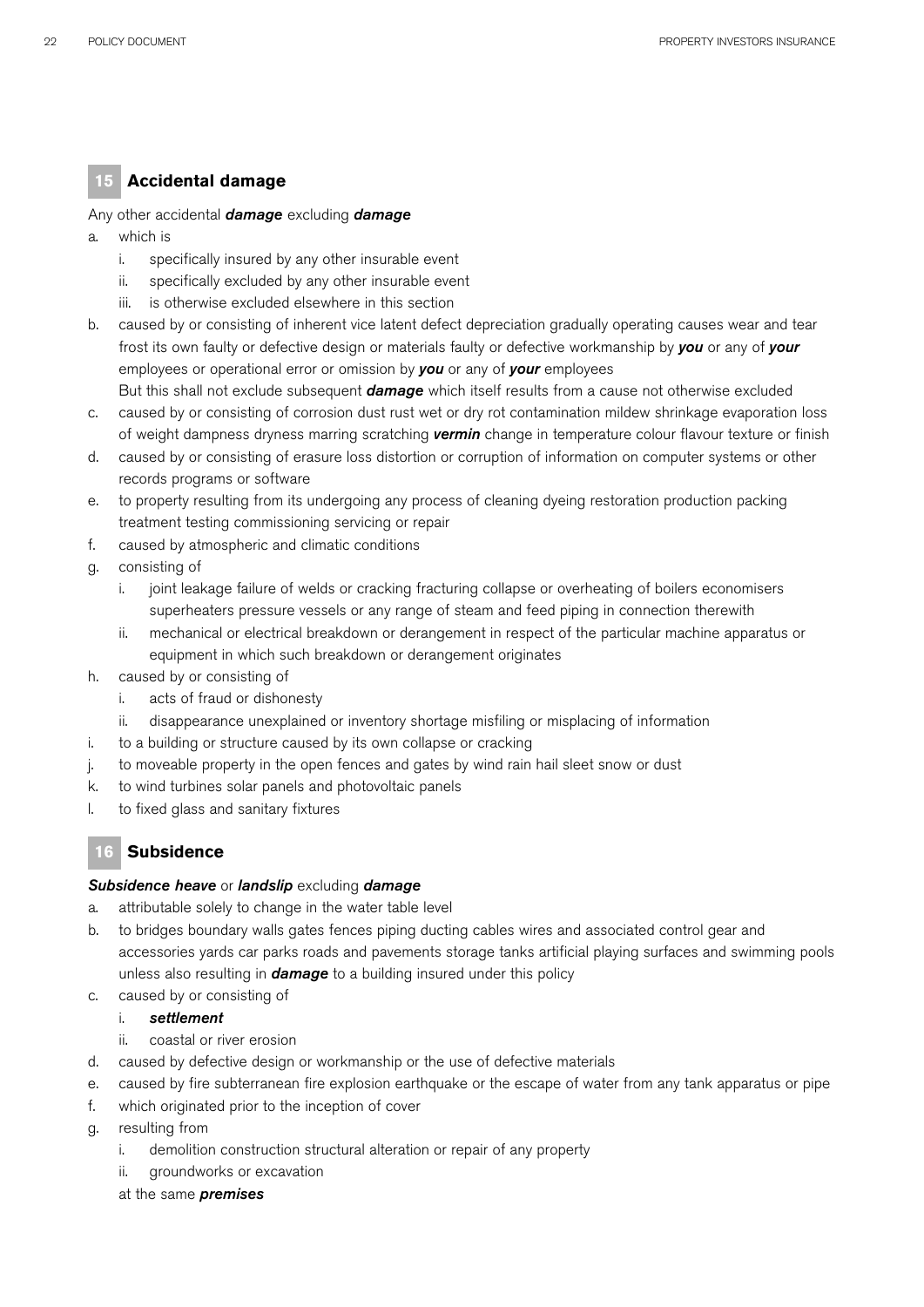## **Special condition**

*You* shall notify *us* immediately *you* become aware of any demolition groundworks excavation or construction being carried out on any adjoining site

*We* shall then have the right to vary these terms or cancel this cover

## **17 Theft or attempted theft**

Theft or attempted theft of the *contents of common parts* 

- a. involving entry to or exit from the buildings of the *premises* by forcible and violent means
- b. following actual or threatened assault or violence

#### Excluding

- 1. *damage* to the *buildings*
- 2. theft or attempted theft from any building which is *unoccupied*

## **Exclusions**

The cover provided by this section excludes

- 1. *damage* caused by pollution or contamination other than provided for under the Loss of oil gas or water extension of this section but this shall not exclude *damage* to the property insured not otherwise excluded caused by
	- a. pollution or contamination which itself results from any of the *insured events* other than Accidental damage
	- b. any of the *insured events* other than Accidental damage which itself results from pollution or contamination
- 2. consequential loss of any kind
- 3. *Damage* caused by electronic risks as set out below

## **Definitions specific to this exclusion**

## *Data*

means information represented or stored electronically including but not limited to code or series of instructions operating systems software programs and firmware

## *Failure of a system*

means the complete or partial failure or inability whether in terms of availability functionality and/or performance or otherwise of a *system* whether or not owned by *you* to operate at any time as desired as specified or as required in the circumstances of *your* business activities

## *Microchip(s)*

means a unit of packaged computer circuitry manufactured in small scale and made for program logic and/ or computer memory purposes and expressly includes integrated circuits and microcontroller

## *System(s)*

shall include computers other computing and electronic equipment linked to a computer hardware electronic data processing equipment *microchips* and anything which relies on a *microchip* for any part of its operation and includes for the avoidance of doubt any computer installation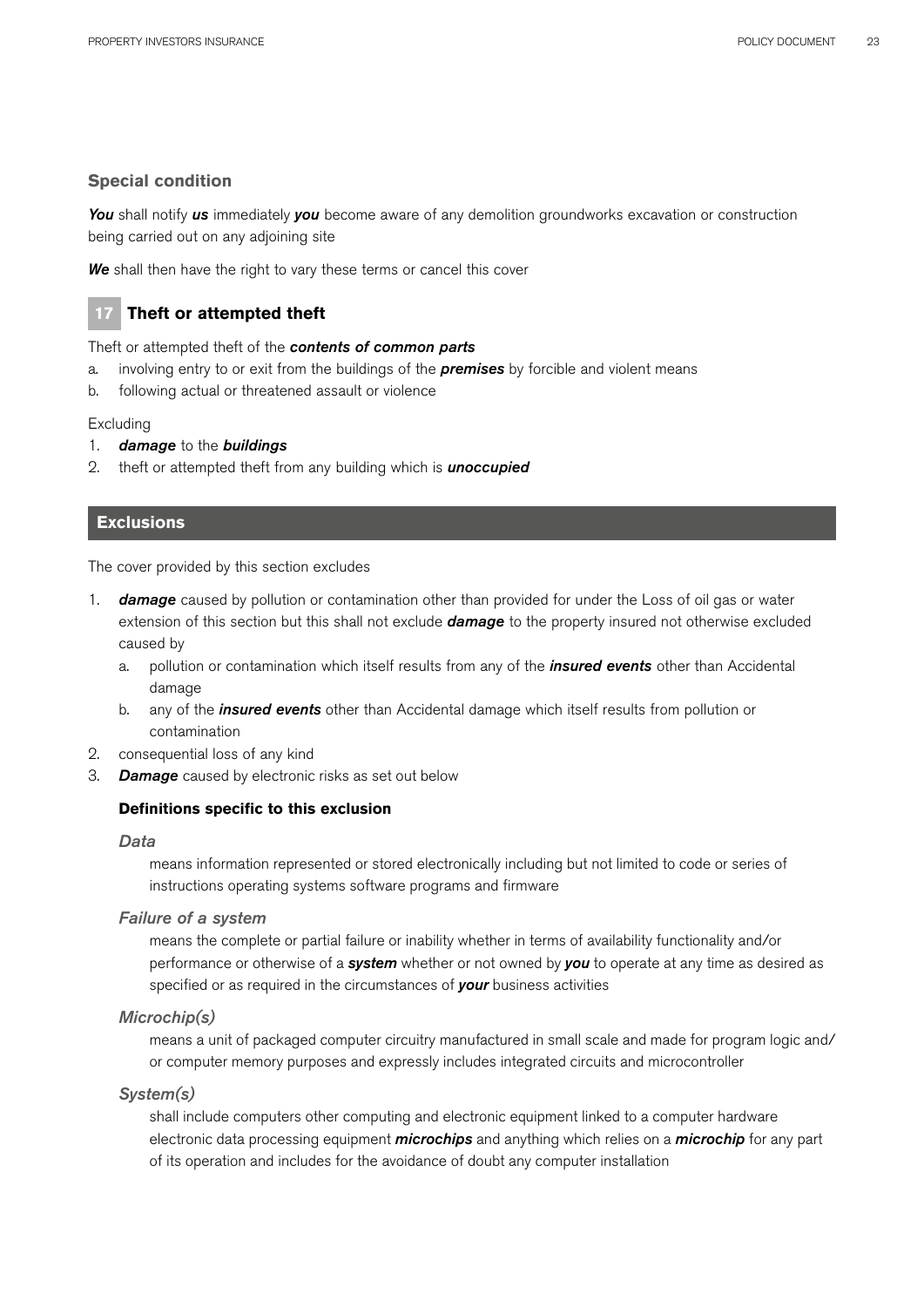#### *Virus*

means programming code designed to achieve an unexpected unauthorised and/or undesirable effect or operation when loaded onto a *system* transmitted between *systems* by transfer between computer systems via networks extranets and internet or electronic mail or attachments thereto or via floppy diskettes or CD-ROMS or otherwise and whether involving self-replication or not

#### Cover excludes *damage* to

- 1. *data* which shall include but shall not be limited to
	- a. *damage* to or corruption of *data* whether in whole or in part
	- b. unauthorised appropriation of use of access to or modification of *data*
	- c. unauthorised transmission of *data* to any third parties
	- d. *damage* arising out of any misinterpretation use or misuse of *data*
	- e. *damage* arising out of any operator error in respect of *data*
- 2. any items insured arising directly or indirectly from
	- a. the transmission or impact of any *virus*
	- b. unauthorised access to a *system*
	- c. interruption of or interference with electronic means of communication used in the conduct of *your business* including but not limited to any diminution in the performance of any website or electronic means of communication
	- d. *failure of a system*
	- e. anything described in a. above

but in respect of 2.a. 2.b. 2.c. and 2.d. this shall not exclude subsequent *damage* or loss resulting from subsequent *damage* which itself results from a cause not otherwise excluded provided that such *damage* does not arise by reason of any malicious act or omission

4. *damage* to any electrical plant or apparatus caused by self-ignition but this exclusion shall apply only to that part of the electrical plant or apparatus in which self-ignition occurs

## **Basis of settlement**

*We* will pay up to the value of the *item(s) insured* at the time of the *damage* or at *our* option repair reinstate or replace the *item(s) insured* in accordance with the following

## **1 Reinstatement**

Subject to the following special conditions the basis upon which the amount payable in respect of property insured under this section is to be calculated shall be the reinstatement of the property lost destroyed or damaged

For this purpose "reinstatement" means

- a. the rebuilding or replacement of property lost or destroyed which provided *our* liability is not increased may be carried out
	- i. in any manner suitable to *your* requirements
	- ii. upon another site
- b. the repair or restoration of property damaged

in the case of a. or b. to a condition equivalent to or substantially the same as but not better or more extensive than its condition when new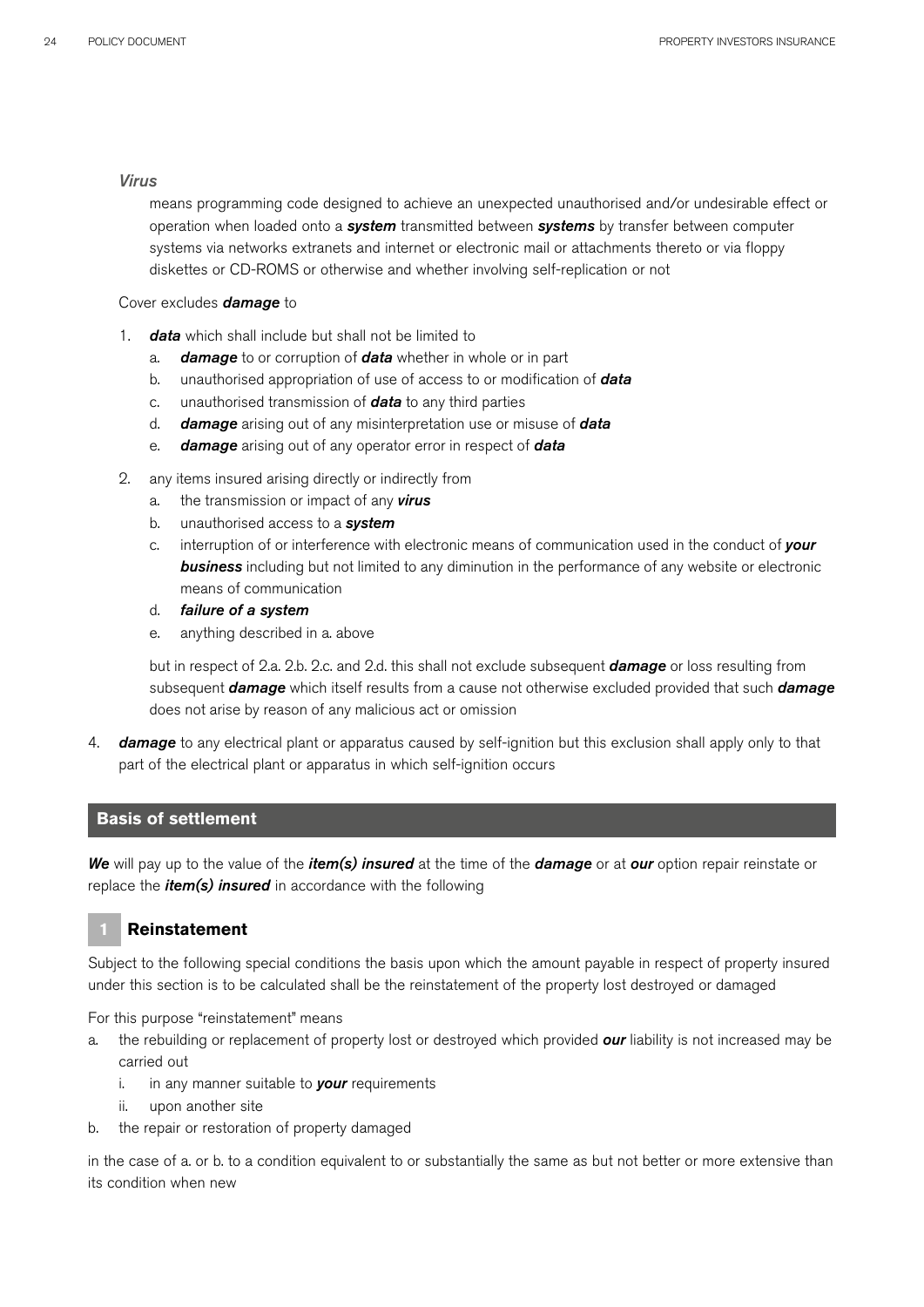## **Special conditions applicable to this basis of settlement**

- 1. If at the time of reinstatement the sum representing 85% of the cost which would have been incurred in reinstating the whole of the property covered by any item subject to this basis of settlement exceeds its sum insured at the time of commencement of any *damage our* liability shall not exceed that proportion of the amount of the *damage* which the said sum insured adjusted for index-linking shall bear to the sum representing the total cost of reinstating the whole of such property at that time
- 2. *Our* liability for the repair or restoration of property damaged in part only shall not exceed the amount which would have been payable had such property been wholly destroyed
- 3. No payment beyond the amount which would have been payable in the absence of this basis of settlement shall be made
	- a. unless reinstatement commences and proceeds without unreasonable delay
	- b. until the cost of reinstatement shall have been actually incurred
	- c. if the property insured at the time of its *damage* shall be insured by any other insurance effected by *you*  or on *your* behalf which is not upon the same basis of reinstatement
- 4. *We* shall not be bound to reinstate exactly or completely any property that is the subject of a claim but only as circumstances permit and in reasonably sufficient manner

*We* shall not pay out in respect of any one of the *items insured* more than its sum insured

- 5. All the terms and conditions of the policy shall apply
	- a. in respect of any claim payable under this basis of settlement except insofar as they are varied hereby
	- b. where claims are payable as if this basis of settlement had not been incorporated

## **2 Day One Basis – non-adjustable**

This applies if a Day One figure is shown against an item in the schedule

a. *You* have agreed the declared value incorporated in each item to which this extension applies and the premium has been calculated accordingly

"Declared value" means *your* assessment of the cost of reinstatement of the property insured (as defined in Basis of settlement - Reinstatement) at the level of costs applying at the inception of the period of insurance (ignoring inflationary factors which may operate subsequently) together with insofar as the insurance by the item provides due allowance for

- i. the additional cost of reinstatement to comply with the stipulations defined in the European Union and Public Authorities (including undamaged portions) extension
- ii. professional fees
- iii. debris removal costs
- b. At the inception of each period of insurance *you* shall notify *us* of the declared value of the property insured by each of the said item(s)

In the absence of such declaration the last amount declared by *you* (adjusted to reflect index-linking) shall be taken as the declared value for the ensuing period of insurance

- c. In respect of each item to which this extension applies the following replaces Special conditions 1. and 5. of Basis of settlement - Reinstatement
	- 1. Each item insured under this basis of settlement is declared to be separately subject to the following condition of underinsurance namely

If at the time of *damage* the declared value of the property covered by such item be less than the cost of reinstatement (as defined in paragraph a. of the Day One Basis – non-adjustable basis of settlement) at the inception of the *period of insurance* then *our* liability shall be limited to that proportion thereof which the declared value bears to such cost of reinstatement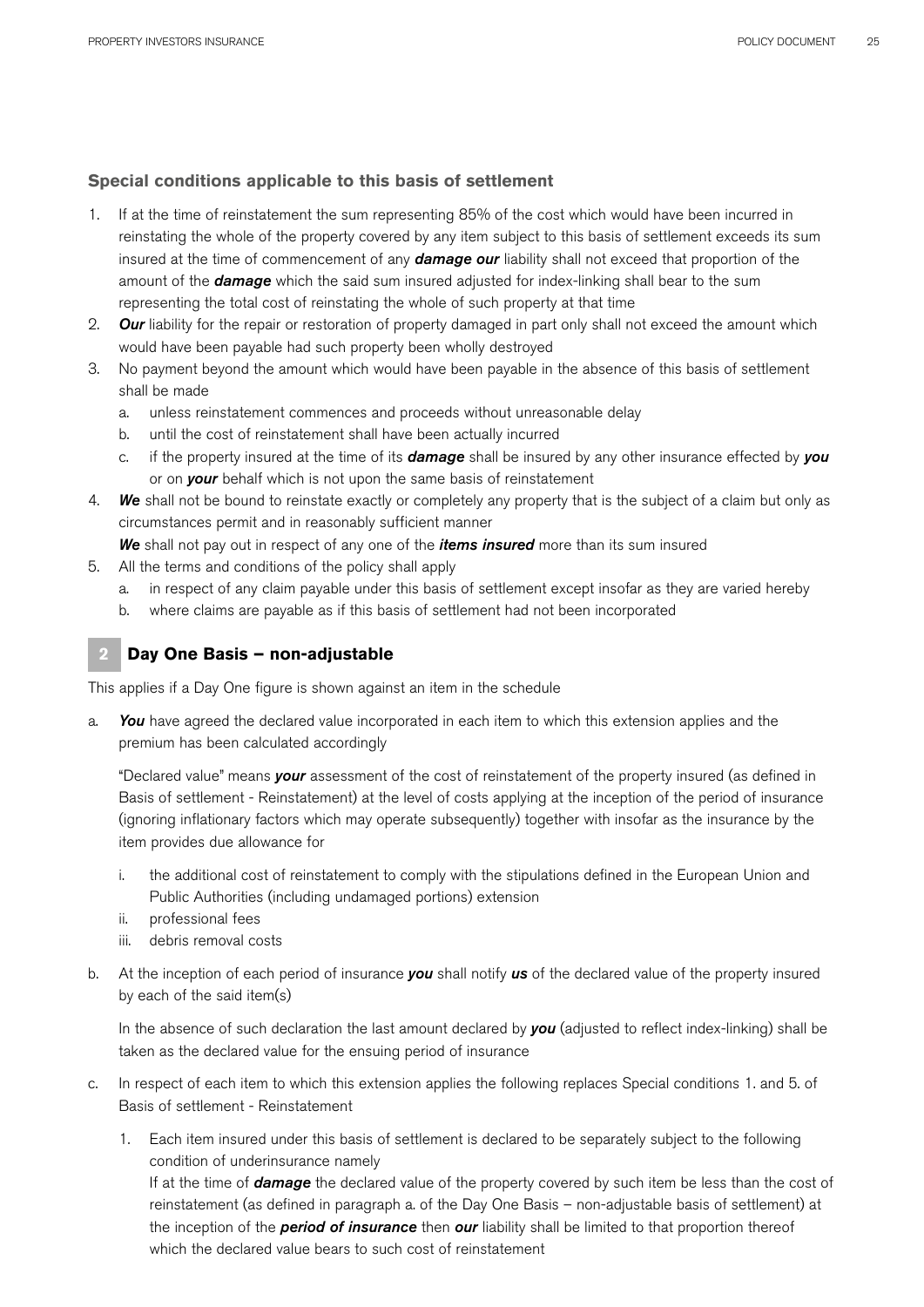5. Where by reason of any of the above Special conditions no payment is to be made beyond the amount which would have been payable under the policy if this basis of settlement had not been incorporated the rights and liabilities of the *Company* and the *Insured* in respect of the *damage* shall be subject to the terms of the policy including any condition of underinsurance as if this basis of settlement had not been incorporated except that the sums insured shall be increased in proportion with the additional amount charged in respect of this Basis of settlement

## **3 Loss of market value**

If *you* elect not to rebuild or repair the *buildings* and *we* choose not to reinstate *buildings* lost destroyed or damaged as set out in Basis of settlement 1. and 2. above *we* will pay the reduction in the market value of the *buildings* immediately following *damage* solely as a result of the *damage* but not exceeding the amount which would have been payable had the *buildings* been rebuilt or repaired and in no case shall the total amount recoverable under any item exceed its sum insured

## **4 Frustration by the planning authority**

If rebuilding or repairing of the *buildings* is frustrated by the refusal of the planning authority to grant permission to rebuild or repair the *buildings* wholly or to their same size or use *we* will pay

- a. the cost of constructing a building to the extent permitted (if applicable) and/or
- b. the reduction in market value of *your* interest in the land and *buildings* solely as a result of the *damage* immediately following agreement by *us* that such frustration is unavoidable plus
- c. any capital sums legally payable by *you* to any lessees under the terms of the lease or otherwise in consequence of such frustration

less the amount of any other compensation or allowance payable to *you* by any third parties as a result of the *damage*

Provided that

- 1. *you* have made every effort to regain the original planning consent
- 2. prior to the damage *you* had no reason to be aware of stipulations which could result in the buildings not being repaired or restored in their original form
- 3. the total amount recoverable under any item of the policy shall not exceed its sum insured

## **5 Buildings awaiting refurbishment redevelopment or renovation**

In respect of *buildings* awaiting refurbishment redevelopment or renovation *we* will not be liable for any costs which would have been incurred by *you* had the *damage* not occurred

## **6 Buildings awaiting demolition**

In respect of any *building* which prior to the *damage* was awaiting demolition the basis of settlement will be the additional costs and expenses necessarily incurred by *you* with *our* consent in removing any debris attributable solely to *damage* by an *insured event* and for no other costs

## **Limit of liability**

*Our* liability in any one period of insurance shall not exceed the sum insured for each *item insured* or any other limit of liability in this section and in total shall not exceed the total sum insured for all items

Unless specified otherwise in the schedule *our* liability for the *contents of common parts* is limited to £25,000 any one *premises*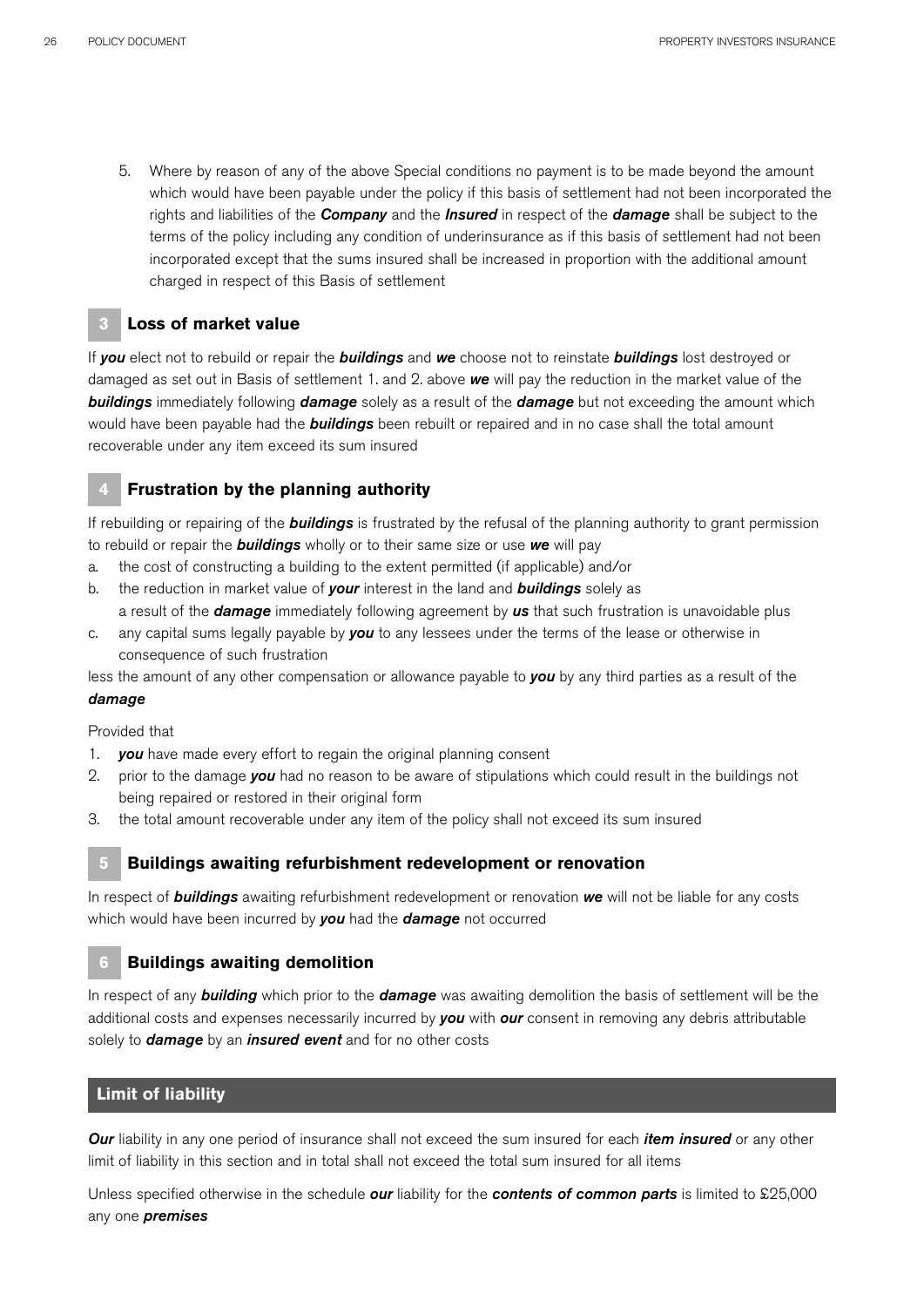Irrespective of the number of insured parties *our* total liability to all the insured parties collectively in respect of the cover insured by this section shall not exceed the total sum insured for all items or in respect of any item its sum insured or any other stated limit of liability

Any payment or payments by *us* to any one or more insured party shall reduce the extent of *our* liability to all parties by the amount of such payment in respect of any one event giving rise to a claim under this section

#### **Automatic reinstatement of sum insured**

The sums insured stated in the schedule will be automatically reinstated by the amount of any claim *we* pay provided that

- 1. *we* have not given *you* notice within 30 days of *you* reporting the *damage* that *we* will not reinstate the sum insured
- 2. *you* pay any such additional premium as may be required
- 3. *you* complete any improvements to security or other measures *we* may require at the *premises*

#### **Memoranda**

#### **1 Index-linking**

Unless the Day One Basis – non-adjustable Basis of settlement applies the sum insured by each *item insured* (but not extension limits) under this section will be adjusted in accordance with suitable indices selected by *us*

The annual renewal premium will be amended accordingly

In the event of *damage* index-linking will continue from the date of *damage* until the resulting claim is settled but *we* will not pay for increased costs which arise due to unnecessary delay on *your* part

## **2 Underinsurance**

Unless otherwise shown in the schedule or elsewhere in this policy the sum insured by each *item insured* is subject to the following condition of underinsurance

If the property insured by any item of this section shall at the commencement of any *damage* to such property be collectively of greater value than such sum insured as adjusted for index-linking *you* will be considered as being *your* own insurer for the difference and shall bear a rateable proportion of the loss accordingly

## **3 Adjustment of premium**

If any part of the premium has been calculated on estimates *you* shall within 30 days from the expiry of each period of insurance supply to *us* such information as *we* may require

The premium for such period will be adjusted and the difference paid by or allowed to *you* subject to any minimum premium

## **4 Designation**

For the purpose of determining where necessary the heading under which any property is insured *we* agree to accept the designation under which such property has been entered in *your* books

## **5 72 hour provision**

All individual losses arising out of and directly occasioned by the Insurable events of Storm Flood or Earthquake occurring continuously or intermittently within 72 consecutive hours is deemed to be one event and one *excess*  will apply

The date and time that any such period of 72 hours shall commence shall be set by *us*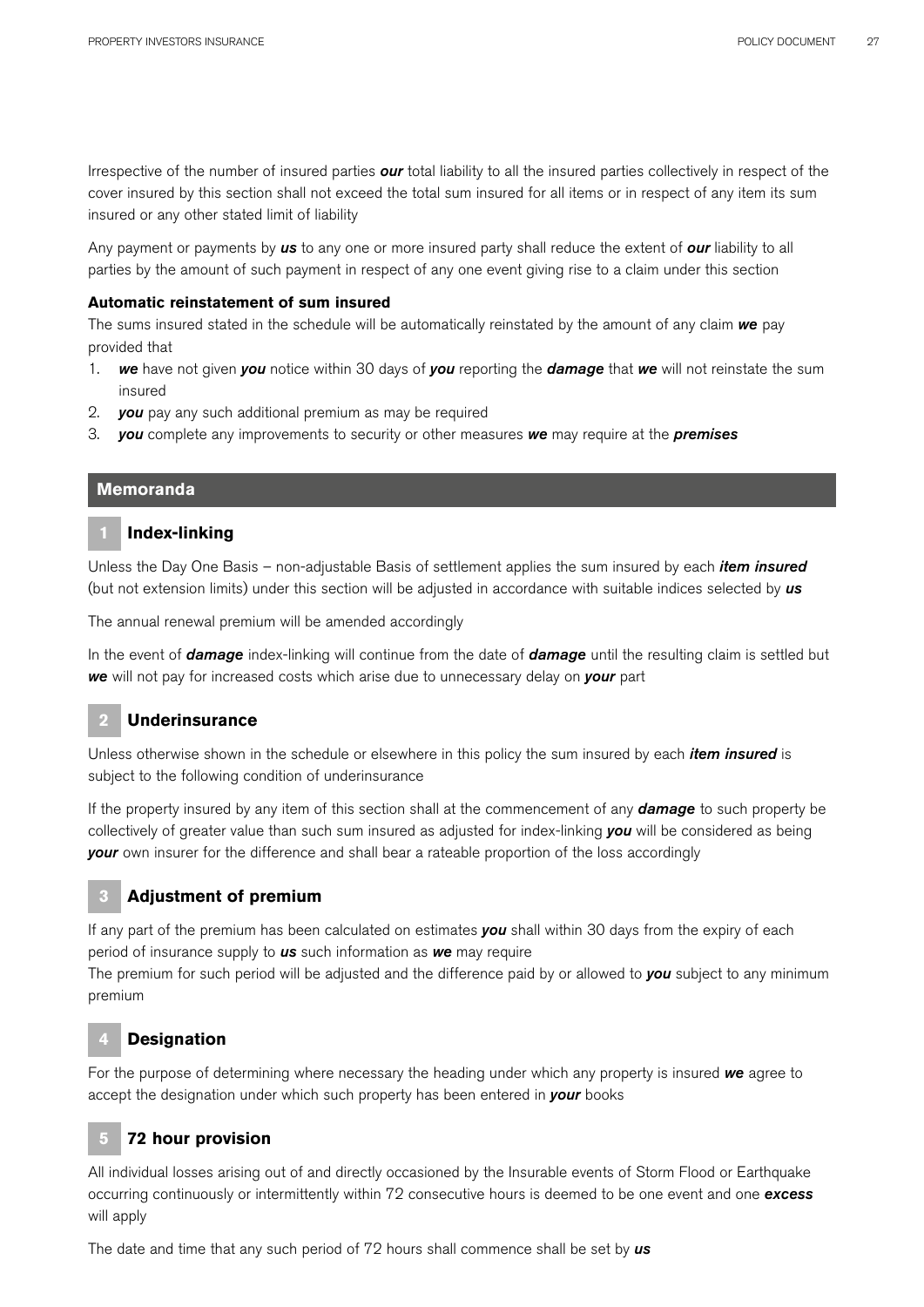## **6 Subrogation waiver**

In the event of a claim *we* shall not enforce any rights against

- a. any company being parent of or subsidiary to the *Insured*
- b. any company which is a subsidiary of a parent company of which the *Insured* are themselves a subsidiary in each case within the meaning of the Companies Act prevailing at the time of *damage*
- c. any tenant of the *premises* provided that the *damage* did not result from a criminal fraudulent or malicious act of the tenant

#### **Extensions**

The insurance cover provided by this section is extended to include the following

Unless specifically stated otherwise these extensions do not increase *our* liability as stated in the Limit of liability paragraph to this section

All claims are subject to the appropriate *excess*

## **1 Other interests**

The interest in the *buildings* insured by this section of any mortgagees lessees under lessees and freeholders of the property is noted

## **2 Non-invalidation**

The cover by this section shall not be invalidated by any act omission or alteration whereby the risk of *damage* is increased unknown to *you* or beyond *your* control provided that on becoming aware of this *you* give notice to *us*  as soon as is reasonably possible and pay an additional premium if required

#### **3 Non-invalidation - mortgagees**

The rights of the mortgagee under this policy shall not be invalidated by any act omission or alteration by the mortgagor of the *building* provided that the mortgagee gives notice in writing to *us* as soon as is reasonably possible on becoming aware of such act omission or alteration and pays an additional premium if required

#### **4 Contractors' interest**

Where *you* are required to insure the *buildings* in the joint names of *you* and any contractor or sub - contractor under the terms or conditions of any contract covering works at the *buildings* the interest of the contractor or sub - contractor is noted provided that *you* notify *us* of any single contract valued at £100,000 or more in advance of the start date of the works and pay any additional premium *we* may require

#### **5 Continuing interest and hire charges**

Following *damage* at the *premises* by an *insured event* where *you* are liable under contract for interest charges or continuing hire charges not recoverable under the terms of a lease or similar agreement in respect of property for which *you* are responsible *we* will pay such charges actually and reasonably incurred provided these are not more specifically insured

Limit £10,000 any one period of insurance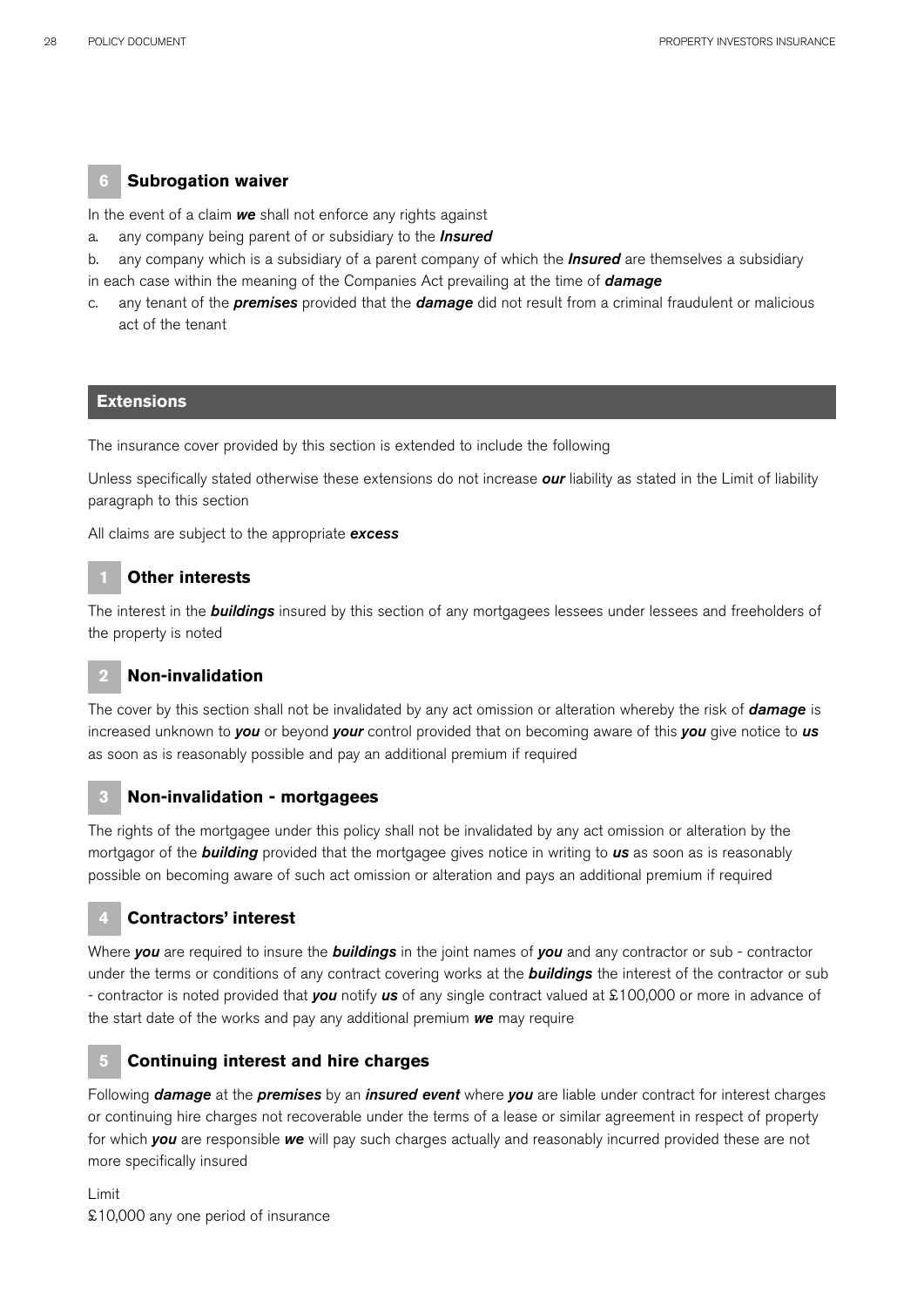**6 Fees** 

Architects' surveyors' consulting engineers' and legal fees necessarily and reasonably incurred in the reinstatement of the property insured consequent upon its *damage* by an *insured event* but not for preparing any claim it being understood that the amount payable for such *damage* and fees shall not exceed in the aggregate the sum insured by each item

## **7 Managing agents' professional fees**

Professional fees of *your* managing agents reasonably incurred in the reinstatement of the property insured consequent upon its *damage* by an *insured event* but not for preparing any claim provided that

- a. the use of such adviser would be necessary in respect of equivalent reinstatement work in the normal course of *your business*
- b. such fees have been agreed in writing in advance by *us*
- c. the amount payable for such damage and fees shall not exceed in the aggregate the sum insured by each item

## **8 Removal of debris**

#### **a.** *Your* **debris**

Costs and expenses necessarily incurred by *you* with *our* consent in

- i. removing debris
- ii. dismantling and/or demolishing
- iii. shoring up or propping

of the portion or portions of the property insured by the said items destroyed or damaged by any *insured event* it being understood that the amount payable for such *damage* and costs incurred under i. ii. and iii. shall not exceed in the aggregate the sum insured by each item

## **b. Tenants' debris**

Irrecoverable costs and expenses necessarily incurred by *you* with *our* consent in removing the debris of contents (not belonging to *you*) destroyed or damaged by an *insured event* occurring at the *premises* it being understood that the amount payable for such costs and expenses shall not exceed £10,000 unless stated otherwise in the schedule

#### **c. Trees**

*We* will also pay the costs and expenses necessarily incurred by *you* with *our* consent in removing fallen trees within the grounds of the *premises* 

Provided that

- 1. the trees have fallen as a result of an *insured event* and
- 2. the buildings of the *premises* are damaged by the same *insured event* occurring at the same time and a claim for this *damage* has been admitted by *us*

#### *We* will not pay for any costs or expenses

- a. incurred in removing debris except from the site of such property destroyed or damaged and the area immediately adjacent to such site
- b. arising from pollution or contamination of property not insured by this section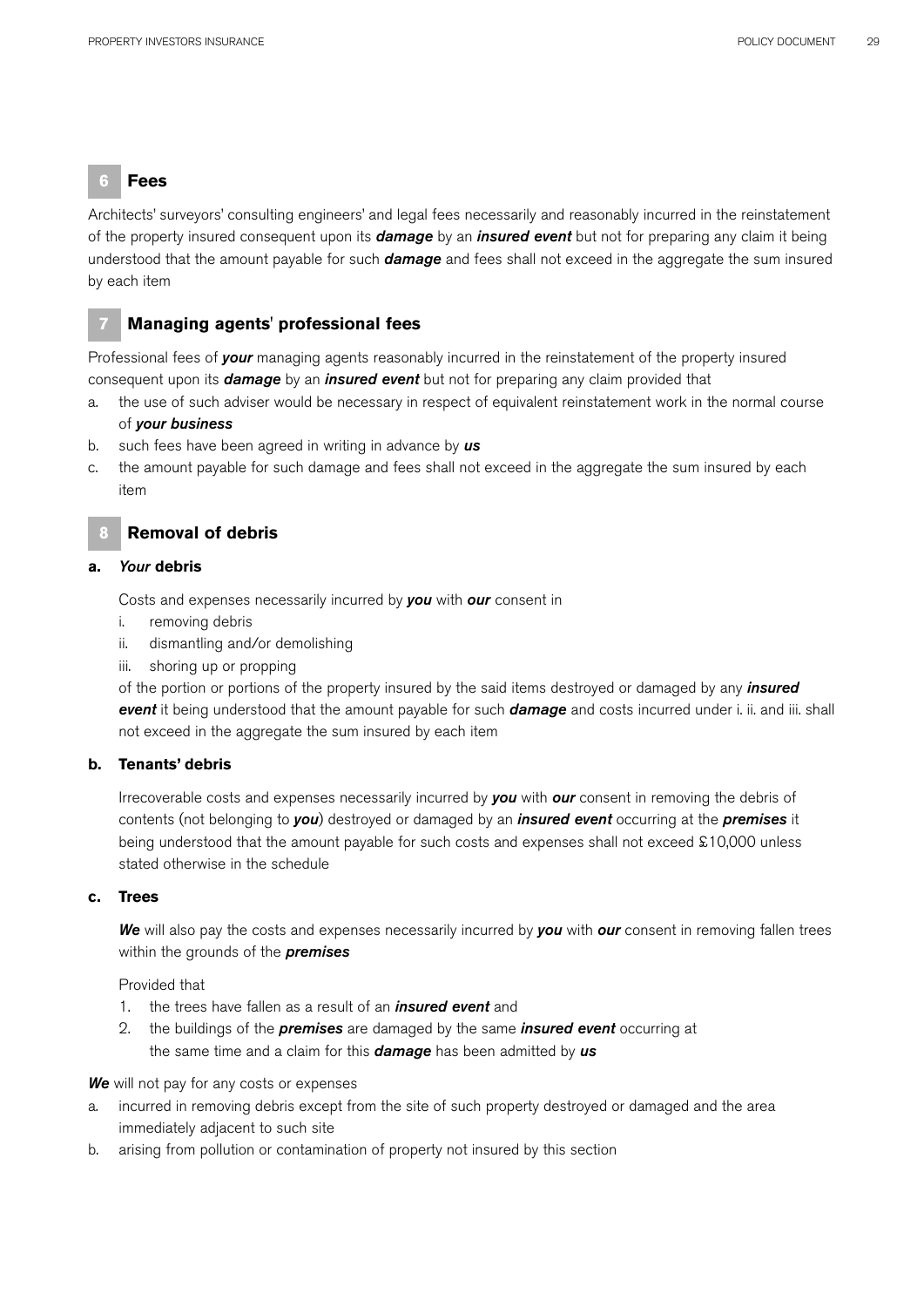## **9 European Union and Public Authorities (including undamaged portions)**

If the *buildings* are insured such additional cost of reinstatement of the destroyed or damaged property and undamaged portions as may be incurred solely by reason of the necessity to comply with the stipulations of

- a. European Union legislation or
- b. building or other regulations under or framed in pursuance of any Act of Parliament or bye-laws of any public authority

(hereinafter referred to as "the Stipulations")

#### Excluding

- 1. the cost incurred in complying with the Stipulations
	- a. in respect of *damage* occurring prior to the granting of this extension
	- b. in respect of *damage* excluded or otherwise not insured by this section
	- c. under which notice has been served upon *you* prior to the happening of the *damage*
	- d. for which there is an existing requirement which has to be implemented within a given period
- 2. the additional cost that would have been required to make good the property lost destroyed or damaged to a condition equal to its condition when new had the necessity to comply with the Stipulations not arisen
- 3. the amount of any charge or assessment arising out of capital appreciation which may be payable in respect of the property or by the owner of the property by reason of compliance with the Stipulations

## **Special conditions applicable to this extension**

- 1. The work of reinstatement must be commenced and carried out without unreasonable delay and in any case must be completed within 12 months after the *damage* or within such further time as *we* may allow (during the said 12 months) and may be carried out upon another site (if the Stipulations so necessitate) subject to *our* liability under this extension not being increased
- 2. If *our* liability under the policy apart from this extension shall be reduced by the application of any of the terms and conditions of the policy then *our* liability under this extension (in respect of any such item) shall be reduced in like proportion
- 3. The total amount recoverable under any item of the policy under this extension shall not exceed
	- a. 15% of its sum insured or
	- b. where the sum insured by the item applies to property at more than one premises 15% of the total amount for which *we* would have been liable had the property insured by the item at the *premises* where *damage* has occurred been wholly destroyed
- 4. The total amount recoverable under any item of the policy shall not exceed its sum insured
- 5. All the terms of this policy except insofar as they may be expressly varied shall apply as if they had been incorporated herein

## **10 Sale of the building**

If the *buildings* are insured the interest of the purchaser in the insurance by this section for the period from the written offer and acceptance or exchange of contracts until completion of the sale is noted

Provided that

- a. the *buildings* are not insured elsewhere for the benefit of the purchaser
- b. the purchaser complies with and is bound by the terms of the policy

## **11 Frustrated legal costs**

If the sale of any *premises* is cancelled solely as a result of *damage* insured by this section *we* will pay for the actual loss sustained by *you* for legal costs and expenses incurred or subsequently incurred solely as a result of the cancellation of the sale as a result of the *damage*

Limit £15,000 any one period of insurance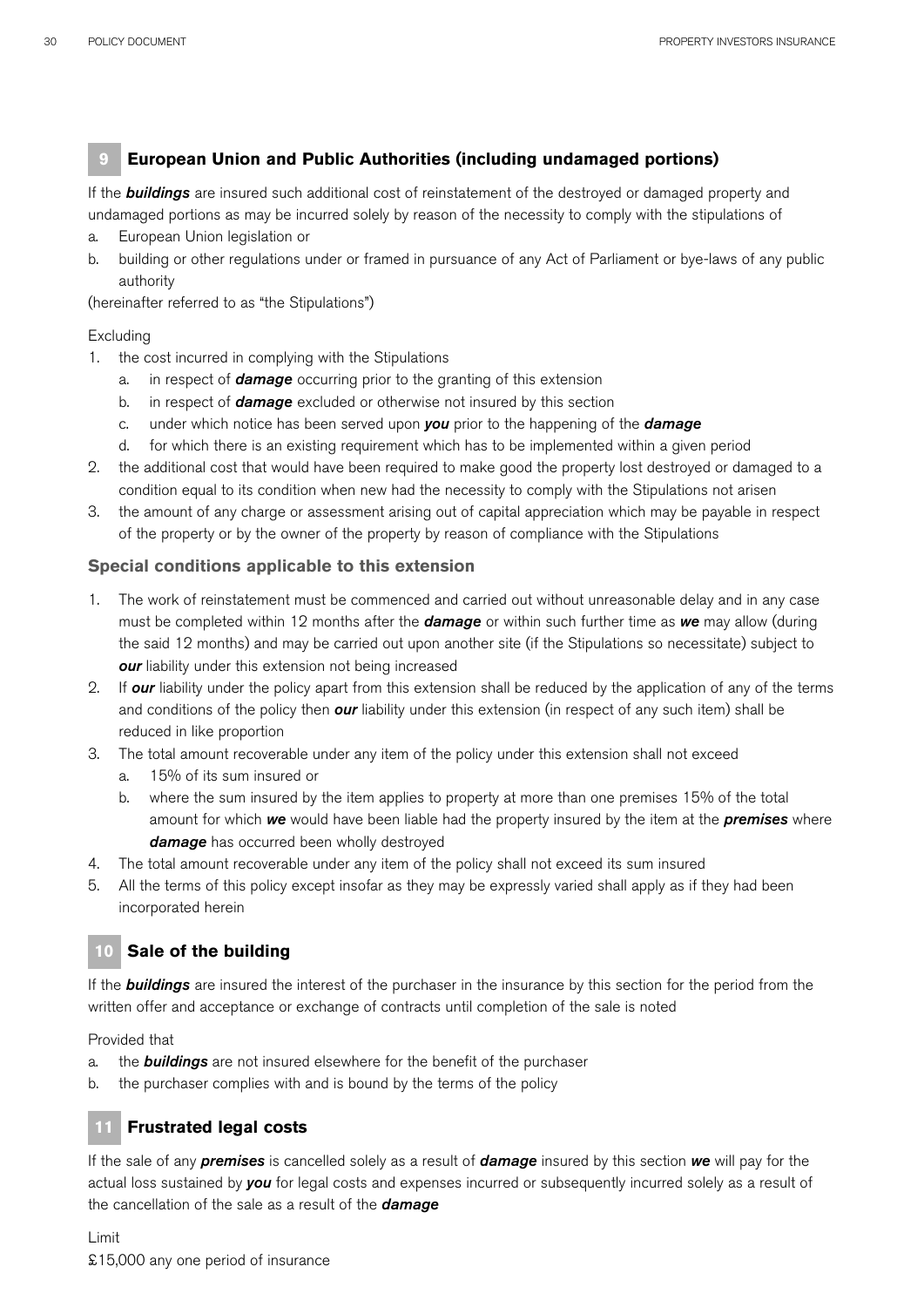## **12 Emergency services damage to landscaped grounds**

The costs incurred following *damage* caused by the emergency services to landscaped grounds for which *you* are responsible but excluding any cost arising from the failure of seed to germinate or trees plants or turf to become established



## **13 Emergency services concern for welfare**

The costs incurred following *damage* caused to the *buildings* by the emergency services to gain access to *your premises* as a result of their concern for the occupants welfare

## **14 Landscaping costs**

The necessary and reasonable costs to restore landscaped gardens or grounds at the *premises* following *damage* by the *insured events* to its appearance when first planted

Excluding

- a. *damage* by the insurable events of storm or flood
- b. any cost arising from the failure of seed to germinate or trees plants or turf to become established

#### Limit

£100,000 any one period of insurance

## **15 Property in the open**

*Damage* by the *insured events* to garden furniture ornaments statues gardening equipment and signage in the grounds of the *premises* unless more specifically insured

Limit

£15,000 any one claim

For the purpose of this extension

- a. the Theft or attempted theft insurable event includes theft or attempted theft not involving forcible and violent entry
- b. the exclusion under the insurable event of Malicious persons relating to moveable property in the open does not apply

## **16 Trees**

The costs of felling lopping or removing trees which represent an immediate threat to the safety of life or imminent *damage* to the *buildings*

Limit

£2,500 per *premises* any one period of insurance

## **17 Loss of oil or gas or water**

*We* will pay for

- a. loss of oil (other than covered by the Decontamination of ground extension) gas or metered water from the water or heating system after *damage* to that system by an *insured event*
- b. the cost of replacing liquid petroleum gas or oil following accidental discharge from the storage container at the *premises*
- c. theft of oil from any storage tank used for the heating system at *your premises* provided theft is an *insured event* under this policy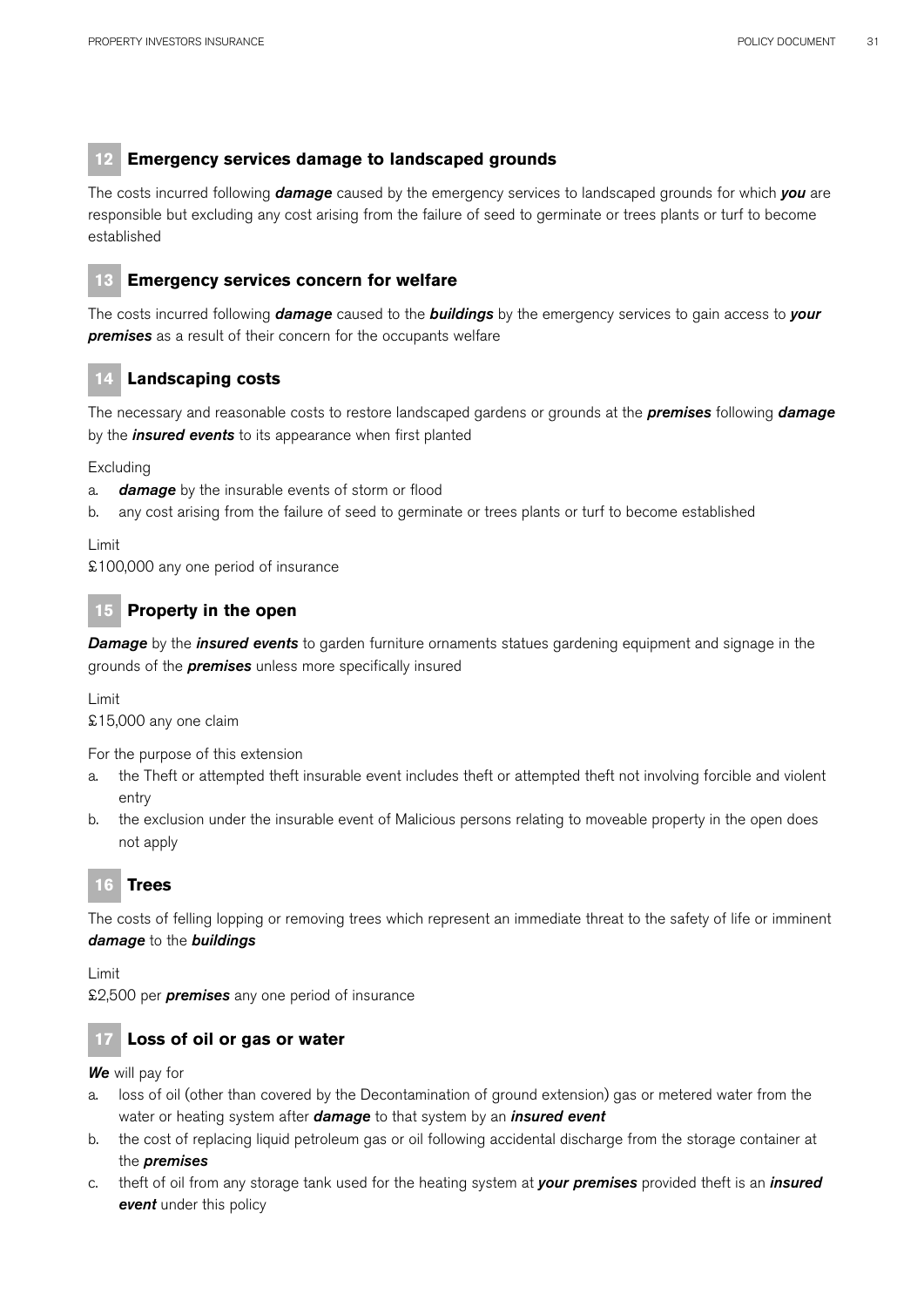#### Provided that

- 1. *you* discover *your* loss within 90 days and
- 2. in respect of any metered supplies *you* are able to support *your* claim with a record of readings from the utility meter which have been made at intervals of not more than ninety days

Excluding any claim in respect of any building which is *unoccupied*

Limit

The most *we* will pay in respect of any one claim and in the aggregate for all claims in any one period of insurance is £50,000

## **18 Decontamination of grounds**

*We* will pay for the cost of decontaminating the grounds of *your premises* following accidental discharge of oil (not otherwise excluded by this policy) from any oil fired heating installation or storage tank

Limit £25,000 any one claim

## **19 Trace and access**

The costs and expenses necessarily and reasonably incurred by *you* with *our* consent in locating the source of *damage* caused by an escape of oil or water from any fixed water or heating system in the *buildings* and in subsequent repair of *damage* caused by locating the source

Limit £50,000 any one claim

## **20 Clearing of drains**

The reasonable costs incurred by *you* for clearing or repairing drains gutters sewers and the like for which *you* are responsible incurred as a direct result of *damage* caused by an *insured event*

Limit £50,000 any one claim

## **21 Underground pipes and cables**

Accidental *damage* to underground pipes and cables for which *you* are responsible

Excluding *damage* which is

- a. specifically insured by any insurable event under this section
- b. specifically excluded by any insurable event under this section
- c. is otherwise excluded elsewhere in this section

## **22 Further investigation expenses**

Where a building has suffered *damage* by an *insured event* and in the opinion of a competent construction professional there is a reasonable possibility of other *damage* by that *insured event* to portions of the same building which is not immediately apparent *we* will cover the reasonable costs incurred by *you* with *our* written consent in establishing whether or not such *damage* has occurred

*We* will also cover reasonable costs incurred by *you* with *our* written consent in establishing whether or not other surrounding buildings have suffered *damage* in the same incident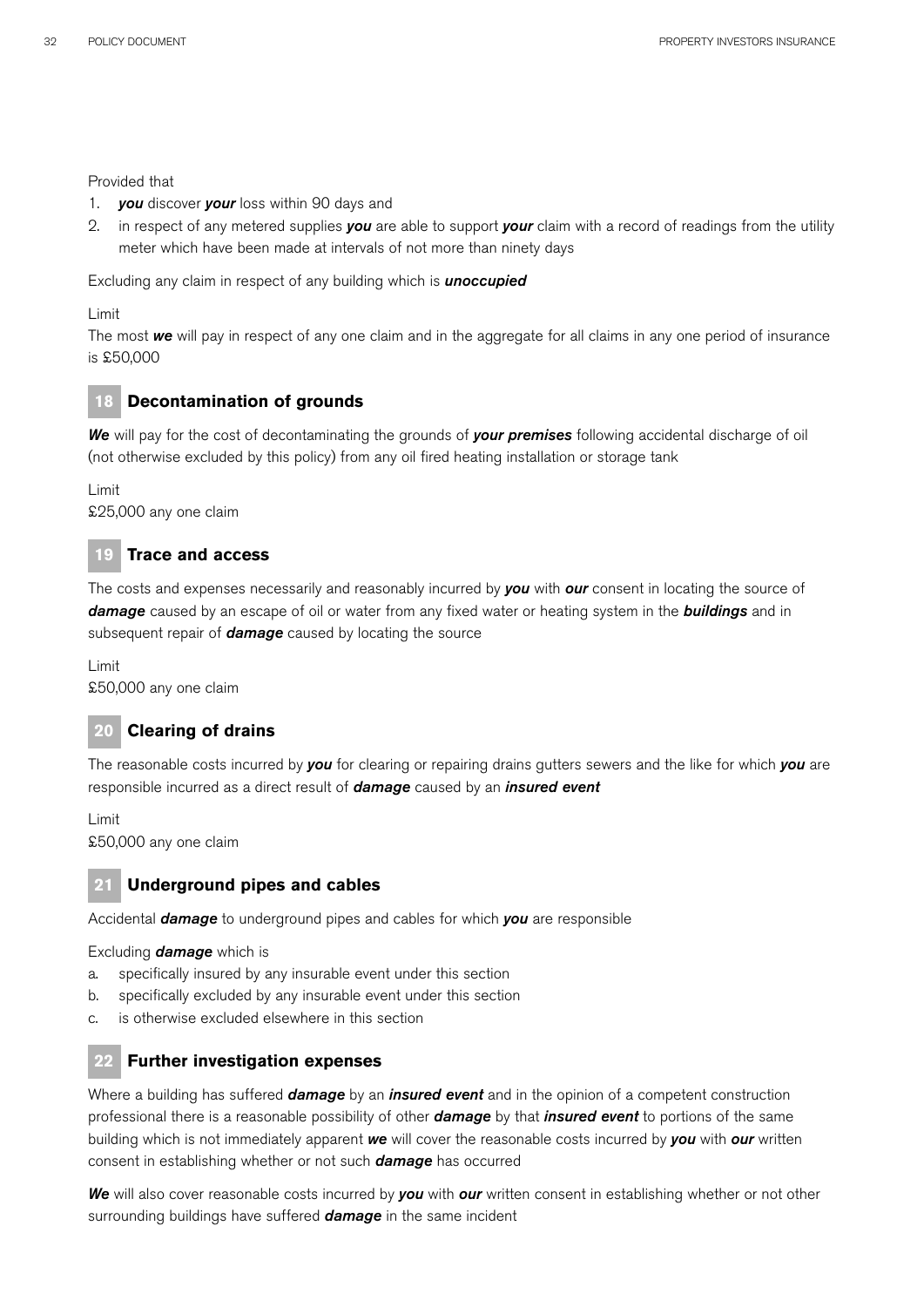Excluding any claim where cover is also provided under the Trace and access extension

Limit

£5,000 any one claim (unless stated otherwise in the schedule)

## **23 Unauthorised use of utilities**

The cost of metered water oil electricity or gas for which *you* are legally responsible arising from its unauthorised use by persons taking or keeping possession or occupying the buildings without *your* authority provided that the *buildings* are inspected weekly by a responsible person on *your* behalf and all practicable steps are taken to terminate such unauthorised use as soon as it is discovered

Limit

£50,000 any one period of insurance

## **24 Fire Brigade charges**

The reasonable costs charged by any Public Authority relating to the extinguishing or fighting of fire

## **25 Loss minimisation expenses**

Costs and expenses necessarily and reasonably incurred by *you* or on *your* behalf to prevent or minimise actual or imminent *damage* by an *insured event* at the *premises* provided such costs are

- a. directly related to *damage* which is likely to occur in the immediate future unless urgent preventative action is taken
- b. not more specifically insured elsewhere

Limit

The most *we* will pay in respect of any one claim and in the aggregate for all claims in any one period of insurance is £25,000

## **26 Insurance premiums**

The costs of any additional insurance premiums (or technical agents fees in respect of latent defects policies) incurred solely as a result of repairing or reinstating the *buildings* following *damage* by an *insured event* at the *premises*

Limit

£25,000 any one period of insurance unless stated otherwise in the schedule

## **27 Extinguisher and alarm resetting expenses**

The reasonable costs incurred by *you* in refilling fire extinguishing appliances replacing sprinkler heads and resetting fire or intruder alarm systems solely in consequence of their activation following an *insured event*

## **28 Sprinkler upgrade costs**

The additional costs incurred in upgrading an automatic sprinkler installation to the current Loss Prevention Council Rules (only when the upgrade is imposed upon *you* by *us*) following *damage* by an *insured event* to the *buildings* provided that at the time of *damage* the installation conformed to the Rules for Automatic Sprinkler Installations as issued by the Loss Prevention Council and current at the time of installation but did not conform to subsequent amendments to those Rules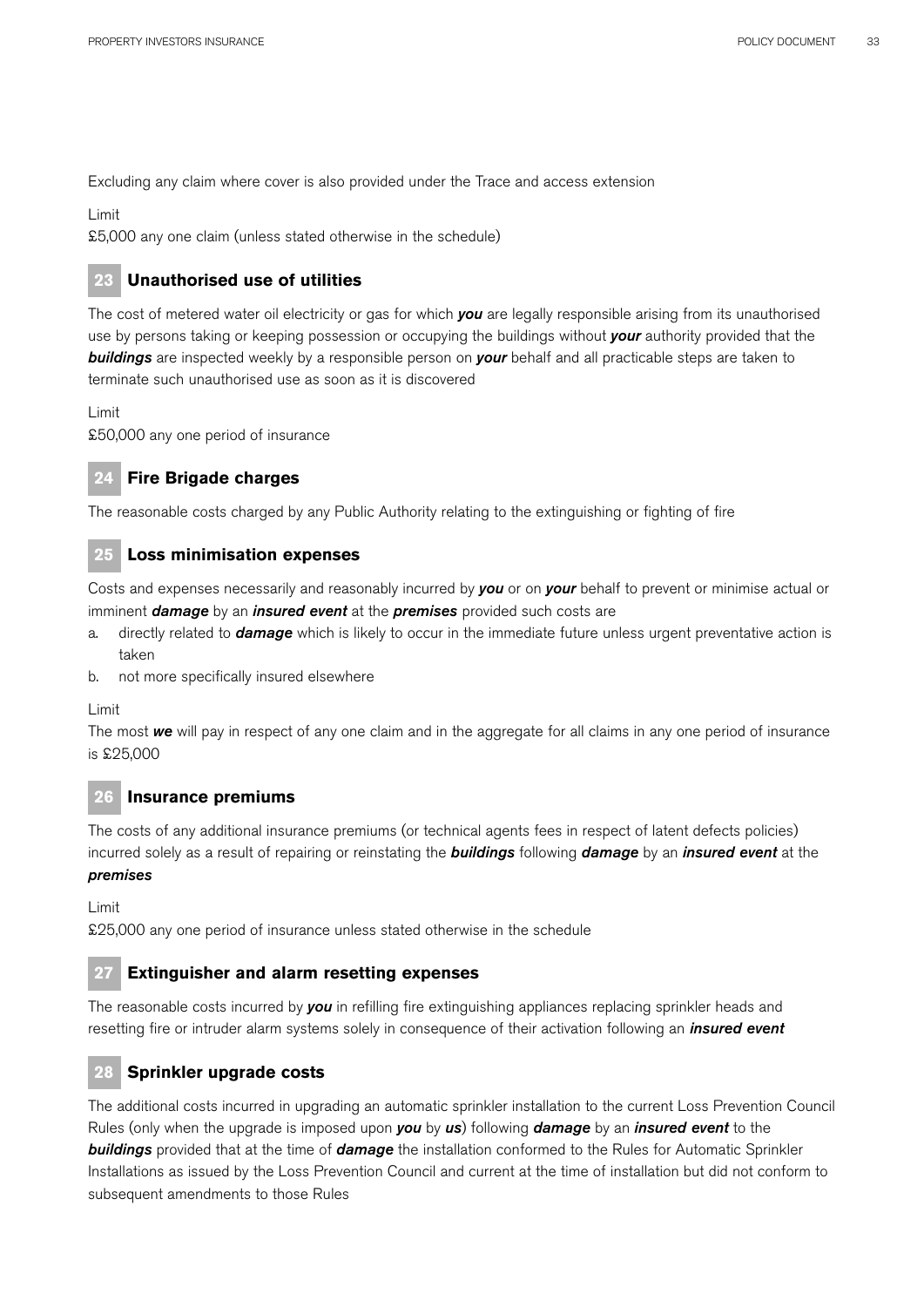## **29 Lock replacement following loss or theft of keys**

(only applicable if the insurable event of Theft or attempted theft is insured)

The reasonable cost necessarily incurred by *you* to replace locks at the *premises* following

- a. accidental loss of keys
- b. damage to keys or the locks at the *premises*
- c. theft of keys from the *premises* or from *your* home or the home of any principal director partner or employee authorised to hold such keys

#### Limit

£10,000 any one claim

## **30 Theft of parts of the building**

Where the insurable event of Theft or attempted theft is included *we* will pay for

- a. repairs to *buildings* following theft or attempted theft of parts of the *buildings*
- b. *damage* to the *buildings* caused by theft or attempted theft of the contents of the *buildings*
- c. *damage* to *buildings* and *contents of common parts* directly caused as a result of the entry of rainwater following the theft or attempted theft of parts of the *buildings*

#### Excluding *damage*

- 1. when scaffolding is erected at the *premises* unless *we* have agreed in writing to continue cover
- 2. to any building which is *unoccupied*

## **31 Glass and sanitary fixtures**

(only applicable if the insurable event of Accidental damage is insured)

Accidental *damage* of any part of the exterior and interior glass sanitary fixtures or signs including the reasonable cost of

- a. repairs to framework following breakage of the insured glass
- b. necessary boarding-up pending replacement of the insured glass
- c. in the case of multiple glazing the additional cost of re-creating vacuums or the purchase and installation of new sealed units
- d. replacing any lettering painting or alarm foil on such glass

#### Excluding *damage*

- 1. for which the tenant is responsible under the terms of any lease
- 2. which is
	- a. more specifically insured by any other insurable event
	- b. specifically excluded by any other insurable event other than exclusion l. of the Accidental damage insurable event
	- c. otherwise excluded elsewhere in this section
- 3. to glass sanitary fixtures or signs already damaged at the commencement of the insurance
- 4. to glass by scratching or chipping
- 5. to glass while not fixed
- 6. caused by or traceable to alterations to the *premises* or in the glass whereby the risk of *damage* is increased
- 7. to bulbs or tubes unless the signs in which they are contained are damaged at the same time

The *excess* applicable to losses under this extension shall be equal to the *excess* applied in respect of the insurable event of Accidental damage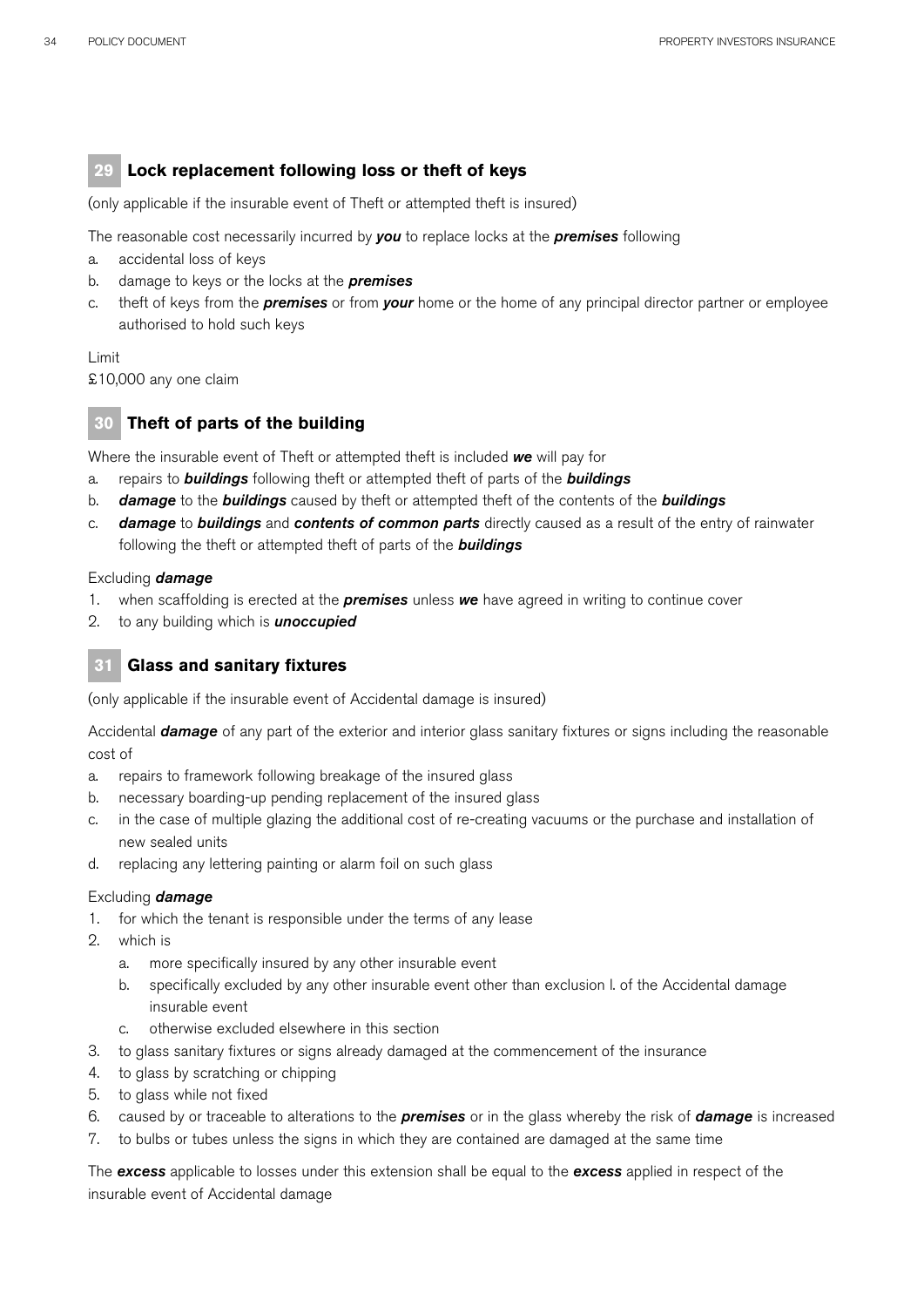## **32 Involuntary betterment**

Where *buildings* have suffered *damage* by an *insured event you* may replace repair or restore the property with equivalent property which employs current technology and replacement repair or restoration of such property shall not for the purposes of this section be regarded as being better or more extensive than when new

This section further extends to include the replacement or modification of undamaged property insofar as it is necessary to adapt it to operate in conjunction with that property which has been replaced repaired or restored

#### Limit

£250,000 any one period of insurance

## **33 Green clause**

Where following *damage* to *buildings* by an *insured event you* elect with *our* consent to rebuild the *premises* in a manner that aims to reduce potential harm to the environment or improve energy efficiency (beyond the minimum standard required to comply with European Community or Building or other Regulations under or framed in pursuance of any Act of Parliament or Bye-Laws of any Public Authority) *we* will pay these rebuilding costs

#### Provided that

- a. this shall not include any works or materials that in *our* view increases the risk of future *damage* or increases the potential extent of future *damage*
- b. if *you* elect not to rebuild the *premises* then this clause will not apply
- c. if *our* liability is reduced by the application of any terms or conditions of this policy *our* liability under this extension will similarly be reduced

#### Excluding

- 1. the costs of work that prior to the *damage*
	- a. *you* had already planned to carry out or
	- b. *you* had been notified to carry out by any relevant authority
- 2*.* any additional costs for replacing undamaged property
- 3. the amount of any charge tax or assessment arising out of capital appreciation arising from the works funded by this extension

#### Limit

**Our** liability under this extension shall not exceed

- 1. 10% of any one claim or
- 2. 10% of the sum insured or
- 3. £500,000

whichever is the lower

## **34 Archaeological costs**

## **Definitions specific to this extension**

#### *Archaeological rescue work*

means any archaeological exercise concerned with the recording of information which would otherwise be lost or in danger of being lost

#### *Archaeological research work*

means any other archaeological exercise

The on-site costs of *archaeological rescue work* (including the recording of standing and collapsed fabric and damaged floor surfaces but not the excavation of below ground deposits) incurred with *our* consent as a result of *damage* to the *buildings* by an *insured event*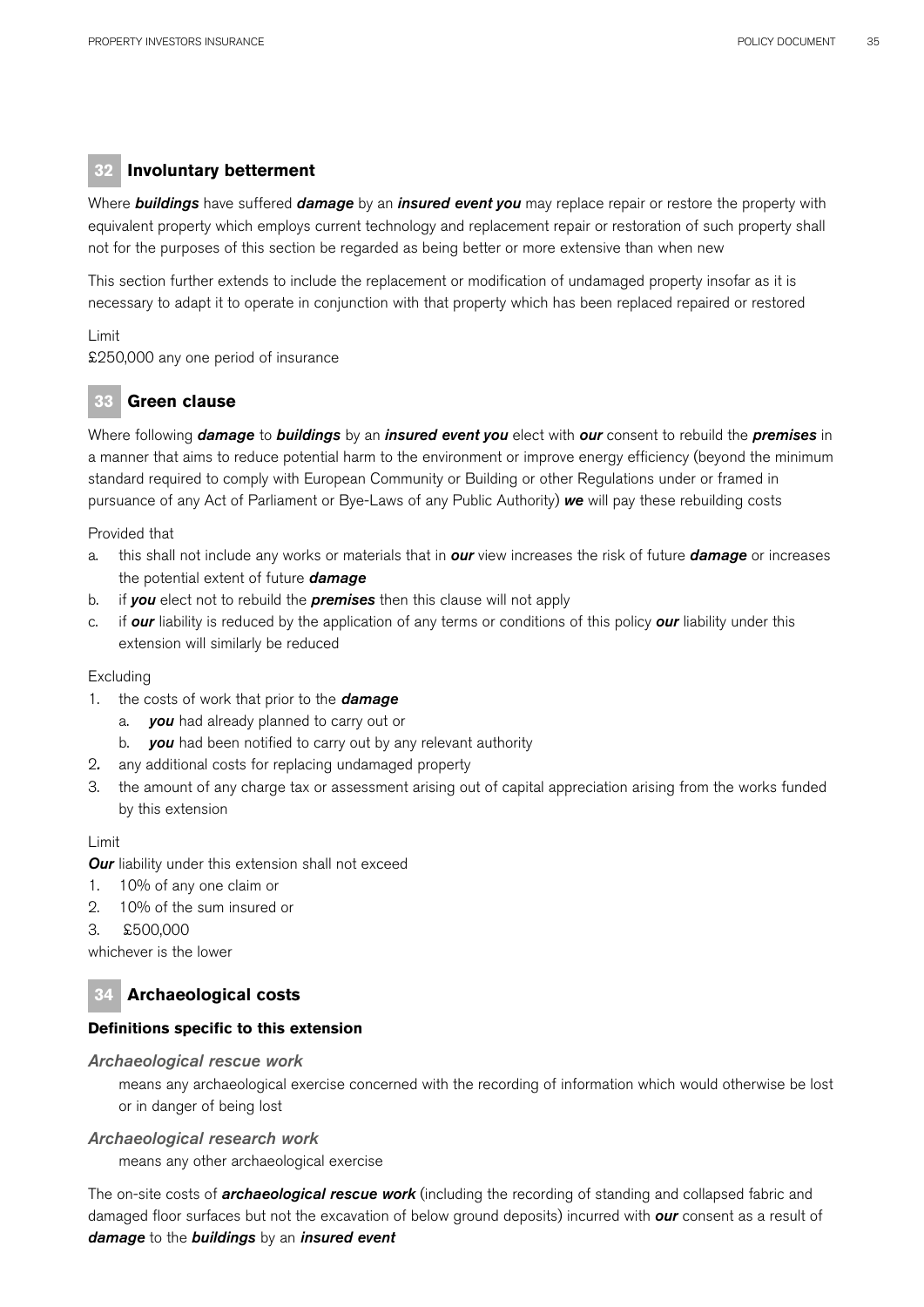Excluding

- 1. the costs of any *archaeological research work* which may be enabled or facilitated as a result of *damage* but which is not a necessary part of the process of repair conservation or rebuilding
- 2. the costs of analysis of data subsequent to *archaeological rescue work* (except in so far as such costs are a necessary and integral part of the process of repair conservation or rebuilding)
- 3. the costs of conservation or scientific analysis of materials or objects retrieved in the course of an archaeological exercise

Limit

£250,000 any one claim

## **35 Exhibitions and models**

*Buildings* includes exhibition and display models and similar promotional equipment whilst being used or stored within any *premises* which have suffered *damage* by an *insured event* provided that

- a. such equipment is *your* property or *you* have accepted responsibility for the equipment at the time of the *damage*
- b. the property is not more specifically insured

Limit

£25,000 any one claim and in the aggregate in the *period of insurance* 

## **36 Illegal cultivation of drugs**

The clean-up costs and remedial works from the use of the *premises* for the manufacture cultivation harvesting or processing by any other method of drugs classed as a controlled substance under the Misuse of Drugs Act 1971 or any amending legislation

#### It is a *condition precedent to liability* under this extension that *you*

- a. i. carry out internal and external inspections of the buildings of the premises at least every 3 months or as frequently as is permitted under the tenancy agreement and
	- ii. maintain a log of those inspections and retain that log for at least 24 months
	- iii. carry out a 6 monthly management check of the inspections log
- b. obtain and record a written formal identification of any prospective tenant
- c. in respect of residential lettings obtain and retain a written employers reference for any new tenant
- d. obtain and record details of *your* tenant's bank account and verify those details by receiving at least one payment from that account
- e. where sub-letting is allowed by the tenancy agreement advise **your** tenant that they must follow the measures set out in b. c. and d. above for all lettings that they arrange

## **37 Fly tipping**

Costs and expenses necessarily and reasonably incurred by *you* in clearing treating and removing anything illegally or maliciously deposited at the *premises*

This cover will not apply in respect of any *unoccupied* premises

Limit

£5,000 any one claim and £25,000 in the aggregate in any one period of insurance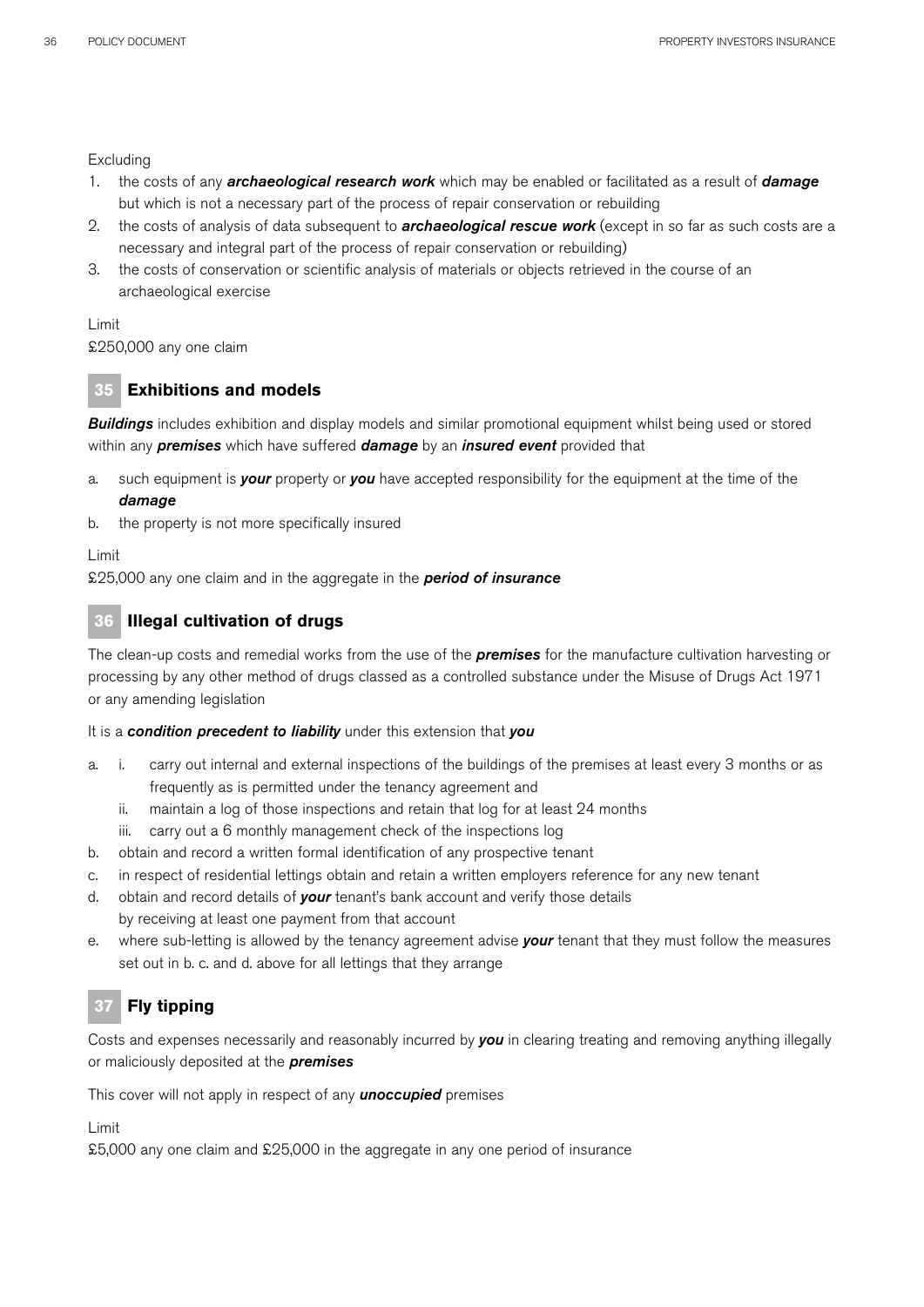# **38 Spontaneous heating**

**Damage** to coal coke or wood blocks by its own spontaneous fermentation heating or combustion

## **39 Temporary removal**

Any parts of the *buildings* and *contents of common parts* are covered while temporarily removed for cleaning renovation repair or other similar purpose elsewhere on the *premises* or to any other premises and in transit between such locations in the *geographical limits*

Limit

10% of the sum insured on the relevant *buildings* or *contents of common parts* item in any one period of insurance

# **40 Removal of wasp bee or hornet nests**

*We* will pay the costs incurred by *you* in removing wasp bee or hornet nests from the *buildings*

Limit £2,000 any one claim

## **41 Involuntary bailee**

*Damage* by an *insured event* to bailors' goods in *your* care custody or control or in the care custody or control of *your* managing agent and for which *you* or *your* managing agent are responsible

It is a *condition precedent to liability* under this extension that

- a. a signed inventory is issued to the tenant as soon as the repossession takes place and
- b. new locks are fitted onto the buildings or the appropriate portion of the buildings and a recorded weekly inspection is made to ensure that adequate security remains in place

Excluding

- 1. Any claim for theft of items comprising gold silver other precious metals bullion precious stones furs curiosities works of art rare books audio or visual goods computer equipment cameras jewellery money wine or spirits
- 2. Any claim in respect of unaccountable loss

# **The following extensions increase the sums insured that apply but only to the extent stated**

# **42 Capital additions**

Under the Buildings and Contents of common parts items

- a. alterations and additions to the property insured but not in respect of any appreciation in value
- b. newly acquired property so far as it is not otherwise insured anywhere in the *geographical limits*

#### Provided that

- 1. this cover shall not exceed £5,000,000 in respect of any one property and £2,000,000 in respect of any *unoccupied* property
- 2. *you* undertake to give details of such extension of cover as soon as practicable and to effect specific insurance and pay any additional premium that is required from inception of the cover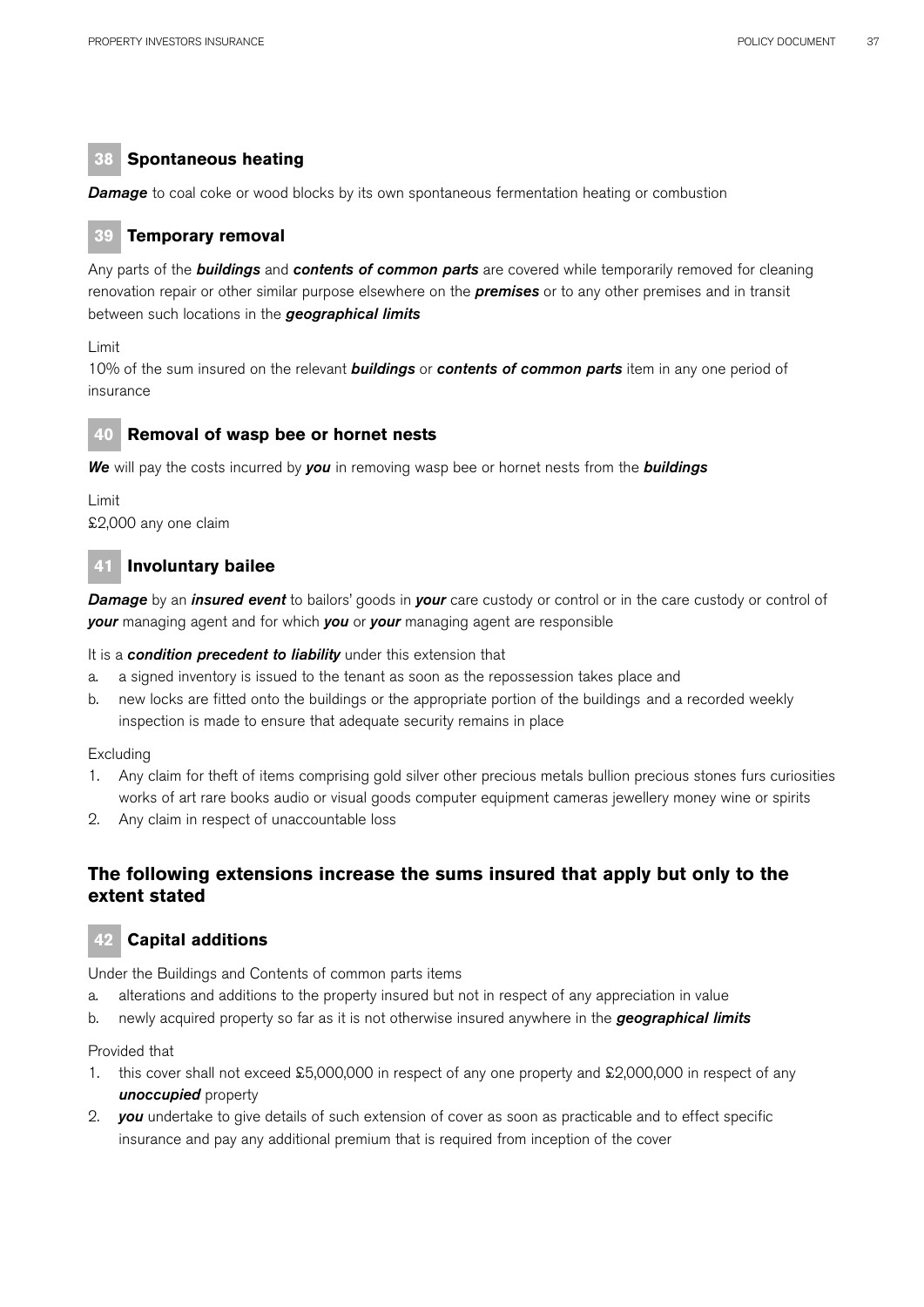# **43 Minor contract works**

## **Definitions specific to this extension**

#### *Contract works*

means the permanent or temporary works executed or in the course of execution at the *premises* by *you* or on *your* behalf for the purposes of alterations or improvements to the *premises* including unfixed site materials at the *premises* for use in connection with such works

## *Insured contract*

means any JCT minor standard or intermediate building contract in which *you* are the employer and are required to take out a joint names policy or with *our* prior written agreement any similar contract

## **Cover**

Cover for each buildings item extends to include contract works for which *you* are responsible under the terms of an *insured contract* but only to the extent of the cover provided by this section and provided that this insurance shall only apply insofar as the contract works are not otherwise insured

#### Limit

*Our* liability under this extension inclusive of all professional fees and VAT where applicable shall not exceed £250,000 in respect of all losses or series of losses arising directly from the same originating cause

# **44 Inadvertent omission to insure**

Premises in the *geographical limits* which *you* own or which *you* are responsible to insure which *you* have inadvertently failed to insure

- a. under this or any other policy
- b. against all the *insured events* insured by this policy but cover is restricted to those uninsured *insured events*

Provided that

- 1. immediately on becoming aware of
	- a. premises not insured
	- b. any premises not insured for all the *insured events* insured by this policy

 *you* shall arrange insurance from the date on which *your* responsibility attached and pay the appropriate additional premium

- 2. this extension shall not apply to any premises covered under the Capital additions extension of this section
- 3. *our* liability any one claim shall not exceed £5,000,000 any one premises and £2,000,000 any one *unoccupied* premises

## **45 Third party failure to insure**

Any premises within the *geographical limits* owned or leased by *you* which because of lease requirements are required to be insured by another party and where that party has

- a. failed to insure against all the insurable events in this policy or
- b. failed to insure for a sufficient amount to provide for reinstatement of the buildings and/or for loss of rent as specified in the lease or
- c. invalidated the policy or claim

#### Provided that

- 1. as soon as *you* become aware of
	- a. any premises not insured for all the insurable events in this policy *you* shall arrange insurance for such uninsured events
	- b. any premises not insured for a sufficient amount to provide for reinstatement of the buildings and/or loss of rent as specified in the lease *you* shall arrange insurance for the reinstatement of the buildings and/or loss of rent as specified
	- c. any facts or circumstances that might invalidate the policy or a claim *you* shall notify *us* accordingly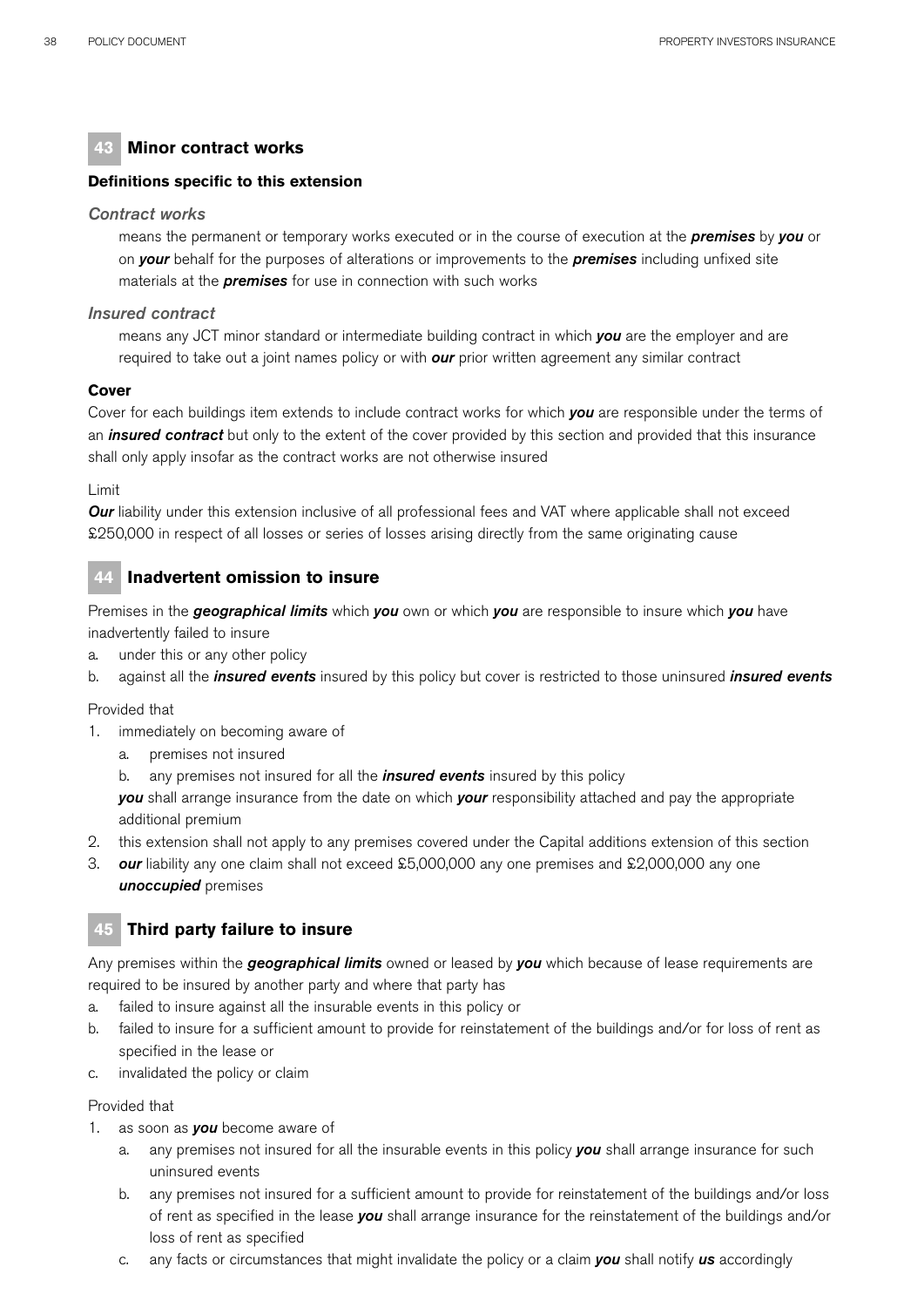- 2. this extension shall not apply to any premises covered under the Capital additions and Inadvertent omission to insure extensions and for premises under a. above shall apply only for the insurable events not insured by the third party's policy
- 3. there shall be in force at the time of *damage* a valid and enforceable lease requiring the property to be insured against some or all of this policy's insurable events
- 4. *you* have procedures in place to ensure that the third party effects and maintains adequate insurance and wherever possible *your* interest is noted and protected by a non invalidation clause and lapse or cancellation notification condition
- 5. the insurance under this provision shall be subject to all the terms conditions and exclusions of this policy with the exception of the Subrogation waiver
- 6. *our* liability any one claim shall not exceed £5,000,000 any one premises and £2,000,000 any one *unoccupied* premises but in no case shall *our* liability exceed
	- a. the difference between the amount payable under any insurance effected by the third party or any other insurance on the premises and the total cost of reinstatement and loss of rent as provided by this policy
	- or

b. the value of *your* interest in the premises whichever is less

# **46 Privity of contract**

*We* will indemnify *you* in respect of all such sums as *you* become legally liable to pay following *damage* caused by an *insured event* and pay as indemnity to tenants in respect of repair or reinstatement of premises previously owned but which are no longer *your* property and where the current owner has failed to maintain adequate insurance cover subject to the terms and conditions of this policy

Excluding contribution in respect of any more particular insurance effected by any succeeding owner or tenant or sub-tenant

It is a *condition precedent to liability* in respect of this cover that *you* must take all reasonable steps to obtain release from *your* liabilities under the covenants to insure such property on its disposal

Limit

£2,000,000 any one period of insurance

# **47 Accidental omission of Value Added Tax**

For any *buildings* item *we* will pay the Value Added Tax payable by *you* which has been inadvertently omitted from the sum insured and which *you* are not subsequently able to recover provided that

- a. i. *your* liability for such tax arises solely from the rebuilding or restoration of the *buildings* following *damage* by an *insured event* 
	- ii. *we* have paid or agreed to pay for such *damage*
	- iii. if the payment *we* make for the rebuilding or restoration is less than the actual cost of rebuilding or restoration *we* will only pay the same proportion of the Value Added Tax applicable
- b. *your* liability for such tax does not arise from the replacement *buildings* having a greater floor area than or being in a better condition or more extensive than the damaged buildings
- c. if the *buildings* are rebuilt on another site following *damage we* will not pay more Value Added Tax than *we* would have done had the rebuilding been completed at the original site
- d. *we* will not pay any amounts in relation to penalties imposed upon *you* for late or non-payment of Value Added Tax
- e. for the purposes of any underinsurance penalty rebuilding costs shall be exclusive of Value Added Tax
- f. *our* liability may exceed the sum insured by an item or in the whole the total sum insured where such additional amount is solely for Value Added Tax due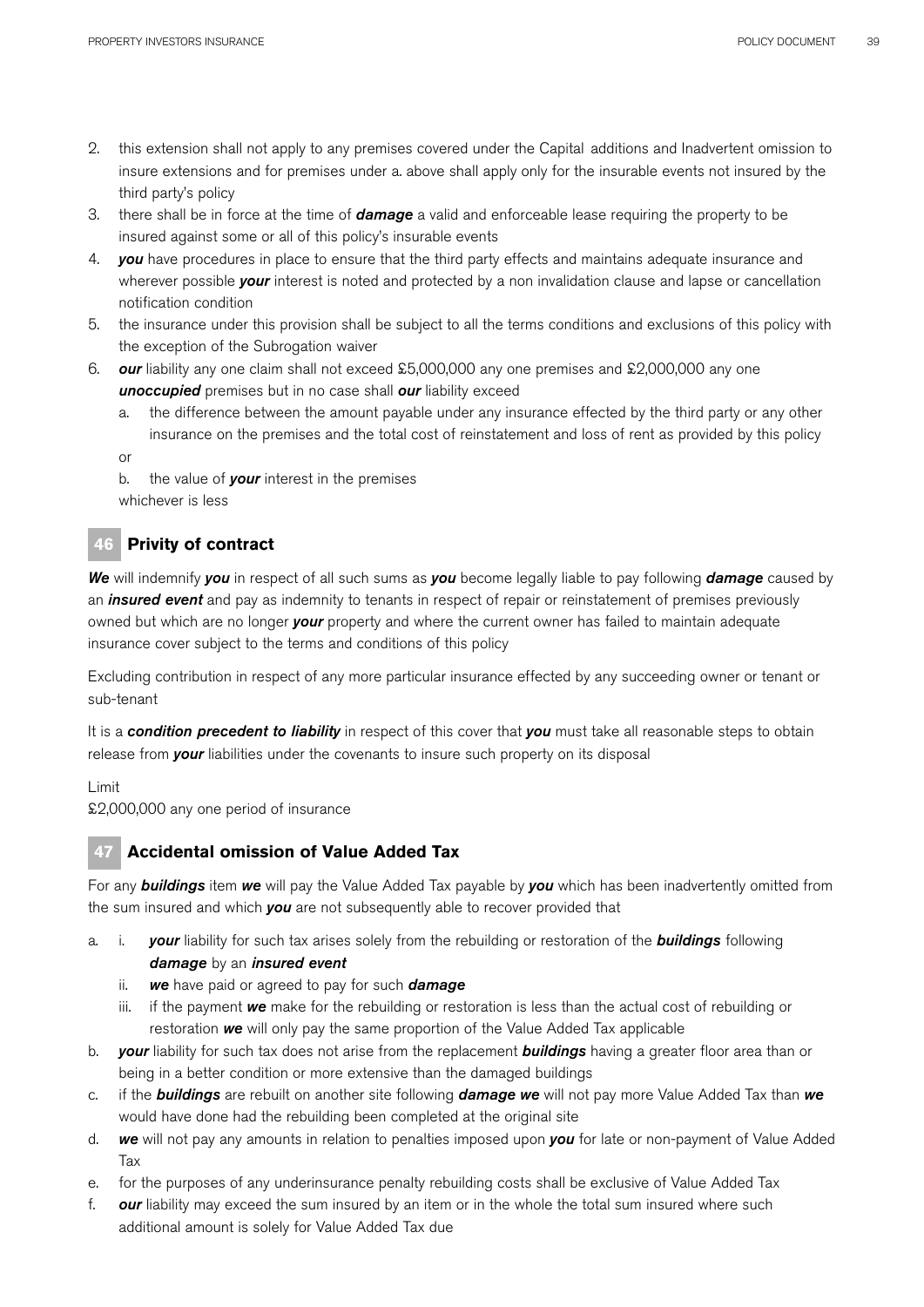# **48 Planning (Listed Buildings and Conservation Areas) Act 1990**

The cost of meeting local authority conditions made under the Planning (Listed Buildings and Conservation Areas) Act 1990 and amending legislation (or equivalent legislation in Scotland and Northern Ireland) following *damage* by any of the *insured events* should these costs exceed the cover provided within the *buildings* sum insured

## Limit

a. For each *buildings* item on the schedule *our* maximum liability for all claims in the *period of insurance* shall not exceed 20% of the sum insured or £2,000,000 whichever is the less and

b. *Our* liability for all claims in the aggregate in the *period of insurance* shall not exceed £2,000,000 (unless shown otherwise in the schedule)

# **49 Private residences (loss of rent and temporary accommodation)**

If any private dwelling house or private flat (described as such in the schedule) cannot be lived in following *damage* insured by this section (or in the case of a private flat if the resident is denied access to it by an *insured event* elsewhere within the building) *we* will pay for

- a. loss of rent (including ground rent and service charges) payable to *you*
- b. the reasonable and necessary additional costs that *you* are liable for in respect of
	- i. residents' temporary accommodation and storage of furniture
	- ii. kennel accommodation for the residents' domestic cat(s) and dog(s)
	- iii. travelling expenses

until the private dwelling house or private flat is fit to live in again or until access is restored

#### Limit

Unless stated otherwise in the schedule the most *we* will pay under this extension is

- 1. 25% of the sum insured on the building in respect of private dwelling houses
- 2. 25% of the sum produced by dividing the *buildings* sum insured by the number of flats in respect of each private flat

for a maximum period of 36 months from the date of *damage*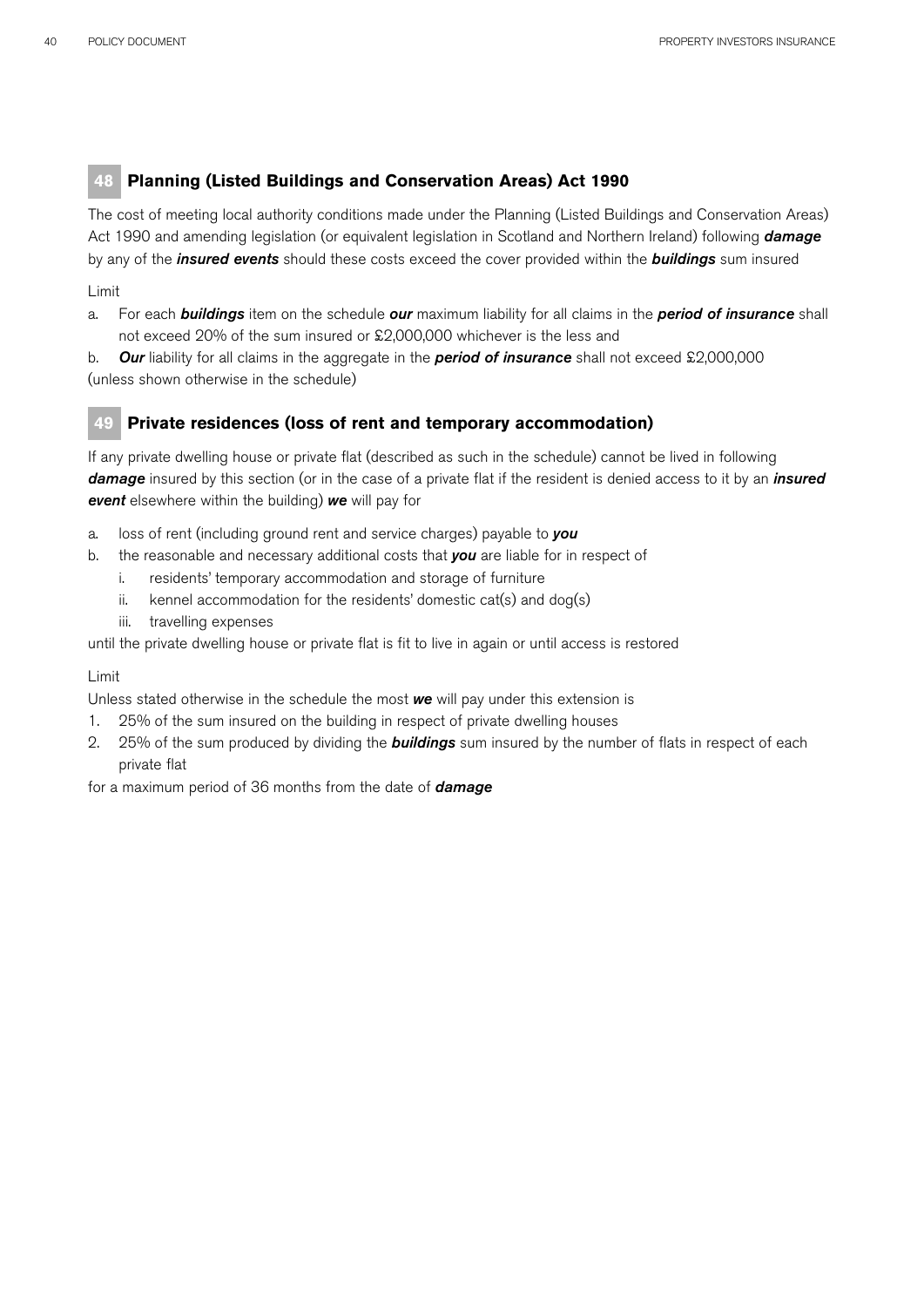# Equipment breakdown

## **The schedule will show if this section applies**

#### **Definitions**

Each time any of the following words or phrases appear in this section in bold italic type (or in capital letters in the schedule) they will take the specific meaning shown below

Where words or phrases are not highlighted in this manner the normal everyday meaning of the word or phrase will apply

## *Accident(s)*

means

- 1. electrical or mechanical *breakdown* including rupture or bursting caused by centrifugal force
- 2. artificially generated electrical current including electric arcing that damages electrical devices appliances or wires
- 3. *explosion* or *collapse* of *covered equipment* operating under steam or other fluid pressure
- 4. loss or damage to hot water boilers other water heating equipment oil or water storage tanks or other *covered equipment* operating under steam or other fluid pressure caused by or resulting from any condition or event (not otherwise excluded) occurring inside such equipment
- 5. loss or damage caused by operator error that results in the overloading of *covered equipment*

All *accidents* that are the result of the same event will be considered one *accident*

## *Biomass and biogas installations*

Means any equipment and machinery used in connection with running a biomass or biogas heating or powergeneration plant including anaerobic digesters storage tanks augers screeners scrubbers boilers gas engines generators heat exchangers pumps and motors

## *Breakdown*

means

- 1. the actual breaking failure distortion or burning out of any part of the *covered equipment* whilst in ordinary use arising from defects in the *covered equipment* causing its sudden stoppage and necessitating repair or replacement before it can resume work
- 2. fracturing of any part of the *covered equipment* by frost when such fracture renders the *covered equipment* inoperative
- 3. the actual and complete severance of a rope but not breakage or abrasion of wires or strands even though replacement may be necessary

#### 4. *electronic derangement*

#### *Collapse*

means the sudden and dangerous distortion (whether or not attended by rupture) of any part of the *covered equipment* caused by crushing stress by force of steam or other fluid pressure (other than pressure of chemical action or ignited flue gases or ignition of the contents)

#### *Computer equipment*

means building management control systems

#### *Computer media*

means all forms of electronic magnetic and optical tapes and discs for use in any *computer equipment*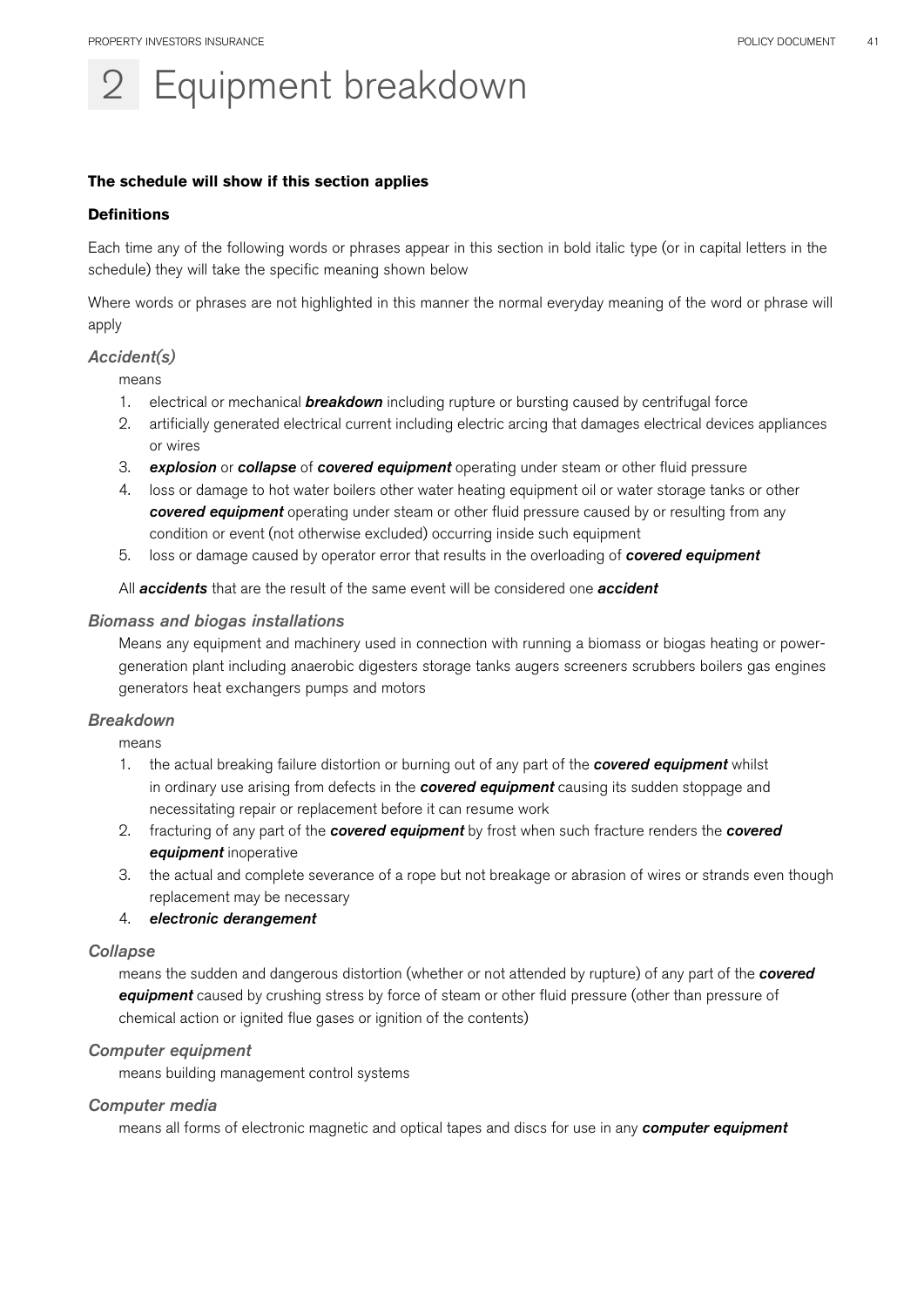## *Covered equipment*

means equipment owned by *you* or for which *you* are responsible at the *premises*

- 1. which is built to operate under vacuum or pressure (other than the weight of its contents) or
- 2. that generates transmits stores or converts energy or
- 3. which is *computer equipment*

## Excluding

- 1. any supporting structure foundation masonry brickwork or cabinet
- 2. any insulating or refractory material
- 3. any vehicle aircraft floating vessels or any equipment mounted thereon (other than vehicle recovery cranage or equipment which is included but not the actual vehicle)
- 4. self-propelled plant and equipment (other than fork lift trucks and pallet trucks used by the *Insured* at their *premises*) dragline excavation or construction equipment
- 5. equipment manufactured by the *Insured* for sale
- 6. safety or protective devices due to their functioning
- 7. tools dies cutting edges crushing surfaces trailing cables non-metallic linings driving belts or bands or any part requiring periodic renewal
- 8. any electronic equipment (other than *computer equipment*) used for research diagnostic treatment experimental or other medical or scientific purposes with a new replacement value in excess of £30,000
- 9. any *manufacturing production or process equipment* including linked *computer equipment*
- 10. any electricity generating equipment other than emergency back-up power equipment or wind turbines less than 10kW or photovoltaic equipment less than 50kW
- 11. any kitchen and food preparation equipment laundry and cleaning equipment audio-visual equipment and *computer equipment* whilst in a private dwelling or private dwelling quarters (unless such equipment is the property of the *Insured* or for which they are responsible)
- 12. any *biomass or biogas installation*
- 13. any *hydroelectric installation*

## *Electronic derangement*

means malfunction of the *computer equipment* or electronic circuitry controlling or operating the *covered equipment* that is not accompanied by visible damage and requires replacement of one or more insured components of the *covered equipment* in order to restore it to its normal operation

#### *Electronic derangement* does not include

- 1. the rebooting reloading or updating of software or firmware
- 2. the incompatibility of *covered equipment* with any software or equipment installed introduced or networked within the previous 30 days
- 3. the *covered equipment* being of insufficient size specification or capacity

## *Explosion*

means the sudden and violent rending of *covered equipment* by force of internal steam or other fluid pressure (other than pressure of chemical action or ignited flue gases or ignition of the contents) causing bodily displacement of any part of the *covered equipment* together with forcible ejection of the contents

## *Hazardous substance*

means any substance other than ammonia that has been declared to be hazardous to health by a governmental agency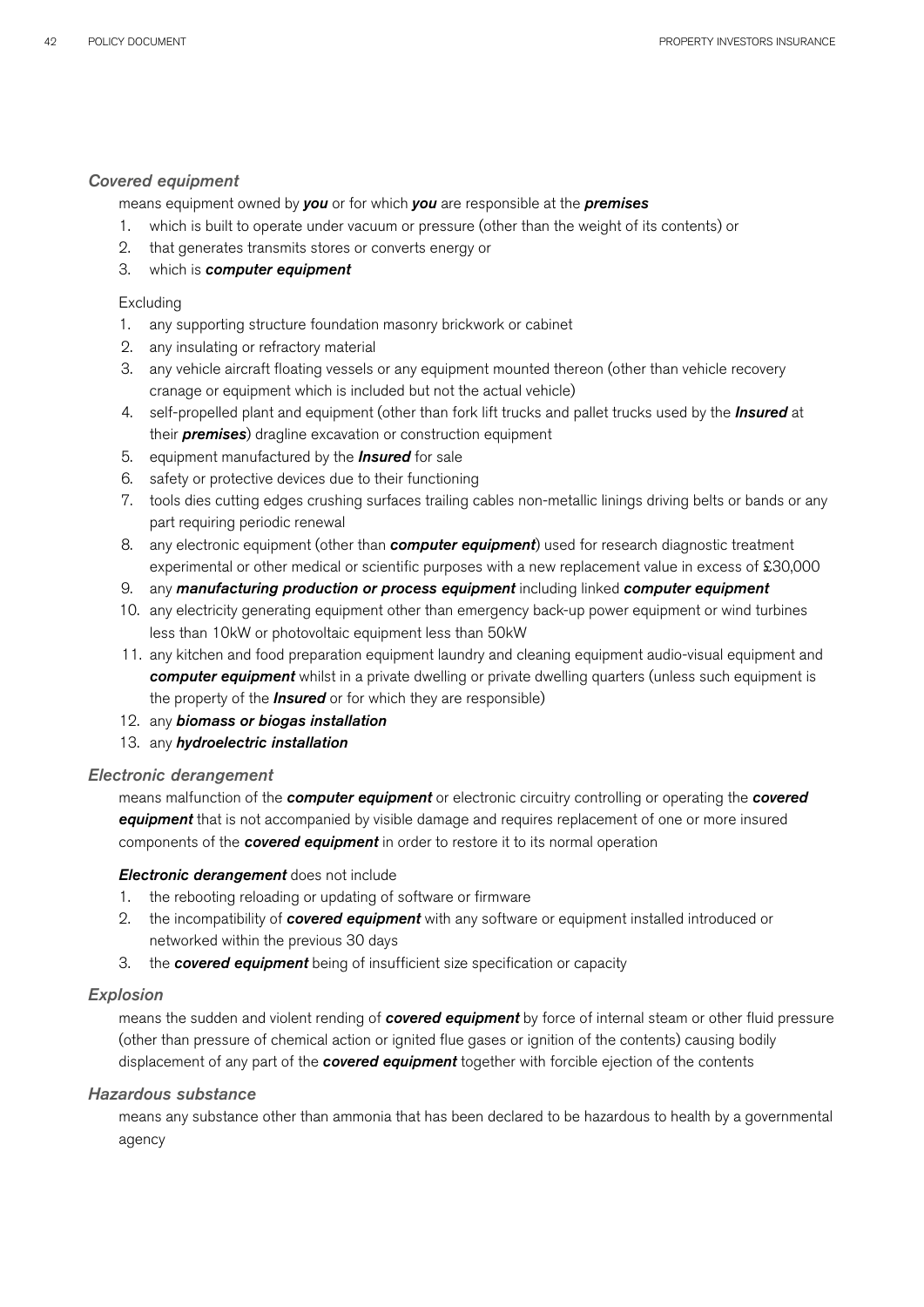## *Hydroelectric Installations*

means any equipment machinery dam and weir used in connection with running a hydroelectric-power station including

- 1. turbines sluice gates screens screeners pumps motors generators gearboxes engines alternators and associated equipment
- 2. any substation and distribution transformer switchgear meter cabling telecommunication and monitoring device building and converter housing (including fixtures and fittings) and security equipment

## *Manufacturing production or process equipment*

means any machine or apparatus (other than boilers lifts fork lift trucks dock levellers and lifting tables) which has a primary purpose of processing or producing a product or service intended for eventual sale by *you* and any equipment which exclusively serves such machinery or apparatus

#### *Service provider*

means a business that *you* hire under a written contract to perform services on *your* behalf in connection with *your business*

#### *Transit*

means the loading unloading and movement of *covered equipment* (owned by *you* or for which *you* are responsible) other than by air or sea unless the sea transit is by roll-on/roll-off ferry

## **Cover**

*We* will indemnify *you* in respect of direct physical loss or damage and any specified consequential loss from an *accident* to *covered equipment* at the *premises* subject to a maximum liability of £5,000,000 for any one *accident*

## **Basis of settlement**

As described in the Property damage and Rental income sections of this policy

## **Extensions**

The following Extensions of cover apply to loss or damage caused by or resulting from an *accident* to *covered equipment*

Unless specifically stated otherwise these extensions do not increase *our* liability as stated in the Cover paragraph to this section

## **1 Away from premises**

*We* shall indemnify *you* for direct physical loss or damage and any specified consequential loss from an *accident* to *covered equipment* 

- a. during *transit* anywhere in the United Kingdom the Channel Islands or the Isle of Man
- b. whilst temporarily removed from the *premises* to anywhere within the United Kingdom the Channel Islands or the Isle of Man provided that
	- i. the *covered equipment* remains under *your* control
	- or
	- ii. the *covered equipment* is removed for the purpose of repair replacement restoration service or modification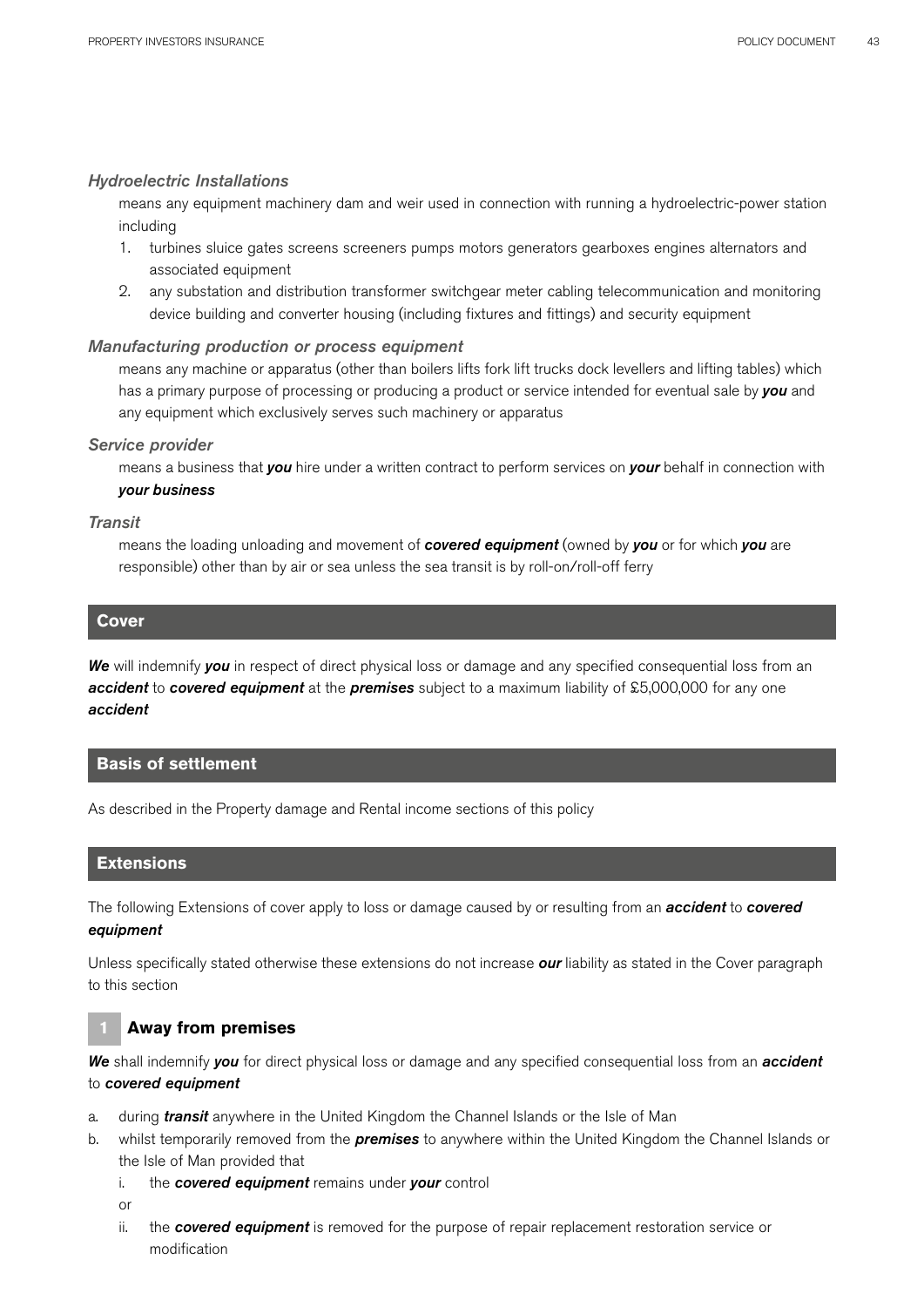## **2 Hazardous substances**

*We* shall be liable for the additional cost to repair or replace *covered equipment* because of contamination by a *hazardous substance* including any additional expenses incurred to clean up or dispose of such property

*Our* liability shall not exceed £10,000 any one **accident** in respect of such additional costs

## **3 Reinstatement of data and Computer increased costs of working**

*We* shall be liable for the following costs incurred in consequence of an *accident* to or *electronic derangement* of *computer equipment* including such loss or damage which occurs at *your service provider(s)* premises

a. Reinstating data lost or damaged

*Our* liability shall not exceed £50,000 any one *accident*

Provided that

- i. liability is limited solely to the cost of reinstating data onto *computer media*
- ii. *we* shall not be liable for loss of or damage to software
- b. Reasonable costs necessarily incurred in minimising or preventing the resulting interruption or interference to *your* computer operations

**Our** liability shall not exceed £50,000 any one **accident** in respect of such additional costs

# **4 Loss of rental income**

Provided that the Rental income section of this policy is operative *we* shall be liable for financial loss caused by or resulting from an *accident* to *covered equipment* including such loss or damage which occurs at *your service provider(s)* premises

**Our** liability in any one period of insurance shall not exceed £100,000

*We* shall not be liable under this extension for any loss resulting from Extension 11 - Damage to own surrounding property

## **5 European Union and Public Authorities** (Including undamaged portions)

If in force the European Union and Public Authorities extension of the Property damage section of this policy applies to covered equipment damaged as a result of an accident

## **6 Public relations costs**

In the event of financial loss and with *our* prior written agreement *we* will pay the cost for the services of a professional public relations firm to assist *you* in creating and disseminating communications to

- a. the media
- b. the public
- c. *your* customers and clients

## **7 Expediting expenses**

With respect to damaged *covered equipment we* shall be liable for the reasonable extra cost to make temporary repairs and expedite permanent repairs or permanent replacement

*Our* liability shall not exceed £20,000 any one *accident*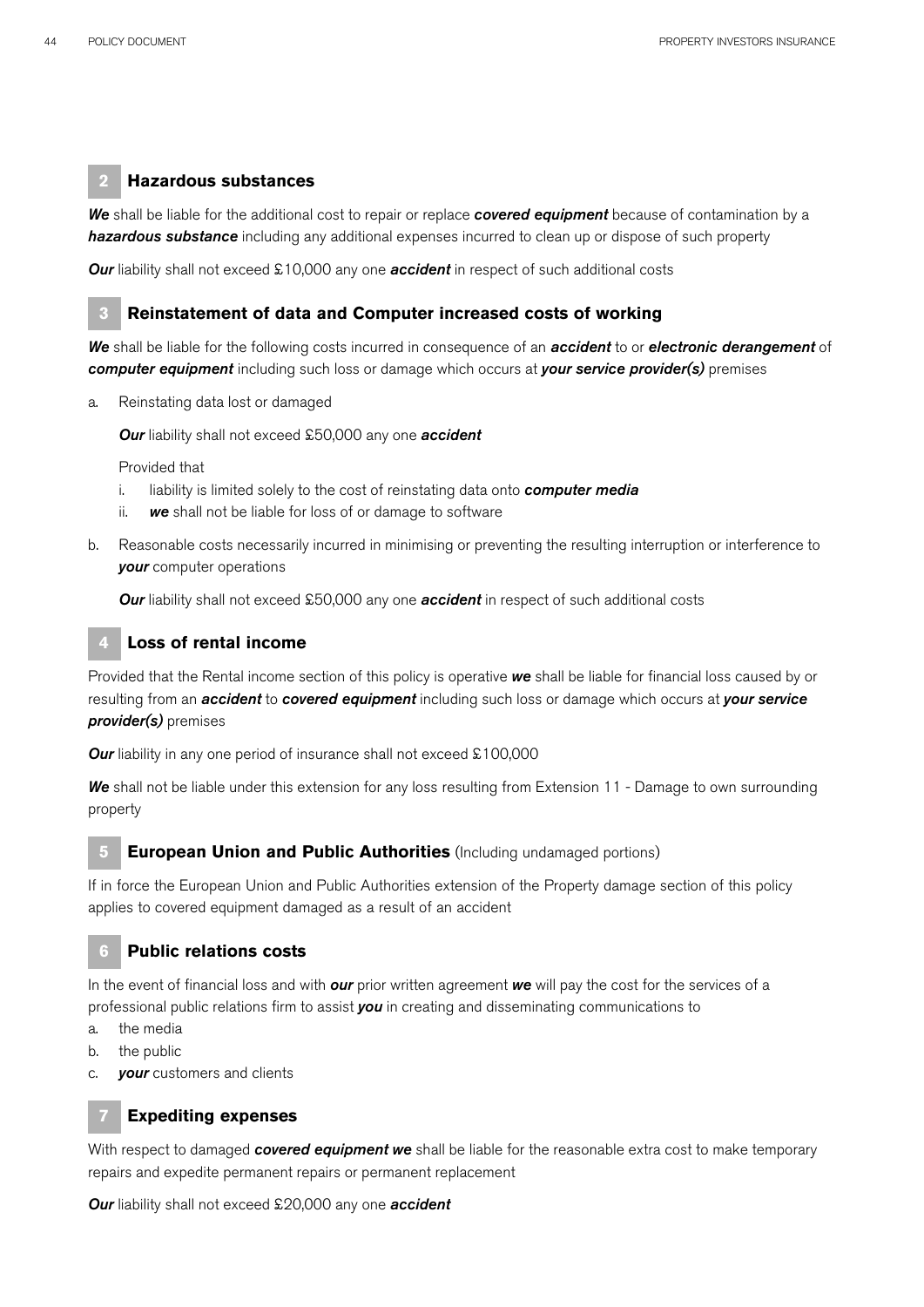## **8 Hire of substitute item**

If *covered equipment* is damaged as a result of an *accident we* shall be liable for the cost of hire charges actually incurred by *you* during the *period of insurance* for the necessary hire of a substitute item of similar type and capacity during the period of repair or until permanent replacement of the item lost or damaged

*Our* liability shall not exceed £10,000 any one *accident*

## **9 Storage tanks and loss of contents**

The insurance under this section extends to include damage caused by an *accident* to oil storage tanks or water tanks including connected pipework belonging to *you* or for which *you* are responsible at the *premises*

In addition this extension covers loss of the contents of oil storage tanks caused by

- a. escape of contents leakage discharge or overflow from the oil storage tanks caused by or resulting from an *accident*
- b. contamination contamination of the contents of oil storage tanks caused by or resulting from an *accident* including cleaning costs incurred as a result of such loss

*Our* liability shall not exceed £10,000 any one *accident*

#### **10 Damage to own surrounding property**

*We* will pay for damage to property at the *premises* belonging to *you* or in *your* custody and control and for which *you* are responsible directly resulting from the *explosion* or *collapse* of any *covered equipment* operating under steam pressure

*Our* liability shall not exceed £2,000,000 any one *accident*

## **11 Additional access costs**

Provided that the Rental income section of this policy is operative *we* shall be liable under this extension for any necessary additional costs incurred in order to gain access to repair or replace the *covered equipment* following an *accident*

*Our* liability shall not exceed £20,000 any one *accident*

## **12 Debris removal**

*We* shall be liable under this extension for costs incurred in the removal of debris and protection of *covered equipment* following an *accident*

*Our* liability shall not exceed £25,000 any one *accident*

#### **13 Repair costs investigation**

With *our* prior written agreement *we* will pay costs relating to repair investigations and tests by consulting engineers for damage to *covered equipment* following an *accident* for an amount not exceeding £25,000 any one *accident*

*We* shall not be liable under this extension for fees incurred in preparing a claim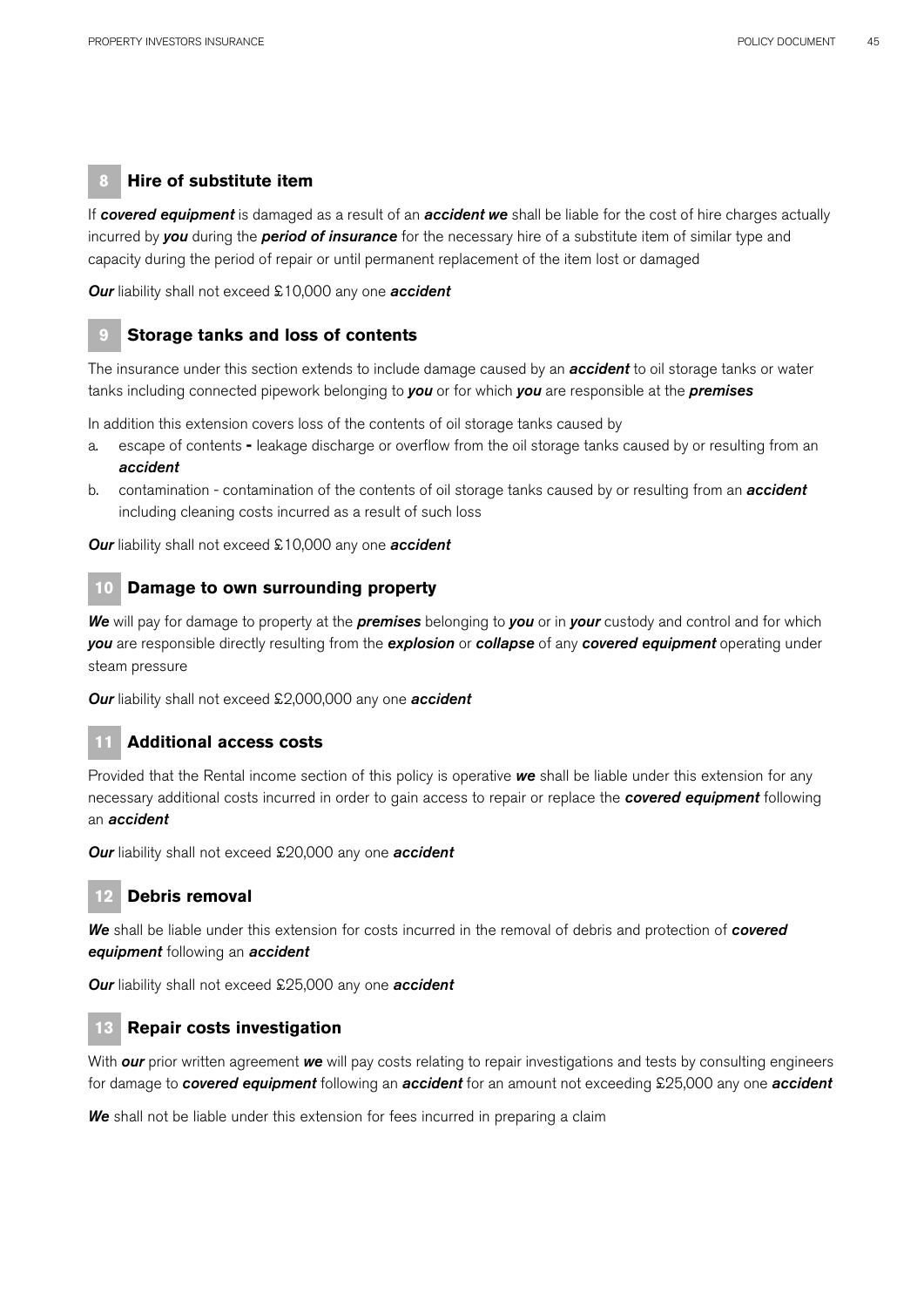# **14 Energy Efficiency Improvements**

With *our* prior written agreement *we* will pay the additional cost to replace the damaged *covered equipment* following an *accident* with similar equipment that is better for the environment and/or safer and/or more efficient than the *covered equipment* being replaced

*Our* liability shall not exceed 25% of the new replacement cost of the damaged *covered equipment* or £25,000 whichever is less

## **Conditions**

## **1 Precautions**

You shall exercise due diligence in

- a. complying with any statute or order
- b. ensuring that insured items are properly maintained and used in accordance with manufacturers recommendations and in taking reasonable precautions to prevent loss or damage

## **2 Back-up records**

*You* must back up original data at least every 7 days

If a *service provider* processes or stores data for the *Insured you* must make sure that the terms of the contract with the service provider allows for data to be backed up in line with this condition

*You* must take precautions to make sure that all data is stored safely

If *you* fail to keep to this condition *we* may still pay a claim if *you* can show that formal procedures are in place to keep to this condition and that the failure was an accidental oversight or as a result of circumstances beyond *your* control

## **Exclusions**

*We* shall not be liable in respect of

- 1. loss or damage caused by or resulting from a hydrostatic pneumatic or gas pressure test of any boiler or pressure vessel or an insulation breakdown test of any type of electrical equipment
- 2. loss or damage to data or *computer media* of any kind caused by
	- a. programming error or programming limitation
	- b. computer virus
	- c. introduction of malicious code
	- d. loss of data (other than as specifically provided for under Extension of Cover 3 a. Reinstatement of Data)
	- e. loss of access
	- f. loss of use
	- g. loss of functionality
- 3. loss or damage caused by
	- a. depletion deterioration corrosion erosion wear and tear or other gradually developing conditions
	- b. any condition which can be corrected by resetting calibrating realigning tightening adjusting or cleaning or by the performance of maintenance
	- but if loss or damage from an *accident* results *we* will be liable for that resulting loss or damage
- 4. loss or damage recoverable under any maintenance agreement or any warranty or guarantee
- 5. any claim cost or loss caused by or resulting from *your* commercial decision to stop trading or the decision of a *service provider* to stop or reduce trade with *you* or restrict services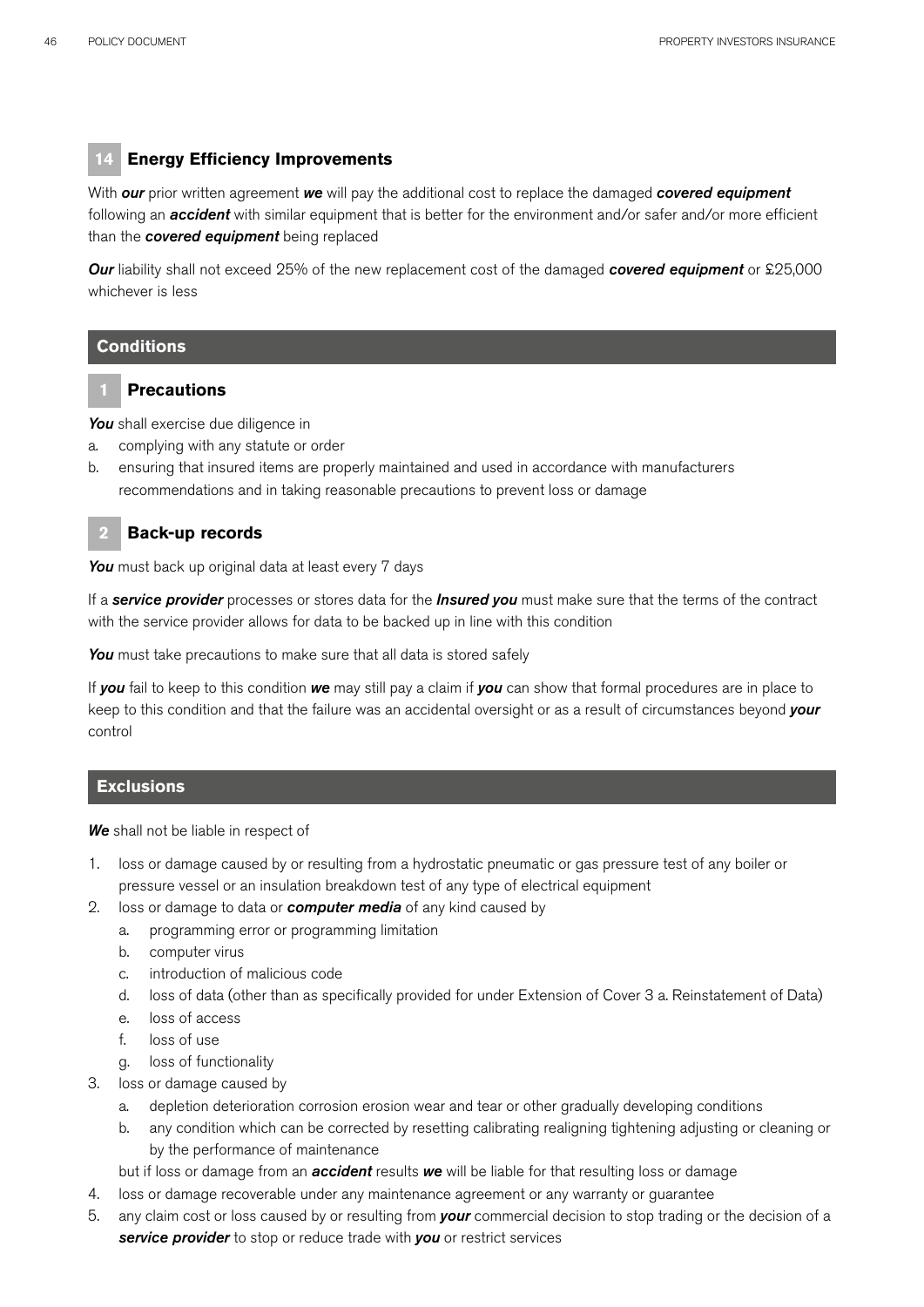# Rental income

#### **The schedule will show if this section applies and the cover in force**

#### **Definitions**

Each time any of the following words or phrases appear in this section in bold italic type (or in capital letters in the schedule) they will take the specific meaning shown below

Where words or phrases are not highlighted in this manner the normal everyday meaning of the word or phrase will apply

#### *Adjusted*

means adjusted as necessary to provide for the trend of the *business* and any other circumstances affecting the *business* either before or after the *damage* or which would have affected the *business* had the *damage*  not occurred so that the adjusted figures represent as near as possible the results which would have been obtained during the relative period after the *damage* had the *damage* not occurred

#### *Annual rent receivable*

means the actual annual rent prevailing at the commencement of the *period of insurance* or the estimated annual rent receivable during the *period of insurance* after allowance for rent reviews whichever is the greater

#### *Computer equipment*

means equipment that is electronic computer or other data processing equipment including all forms of electronic magnetic and optical tapes and discs for use in any electronic computer or electronic data processing equipment software and peripherals used in conjunction with such equipment belonging to *you* or for which *you* are responsible

#### *Damage*

means destruction or damage caused by any of the *insured events*

#### *Indemnity period*

means the period beginning with the occurrence of the *damage* and ending not later than the expiry of the maximum indemnity period during which the results of the *business* are affected as a result of the *damage*

#### *Insured events*

means unless stated otherwise in the schedule those events which are insured by the Property damage section

For the purpose of this section 'explosion' shall include explosion of any boiler or economiser on the *premises*

#### *Rent receivable*

means the amount of the rent and service charges received or receivable from the letting of the *premises*

#### *Standard rent receivable*

means the *rent receivable* during the period corresponding with the *indemnity period* in the 12 months immediately before the date of the *damage* proportionately increased where the maximum indemnity period exceeds 12 months *adjusted*

#### **Cover**

If any property used by *you* at the *premises* suffers *damage* during the *period of insurance* and as a result the *business* at the *premises* is interrupted or interfered with *we* will pay to *you* for each item in the schedule the amount of loss as a result of the interruption or interference in accordance with the Basis of settlement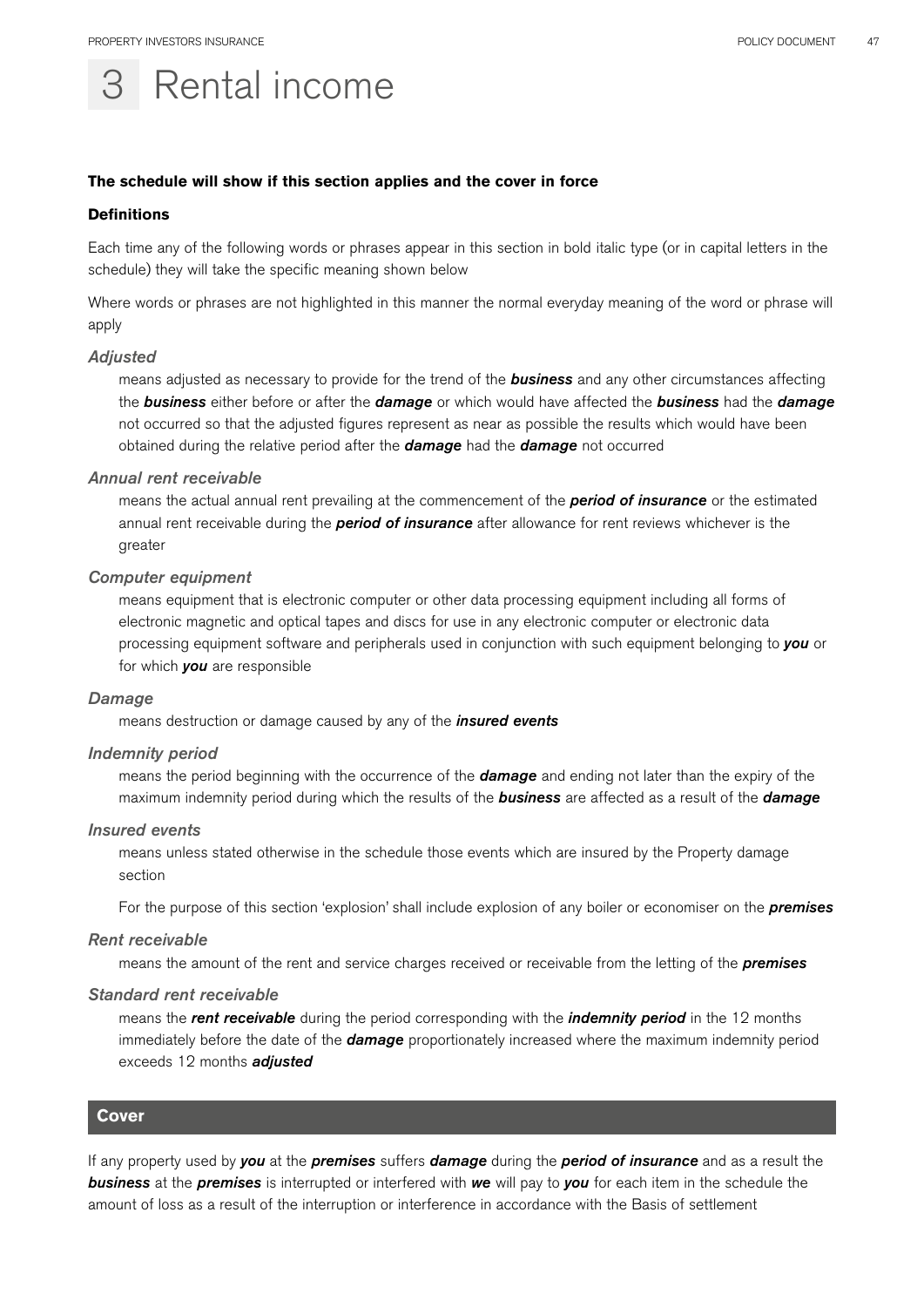Provided that at the time of the *damage* there is insurance in force covering *your* interest in the property at the *premises* against *damage* and payment shall have been made or liability admitted under that insurance (but this proviso shall not apply if no payment is made solely due to an *excess*)

## **Exclusion**

*We* shall not be liable in respect of any loss resulting from interruption of or interference with the *business* carried on by *you* at the *premises* as a result of anything which is excluded under the Property damage section other than the consequential loss exclusion

#### **Basis of settlement**

## **Rent receivable items**

The amount payable is limited to

- 1. loss of *rent receivable*
- 2. additional expenditure

occurring during the *indemnity period* and the amount payable as indemnity shall be

- a. for loss of *rent receivable* the amount by which the *rent receivable* during the *indemnity period* shall as a result of the *damage* fall short of the *standard rent receivable*
- b. additional expenditure necessarily and reasonably incurred for the sole purpose of avoiding or diminishing the reduction in *rent receivable* which but for that expenditure would have taken place during the *indemnity period* in consequence of the *damage* but not exceeding the amount of the reduction in *rent receivable*  avoided

less any sum saved during the *indemnity period* for such expenses of the *business* payable out of *rent receivable* which cease or are reduced as a result of the *damage*

#### Provided that

- 1. *our* maximum liability shall not exceed on each item of *rent receivable* 200% of the sum insured to take into account any rent reviews which would normally have taken place but for the occurrence of *damage* during the *indemnity period*
- 2. the amount payable shall be proportionately reduced if the sum insured by the relevant item is less than the appropriate *annual rent receivable* or a proportionately increased multiple of it where the maximum indemnity period exceeds 12 months

In the absence of written notice by *you* or *us* to the contrary *our* liability shall not be reduced by the amount of any loss provided that *you* pay the appropriate additional premium for such automatic reinstatement of cover

#### **Additional increase in cost of working items**

If the schedule shows that further additional increase in cost of working applies *we* will also pay such further additional expenditure for an amount not exceeding £25,000 beyond that recoverable under Basis of settlement paragraph 2.b. necessarily and reasonably incurred during the *indemnity period* in consequence of the *damage* for the purpose of avoiding or minimising the loss of *rent receivable*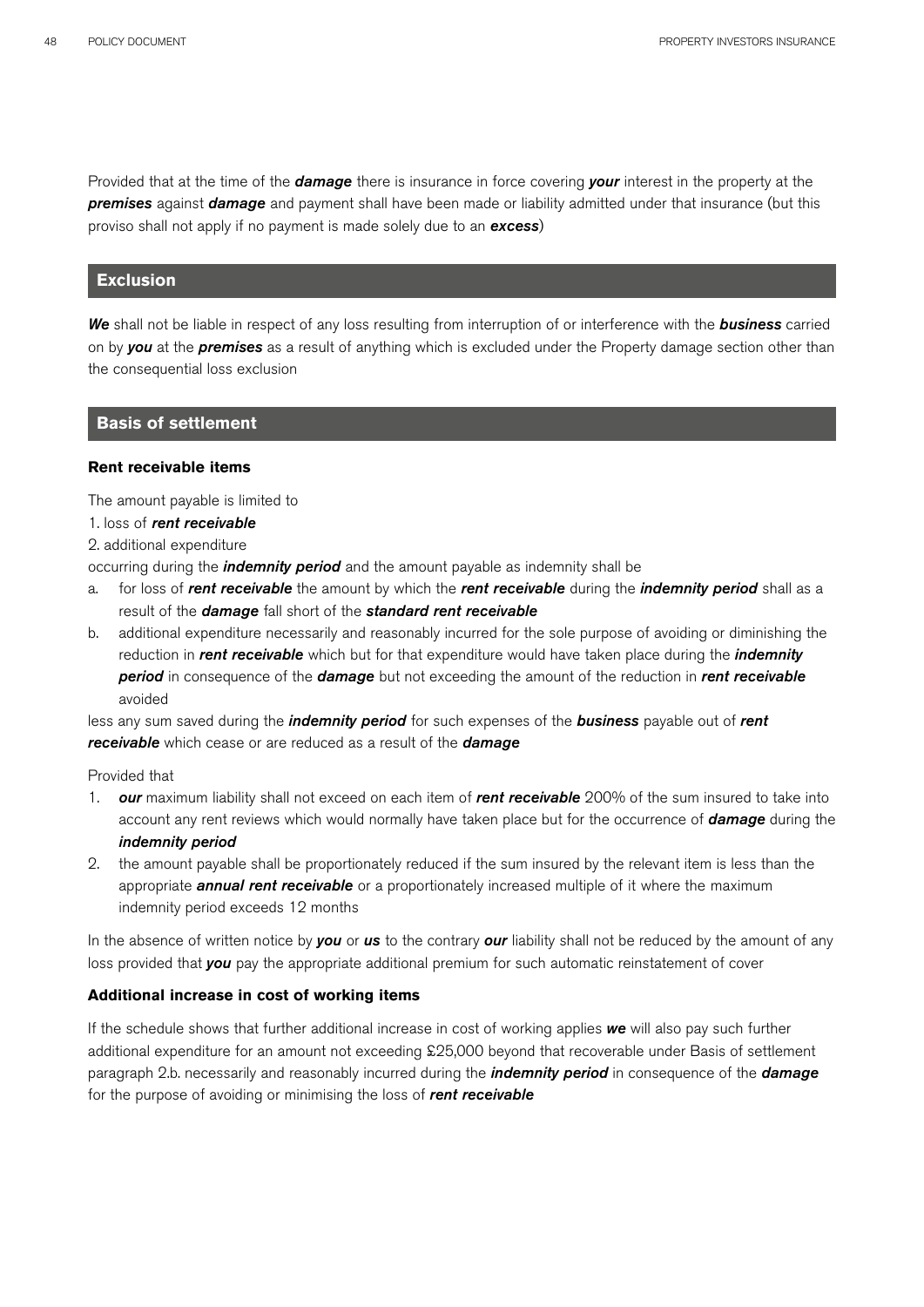## **Limit of liability**

*Our* liability shall not exceed the sum insured for each item or any other limit of liability stated in this section and in total **our** liability shall not exceed the total sum insured for all items unless expressly varied in this section

Irrespective of the number of insured parties *our* total liability to all the insured parties collectively in respect of the cover insured by this section shall not exceed the total sum insured for all items or in respect of any item its sum insured or any other stated limit of liability

## **Memoranda**

## **1 Alternative trading clause**

If during the *indemnity period* the *business* is conducted elsewhere than at the *premises* the money paid or payable to *you* for rent at such other premises will be taken into account in arriving at the *rent receivable* during the *indemnity period*

## **2 Professional accountants' charges**

Any details contained in *your* business books which are requested by *us* for the purpose of dealing with *your* claim can be produced by *your* professional accountants and their report shall be accepted as evidence of these details

*We* will pay to *you* the reasonable charges payable by *you* to *your* professional accountants for producing these details or any other information requested by *us*

The sum of amount payable under this clause and the amount otherwise payable under this section shall not exceed the sum insured

## **3 Payments on account**

Payments on account will be made during the *indemnity period*

#### **4 Current cost accounting**

Any adjustments implemented in current cost accounting shall be disregarded

## **5 Value Added Tax**

To the extent that *you* are accountable to the tax authorities for Value Added Tax all terms in this section shall be exclusive of such tax

## **6 Unoccupied or untenanted buildings**

Where the *buildings* or any part of the *buildings* are *unoccupied* and are destroyed or damaged during the *period of insurance* by an *insured event our* maximum liability shall be the loss of estimated rental income during the period of the rebuilding or repair which amount shall be calculated based solely upon any tenancy agreement for such buildings in existence at the time of the *damage* occurring

## **7 Managing agents' charges**

*We* will indemnify *you* for Managing agents' charges necessarily and reasonably incurred in connection with re-letting premises following insured loss under this section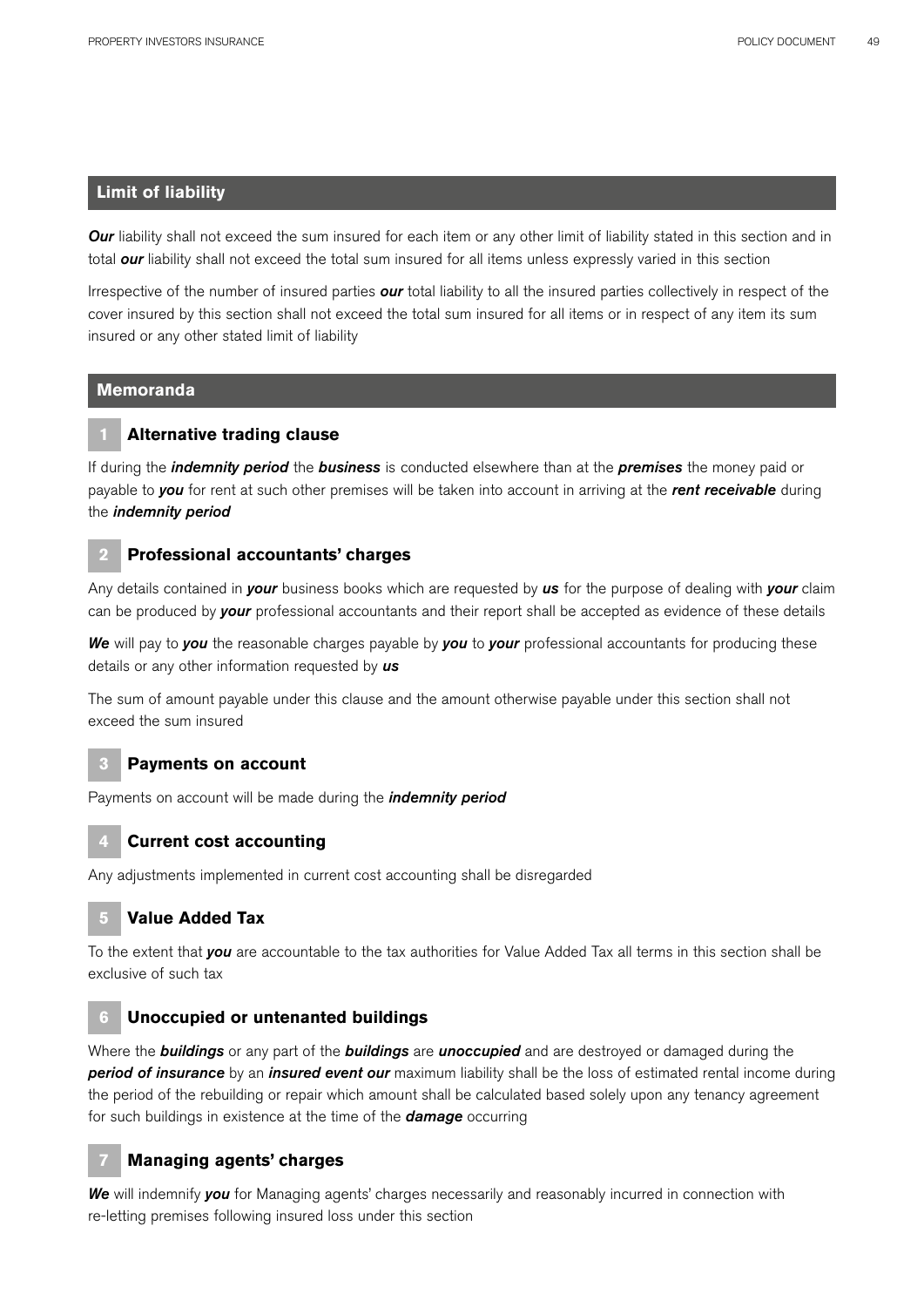# **8 Rent-free period**

If there is a clause in the lease of the *premises* that allows a free rent period to the leaseholder then the definition of the *indemnity period* is amended to read as follows

## *Indemnity period*

means the period beginning with the date on which but for the *damage* rent would have commenced to be received and ending not later than the expiry of the maximum indemnity period specified in the schedule during which the results of the *business* shall be affected in consequence of the *damage*

# **9 Break clauses**

This insurance shall not be prejudiced by any insurance or causality break clause in a lease that enables a lessee to determine the lease in the event of *damage*

# **10 Buildings awaiting sale**

If at the time of the *damage you* have contracted to sell *your* interest in the *buildings* or have accepted an offer in writing to purchase *your* interest in the *buildings* subject to contract and the sale is cancelled or delayed solely as a result of the *damage* provided that *you* make all reasonable efforts to complete the sale of the *buildings* as soon as practicable after the *damage you* may opt for the amount payable by *us* to be

- a. during the period prior to the date upon which but for the *damage* the *buildings* would have been sold the loss of rent being the actual amount of the reduction of *rent receivable* by *you* solely as a result of the *damage*
- b. during the period commencing with the date upon which but for the *damage* the *buildings* would have been sold and ending with the actual date of sale or with the expiry of the maximum indemnity period if earlier the loss of interest being
	- i. the actual interest incurred on capital borrowed (solely to offset in whole or part the loss of use of the sale proceeds) for the purpose of financing the *business* the rate of interest not to be more than 2% above the London Interbank offered rate applying during the *indemnity period* and
	- ii. the investment interest lost to *you* on any balance of the sale proceeds (after deduction of any capital borrowed provided under i.) less any amount of *rent receivable*
- c. the additional expenditure being
	- i. the expenditure necessarily and reasonably incurred solely as a result of the *damage* solely to avoid or minimise the loss payable under a. or b. above but not exceeding the amount of loss avoided by such expenditure
	- ii. the additional legal fees and other expenditure incurred solely following cancellation or delay as a result of the *damage* but not exceeding the amount equivalent to the expenditure incurred immediately prior to the *damage*

## Provided that

- 1. the amount payable shall be adjusted to provide for any benefit *you* derive from cancellation of or delay in the sale so that it represents as nearly as may be practicable the actual loss *you* suffer
- 2. in the event of underinsurance the amount payable shall be adjusted in accordance with the underinsurance memoranda
- 3. the maximum amount payable for any item of rent under this section is 200% of the sum insured stated in the schedule for such item before any adjustment for underinsurance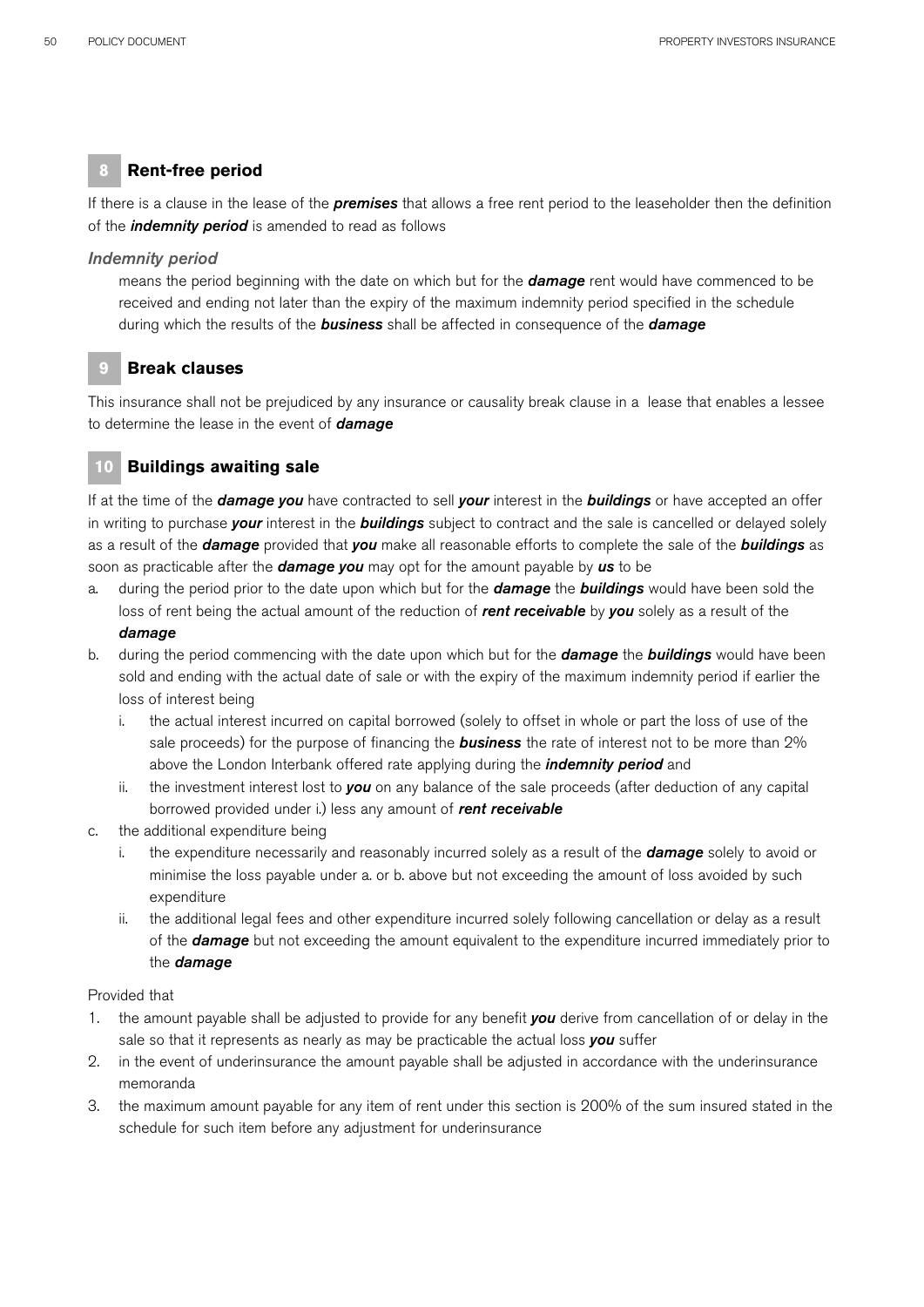# **11 72 hour provision**

All individual losses arising out of and directly occasioned by the Insurable events of Storm Flood or Earthquake occurring continuously or intermittently within 72 consecutive hours is deemed to be one event and one *excess*  will apply

The date and time that any such period of 72 hours shall commence shall be set by *us*

## **Extensions**

The insurance cover provided by this section is extended to cover loss resulting from interruption of or interference with the *business* carried on by *you* at the *premises* as a result of the following

Unless specifically stated otherwise these extensions do not increase *our* liability as stated in the Limit of liability paragraph to this section

## **1 Prevention of access - Damage**

Access to or use of the *premises* or any premises occupied by *your* Managing agents being prevented or hindered by *damage* to neighbouring property

#### Excluding

- a. any loss covered under the Utilities extension
- b. any period when access to the *premises* was not prevented or hindered

# **2 Prevention of access – Non-damage**

The prevention or restriction of access to the *premises* or any premises occupied by *your* Managing agents by

- a. the police or fire and rescue services due to an emergency which could endanger human life or neighbouring property
- b. any bomb scare at or in the vicinity of the *premises*

#### Excluding

- 1. any emergency or bomb scare occurring outside a radius of 1 mile from the *premises* or the premises occupied by *your* Managing agent
- 2. any restriction of use of less than 4 hours
- 3. any period when access to the *premises* or the premises occupied by *your* Managing agent was not prevented or hindered
- 4. any loss due to an infectious disease (or the discovery of an organism resulting in or likely to result in the occurrence of an infectious disease) food poisoning defective drains or other sanitary arrangements
- 5. any loss due to *vermin*
- 6. any loss due to adverse weather

#### Limit

£50,000 any one period of insurance

The maximum indemnity period under this extension will not exceed 3 months

# **3 Managing agent's premises**

The definition of *premises* is extended to include the premises of *your* Managing agents for any irrecoverable losses suffered by *you* resulting from *damage* at such premises

#### Limit

£500,000 or 20% of the *rent receivable* sum insured whichever is the less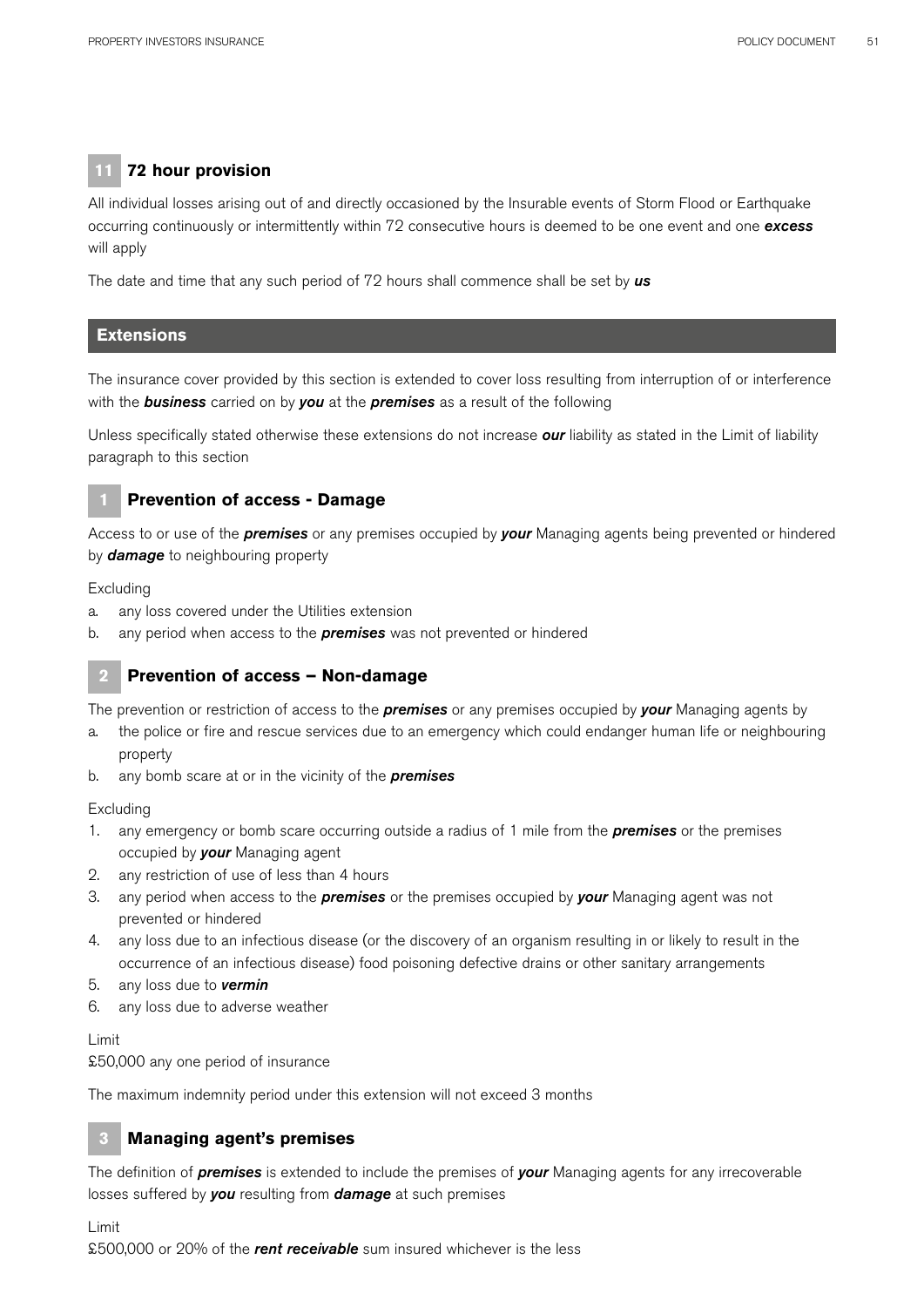# **4 Loss of investment income**

Where following the operation of an *insured event we* are making payments for *rent receivable* and the payment *we* make to *you* is made later than the date upon which *you* would normally expect to receive such rent from the lessee *we* will pay the interest which *you* would have earned by placing the money in *your* normal deposit account on the earlier date

# **5 Utilities**

#### *Damage* at any

- a. generating station or sub-station of *your* electricity supplier
- b. land-based premises of *your* gas supplier or any directly linked natural gas producer
- c. water works or pumping station of *your* water supplier
- d. land-based premises of *your* telecommunications services provider



# **6 Failure of supply**

Failure of the supply to *your premises* of electricity gas or water

### Excluding

- a. the deliberate act of the supplier in withholding or restricting supply
- b. any restriction caused by strikes or labour disputes
- c. any restriction of use of less than 6 hours
- d. drought
- e. other atmospheric and weather conditions unless failure is due to *damage* caused by such conditions
- f. any loss resulting from damage to overhead cables unless occurring within 1 mile of the *premises*

#### Limit

#### £5,000 any one incident

The maximum indemnity period under this extension will not exceed 3 months

# **7 Reinstatement of Data**

Unless more specifically insured *we* will pay costs necessarily and reasonably incurred by *you* in reinstating data that is lost or damaged as a consequence of *damage* to *computer equipment* at *your premises*

#### Providing that

- a. *our* liability is limited solely to the cost of reinstating data to any form of electronic magnetic and optical tapes and discs for use in any electronic computer or electronic data processing equipment
- b. *we* shall not be liable for any losses discovered later than 180 days after the loss occurred
- c. *we* shall not be liable for loss or damage to software
- d. *we* shall not be liable under this extension for costs more specifically described under Computers Increased Cost of Working extension

#### Limit

£25,000 any one period of insurance

#### **Special condition applicable to this extension – Back-up records**

It is a *condition precedent to liability* that *you* shall maintain a minimum of 2 generations of verified back-up computer records taken at intervals no less frequently than 48 hours one copy as a minimum being held off-site and take all reasonable precautions to store and maintain records in accordance with the maker's recommendations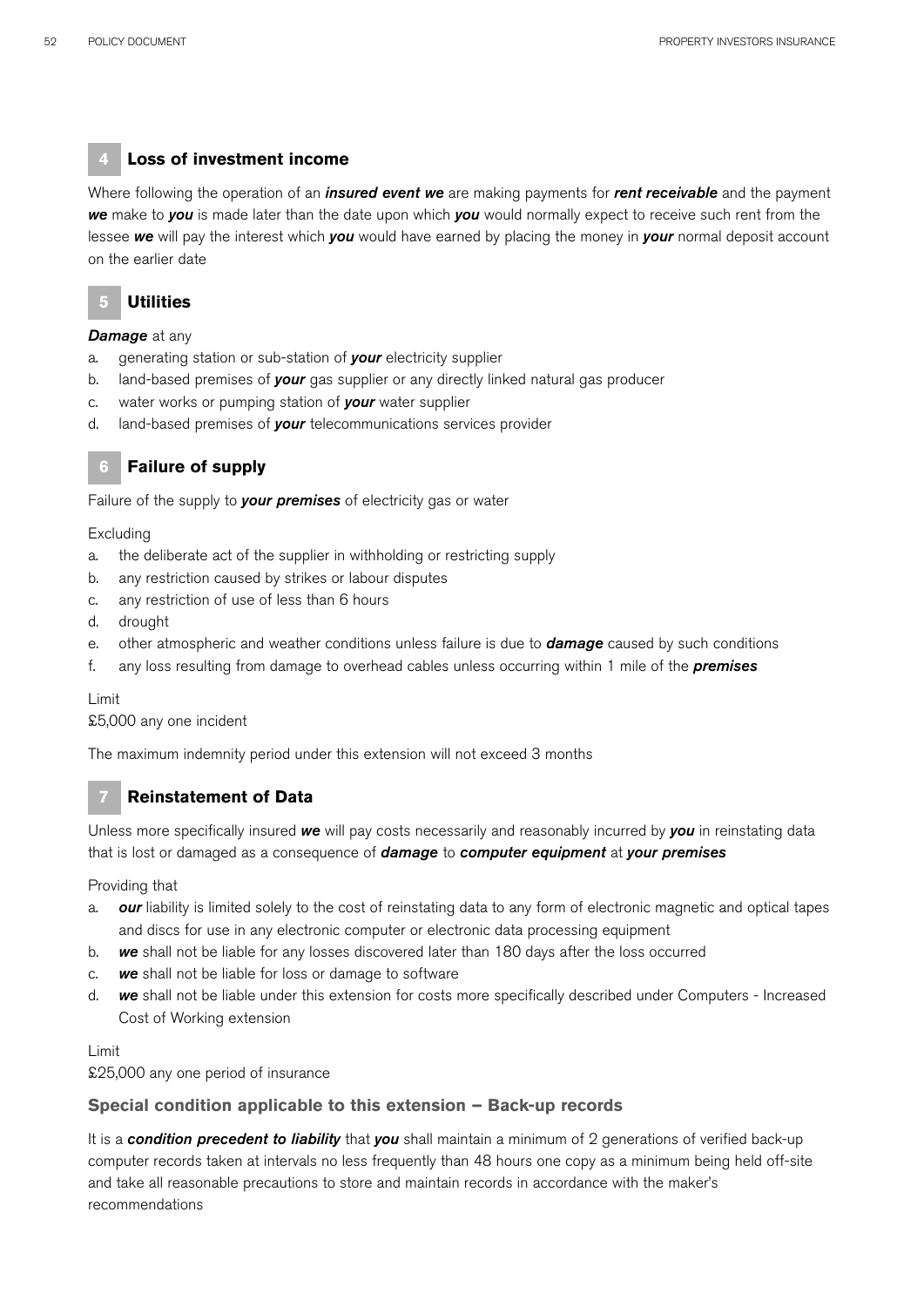# **8 Computers – Increased cost of working**

Unless more specifically insured *we* will pay costs necessarily and reasonably incurred by *you* for the sole purpose of avoiding or diminishing interruption or interference to *your* computer operations as a consequence of *damage* to *computer equipment* at *your premises*

Limit

£25,000 any one period of insurance

# **9 Book debts**

If following *damage* to *your* records at the *premises you* are unable to trace outstanding debit balances owed to *you we* will indemnify *you* for such loss as follows

- a. *we* will pay the difference between the total outstanding debit balances and the total of the amounts received or traced for such balances
- b. *we* will pay additional expenditure incurred with *our* previous consent in tracing and establishing customers' debit balances after the *damage*
- c. *we* will pay for reasonable professional accountants' charges necessarily incurred in providing any evidence required by *us* in support of a claim

Excluding loss arising from misfiling erasure distortion deliberate falsification of business records abnormal conditions of trade or from bad debts

Limit £50,000 any one claim

# **Special condition applicable to this extension**

It is a *condition precedent to liability* under this extension that *you* keep a record of the total amount outstanding in customers' accounts as at the end of each month and within 30 days of the end of each month deposit this record in a building other than that in which the original records are kept

# **10 Specified disease murder food poisoning defective sanitation vermin**

## *Definition specific to this extension*

#### *Specified disease*

means

| Acute encephalitis    | Measles                   | Scarlet fever            |
|-----------------------|---------------------------|--------------------------|
| Acute poliomyelitis   | Meningitis                | Smallpox                 |
| Anthrax               | Meningococcal septicaemia | Tetanus                  |
| Cholera               | (without meningitis)      | <b>Tuberculosis</b>      |
| Diphtheria            | Mumps                     | Typhoid fever            |
| Dysentery             | Ophthalmia neonatorum     | Typhus fever             |
| Legionellosis         | Paratyphoid fever         | Viral haemorrhagic fever |
| Legionnaires' disease | Plague                    | Viral hepatitis          |
| Leprosy               | Rabies                    | Whooping cough           |
| Leptospirosis         | Relapsing fever           | Yellow fever             |
| Malaria               | Rubella                   |                          |

- a. any occurrence of a *specified disease* being contracted by a person at the *premises*
- b. any discovery of an organism at the *premises* likely to result in the occurrence of a *specified disease* being contracted by a person at the *premises*
- c. any injury or illness sustained by any person arising from or traceable to foreign or injurious matter in food or drink provided at the *premises*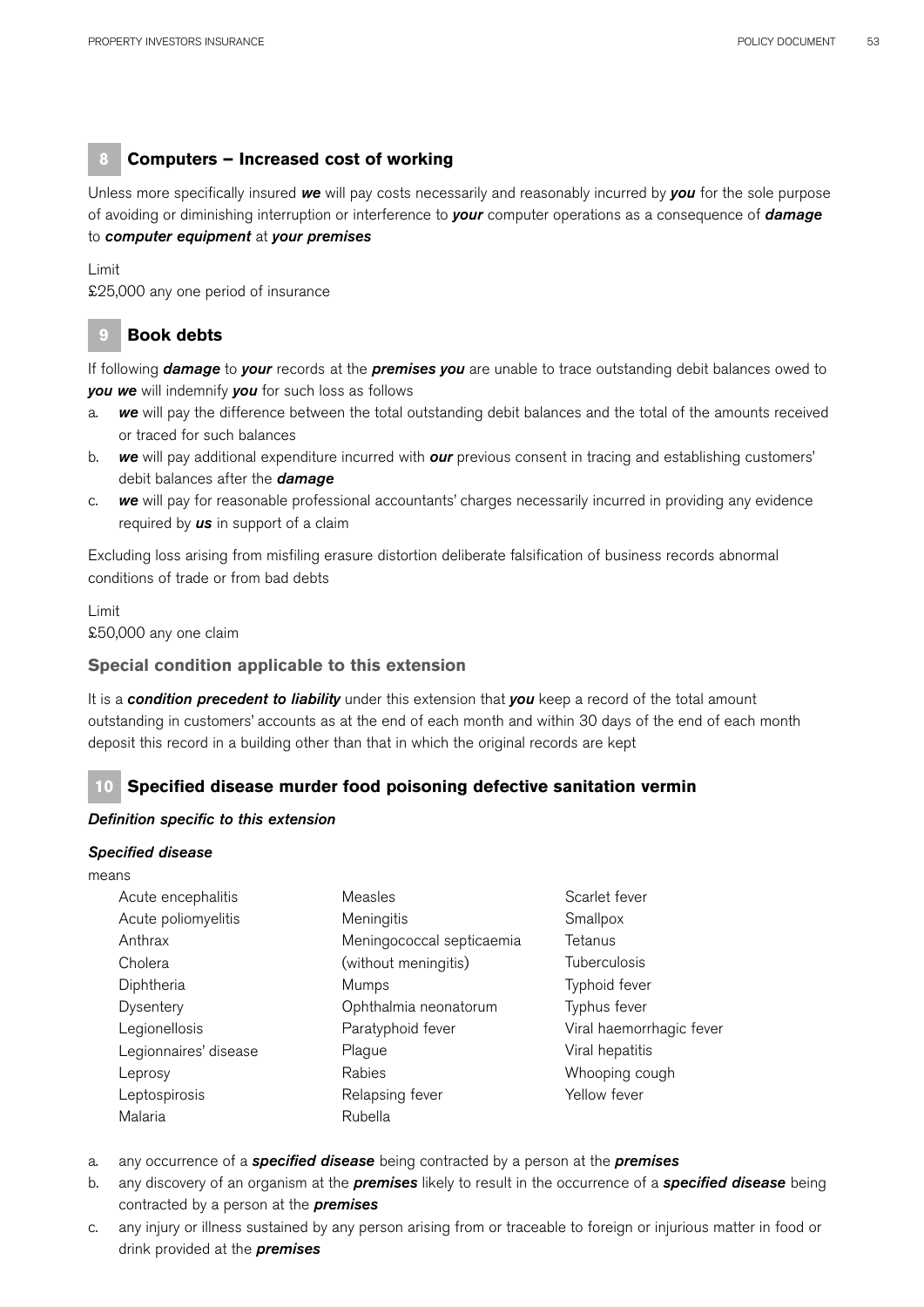d. any accident causing defects in drains or other sanitary arrangements at the *premises*

which causes restrictions in the use of the *premises* on the order or advice of the competent local authority

- e. any discovery of *vermin* at the *premises*
- f. murder rape or suicide at the *premises*

## **Special conditions applicable to this extension**

- 1. *We* shall not be liable under this extension for any costs incurred in the cleaning repair replacement recall or checking of property
- 2. *We* shall only be liable for the loss arising at those *premises* which are directly affected by the occurrence discovery or accident

In the event that the policy includes an extension which deems *damage* at other locations to be *damage* at the *premises* such extension shall not apply to this extension

- 3. *Indemnity period* shall mean the period during which the results of the *business* shall be affected in consequence of the occurrence discovery or accident beginning with the date from which the restrictions on the *premises* are applied (or in the case of f. above with the date of occurrence) and ending not later than three months thereafter
- 4. *Our* liability under this extension in respect of any one occurrence discovery or accident shall not exceed the lesser of £250,000 or 25% of the sum insured by the items
- 5. In respect of e. *you* must obtain *our* consent before *you* restrict the use of the *premises*

# **11 Unlawful occupancy**

Access to or use of the *premises* being hindered or prevented due to the *premises* or property in the vicinity of the *premises* or any rights of way being unlawfully occupied by third parties

Excluding loss

- a. arising from any cause within *your* control
- b. as a result of a dispute between any employer and employee or group of workers
- c. to the *premises*
- d. following any incident involving prevention or hindrance of access to or use of the *premises* for less than 12 hours duration

Limit

£25,000 any one period of insurance

The maximum indemnity period under this extension will not exceed 3 months

## **Optional extension**

#### **The schedule will show if this extension applies**

# **12 Loss of attraction**

*Damage* to buildings or other property in the immediate vicinity of the *premises* which would have such an effect on the *business* at the *premises* that

- a. an agreement to lease the *premises* or any part of the *premises* in course of negotiation or review is avoided or amended and the *rent receivable* by *you* is reduced
- b. the turnover of any lessee's business is affected and *rent receivable* by *you* is reduced

## **Limit**

10% of the *Rent receivable* sum insured or £250,000 whichever is the less The maximum indemnity period under this extension will not exceed 3 months (unless specified otherwise in the schedule)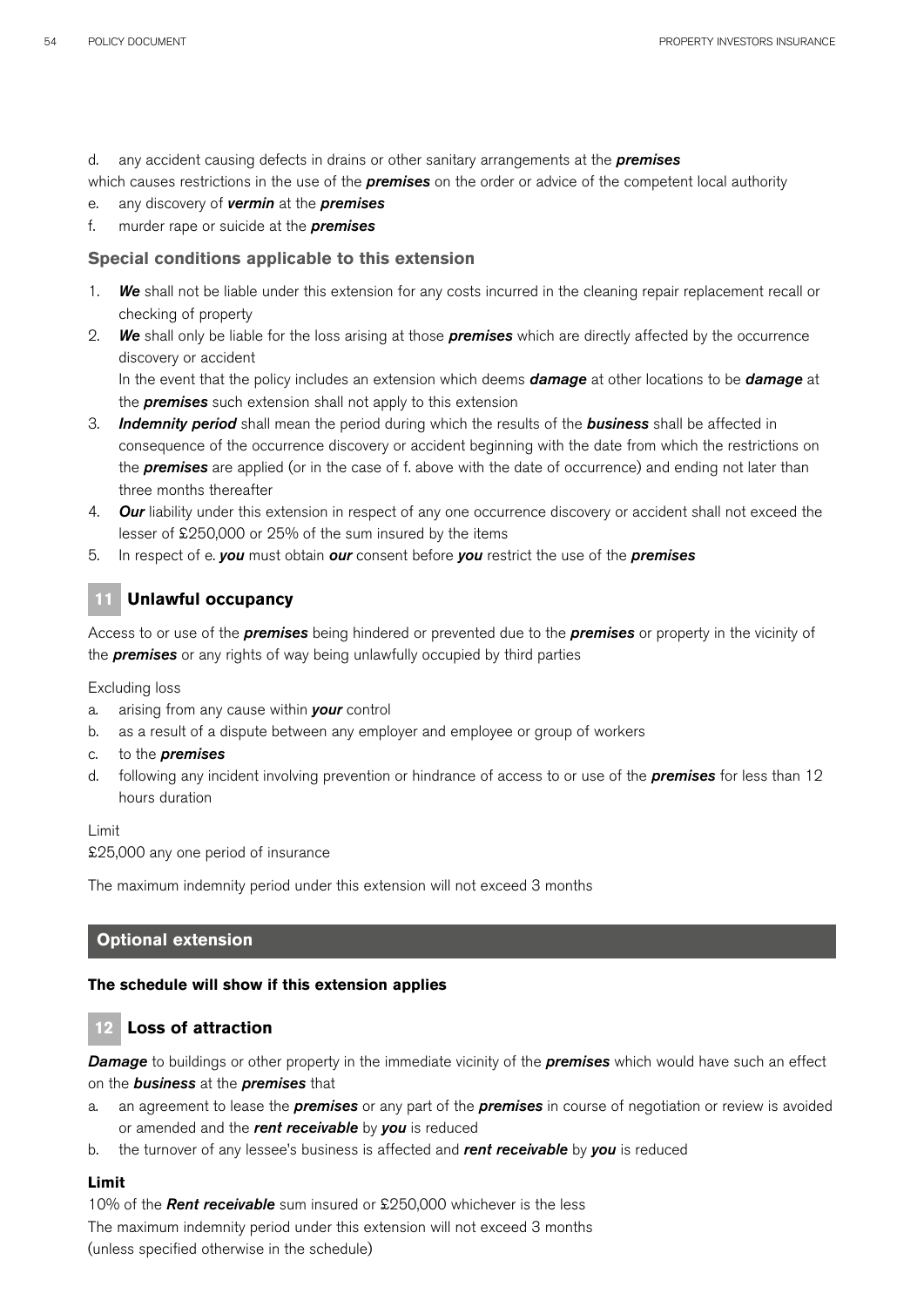## **The following extensions increase the sums insured that apply but only to the extent stated**

# **13 Capital additions**

## Under the *Rent receivable* item following *damage* by an *insured event* to

- a. alterations or additions to existing buildings or
- b. newly acquired property so far as it is not otherwise insured anywhere in the *geographical limits*

Provided that *you* undertake to give details of such extension of cover as soon as practicable (at no later than six monthly intervals) and to effect specific insurance and pay any additional premium that is required from inception of the cover

#### Limit

10% of the *Rent receivable* sum insured or £500,000 whichever is the less

## **14 Inadvertent omission to insure**

Premises in the *geographical limits* which *you* own or which *you* are responsible to insure which *you* have inadvertently failed to insure under this policy

Provided that

- a. at the inception of each period of insurance it is *your* intention to insure *rent receivable* in respect of all premises in the *geographical limits* which *you* own or for which *you* are responsible and *you* believe that all such premises are insured by this section
- b. immediately *you* become aware of any premises not insured *you* shall arrange insurance from the date on which **your** responsibility attached and pay the appropriate additional premium
- c. this extension shall not apply to any premises covered under the Capital additions extension of this section

Limit

10% of the *Rent receivable* sum insured or £500,000 whichever is the less

## **Special condition**

#### **Premium adjustment clause**

If *your rent receivable* (or a proportionately increased multiple of it where the maximum indemnity period exceeds 12 months) as certified by *your* auditors for the financial year of 12 months most closely corresponding with any period of insurance is less than the sum insured a pro rata return of premium not exceeding 50% of the premium paid on each sum insured for such period of insurance will be made for the difference

If any *damage* has occurred resulting in a claim the return premium will be for the difference in *rent receivable*  which is not due to the *damage*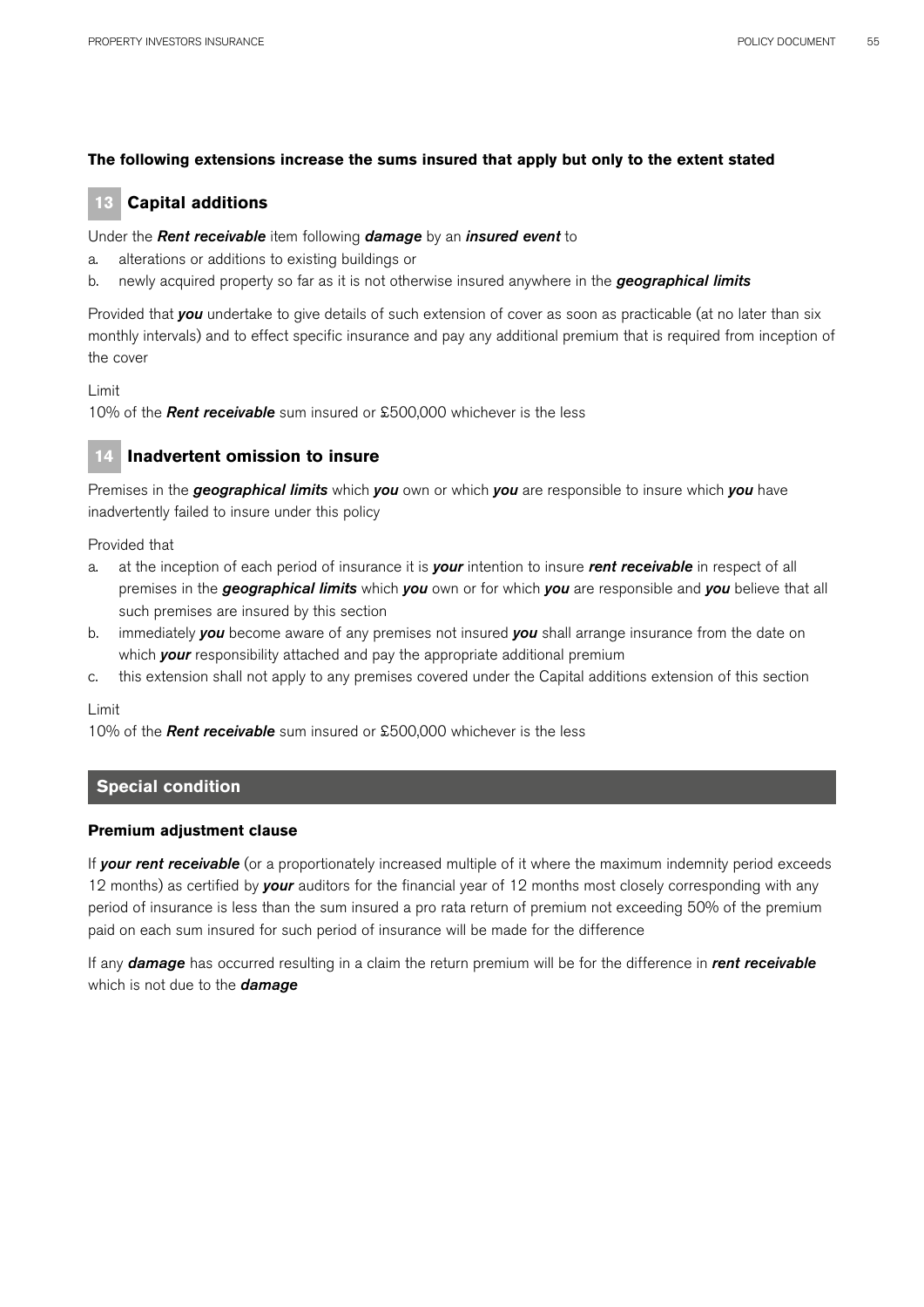

## **The schedule will show if this section applies and the cover in force**

#### **Definitions**

Each time any of the following words or phrases appear in this section in bold italic type (or in capital letters in the schedule) they will take the specific meaning shown below

Where words or phrases are not highlighted in this manner the normal everyday meaning of the word or phrase will apply

#### *Act of terrorism*

means an act including but not limited to the use of force or violence and/or the threat thereof of any person or group(s) of persons whether acting alone or on behalf of or in connection with any organisation(s) or government(s) committed for political religious ideological or similar purposes including the intention to influence any government and/or to put the public or any section of the public in fear

## *Bodily injury*

means bodily injury death disease or illness

#### *Business*

means as defined in the General Definitions including

- 1. the outine repair maintenance and decoration of the *premises*
- 2. private work undertaken with *your* consent by any employee for any director partner or *employee*  of *yours*

but this does not include any work undertaken *offshore*

#### *Data*

means information represented or stored electronically including but not limited to code or series of instructions operating systems software programs and firmware

#### *Employed person*

means

#### 1. any *employee*

2. any person supplied to or hired or borrowed by *you* or on *your* behalf or any work experience student or youth training scheme participant while under *your* direct control and supervision

## *Employee(s)*

means any person under a contract of service or apprenticeship with *you* 

#### *Event(s)*

means one occurrence or series of occurrences arising from or attributable to one source or original cause

#### *Injury*

means *bodily injury* wrongful arrest or false imprisonment

#### *Legal costs*

means

- 1. claimant's costs and expenses recoverable from *you* in respect of any claim which is the subject matter of indemnity under this section of the policy
- 2. a. the costs of legal representation at
	- i. any coroner's inquest or inquiry in respect of any death
	- ii. proceedings in any court arising out of any alleged breach of statutory duty

which may be the subject of indemnity under this section of the policy

 b. all other costs and expenses in relation to any matter which may form the subject of a claim for indemnity under this section of the policy

incurred with *our* prior written consent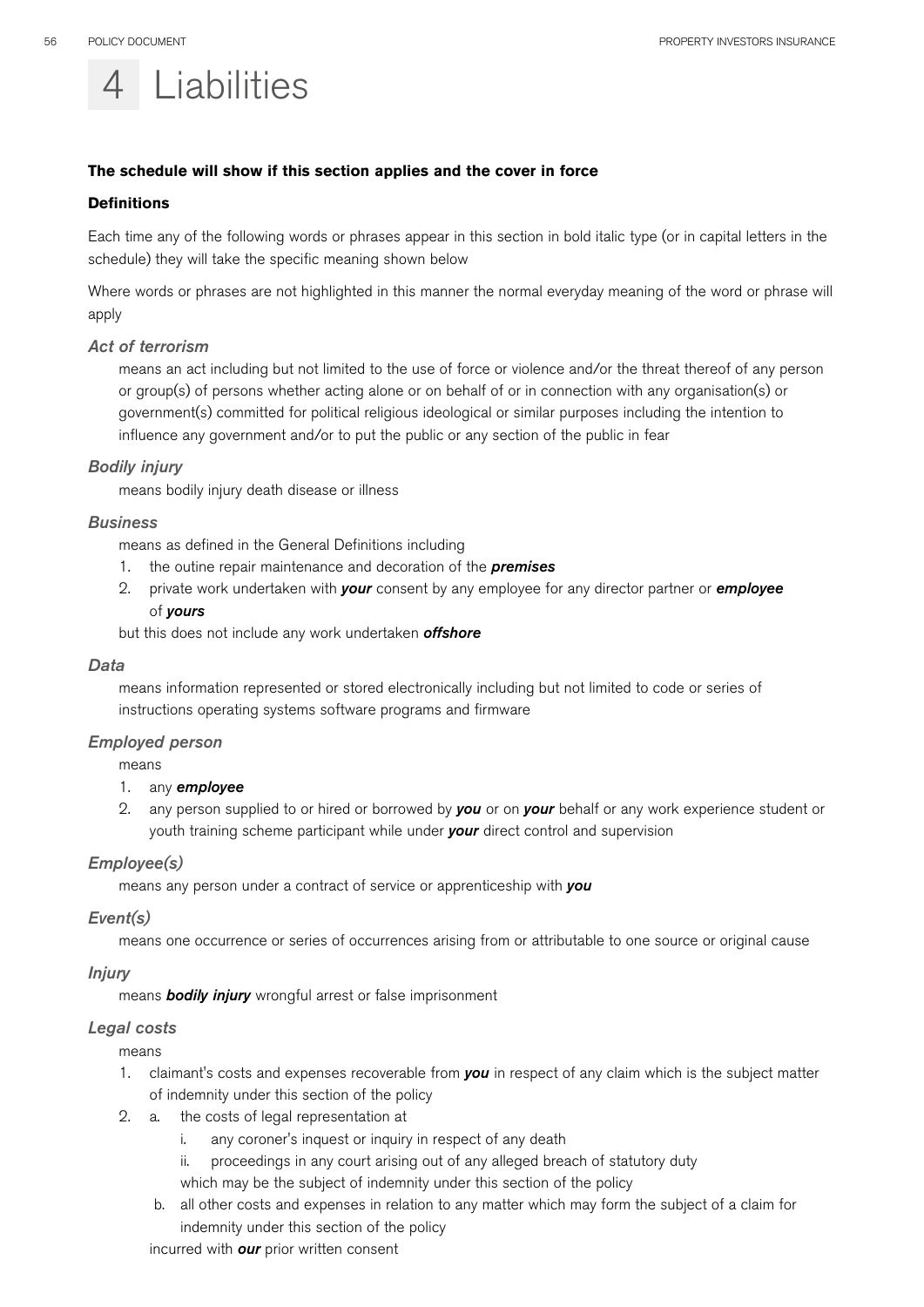#### *Offshore*

means embarkation onto a vessel or aircraft for conveyance to an offshore rig platform or service or accommodation vessel until disembarkation from the conveyance onto land upon return from such offshore rig platform or service or accommodation vessel

## *Pollution or contamination*

means *injury* or *damage* directly or indirectly caused by or arising out of pollution or contamination of buildings or other structures or of water land or the atmosphere

#### *Principal*

means any party (other than a director trustee partner or *employee* of *yours*) on whose behalf *you* are undertaking work (excluding the sale or supply of *products*) in connection with the *business*

#### *Products*

means goods (including containers and packaging) not in *your* custody or control sold supplied installed erected serviced repaired altered or treated by *you* in connection with the *business* 

Any error in the sale supply or presentation of such goods is included in this definition

#### *Property*

means material property but this does not include *data*

#### *You/your/yours*

means the *Insured* named in the schedule

Unless *we* specifically state otherwise *we* will also indemnify

- 1. *your* personal representatives in respect of legal liability incurred by *you*
- 2. at *your* request
	- a. any *principal*

b. any director trustee partner officer committee member or *employed person* of *yours*

in respect of liability for which *you* would have been entitled to indemnity had the claim been made against *you*

- 3. any officer or member of *your* canteen social sports and welfare facilities and fire first aid ambulance and security services in their individual capacities as such
- 4. any director trustee partner or *employee* of *yours* in respect of private work carried out with *your* prior consent by an *employed person* for such director trustee partner or *employee*

*We* will not provide an indemnity to any medical or dental practitioner in respect of medical services provided

## **Cover 1 – Employers' liability**

## **Cover**

*We* will indemnify *you* against *your* legal liability to pay damages and *legal costs* in respect of *bodily injury* to an *employed person* caused during the *period of insurance* and arising out of and in the course of their employment with *you*

- 1. within the *geographical limits*
	- or
- 2. while temporarily outside these territories

in connection with the *business*

This insurance complies with the provisions of any law enacted in the *geographical limits* relating to the compulsory insurance of liability to employees

*You* will repay any sums paid by *us* which *we* would not have been obliged to pay but for the provisions of such law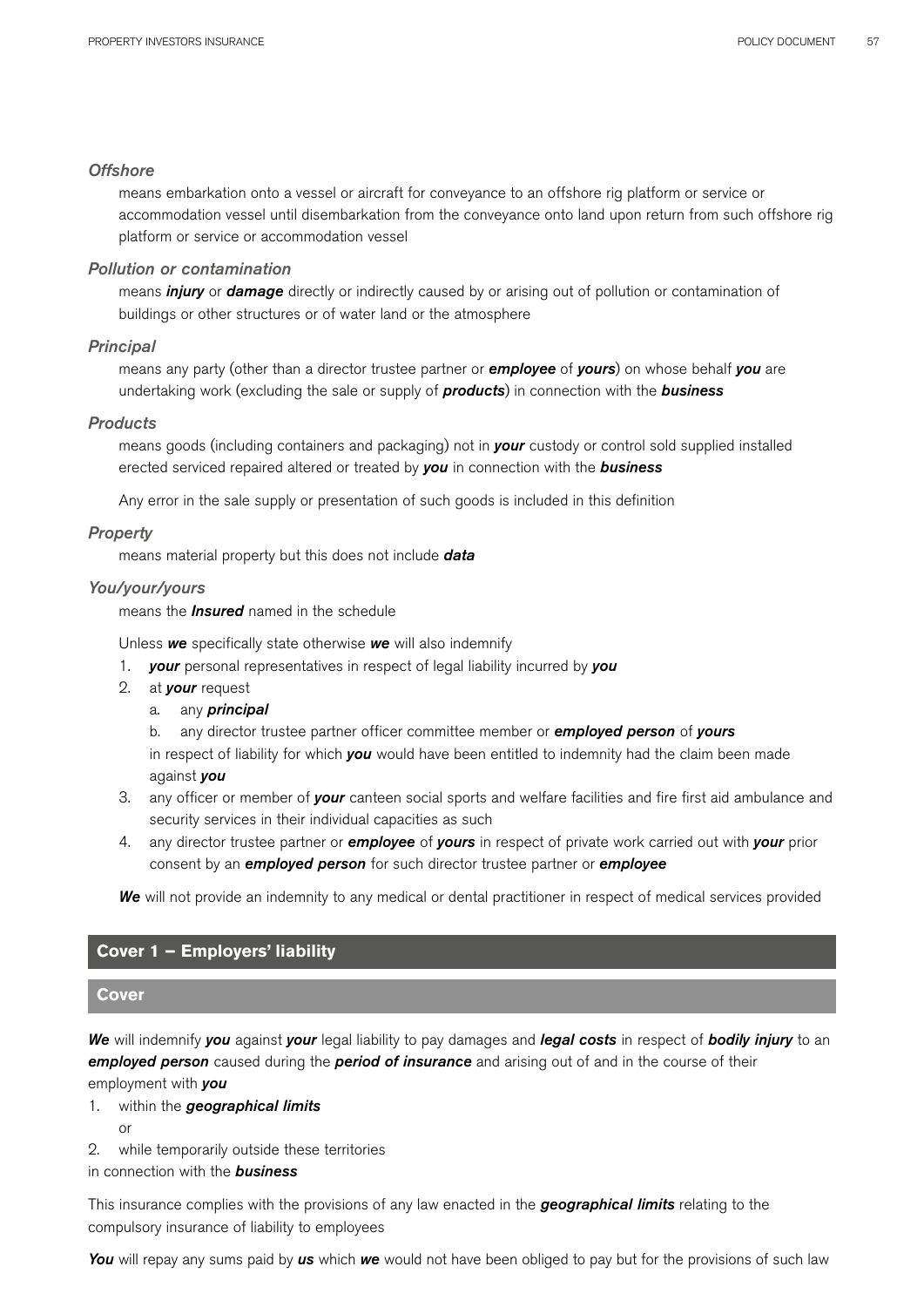## **Employers' liability exclusion**

No indemnity will be provided in respect of any liability in respect of *bodily injury* for which *you* are required to arrange motor insurance or security in accordance with any road traffic legislation within the European Union

## **Limit of liability**

This insurance is provided on a 'Costs Inclusive' basis

This means that *legal costs* are included within the limit of indemnity specified below

The total amount *we* will pay in respect of

- 1. any one *event* which is directly or indirectly caused by results from or is in connection with an *act of terrorism* shall not exceed £5,000,000 If *we* allege the *bodily injury* has resulted from an *act of terrorism* the burden of proving the contrary shall be upon *you*
- 2. any other *event* shall not exceed the limit of indemnity shown in the schedule

## **Employers' liability extension**

The following is subject to the terms of the policy

## **Unsatisfied court judgements**

Where a judgement for damages has been obtained

- 1. by one of *your employees* or their personal representatives in respect of *bodily injury* caused during any period of insurance and which arises out of and in the course of their employment with *you*
- 2. in any court situated within the *geographical limits*
- 3. against any company or individual operating from premises within the *geographical limits*
- 4. which remains unsatisfied in whole or in part six months after the date of the judgement *we* will at *your* request pay to the *employee* or their personal representatives the amount of damages and any awarded costs which remain unsatisfied subject to there being no appeal outstanding

Any payment under this extension is conditional upon the judgement being assigned to us by the *employee* or their personal representatives

## **Cover 2 – Public liability**

#### **Cover**

*We* will indemnify *you* against *your* legal liability to pay damages arising out of

- 1. accidental *injury* of any person
- 2. accidental *damage* to *property*
- 3. nuisance trespass to land trespass to goods or interference with any easement of air light water or way *We* will not provide indemnity in respect of any liability which arises from any deliberate act or omission by *you* which could reasonably have been expected having regard to the nature and circumstances of such act or omission or which is a natural consequence of the ordinary conduct of *your business*

happening during the *period of insurance* and caused in connection with the *business*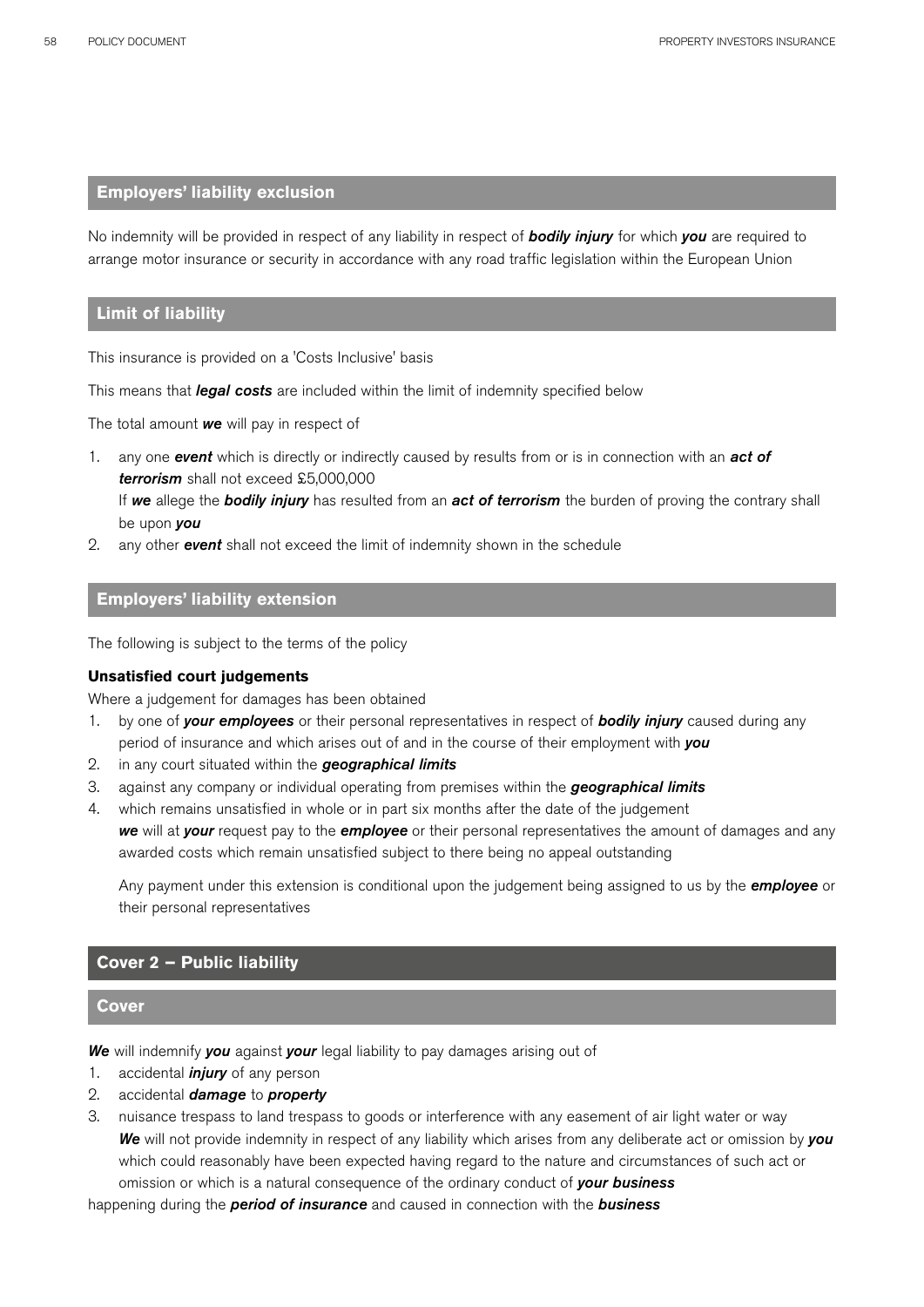*We* will in addition indemnify *you* against *legal costs* other than in respect of any claim which is brought within the legal jurisdiction of the United States of America or Canada in which circumstances *legal costs* shall be included with the limit of indemnity

# **Public liability exclusions**

No indemnity will be provided in respect of

- 1. any liability connected with any error or omission in the provision of professional services
- 2. any liability in respect of *bodily injury* to any *employed person* arising out of and in the course of their employment with *you* in connection with the *business*
- 3. any liability arising from *damage* to *property* which is owned or held in trust by *you* or which is in *your*  custody or control

Exclusion 3. will not apply in respect of

- a. personal effects including vehicles and their contents belonging to *employees* directors trustees partners or visitors
- b. premises and their contents not owned by leased or rented by *you* at which *you* are undertaking work in connection with the *business*
- c. premises including fixtures and fittings hired by or leased rented or borrowed by *you* but *we* shall not be liable for
	- i. the first £250 of any *damage* other than caused by fire or explosion
	- ii. any liability arising solely under the terms of any contract or agreement
	- iii. any liability which arises from an agreement to maintain in force insurance against loss of or damage to the premises and their fixtures and fittings
- 4. any liability arising from ownership possession or use by *you* or on *your* behalf of
	- a. any mechanically-propelled vehicle but (except where indemnity is provided by any motor insurance policy or in circumstances where insurance or security is required under any road traffic legislation) this exclusion will not apply in respect of
		- i. the use of plant as a tool of trade on site
		- ii. the use of plant at *your* premises
		- iii. the loading or unloading of any vehicle
		- iv. the movement of any vehicle not belonging to *you* which is interfering with the execution of the *business*
	- b. any craft designed to travel in on or through water air or space but this exclusion shall not apply to any non-mechanically propelled waterborne craft of less than 9 metres in length whilst operated on inland waterways or within 3 miles of the coast
- 5. any liability arising directly or indirectly from *pollution or contamination* unless the *pollution or*  contamination is caused by a sudden identifiable unintended and unexpected incident which takes place in its entirety at a specific moment in time and place during the *period of insurance* For the purposes of this exclusion all *pollution or contamination* which arises out of one incident shall be deemed to have occurred at the time such incident takes place
- 6. any liability arising from advice design or specification provided for a fee or for which a fee would normally be charged
- 7. any liability arising from the sale or supply of any *products* but this exclusion shall not apply to the disposal of furniture furnishings and office equipment originally used in connection with the *business* and which is no longer required for that purpose providing that these are not to *your* knowledge to be exported to the United States of America or Canada

The total amount *we* will pay in respect of damages for all *events* happening during any period of insurance caused by the disposal of such furniture furnishings and office equipment shall not exceed the limit of indemnity shown in the schedule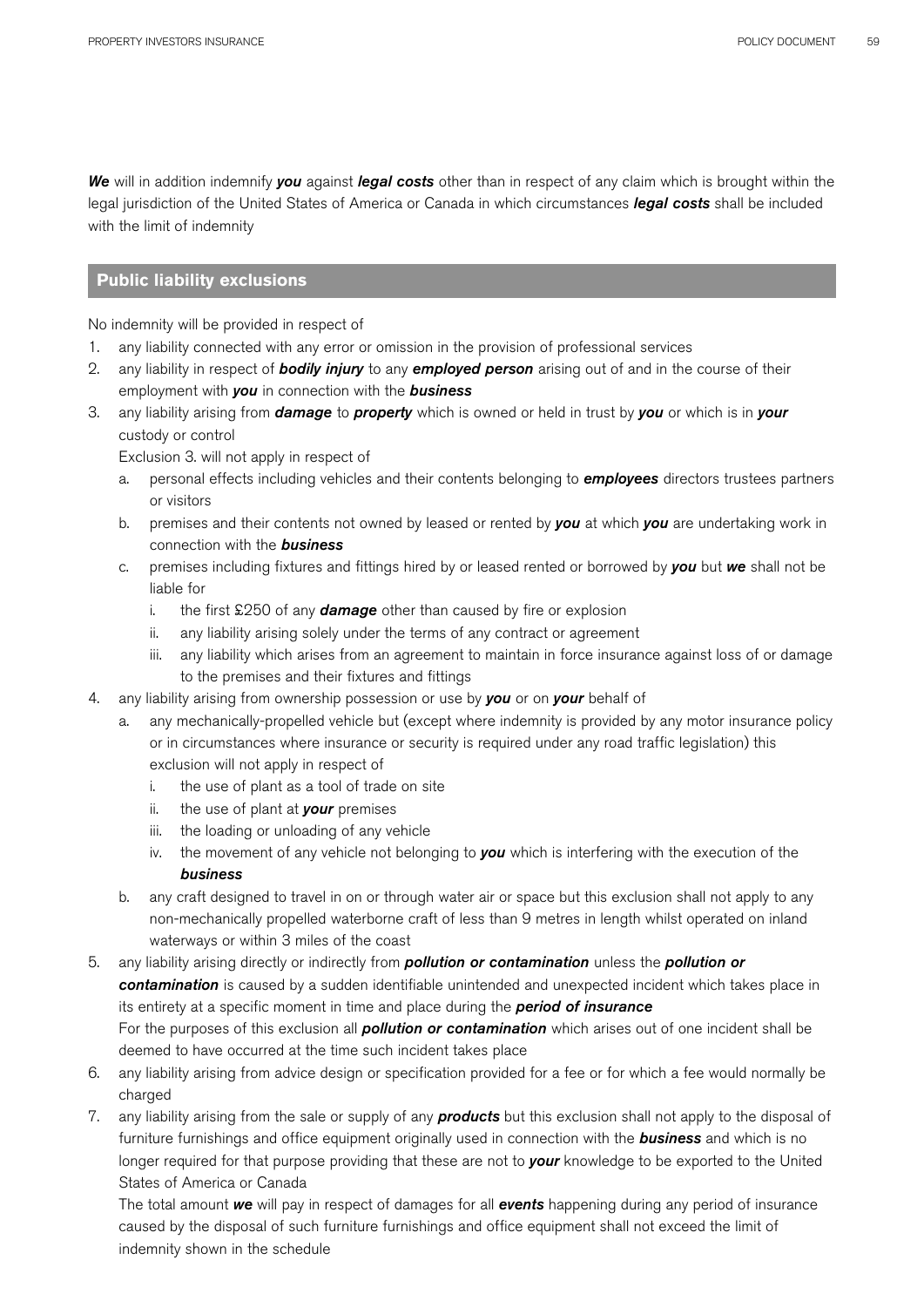- 8. The costs of remedying any defect or alleged defect in premises which *you* have disposed of
- 9. a. fines or penalties
	- b. liquidated damages
	- c. any compensation awarded by a court of criminal jurisdiction
	- d. multiplied aggravated exemplary or punitive damages
- 10. any liability arising from the ownership or use by *you* or on *your* behalf of any premises situated in the United States of America or Canada
- 11. any liability arising from the supervision or execution of any manual work or contract undertaken outside of the European Union
- 12. any liability arising directly or indirectly from mining processing manufacturing removing handling disposing of treatment of distributing or storing of *asbestos*

However this shall not apply where removing handling or disposing of *asbestos* does not form part of *your*  usual business or any contract work undertaken and

- a. *you* have complied with any legal obligations to manage *asbestos* and
- b. any discovery of *asbestos* by *you* is unintentional and accidental and
- c. whereupon discovery of *asbestos* all work immediately stops and
- d. a HSE licensed asbestos removal contractor is employed to make safe the area in which the discovery is made as soon as is practicable and who has Employers' and Public liability insurance in force which provides limits of indemnity no less than those provided by *your* policies and which do not exclude the work to be carried out
- 13. any liability arising from damage to property where there is a requirement to arrange cover under clause 6.5 of the 2007 JCT conditions or any similar contract clause

# **Limit of liability**

This insurance is provided on a 'Costs in Addition' basis

This means that (with the exception of claims which are brought within the legal jurisdiction of the United States of America or Canada) *legal costs* are payable in addition to the limit of indemnity specified below

The total amount *we* will pay in respect of damages for

- 1. any one *event* (and all *events* happening during any period of insurance caused by *products*) which is directly or indirectly caused by or results from or is in connection with an *act of terrorism* or any action taken in controlling preventing suppressing or in any way relating to an *act of terrorism* shall not exceed the Public liability limit of indemnity as stated in the schedule or £10,000,000 whichever is the less If *we* allege that the *injury* or *damage* has resulted from an *act of terrorism* the burden of proving the contrary shall be upon *you*
- $2.2$
- a. any one *event*
- b. all *events* happening during any period of insurance caused by *products*
- c. all *events* arising from *pollution or contamination* (other than as insured by the Legionellosis extension) which *we* deem to have occurred during any period of insurance

shall not exceed the limit of indemnity shown in the schedule

Where *we* are liable to indemnify more than one person the total amount of indemnity to all parties including *you* in respect of damages arising from one *event* shall not exceed the limit of indemnity shown in the schedule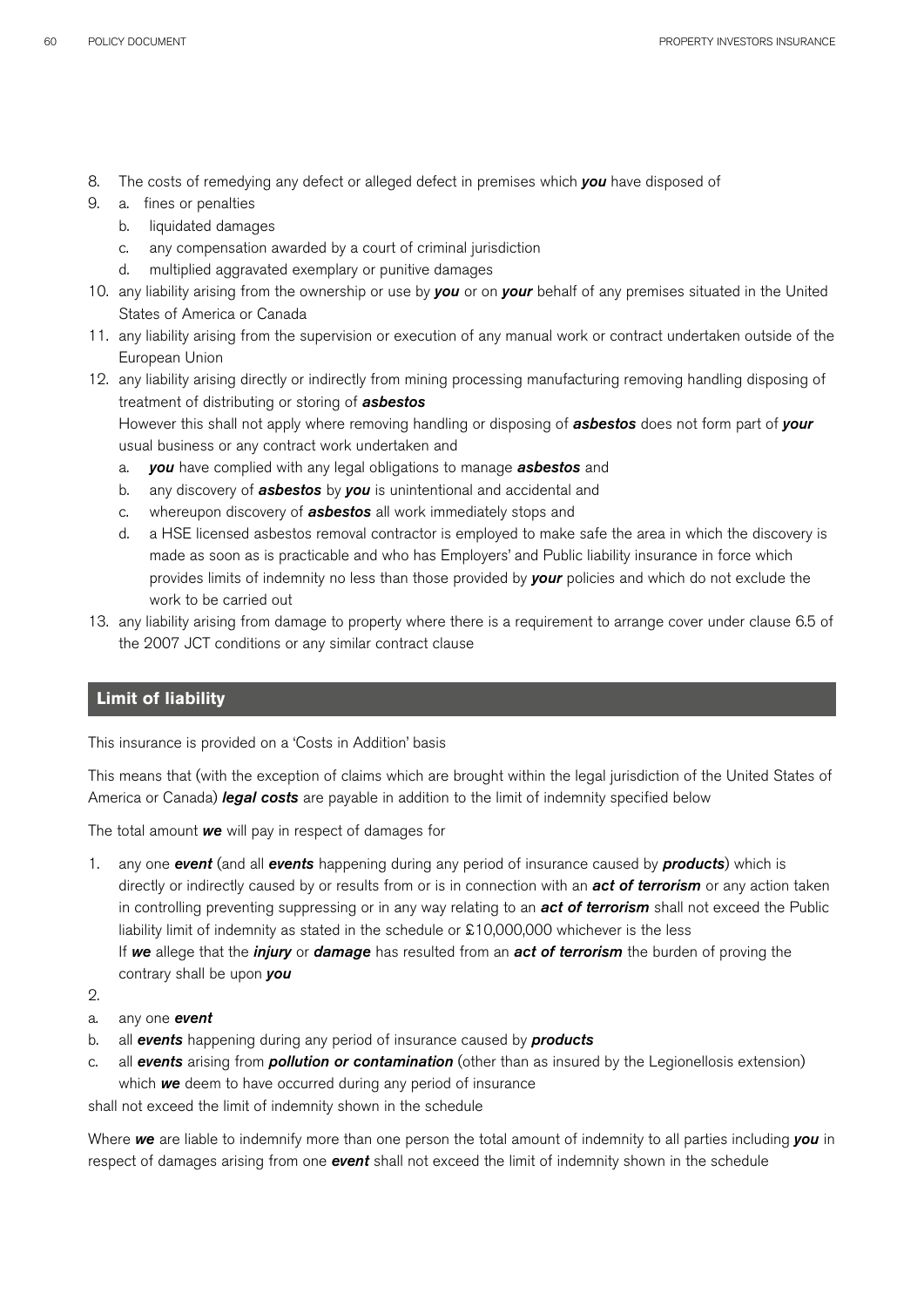## **Public liability extensions**

Each of the following is subject otherwise to the terms of this policy

## **1 Cross liabilities**

If *you* consist of more than one party (and in the case of partnerships this shall mean each individual partner) *we*  will indemnify each party in the terms of this policy against liability incurred to the other in the same manner and to the same extent as if a separate policy had been issued to each subject to the maximum amount payable in respect of damages arising out of one *event* not exceeding the limit of indemnity

# **2 Contingent motor liability**

Notwithstanding exclusion 4. regarding vehicles *we* will indemnify *you* alone in respect of legal liability for *injury* or *damage* arising out of the use by any *employee* in the course of the *business* of any mechanically propelled vehicle which is neither owned by nor provided by *you*

*We* will not provide an indemnity in respect of

- a. *damage* to such vehicle or any *property* contained or being transported within it
- b. *injury* or *damage* arising while the vehicle is being driven by *you* or any person who to *your* knowledge does not hold a licence to drive such a vehicle (unless they have held and are not disqualified for holding or obtaining such a licence)
- c. circumstances where *you* are entitled to indemnity under any other insurance
- d. *injury* or *damage* arising outside the *geographical limits*

# **3 Data protection**

## **Definition specific to this extension**

*Data protection legislation*

means the Data Protection Act 2018 or any subsequent legislation that specifically replaces this act

#### *We* will indemnify *you* against *your*

- a. legal liability to pay damages and *legal costs* for material and non-material damage
- b. defence costs and prosecution costs awarded against *you*

# resulting from any breach or alleged breach of *data protection legislation* happening during the *period of insurance* arising out of the conduct of *your business*

**We** will not provide any indemnity in respect of

- 1. the payment of fines penalties punitive or exemplary damages
- 2. the costs of replacing reinstating rectifying erasing blocking or destroying any personal data
- 3. liability arising from or caused by a deliberate or intentional act or omission by *you*
- 4. liability arising out of circumstances which may give rise to a claim or prosecution which have been notified to or ought to have been notified to previous insurers or which were known to *you* at the inception of this extension
- 5. legal liability where indemnity is provided by any other insurance

In the event that any policy of insurance in force immediately prior to this extension expressly provided cover for *data protection legislation* on the basis of an indemnity for claims made during the *period of insurance* and in the event that a claim is first made against *you* in the *period of insurance* in respect of *data protection legislation* then the indemnity provided by this extension is extended to indemnify *you* provided that *we* shall not be liable for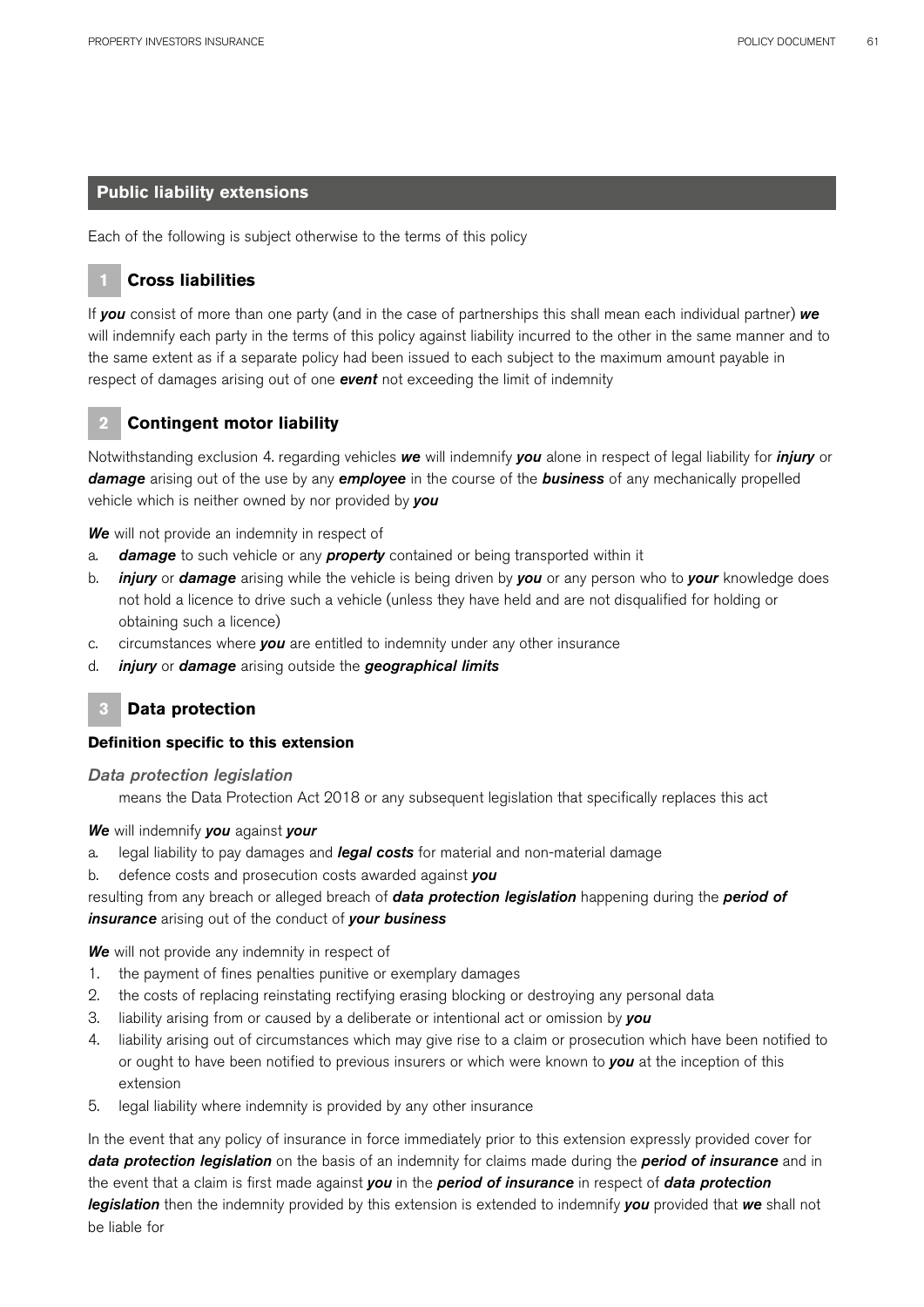- i. claims not insured by this extension
- ii. any claim or notice notified later than twenty-eight days after receipt of such claim or notice

The total amount *we* will pay in respect of

- a. shall not exceed the limit of indemnity shown on the schedule
- b. shall not exceed £100,000 any one claim and in the aggregate any one period of insurance

## **4 Defective Premises Act**

*We* will indemnify *you* against legal liability incurred by virtue of Section 3 of the Defective Premises Act 1972 or Section 5 of the Defective Premises (Northern Ireland) Order 1975 in respect of *injury* or *damage* in connection with premises or land disposed of by *you* 

No indemnity will be provided

- a. if *you* are entitled to indemnity under any other insurance
- b. in respect of the cost of remedying any defect or alleged defect in the premises disposed of

## **5 Overseas personal liability**

*We* will indemnify *you* and if *you* request any employee director or partner of *yours* for personal liability for *injury*  or *damage* arising other than in connection with the *business* or any business of the person claiming indemnity while such persons are temporarily outside the *geographical limits* in connection with the *business*

No indemnity will be provided by this extension

- a. for any liability which attaches solely because of a contract
- b. arising out of the ownership or occupation of land or buildings
- c. where indemnity is provided by any other insurance
- d. arising from any craft designed to travel in on or through water air or space but this exclusion shall not apply to any watercraft hired or borrowed and which are less than 5 metres in length and with a maximum speed of less than 15 knots while operated on inland waterways or within 3 miles of the coast
- e. arising from any electrically or mechanically powered vehicle other than a battery powered wheelchair or mobility scooter or a vehicle used only as domestic gardening equipment or a golf cart trolley or buggy controlled by someone on foot

The total amount *we* will pay for damages for any one *event* is the limit of indemnity as stated in the schedule or £5,000,000 whichever is the less

# **6 Legionellosis**

## **Definition specific to this extension**

## *Retroactive date*

means the retroactive date for this extension which is shown on the schedule If no retroactive date is shown on the schedule this shall be the date of inception of this extension

The insurance provided by this extension is on a claims made basis inclusive of *legal costs* subject to

- 1. cover being operative solely at the *premises*
- 2. the *retroactive date*

*We* will indemnify *you* against *your* legal liability to pay damages and *legal costs* in respect of accidental *bodily injury* caused by Legionellosis arising out of the *business*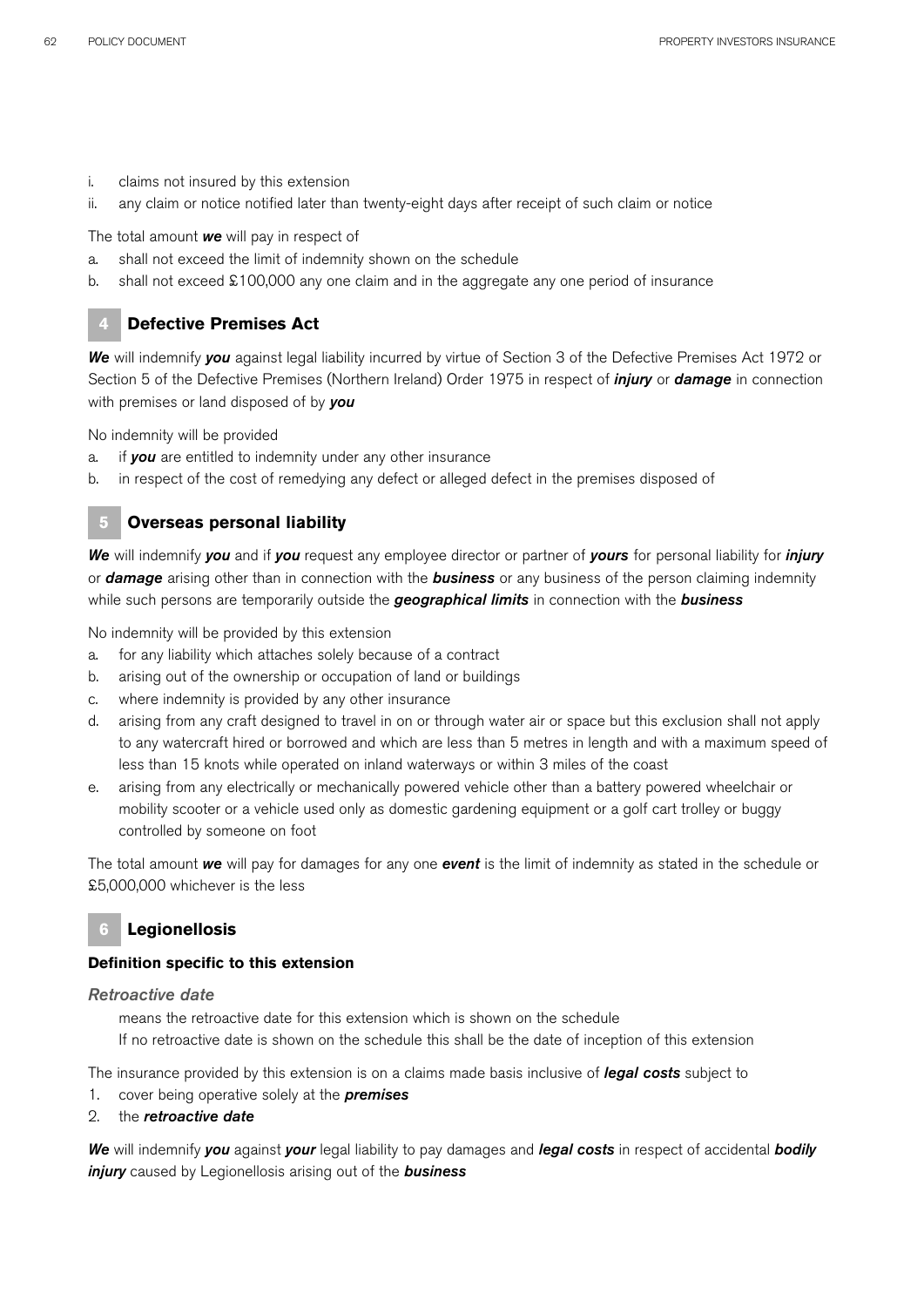Provided that this indemnity only applies to

- 1. any claim which is first made in writing to *you* during the *period of insurance*
- 2. any incident which has caused or alleged to have caused *bodily injury* or can be reasonably expected to give rise to a claim

and which is notified to *us* within the *period of insurance* or within 30 days of its expiry

The most *we* will pay in respect of any one claim and in the aggregate for all claims inclusive of *legal costs* in any one period of insurance is £1,000,000 (or any other limit as shown in the schedule)

All claims arising out of the same isolated repeated or continuing incidence of Legionellosis shall be deemed to be made in the period of insurance when

- 1. the first claim was first made in writing to *you* and notified to *us*
- 2. the first notification of the circumstances was first made to *us*

## Exclusions

The indemnity will not apply to legal liability

- 1. arising out of or in connection with any *products* supplied by *you* or contract work executed by *you*
- 2. arising from or in connection with any advice design or specification provided by *you*
- 3. in respect of Legionellosis which commenced prior to the *retroactive date*

# **7 Additional clean-up costs**

## **Definitions specific to this extension**

#### *Environmental legislation*

means any legislation enacted within the United Kingdom governing the

- 1. prevention and control of pollution and contamination
- 2. protection of the environment

## *Regulatory authority*

means any statutory authority regulator or legal body which has authority under *environmental legislation* to legally require or order *remediation* or to conduct *remediation* itself and to recover the costs of doing so from others

## *Remediation*

means the minimum level of works or operations necessarily conducted under the provisions of the *environmental legislation* to investigate treat remove dispose of curtail or minimise pollution but this will not include any works or operations

- 1. to reinstate reintroduce or restore flora or fauna
- 2. to restore natural habitats or species protected by *environmental legislation* or the services that those natural habitats or species perform
- 3. which improve the state or condition of land or water in comparison with its state or condition immediately prior to the incident that caused the *pollution or contamination*

*We* will indemnify *you* against *your* legal liability in respect of the cost of

- a*. remediation* which *you* are legally required or ordered to conduct by a *regulatory authority*
- b. reimbursing a *regulatory authority* where *remediation* has been conducted by or on behalf of the *regulatory authority*

arising from *pollution or contamination* caused by a sudden identifiable unintended and unexpected incident which takes place in its entirety at a specific point in time and place during the *period of insurance* and in connection with the *business*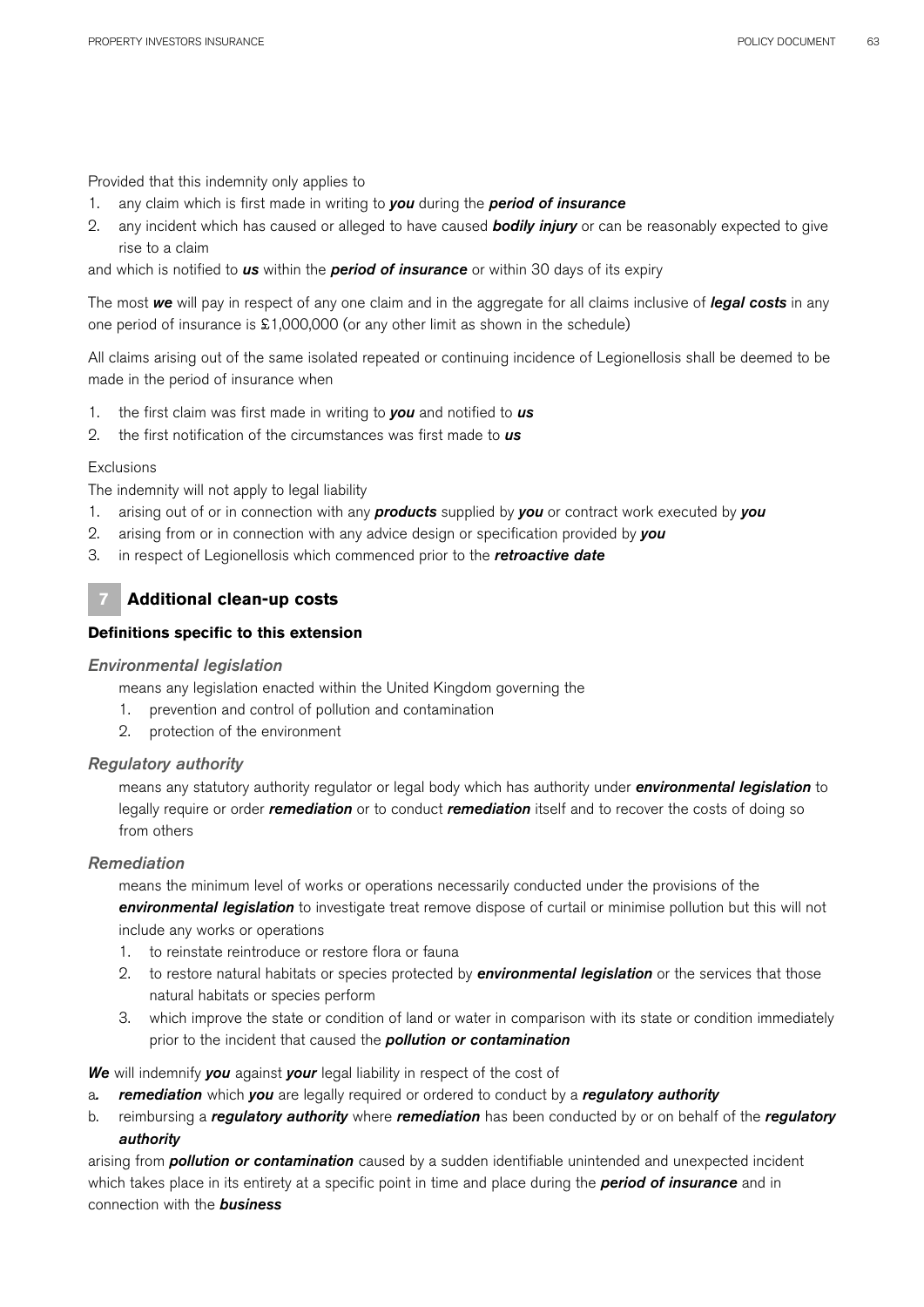All *pollution or contamination* which arises out of one incident shall be deemed to have occurred at the time such incident takes place

You shall be liable for 10% of the cost of any claim giving rise to indemnity under this extension subject to a minimum contribution of £2,500

The maximum amount payable under this extension shall not exceed £1,000,000 in the aggregate in respect of all incidents occurring during the *period of insurance*

#### Exclusion

No indemnity will be provided in respect of the removal or disposal of any waste deposited by or on *your* behalf

## **8 Financial loss**

## **Definition specific to this extension**

#### *Retroactive date*

means the retroactive date for this extension which is shown on the schedule If no retroactive date is shown on the schedule this shall be the date of inception of this extension

This extension covers only those losses which arise from claims made against *you* during the *period of insurance* inclusive of *legal costs*

*We* will indemnify *you* against *your* legal liability (other than arising under contract) incurred in connection with the *business* to pay damages and *legal costs* in respect of financial loss arising out of any claim

Provided that the indemnity only applies to

- 1. any claim which is first made against *you* during the *period of insurance*
- 2. any financial loss sustained within the *geographical limits*

and which is notified to *us* within the *period of insurance* or within 30 days of its expiry

#### Excluding

- 1. the first 10% or £2,500 whichever is the greater of each claim arising from one *event*
- 2. liability arising from
	- a. financial loss sustained by any *employed person* arising out of and in the course of their employment with *you* in connection with the *business*
	- b. *injury* of any person
	- c. *damage* to property
	- d. nuisance trespass to land trespass to goods or interference with any easement of air light water or way
	- e. any act of fraud or dishonesty by *you* or any of *your* directors trustees or partners
	- f. or caused by a deliberate or intentional act by or omission of any person entitled to indemnity
	- g. defamation injurious falsehood passing off or infringement of any intellectual property rights
	- h. any breach or alleged breach of anti-trust laws
	- any reciprocal arrangement for the storage or processing of computer data or use of computer facilities
- 3. liability to any statutory authority arising out of the enforcement of statutory requirements or the performance of statutory duties
- 4. liability arising out of or in connection with any delays strikes or labour disturbances
- 5. liability arising out of any cause happening before the *retroactive date*
- 6. liability arising from any loss of or damage to *data*

The most *we* will pay in the aggregate for all claims inclusive of *legal costs* in any one period of insurance is £250,000 (or any other limit shown in the schedule)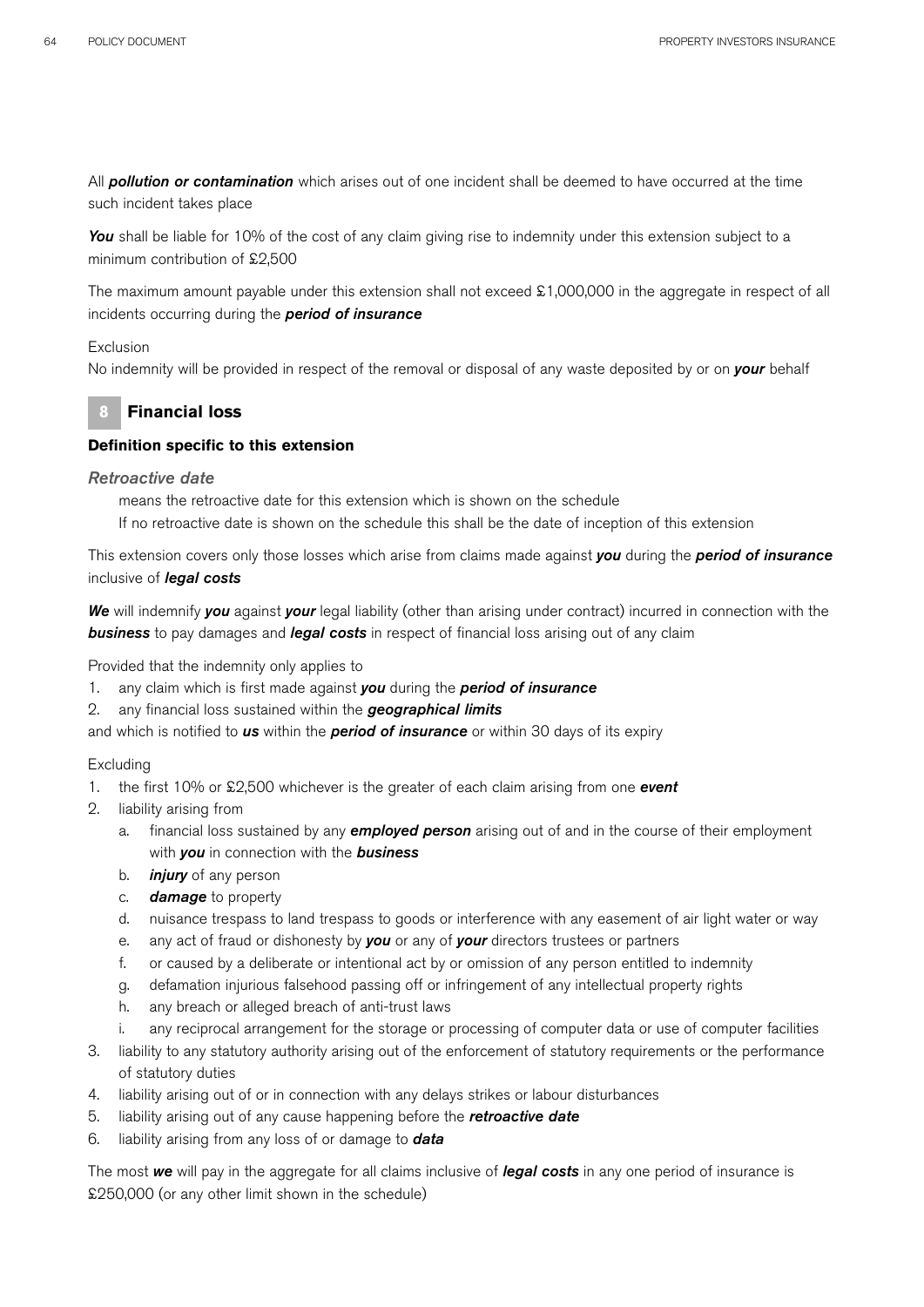## **Liability section extensions**

If in force the covers of this section are extended for the following and are subject to the terms conditions and exclusions of the relevant cover



## **1 Compensation for court attendance**

If *we* request any of the following categories of people to attend court as a witness in connection with a claim under this section of the policy *we* will provide *you* with the following rates of compensation for each day on which attendance is required

Any of *your* directors trustees or partners £500

Any *employed person* £250

## **2 Corporate manslaughter defence costs**

*We* will indemnify *you* in respect of legal costs and expenses incurred with *our* prior written consent in connection with the defence of any criminal proceedings or an appeal against conviction which arise from criminal proceedings for any offence as defined in Section 1 of the Corporate Manslaughter and Corporate Homicide Act 2007 committed or alleged to have been committed during the *period of insurance* in the course of the *business* 

Provided that

- 1. *our* liability under this extension shall not exceed £5,000,000 in any one period of insurance This limit will form part of and not be in addition to the limit of indemnity stated in the schedule
- 2. if this policy provides Legal expenses insurance this extension shall only operate in respect of any excess beyond the amount payable under the Legal expenses section
- 3. where *we* have already provided an indemnity in respect of any legal costs incurred in the defence of any criminal proceedings arising out of the same *event* which has given rise to the proceedings in respect of corporate manslaughter or corporate homicide any amount already paid by *us* will be taken into account in calculating *our* liability under this extension
- 4. *we* must consent in writing to the appointment of any solicitor or counsel who is to act for and on *your* behalf
- 5. any appeal can only commence if counsel has advised that it is more likely for an appeal to be successful than not

No indemnity will be provided

1. where indemnity for defence costs is available from any other source or is provided by any other insurance or where but for the existence of this extension indemnity would have been provided by such other source or insurance

However this exclusion shall not apply in the circumstances outlined in proviso 2.

- 2. in respect of any proceedings which result from *your* deliberate act or omission or deliberate act or omission of any trustees managerial employees partners directors of *yours* while acting in their corporate capacity and which could reasonably have been expected having regard to the nature and circumstances of such act or omission
- 3. in respect of fines or penalties of any kind including the costs of remedial or publicity orders or the steps required to be taken by such orders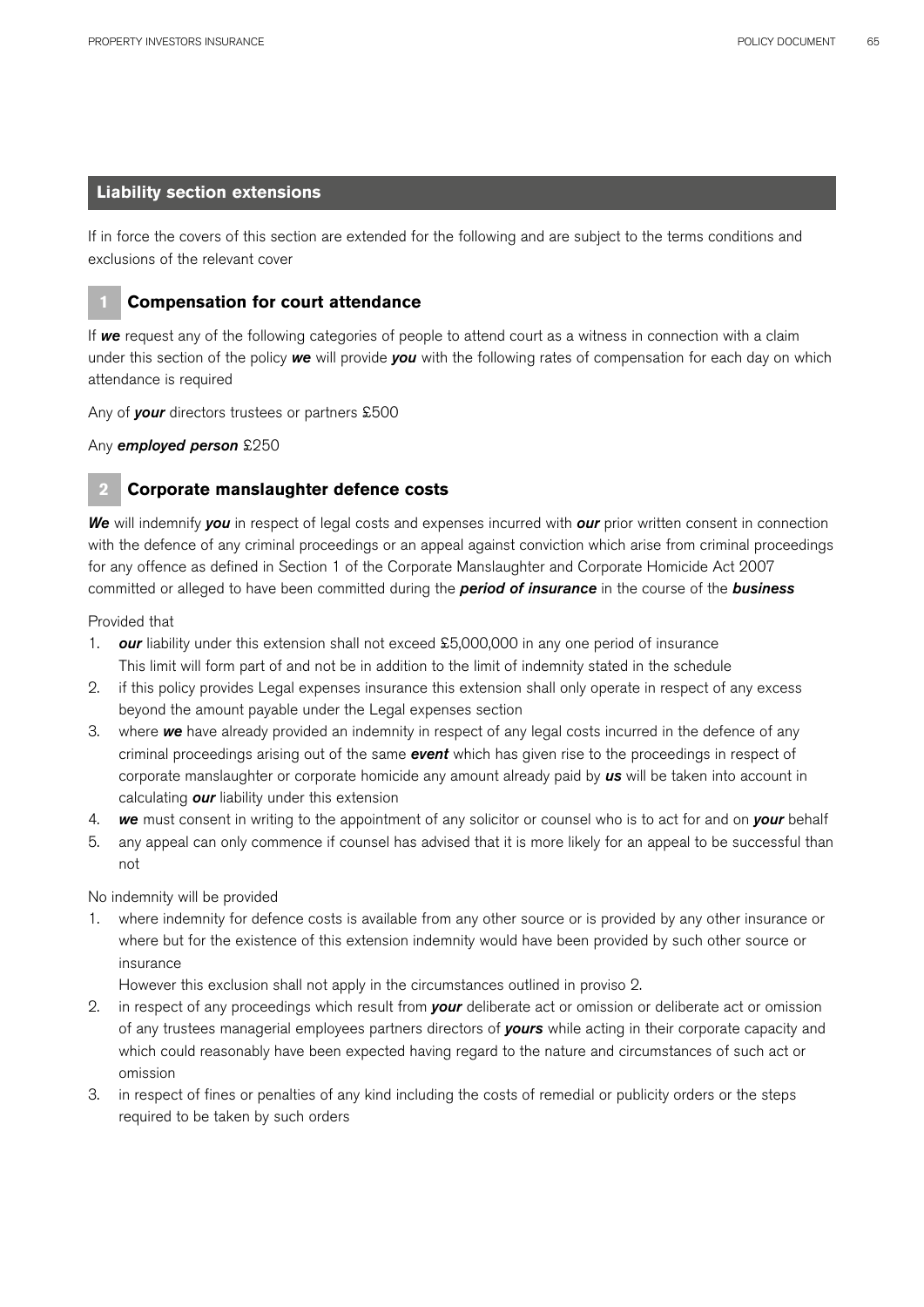## **3 Prosecution defence costs**

*We* will subject to the limit of indemnity indemnify *you* in respect of

- 1. legal costs and expenses incurred with *our* written consent
- 2. costs awarded against *you*

in connection with the defence of any criminal proceedings or an appeal against a conviction arising from such proceedings brought for a breach of

- a. the Health & Safety at Work etc. Act 1974
- b. Part II of the Consumer Protection Act 1987
- c. the Food Safety Act 1990

alleged to have been committed during the *period of insurance* in connection with the *business*

**We** will not provide any indemnity

- 1. where indemnity is provided by any other insurance
- 2. in circumstances where *injury* or *damage* has occurred which may be the subject of a claim under either the employers' liability or public liability covers of this section (apart from this extension)
- 3. in respect of fines or penalties of any kind
- 4. in respect of any costs expenses or reimbursements resulting from an order made under Section 9 or resulting from any Regulation in respect of charges under Section 45 of the Food Safety Act 1990
- 5. where the proceedings have resulted from any deliberate act or omission by
	- a. *you* or any director trustee or partner of *yours*

b. any *employed person* of *yours* who has specific responsibility for compliance with the above legislation which could reasonably have been expected to constitute a breach of the above legislation

The total amount *we* will pay in respect of any one claim shall not exceed £500,000

## **Memorandum**

### **Adjustment of premium**

If any part of the premium has been calculated on estimates *you* shall within 30 days from the expiry of each *period of insurance* supply to *us* such information as *we* may require

The premium for such period will be adjusted and the difference paid by or allowed to *you* subject to any minimum premium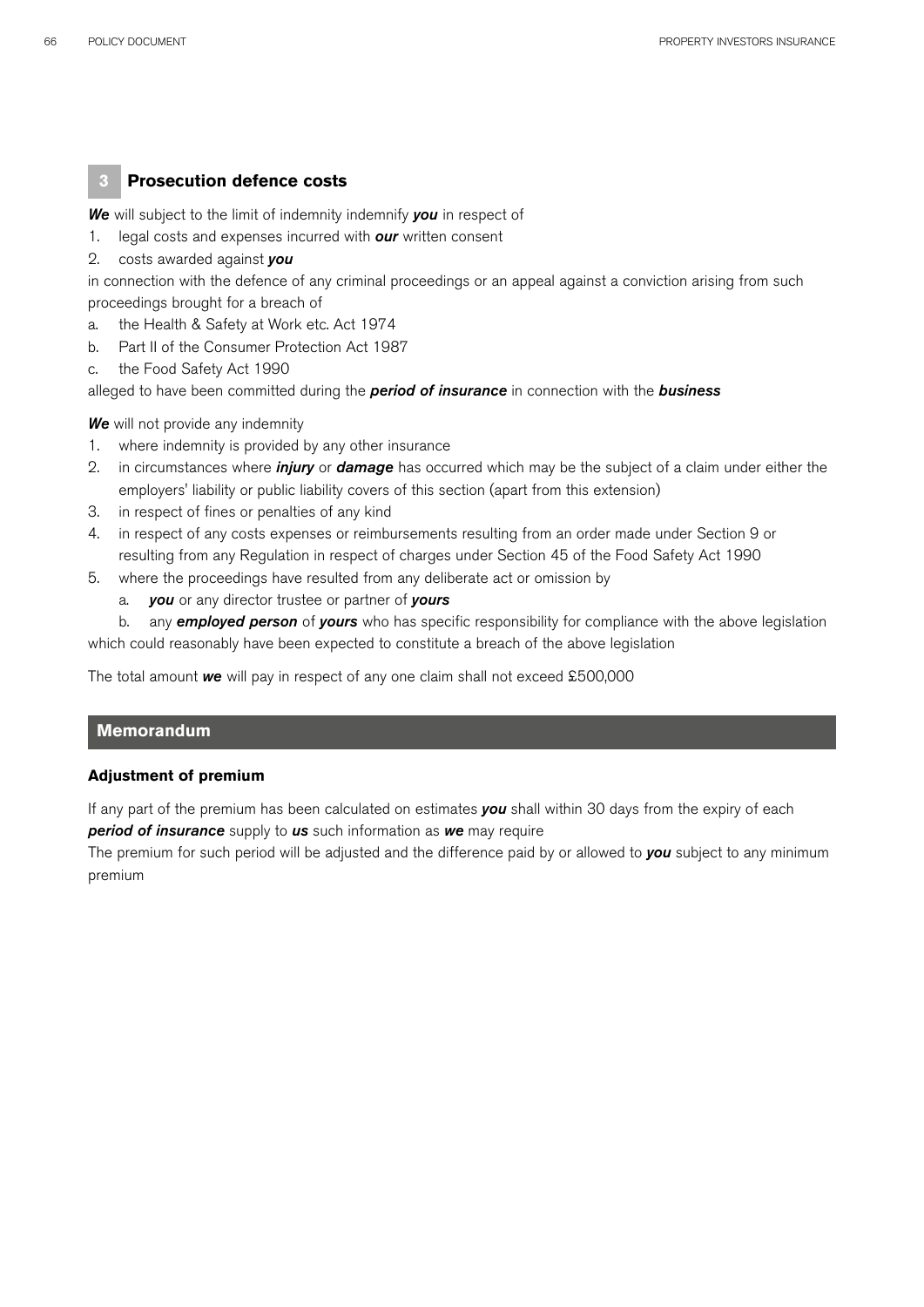# Legal expenses

## **The schedule will show if this section applies and the cover in force**

*Note (not forming part of the policy):*

To ensure an expert service the cover under this section has been arranged through DAS Legal Expenses Insurance Company Limited (DAS).

We are responsible for paying any claims under this section but DAS manage all claim matters and correspondence on our behalf. The legal advice service and claims handling service is provided by DAS Law Limited and/or a preferred law firm on behalf of DAS.

If you wish to speak to DAS about a legal problem or make a claim, please phone:

# **0345 268 9124**

DAS will ask you about your legal issue and if necessary call you back to give you legal advice.

If your issue cannot be dealt with through legal advice and needs to be dealt with as a potential claim under this section of the policy, DAS will give you a reference number. At this point they will not be able to tell you whether the claim is covered or not but will pass your information to their claims-handling teams and explain what to do next.

Please notify DAS as soon as possible of your potential claim. We will not pay any legal costs that you may have incurred through contacting a lawyer, accountant or anyone else prior to DAS' acceptance of a claim

## **DAS Head and Registered Office:**

DAS Legal Expenses Insurance Company Limited DAS House, Quay Side, Temple Back, Bristol BS1 6NH.

Registered in England and Wales, company number 103274. DAS Legal Expenses Insurance Company Limited is authorised by the Prudential Regulation Authority and regulated by the Financial Conduct Authority (FRN202106) and the Prudential Regulation Authority.

Website: www.das.co.uk

#### **DAS Law Limited Head and Registered Office:**

DAS Law Limited, North Quay, Temple Back, Bristol BS1 6FL

Registered in England and Wales, number 5417859. DAS Law Limited is authorised and regulated by the Solicitors Regulation Authority (registered number 423113)

Website: www.daslaw.co.uk

#### **DAS Data Protection**

In addition to any other data processing notice provided in relation to this policy, data under this policy will be processed by DAS Legal Expenses Insurance Company Limited (DAS), who are committed to processing the insured person's personal information fairly and transparently. This section is designed to provide a brief understanding of how DAS collect and use this information.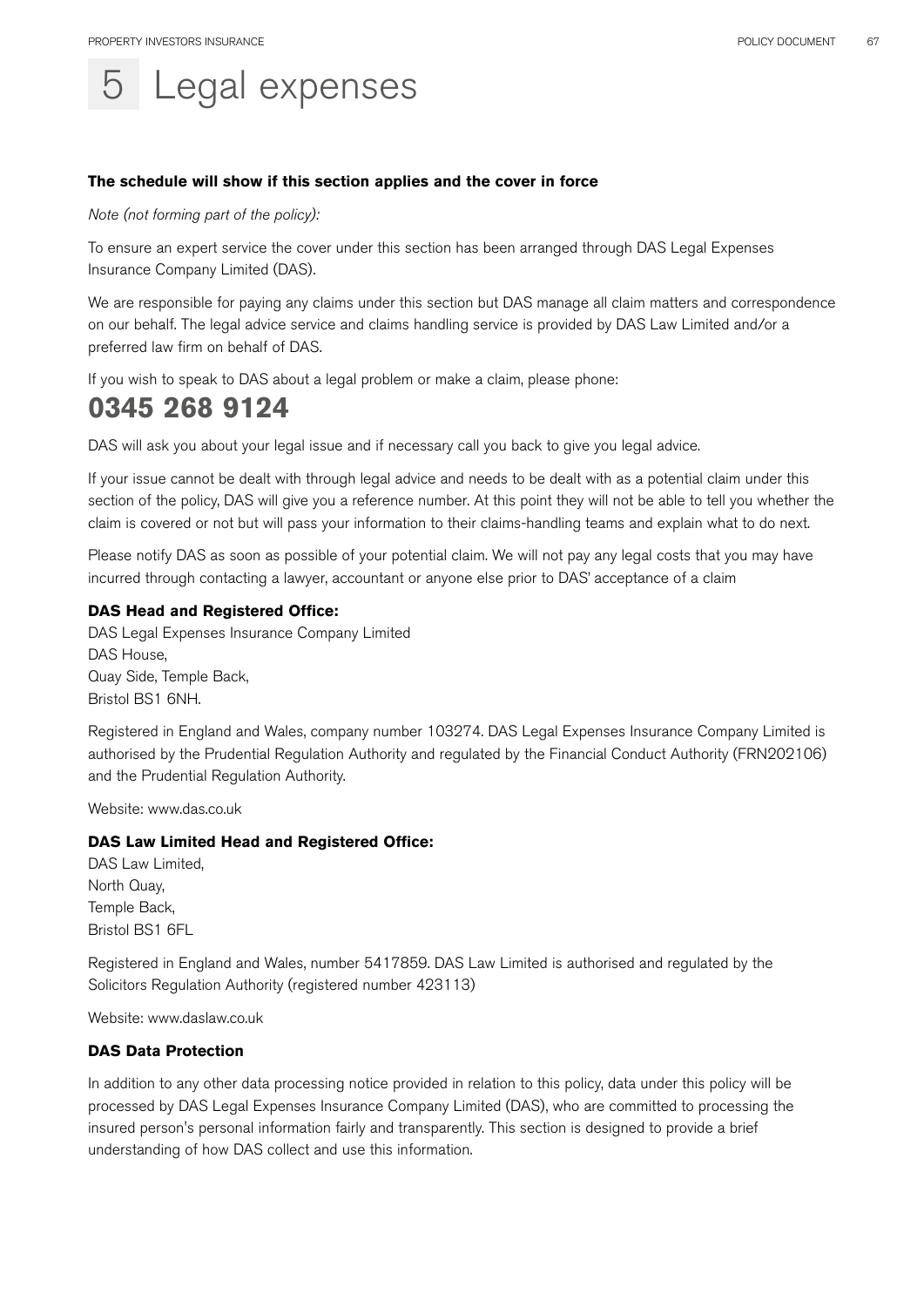DAS may collect personal details, including the insured person's name, address, date of birth, email address and, on occasion, dependent on the type of cover the insured person has, sensitive information such as medical records. This is for the purpose of managing the insured person's products and services, and this may include underwriting, claims handling and providing legal advice. DAS will only obtain the insured person's personal information either directly from them, the third party dealing with the insured person's claim or from the authorised partner who sold them the policy.

## **Who DAS are**

DAS is part of DAS Legal Expenses Insurance Company Limited which is part of DAS UK Holdings Limited (DAS UK Group). The uses of the insured person's personal data by DAS and members of the DAS UK Group are covered by their individual company registrations with the Information Commissioner's Office. DAS has a Data Protection Officer who can be contacted through dataprotection@das.co.uk.

#### **How DAS will use your information**

DAS may need to send the insured person's information to other parties, such as lawyers or other experts, the court, insurance intermediaries, insurance companies, appointed service providers, specialist agencies so they may contact the insured person to ask for their feedback, or members of the DAS UK Group. If the insured person's policy includes legal advice DAS may have to send the information outside of the European Economic Area (EEA) in order to give legal advice on non-European Union law. Dependent on the type of cover the insured person has, their information may also be sent outside the EEA so the service provider can administer their claim.

DAS will take all steps reasonably necessary to ensure that the insured person's data is treated securely and in accordance with this Privacy Notice. Any transfer outside of the EEA will be encrypted using SSL technology.

DAS will not disclose the insured person's personal data to any other person or organisation unless they are required to by their legal and regulatory obligations. For example, DAS may use and share the insured person's data with other organisations and public bodies, including the police and anti-fraud organisations, for the prevention and detection of crime, including fraud and financial sanctions. If false or inaccurate information is provided and fraud is identified, details will be passed to fraud prevention agencies to prevent fraud and money laundering. Further details explaining how the information held by fraud prevention agencies may be used can be obtained by writing to, or telephoning DAS. A copy is also accessible and can be downloaded via their website.

#### **What is DAS' legal basis for processing your information?**

It is necessary for DAS to use the insured person's personal information to perform their obligations in accordance with any contract that they may have with the insured person. It is also in their legitimate interest to use the insured person's personal information for the provision of services in relation to any contract that they may have with you.

#### **How long will your information be held for?**

DAS will retain the insured person's personal data for 7 years. DAS will only retain and use personal data thereafter as necessary to comply with their legal obligations, resolve disputes, and enforce their agreements. If you wish to request that DAS no longer use the insured person's personal data, please contact DAS at dataprotection@das.co.uk.

#### **What are your rights?**

The insured person has the following rights in relation to the handling of their personal data:

- the right to access personal data held about them
- the right to have inaccuracies corrected for personal data held about them
- the right to have personal data held about them erased
- the right to object to direct marketing being conducted based upon personal data held about them
- the right to restrict the processing for personal data held about them, including automated decision-making
- the right to data portability for personal data held about them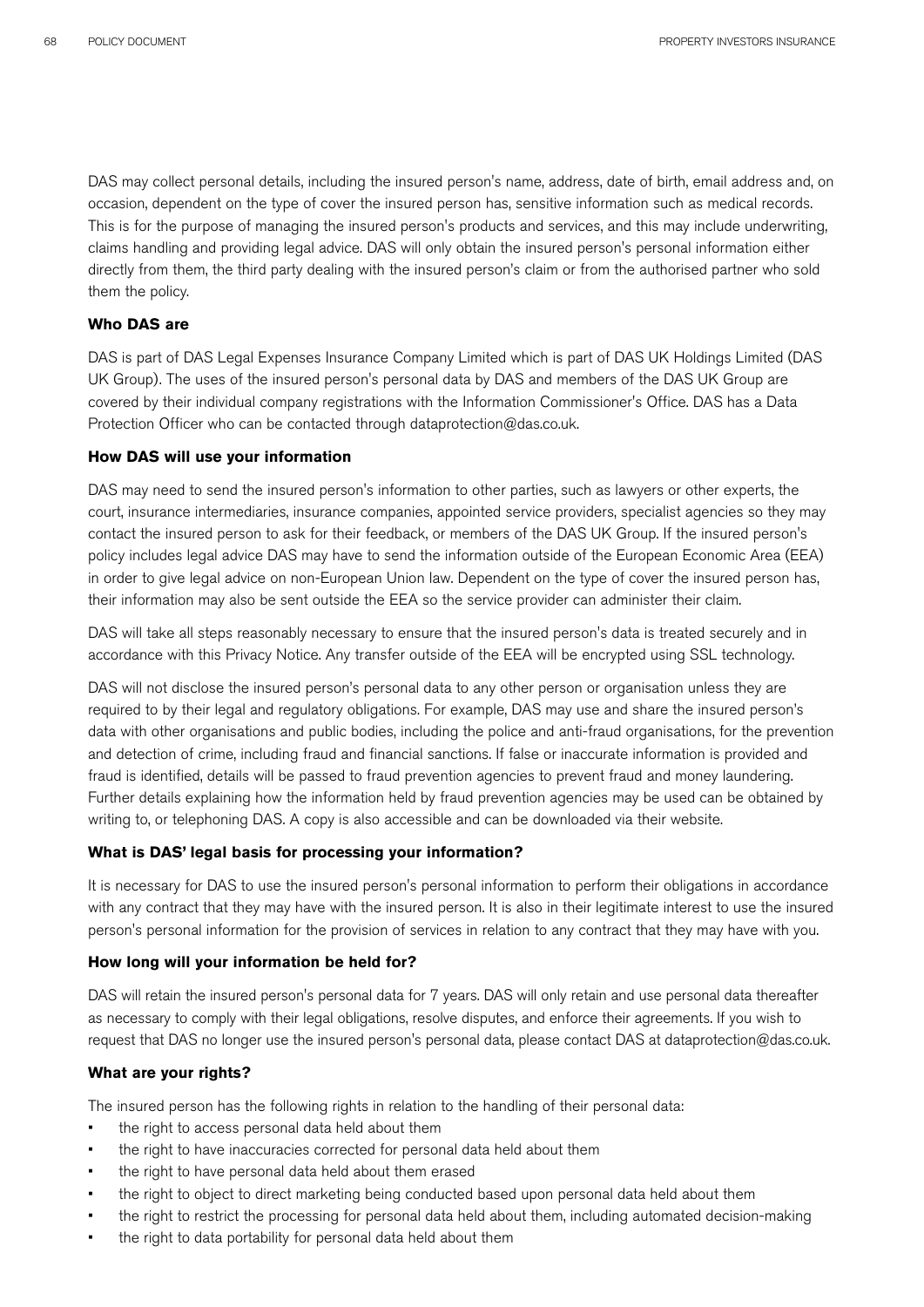Any requests, questions or objections should be made in writing to the Data Protection Officer:-

Data Protection Officer DAS Legal Expenses Insurance Company Limited DAS House Quay Side Temple Back Bristol BS1 6NH

Or via Email: dataprotection@das.co.uk

#### **How to make a complaint**

If the insured person is unhappy with the way in which their personal data has been processed, the insured person may in the first instance contact the Data Protection Officer using the contact details above.

If the insured person remains dissatisfied then they have the right to apply directly to the Information Commissioner's Office for a decision. The Information Commissioner can be contacted at: -

Information Commissioner's Office Wycliffe House Water Lane Wilmslow **Cheshire** SK9 5AF

www.ico.org.uk

## **Definitions**

Each time any of the following words or phrases appear in this section in bold italic type (or in capital letters in the schedule) they will take the specific meaning shown below

Where words or phrases are not highlighted in this manner the normal everyday meaning of the word or phrase will apply

### *Appointed representative*

means the *preferred law firm or tax consultancy* law firm accountant or other suitably qualified person *we*  will appoint to act on the *insured person's* behalf in accordance with the terms of this section

#### *Charity Commission enquiry/enquiries*

means an investigation carried out by the Charity Commission into the *Insured's* business accounts

#### *Costs and expenses*

means

- 1. All reasonable and necessary costs chargeable by the *appointed representative* and agreed by *DAS* in accordance with the *DAS Standard Terms of Appointment*
- 2. The costs incurred by opponents in civil cases if the *insured person* has been ordered to pay them or the *insured person* pays them with the agreement of *DAS*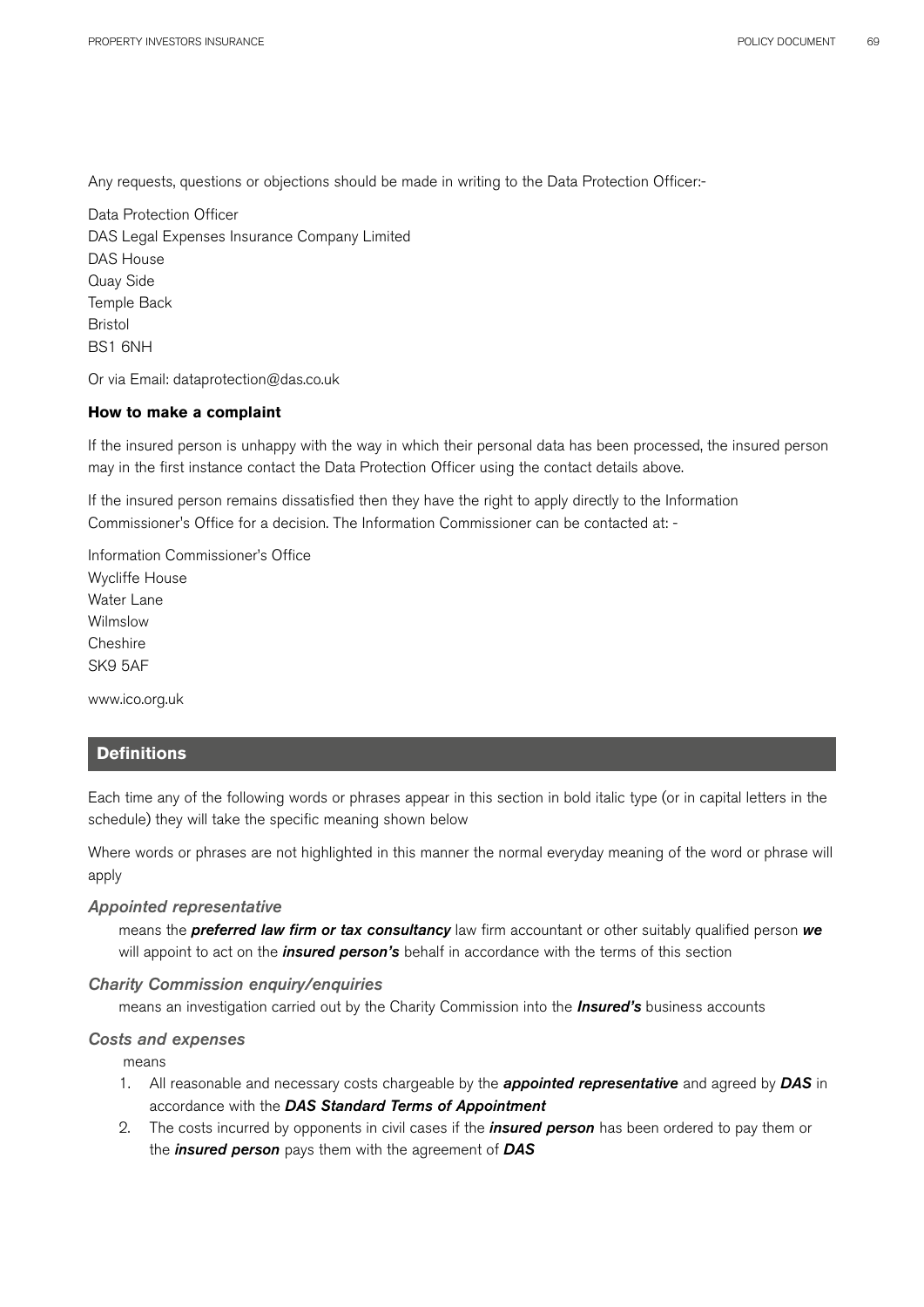## *Countries covered*

## means

For *insured event* 2 – Legal defence (excluding 2. f. – Statutory notice appeals) and *insured event* 6. b – Personal injury

The European Union the Isle of Man the Channel Islands Albania Andorra Bosnia Herzegovina Gibraltar Iceland Liechtenstein Macedonia Monaco Montenegro Norway San Marino Serbia Switzerland and Turkey For all other *insured events*

The United Kingdom of Great Britain and Northern Ireland the Isle of Man and the Channel Islands

## *DAS*

means DAS Legal Expenses Insurance Company Limited

## *DAS Standard Terms of Appointment*

means the terms and conditions (including the amount *we* will pay to an *appointed representative*) that apply to the relevant type of claim which could include a conditional fee agreement (no win no fee) Where a law firm is acting as an **appointed representative** the amount is currently £100 per hour This amount may vary from time to time

## *Date of occurrence*

means

1. For civil cases (other than under *insured event* 7 – Tax protection) the date of the event that leads to a claim

If there is more than one event arising at different times from the same originating cause the *date of occurrence* is the date of the first of these events (This is the date the event happened which may be before the date *you* or an *insured person* first became aware of it)

- 2. For criminal cases the date the *insured person* began or is alleged to have begun to break the law
- 3. For *insured event* 2. e. Legal defence Formal investigations and disciplinary hearings the date when an **insured person** first receives formal notice of such investigation or disciplinary hearing
- 4. For *insured event* 2. f. Legal defence Statutory notice appeals the date when the *insured person* is issued with the relevant notice and has the right to appeal
- 5. For *insured event* 3. Statutory licence appeal the date when the *Insured* first became aware of the proposal by the relevant licensing or regulatory authority to suspend alter the terms of or refuse to renew or cancel the *Insured's* licence or mandatory registration or British Standard Certificate of Registration
- 6. For *insured event* 7. Tax protection the date when HM Revenue & Customs or the relevant authority first notifies the *Insured* of its intention to carry out an enquiry For *VAT disputes* or *employer compliance disputes* the date the dispute arises following the issue of an assessment written decision or notice of a civil penalty
- 7. For *insured event* 7. b. Tax protection for *Charity Commission enquiries* the date the *Insured*  receives notification from the Charity Commission that they are to conduct an investigation

## *Employer compliance dispute(s)*

means a dispute with HM Revenue & Customs concerning the *Insured's* compliance with Pay As You Earn Social Security Construction Industry or IR35 legislation and regulations

## *Insured event(s)*

means the circumstances in which the insurance provided by this section will operate as described in each separate cover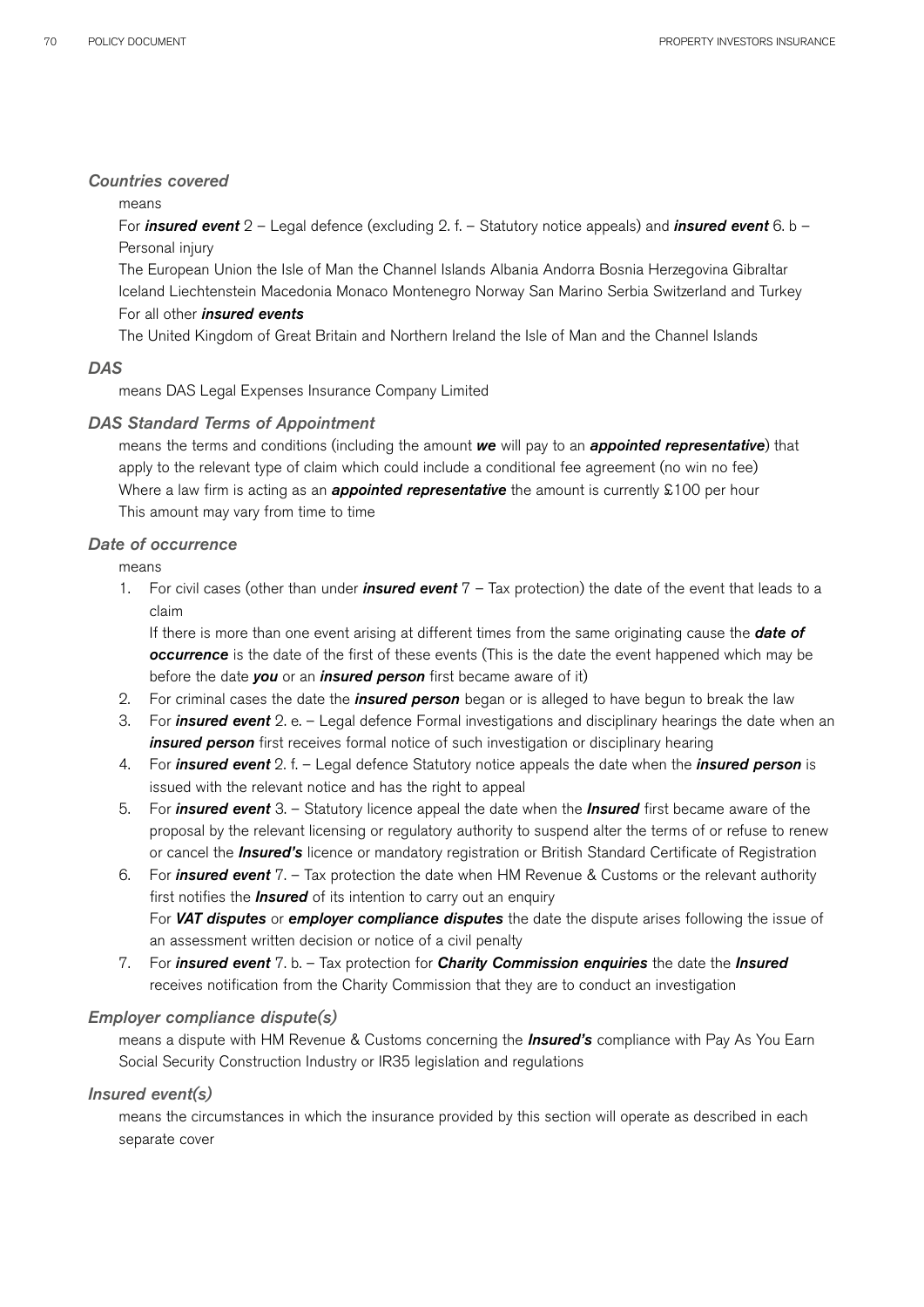## *Insured person*

#### means

- 1. The *Insured* and the directors trustees partners managers employees and volunteers of the *Insured*
- 2. The estates heirs legal representatives or assigns of any person mentioned in 1. above in the event of such person dying
- 3. A person contracted to perform work for the *Insured* who is in other respects insured by the *Insured* on the same basis as the *Insured's* employees and performs work under supervision and direction of the *Insured*

## *Limit of Indemnity*

means the most *we* will pay in *costs and expenses* and any compensation awards payable by *us* for all claims resulting from one or more events arising at the same time or from the same originating cause

Please refer to the policy schedule for this amount

The most *we* will pay for the total of all compensation awards in respect of employment disputes in any one *period of insurance* shall not exceed £1,000,000

This aggregate limit will form part of and not be in addition to the *Limit of Indemnity*

## *Period of insurance*

means the period for which *we* have agreed to cover the *Insured* 

#### *Preferred law firm or tax consultancy*

means a law firm barristers' chambers or tax expert *DAS* choose to provide legal or other services

These specialists are chosen as they have the proven expertise to deal with the *insured person's* claim and must comply with *DAS'* agreed service standard levels which they audit regularly

They are appointed according to the *DAS Standard Terms of Appointment*

## *Reasonable prospects*

means

1. For civil cases the prospects that the *insured person* will recover losses or damages or a reduction in tax or National Insurance liabilities (or obtain any other legal remedy that *DAS* has agreed to including an enforcement of judgment) make a successful defence or make a successful appeal or defence of an appeal must be at least 51%

*DAS* or a *preferred law firm or tax consultancy* on *DAS'* behalf will assess whether there are *reasonable prospects*

2. For criminal cases there is no requirement for there to be prospects of a successful outcome however for appeals the prospects of a successful outcome must be at least 51%

## *Tax enquiry*

means a written notice of enquiry issued by HM Revenue & Customs to carry out an Income Tax or Corporation Tax compliance check which either

- 1. includes a request to examine any aspect of the *Insured's* books and records or
- 2. advises of a check of the *Insured's* whole tax return

## *VAT dispute(s)*

means a dispute with HM Revenue & Customs following the issue of an assessment written decision or notice of a civil penalty relating to the *Insured's* VAT affairs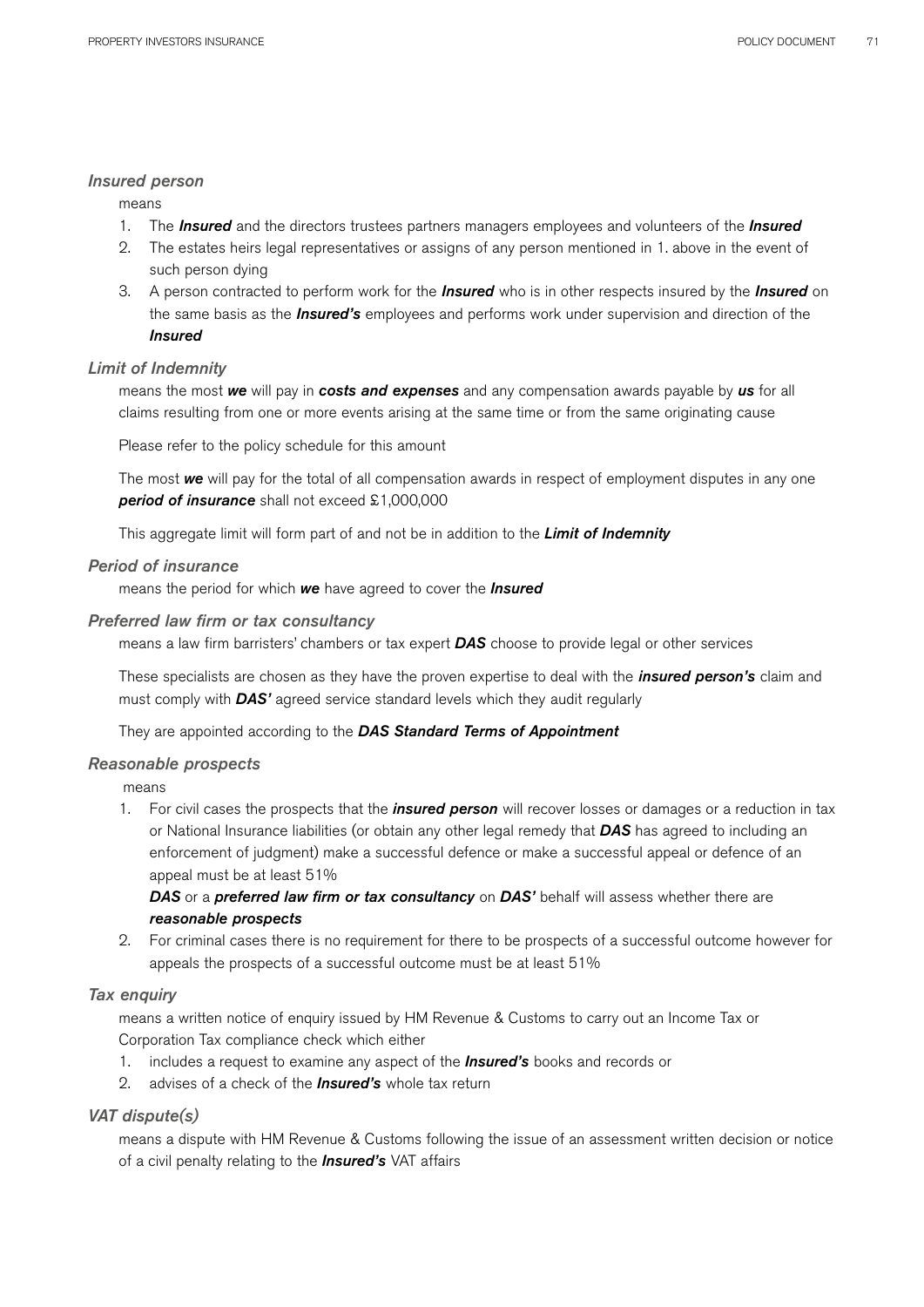## **Cover**

*We* will indemnify the *Insured* (or where specified the *insured person*) in respect of any *insured event* shown as included in the schedule arising in connection with the *business* subject to the terms conditions exclusions and limitations set out in this policy provided that

- 1. *reasonable prospects* exist for the duration of the claim and
- 2. the *date of occurrence* of the *insured event* happens during the *period of insurance* or
- 3. the *date of occurrence* of the *insured event* happens during the currency of a previous equivalent legal expenses insurance policy provided that
	- the previous legal expenses insurance policy required the *Insured* to report claims during its currency
	- the *Insured* could not have notified a claim previously as they could not have reasonably been aware of the insured incident
	- cover has been continuously maintained in force
	- *we* will not cover any claim that should have been reported under a previously operative legal expenses insurance policy
	- the available *Limit of Indemnity* shall be limited to the lesser of the sums payable under this or *your* previous policy and
- 4. the *insured event* happens within the *countries covered* and
- 5. any legal proceedings or investigation will be dealt with by one of the following within the *countries covered*
	- a court
	- an employment tribunal or employment appeal tribunal
	- an arbitration proceeding where parties to a dispute appoint an arbitrator to determine the evidence and issue a decision which is recognised by and enforceable through a court
	- the Equality and Human Rights Commission or the Equality Commission for Northern Ireland
	- any other body which replaces any of the above or which **DAS** agree to

## **What we will pay**

*We* will pay an *appointed representative* on the *Insured's* behalf *costs and expenses* incurred following an *insured event* and any compensation awards that *DAS* has agreed to provided that

- 1. the most *we* will pay for *costs and expenses* including compensation awards in respect of all claims resulting from one or more events arising at the same time or from the same originating cause is shown as the *Limit of*  **Indemnity** in the policy schedule
- 2. the most *we* will pay in *costs and expenses* is no more than the amount *we* would have paid to a *preferred law firm or tax consultancy*

(The amount *we* will pay a law firm where acting as an *appointed representative* is currently £100 per hour - this amount may vary from time to time)

3. in respect of an appeal or the defence of an appeal the *Insured* must tell *DAS* within the time limits allowed that they want to appeal

Before *we* pay the *costs and expenses* for appeals *DAS* must agree that *reasonable prospects* exist

- 4. in respect of an enforcement of judgment to recover money and interest due to the *Insured* after a successful claim under this section of the policy *DAS* must agree that *reasonable prospects* exist
- 5. where an award of damages is the only legal remedy to a dispute and the cost of pursuing legal action is likely to be more than any award of damages the most *we* will pay in *costs and expenses* is the value of the likely award
- 6. in respect of *insured event* 2. g. Legal defence Jury service and court attendance the maximum *we* will pay is the *insured person's* net salary or wages for the time that the *insured person* is absent from work less any amount the *Insured* court or tribunal pays to them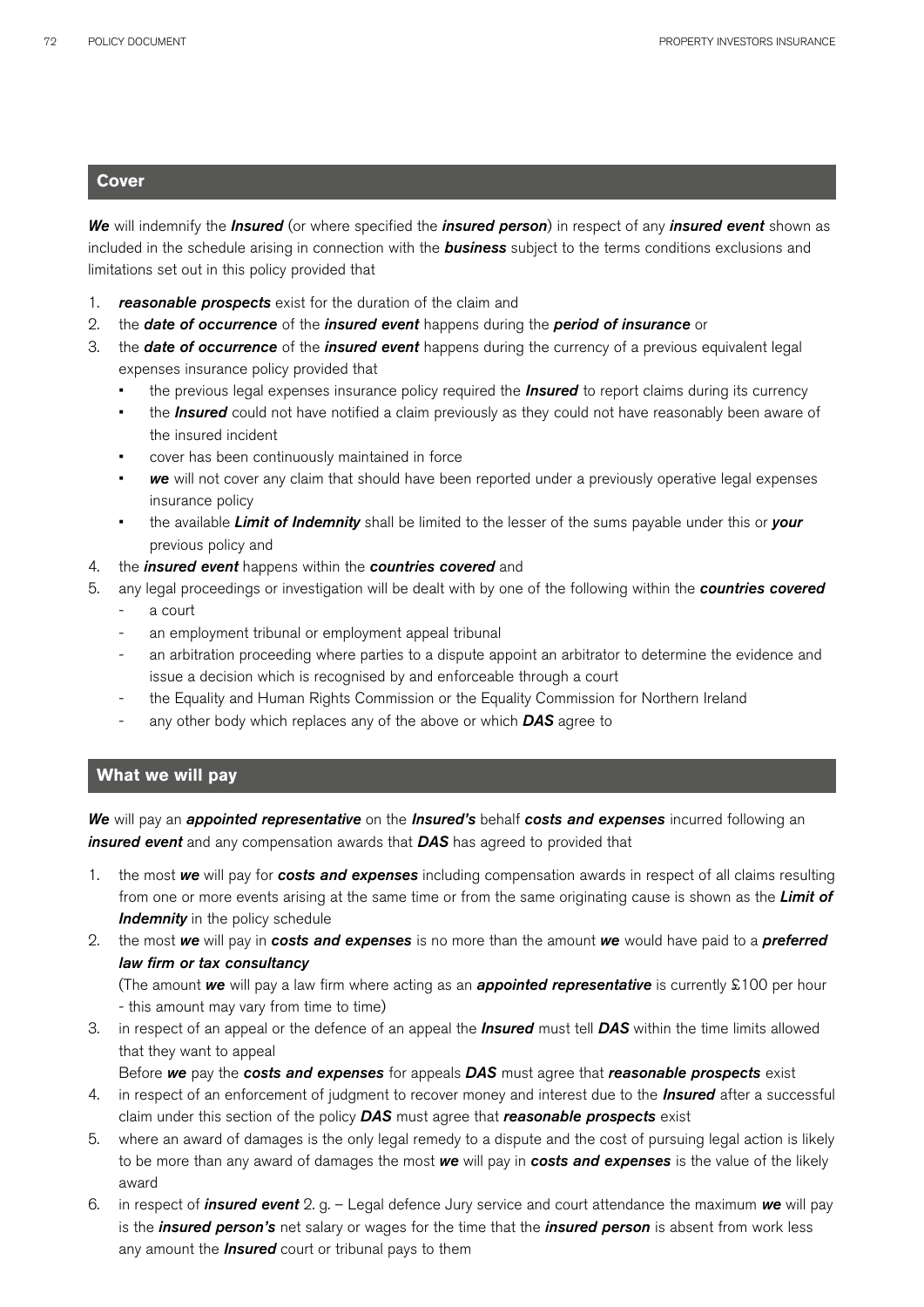## **What we will not pay**

- 1. In the event of a claim if the *Insured* decides not to use the services of a *preferred law firm or tax consultancy* the *Insured* will be responsible for any costs that fall outside the *DAS Standard Terms of Appointment* and these will not be paid by *us*
- 2. The first £500 of any contract dispute claim where the amount in dispute exceeds £5,000 (including VAT) If the *Insured* is using a *preferred law firm or tax consultancy* the *Insured* will be asked to pay this within 21 days of their claim having been assessed as having *reasonable prospects* If the *Insured* is using their own law firm this will be within 21 days of their appointment (following confirmation the claim has *reasonable prospects*)

If the *Insured* does not pay this amount the cover for the claim could be withdrawn

### **Insured events**

### **1 Employment disputes and compensation awards**

**a. Employment disputes**

### *Costs and expenses* to defend the *Insured's* legal rights

- i. before the issue of legal proceedings in a court or tribunal following the dismissal of an employee or
- ii. where an employee or ex-employee has contacted ACAS ('Advisory Conciliation and Arbitration Service') to commence the Early Conciliation procedure
- iii. in any unfair dismissal dispute under the ACAS Arbitration Scheme or
- iv. in legal proceedings in respect of any dispute relating to
	- 1. a contract of employment with the *Insured* or
	- 2. an alleged breach of the statutory rights of an employee ex-employee or prospective employee under employment legislation

### **Exclusions**

- 1. Any employment dispute where the originating cause of action arises within the first 90 days of the commencement of this section
- 2. Any redundancy or alleged redundancy or unfair selection for redundancy arising within the first 180 days of the commencement of this section
- 3. Employee internal disciplinary or grievance procedures
- 4. Any claim in respect of damages for personal injury or loss of or damage to property
- 5. Any claim arising from or relating to Transfer of Undertakings Regulations (TUPE) or the Transfer of Employment (Pension Protection) Regulations

If a claim is made under *insured event* 1. a. exclusions 1.and 2. above will not be enforced if the *Insured* can provide written evidence of continuous and equivalent employment legal expenses insurance immediately prior to inception of this section

### **b. Compensation awards**

Where *DAS* have accepted a claim under *insured event* 1. a *we* will pay up to the *Limit of Indemnity* for the following

- i. any basic and compensatory award and/or
- ii. an order for compensation or damages following a breach of the *Insured's* statutory duties under employment legislation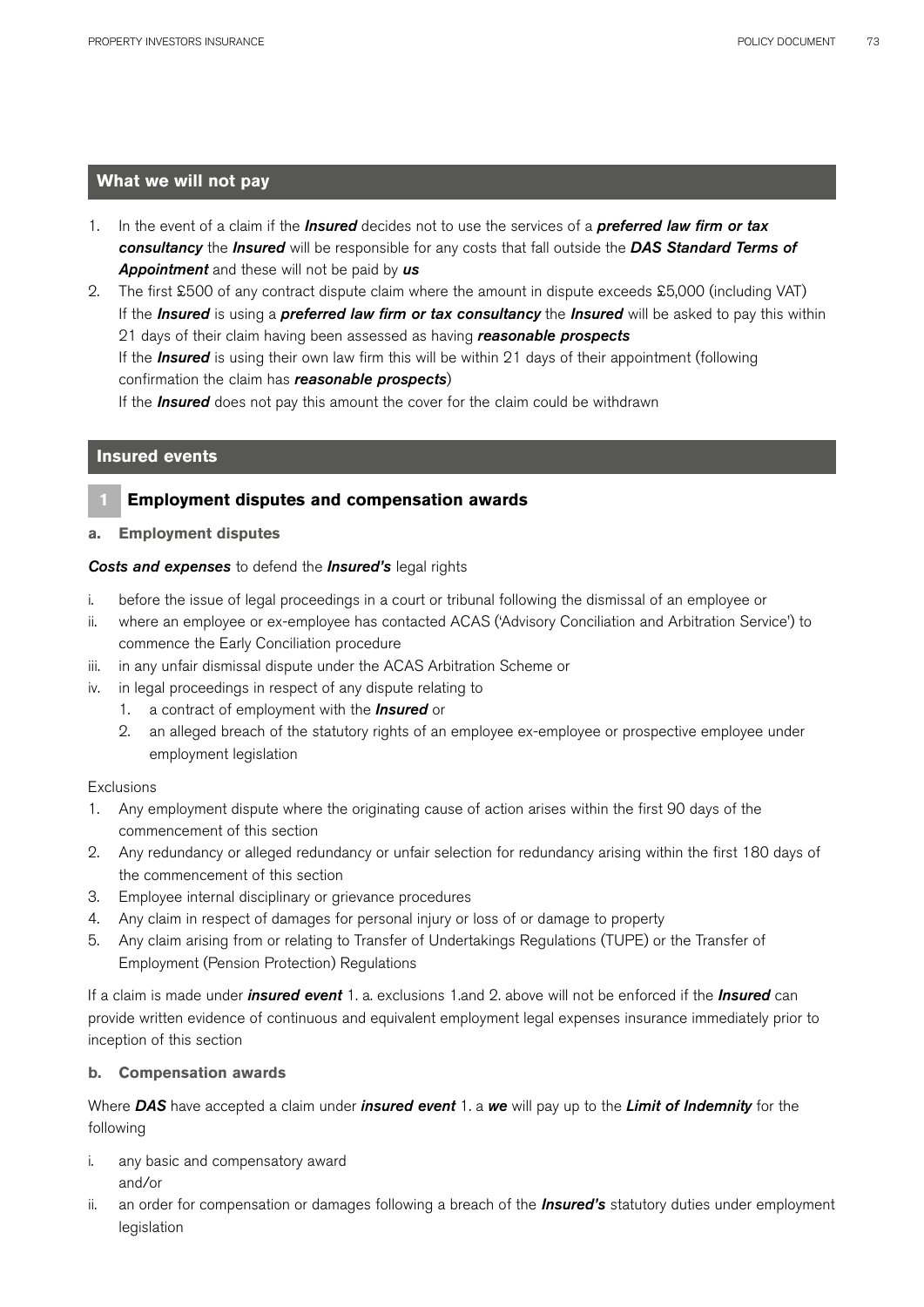### Provided that

- 1. in cases relating to performance and/or conduct the *Insured* has throughout the employment dispute either
	- a. followed the ACAS Code of Disciplinary and Grievance Procedures or
	- b. followed equivalent codes of practice issued by the Labour Relations Agency in Northern Ireland or
	- c. sought and followed advice from *DAS'* Legal Advice Service (0345 268 9124)
- 2. for an order of compensation following the *Insured's* breach of statutory duty under employment legislation the *Insured* has at all times sought and followed advice from *DAS'* legal advice service since the date when the *Insured* knew or should have known about the employment dispute
- 3. for any compensation award for redundancy or alleged redundancy or unfair selection for redundancy the *Insured* has sought and followed advice from *DAS'* Claims Department before starting any redundancy process or procedure with employees
- 4. the compensation is awarded by a court or tribunal or through ACAS Arbitration Scheme under a judgment made after full argument and otherwise than by consent or default or is payable under settlement approved in writing in advance by *DAS*

### Exclusions

- 1. Any compensation award relating to the following
	- a. Trade union activities trade union membership or non-membership
	- b. Pregnancy or maternity rights paternity parental or adoption rights
	- c. Health & Safety related dismissals brought under Section 44 of the Employment Rights Act 1996
	- d. Statutory rights in relation to trustees of occupational pension schemes
- 2. Non-payment of money due under a contract of employment or a statutory provision
- 3. Any award ordered because the *Insured* has failed to provide relevant records to employees under National Minimum Wage legislation
- 4. Any compensation award or increase in compensation award relating to failure to comply with a current or previous recommendation made by a tribunal
- 5. A settlement agreed and payable following conciliation under the ACAS Early Conciliation procedure
- **c. Employee civil legal defence**

*Costs and expenses* to defend the *insured person's* (other than the *Insured's*) legal rights if an event arising from their work as an employee leads to civil action being taken against them

- i. under legislation for unlawful discrimination or
- ii. as trustee of a pension fund set up for the benefit of the *Insured's* employees

*We* will only provide cover for an *insured person* (other than the *Insured*) at the *Insured's* request

### **d. Service occupancy**

**Costs and expenses** to pursue a dispute with an employee or ex-employee to recover possession of premises owned by or for which the *Insured* is responsible

### Exclusion

Any claim relating to defending the *Insured's* legal rights other than defending a counter-claim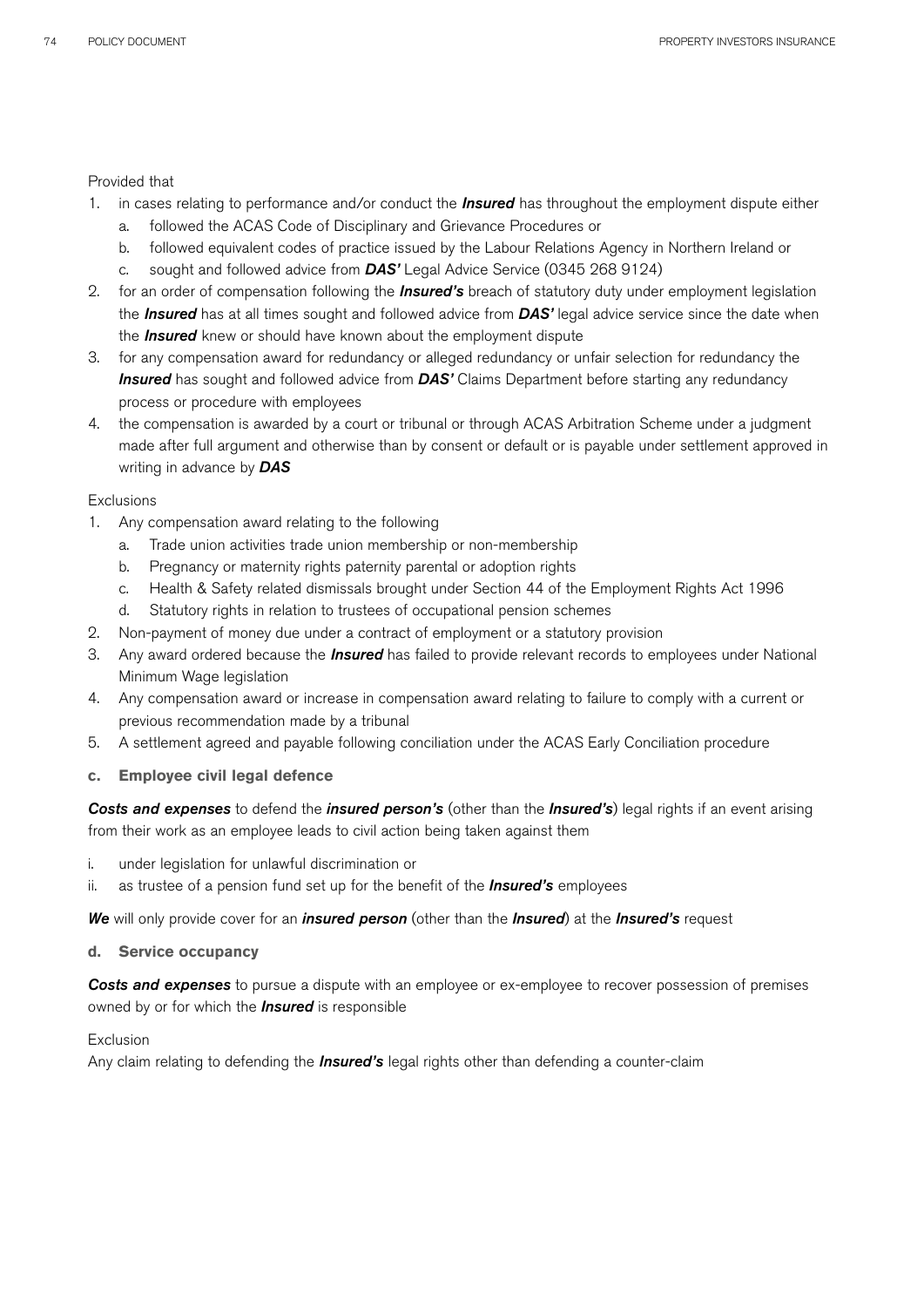## **2 Legal defence**

### *Costs and expenses* to defend the *insured person's* legal rights in respect of the following

### a. Criminal pre-proceedings cover

Prior to the issue of legal proceedings when dealing with the Police Health & Safety Executive and/or Local Authority Health & Safety Enforcement Officer where it is alleged that the *insured person* has or may have committed a criminal offence

## b. Criminal prosecution defence

Following an event which leads to the *insured person* being prosecuted in a court of criminal jurisdiction

### Provided that

- 1. for claims relating to the Health and Safety at Work etc Act 1974 the *countries covered* shall be any place where the Act applies
- 2. *we* will only cover criminal investigations and/or prosecutions which arise in direct connection with the activities of the *business* - please see Cover

### c. Data protection

If civil action is taken against the *insured person* for compensation under data protection legislation when handling personal data in their capacity as a data controller and/or a data processor by

- i. an individual
- *We* will also pay any compensation award up to the *Limit of Indemnity* in respect of such a claim
- ii. a data controller and/or data processor which arises out of or relates to a claim made by an individual for compensation against that data controller and/or data processor

*We* will not pay any compensation award in respect of such a claim

### Provided that

- 1. in respect of c. i. any sum of money in settlement of a dispute is awarded by a court under a judgment made after full argument and otherwise than by consent or default or is payable under settlement approved in advance by *us*
- 2. *we* will not cover the cost of fines imposed by the Information Commissioners or any other regulatory and/or criminal body

### d. Wrongful arrest

Civil action taken against the *Insured* for wrongful arrest in respect of an accusation of theft alleged to have been carried out during the *period of insurance*

### e. Formal investigations and disciplinary hearings

### In representing the *insured person*

- i. throughout a formal investigation conducted by the Equality and Human Rights Commission or Equality Commission for Northern Ireland following a complaint against an *insured person*
- ii. throughout a formal investigation or disciplinary hearing conducted by any other relevant business association professional or regulatory body

### f. Statutory notice appeals

An appeal against the imposition or terms of any Statutory Notice issued under legislation affecting the *Insured's* business

### *We* will also pay for

Jury service and court attendance

An *insured person's* absence from work

- i. to perform jury service
- ii. to attend any court or tribunal at the request of the *appointed representative*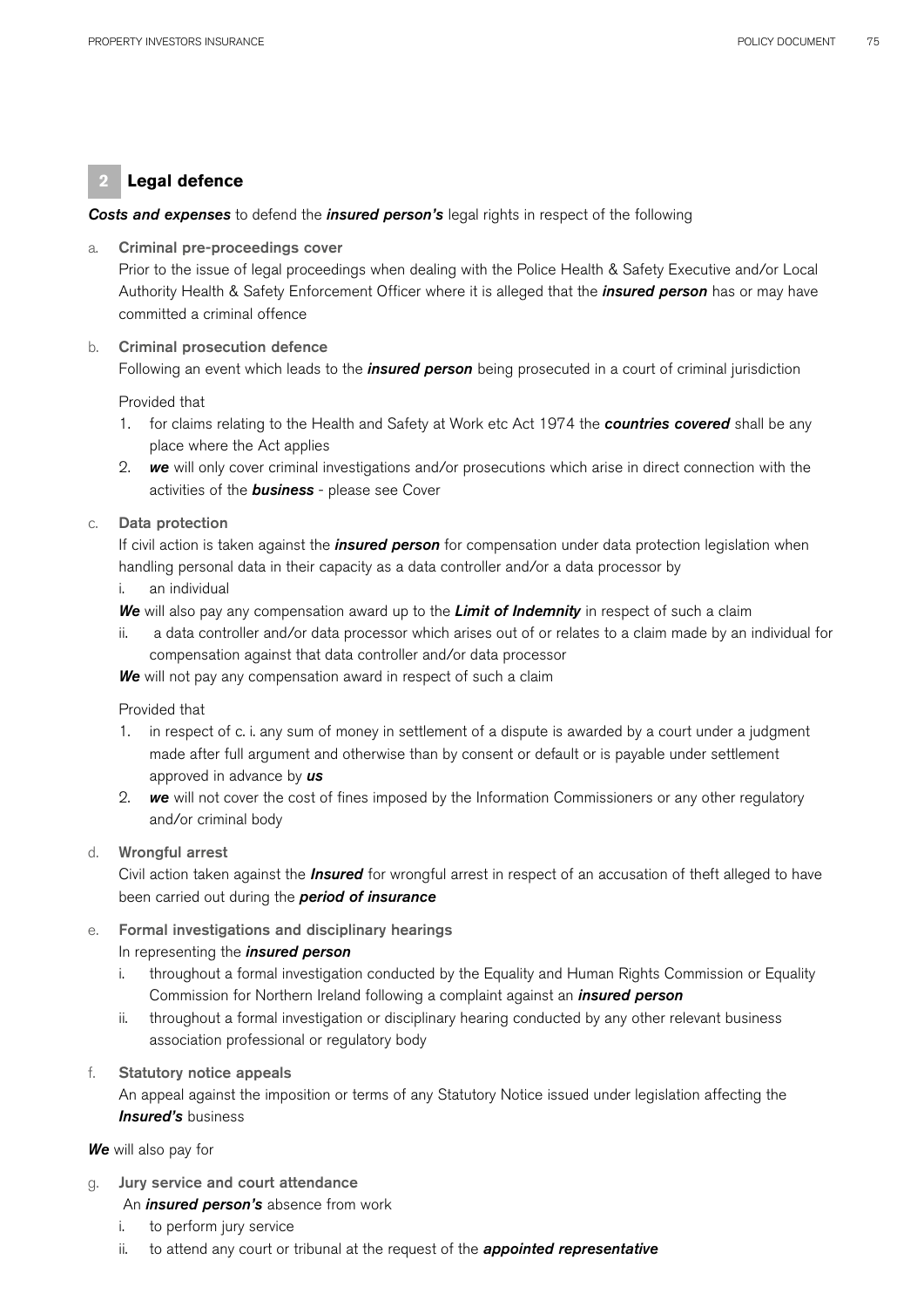Provided that for each of the above sections of *insured event* 2. – Legal defence the *Insured* requests that *DAS* provides cover for the *insured person*

**Exclusions** 

- 1. for a. Criminal pre-proceedings cover any criminal investigation or enquiry by with or on behalf of HM Revenue & Customs
- 2. for a. Criminal pre-proceedings cover and b. Criminal prosecution defence cover any claim relating to a parking offence
- 3. for c. Data protection cover any claims relating to
	- a. the loss alteration corruption or distortion of or damage to stored personal data or
	- b. a reduction in the functionality availability or operation of stored personal data resulting from hacking (unauthorised access) malicious or negligent transfer (electronic or otherwise) of a computer program that contains any malicious or damaging code computer virus or similar mechanism
- 4. for f. Statutory notice appeals cover
	- a. any Statutory Notice issued by an *insured person's* regulatory or governing body
	- b. any appeal against the imposition or terms of any Statutory Notice issued in connection with an **Insured's** licence mandatory registration or British Standard Certificate of Registration

## **3 Statutory licence appeal**

*Costs and expenses* in appealing to the relevant statutory or regulatory authority court or tribunal following a decision by a licensing or regulatory authority to suspend or alter the terms of or refuse to renew or cancel the **Insured's** licence or mandatory registration or British Standard Certificate of Registration

Exclusions

- 1. Assistance with the application process either in relation to an original application or application for renewal of a statutory licence or mandatory registration or British Standard Certificate of Registration
- 2. Any licence appeal relating to the ownership driving or use of a motor vehicle

## **4 Contract disputes**

*Costs and expenses* in a contractual dispute arising from that agreement or that alleged agreement which has been entered into by or on behalf of the *Insured* for the purchase hire sale or provision of goods or of services

Provided that

- 1. the amount in dispute exceeds £250 (including VAT)
- 2. if the amount in dispute exceeds £5,000 (including VAT) the *Insured* must pay the first £500 of any claim If the *Insured* is using a *preferred law firm* the *Insured* will be asked to pay this within 21 days of the claim having been assessed as having *reasonable prospects* - if the *Insured* does not pay this amount cover could be withdrawn

If the *Insured* is using their own law firm this will be within 21 days of their appointment following confirmation the claim has *reasonable prospects*

- 3. if the dispute relates to money owed to the *Insured* a claim under this section is made within 90 days of the money becoming due and payable
- 4. if the amount in dispute is payable in instalments the instalments due and payable at the time of making the claim exceed £250 (including VAT)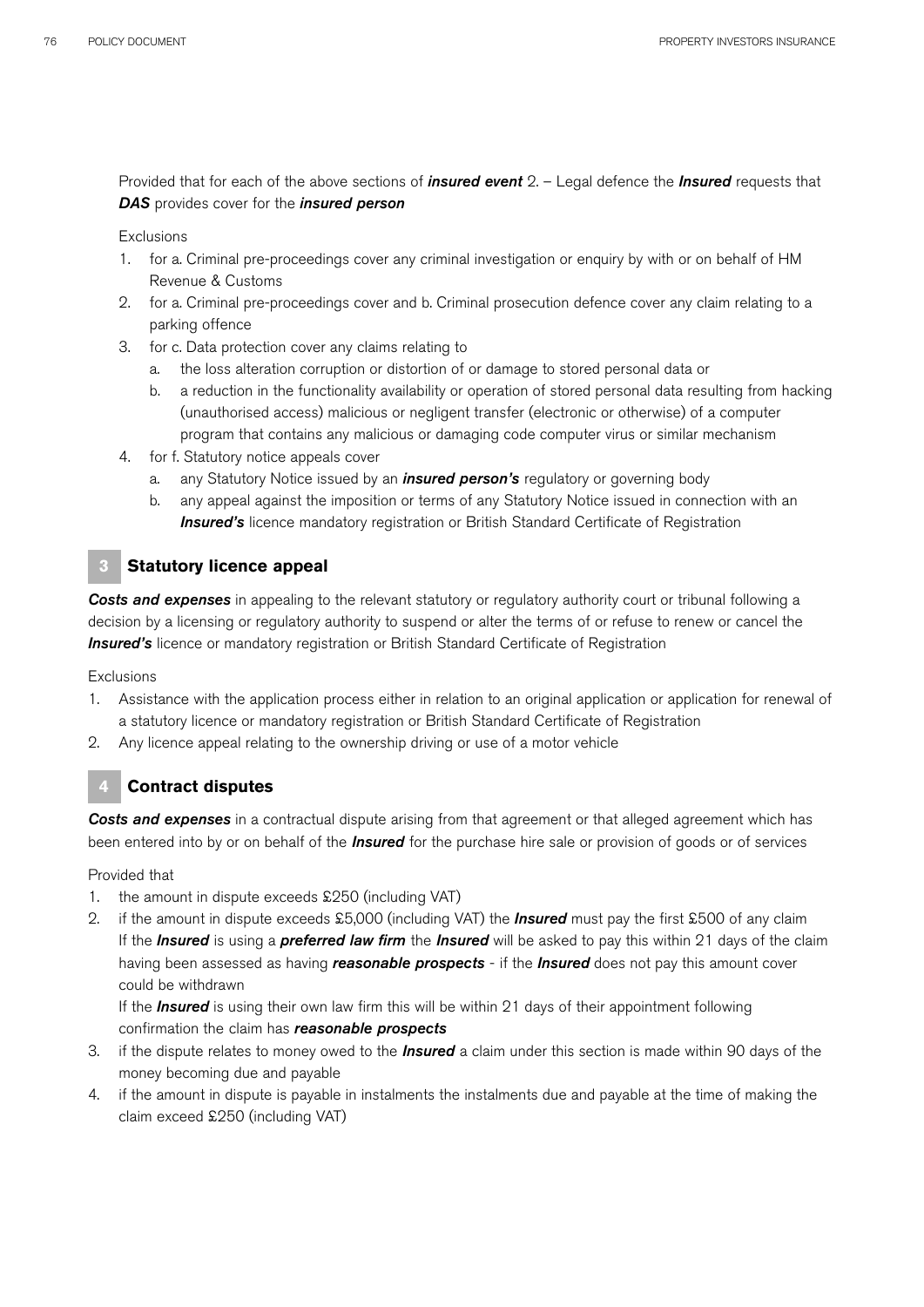### **Exclusions**

- 1. Unless equivalent legal expenses insurance was continuously in force immediately prior to the inception of this section any dispute arising from an agreement entered into prior to the start of this section if the *date of*  **occurrence** is within the first 90 days of the cover provided by this section
- 2. Any claim relating to the following
	- a. a dispute over the settlement amount payable under an insurance policy (*we* will cover a dispute if the *Insured's* insurer refused the *Insured's* claim but not for a dispute over the amount)
	- b. The
		- sale
		- purchase
		- terms of a lease
		- licence
		- tenancy

of land or buildings other than a dispute with a professional adviser in connection with these matters

- c. A loan mortgage pension guarantee or any other financial product and choses in action
- d. A motor vehicle owned by or hired by or leased to the *Insured* other than agreements relating to the sale of motor vehicles where the *Insured* is engaged in the business of selling motor vehicles
- 3. A dispute with an employee or ex-employee which arises out of or relates to a contract of employment with the *Insured*
- 4. A dispute which arises out of
	- the sale or provision of computer hardware software systems or services
		- the purchase or hire of computer hardware software systems or services tailored by a supplier to the *Insured's* own specification
- 5. A dispute arising from a breach or alleged breach of professional duty by an *insured person*
- 6. The recovery of money and interest due from another party other than disputes where the other party intimates that a defence exists

## **5 Debt recovery**

*Costs and expenses* in a dispute relating to the recovery of money and interest due from the sale or provision of goods or services including enforcement of judgments

### Provided that

- 1. the debt exceeds £250 (including VAT)
- 2. the claim is made within 90 days of the money becoming due and payable
- 3. *DAS* has the right to select the method of enforcement or to forego enforcing judgment if they are not satisfied that there are or will be sufficient assets available to satisfy judgement

### **Exclusions**

- 1. Unless equivalent legal expenses insurance was continuously in force immediately prior to the inception of this section any debt arising from an agreement entered into prior to the start of this section if the debt is due within the first 90 days of the cover provided by this section
- 2. Any claim relating to the following
	- a. The settlement payable under an insurance policy
	- b. The
		- sale
		- purchase
		- terms of a lease
		- **licence**
		- tenancy
	- of land or buildings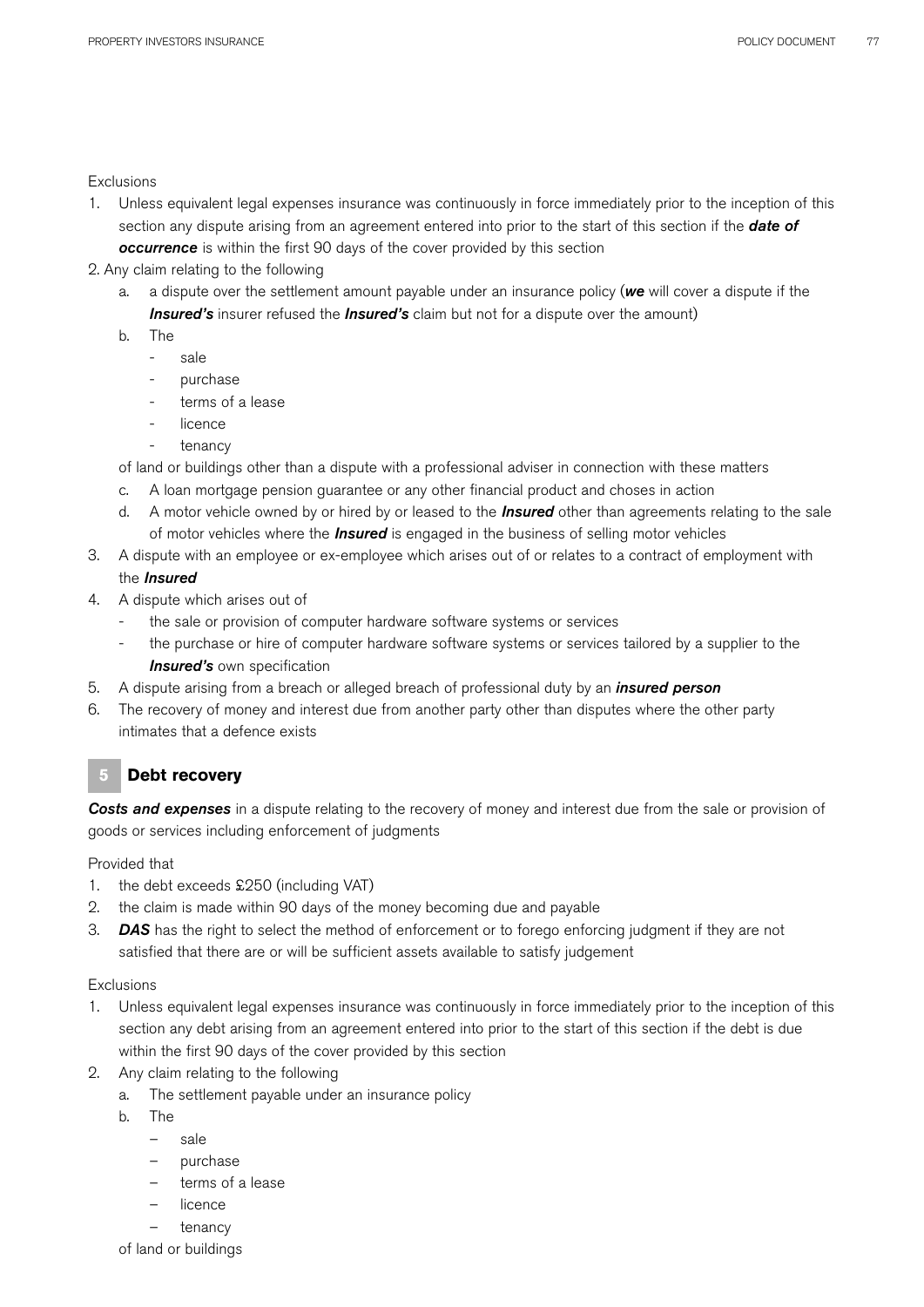- c. A loan mortgage pension guarantee or any other financial product and choses in action
- d. A motor vehicle owned by or hired by or leased to the *Insured* other than agreements relating to the sale of motor vehicles where the *Insured* is engaged in the business of selling motor vehicles
- 3. A dispute which arises out of the supply hire sale or provision of computer hardware software systems or services
- 4. The recovery of money and interest due from another party where the other party intimates that a defence exists
- 5. Any dispute which arises from debts the *Insured* has purchased from a third party

## **6 Property protection and personal injury**

## **a. Property protection**

*Costs and expenses* in a civil dispute relating to material property which is owned by or the responsibility of the *Insured* provided that the *Insured* has established the legal ownership or right to the land that is the subject of the dispute following

1. any event which causes physical damage to such material property

or

- 2. a legal nuisance (meaning any unlawful interference with the *Insured's* use or enjoyment of their land or some right over or in connection with it) or
- 
- 3. a trespass

## **Exclusions**

Any claim relating to the following

- 1. A contract entered into by the *Insured*
- 2. Goods in transit or goods lent or hired out
- 3. Goods at premises other than those occupied by the *Insured* unless the goods are at such premises for the purpose of installations or use in work to be carried out by the *Insured*
- 4. Mining subsidence
- 5. Defending the *Insured's* legal rights other than in defending a counter-claim
- 6. A motor vehicle owned by or used by or hired by or leased to an *insured person* (other than damage to motor vehicles where the *Insured* is engaged in the business of selling motor vehicles)
- 7. The enforcement of a covenant by or against the *Insured*

## **b. Personal injury**

At the *Insured's* request *we* will pay *costs and expenses* for an *insured person's* and their family members' legal rights following a specific or sudden accident that causes the death of or bodily injury to them

## **Exclusions**

Any claim relating to the following

- 1. Any illness or bodily injury that develops gradually
- 2. Psychological injury or mental illness unless the condition follows a specific or sudden accident that has caused physical bodily injury
- 3. Defending an *insured person's* and their family members' legal rights other than in defending a counterclaim
- 4. Clinical negligence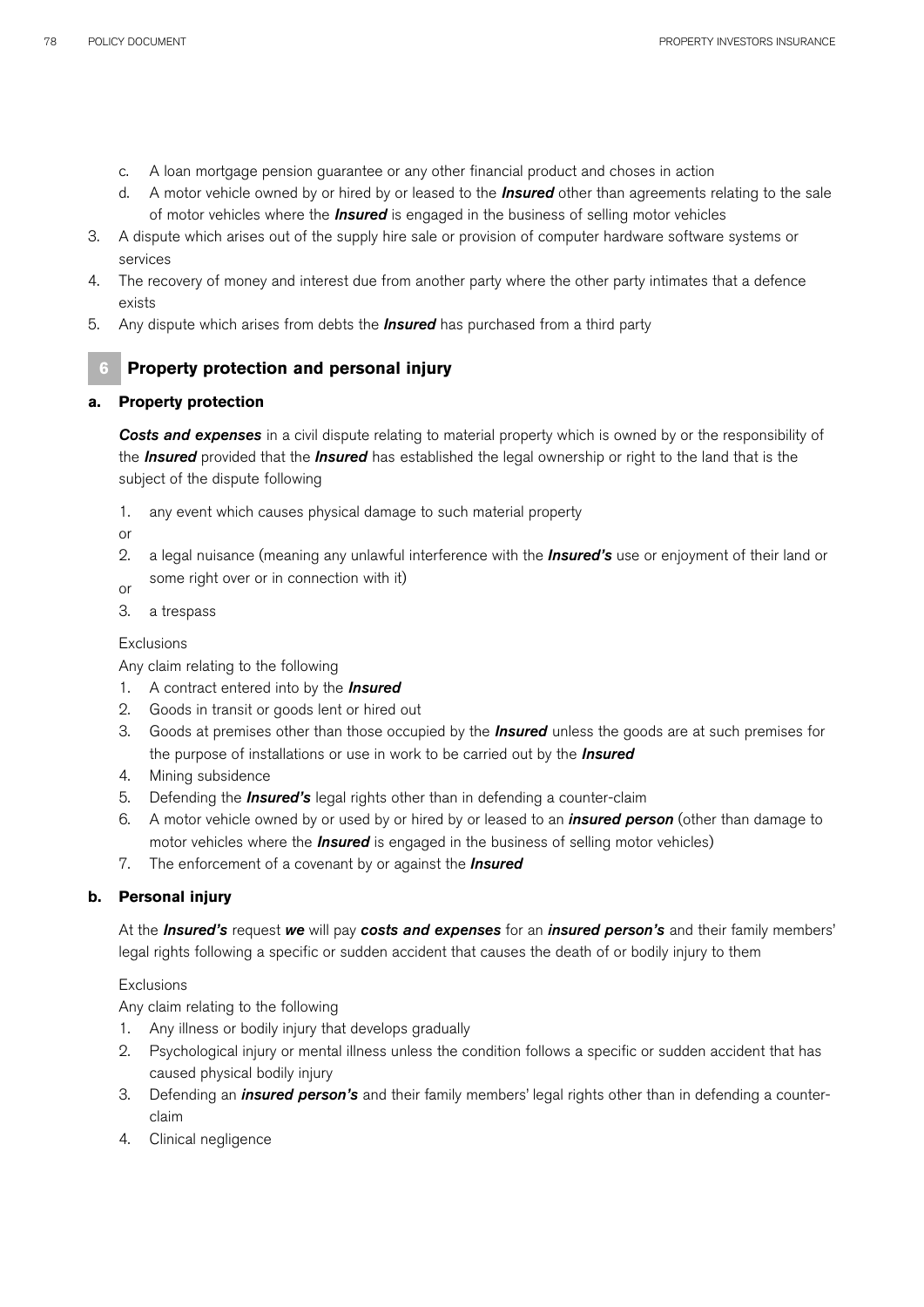## **7 Tax protection**

*Costs and expenses* to negotiate on behalf of the *Insured* and at the request of the *Insured* the directors trustees and partners of the *Insured* in the event that one of the following enquiries is undertaken in direct connection with the activities of the *business*

- a. A *tax enquiry*
- b. A *Charity Commission enquiry*
- c. An *employer compliance dispute*
- d. A *VAT dispute*

Provided that the *Insured* has taken reasonable care to ensure that all returns are complete and correct and that such returns are submitted within the statutory time limits allowed

**Exclusions** 

Any claim

- 1. arising from a tax avoidance scheme
- 2. caused by the failure to register for Value Added Tax or Pay As You Earn
- 3. arising from any investigation or enquiries by with or on behalf of HM Revenue & Customs Special Investigation Section Special Civil Investigations Criminal Investigations Unit Criminal Taxes Unit under Public Notice 160 or by the Revenue and Customs Prosecution Office
- 4. arising from any investigation or enquiry by HM Revenue & Customs into alleged dishonesty or alleged criminal offences
- 5. relating to import or excise duties and import VAT

## **8 Leased or let property (including removal of squatters)**

### **Definition specific to this insured event**

### *The property*

means the property or properties owned by the *Insured* or the *Insured's* responsibility and insured as declared to *us* and let under a tenancy agreement which is in writing and properly executed and containing an enforceable forfeiture clause

### *We* will pay the *costs and expenses* to pursue the *Insured's* legal rights

- 1. in a dispute with a tenant arising from a breach or alleged breach of the tenancy agreement which relates to the use or maintenance of *the property* (excluding repossession or recovery of money and dilapidations)
- or
- 2. to obtain possession of *the property* provided that where appropriate all statutory and contractual notices have been correctly served by the *Insured* on the tenant
- or
- 3. to recover money and interest due from a lease licence or tenancy of *the property* including enforcement of judgment

Provided that

- a. the amount in dispute exceeds £250 (incl VAT) and a claim is made within 90 days of the money becoming due and payable or if it is rent that is owed it must have been overdue for at least one calendar month
- b. if the *Insured* accepts payment (or part payment) of any rent arrears from the tenant the *Insured* must provide proof that they have warned the tenant this does not prevent them taking further action against the tenant to recover monies owed
- c. where the tenant is a limited company the *Insured* must have sought and followed advice from the *appointed representative* before accepting payment of rent arrears
- d. the other party does not intimate that a defence exists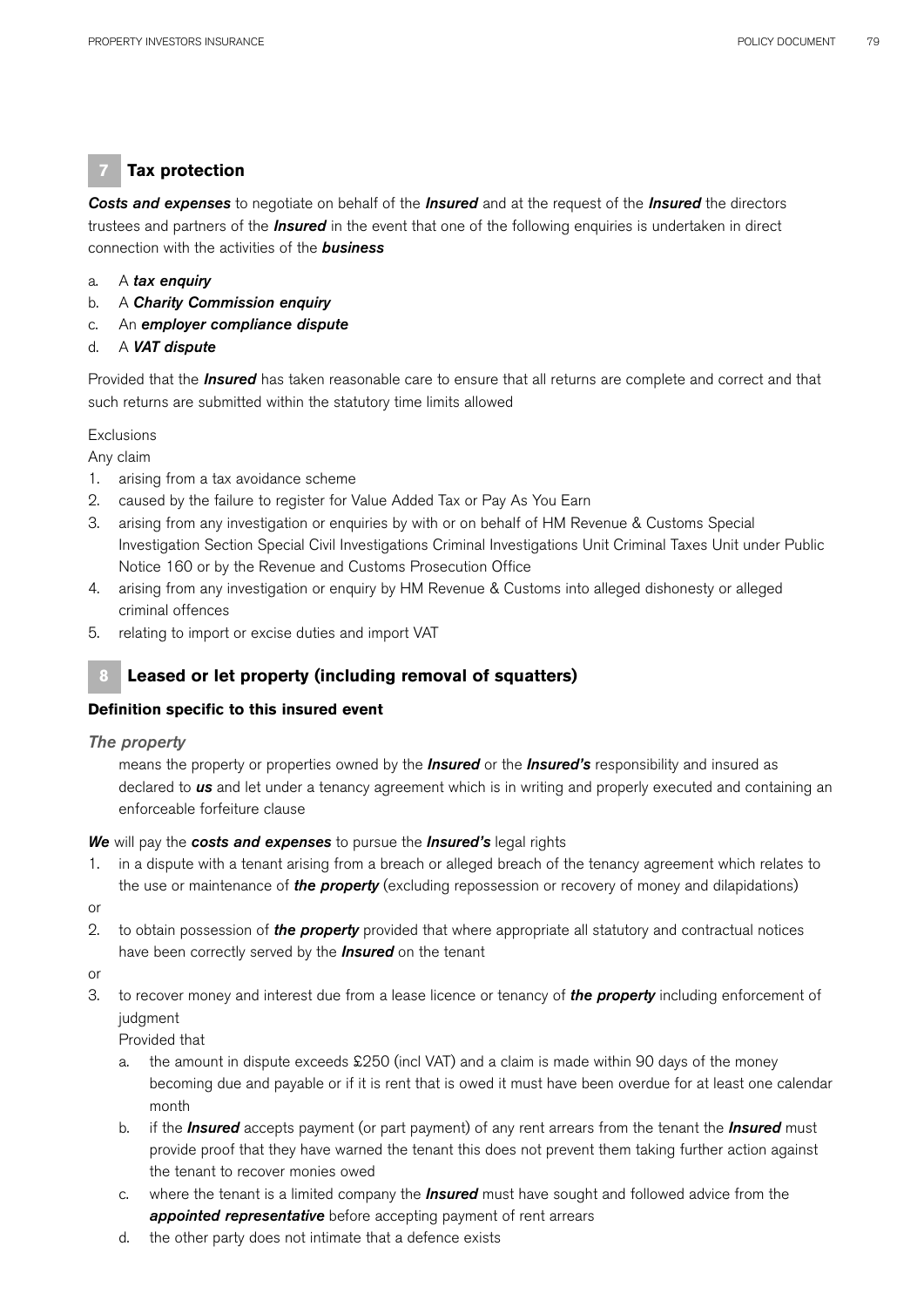or

- 4**.** in a dispute relating to dilapidations to *the property* Provided that
	- a. the amount in dispute exceeds £1,000
	- b. prior to the tenancy beginning a detailed inventory which notes the condition of all items on the inventory is prepared by *you*
	- c. after the tenant has vacated *the property* a detailed Schedule of Dilapidations is prepared by the *Insured*

or

- 5. In defending any allegation of nuisance arising from *the property* used solely for residential purposes
- or
- 6. To evict anyone who is not the *Insured's* tenant or ex-tenant from *the property* and who has not got the *Insured's* permission to be there

## Exclusions

- 1. Unless equivalent legal expenses insurance was continuously in force immediately prior to inception of this section of the policy any claim where the originating cause of action arises within 90 days of the start of this cover
- 2. A dispute arising from or relating to
	- a. the negotiation review or renewal of the lease or tenancy agreement
	- b. any matter relating to service charges
	- c. rent tax or building regulations or decisions or compulsory purchase orders or restrictions or controls placed on the *Insured's* material property by any government or public or local authority
	- d. any claim relating to registering rents or reviewing rents or buying the freehold of *the property* or any matter that relates to rent tribunals or the leasehold valuation tribunal or land tribunals or rent assessment committees
	- e. any planning application or review or decision
	- f. mining subsidence
- 3. Any claim relating to
	- a. land or premises used for agricultural purposes
	- b. any arbitration or Agricultural Land Tribunal hearing relating to any dispute arising out of a contract of tenancy or lease regulated by the 1986 Agricultural Holdings Act or 1995 Agricultural Tenancies Act or at hearings of the Scottish Land Court relating to disputes arising out of a contract of tenancy or lease regulated by the 1991 Agricultural Holdings (Scotland) Act or 2003 Agricultural Holdings (Scotland) Act under the terms of the tenancy or lease or as directed by statute

## **Conditions**

- 1. a. On receiving a claim if representation is necessary *DAS* will appoint a *preferred law firm or tax consultancy* as the *Insured's appointed representative* to deal with the *Insured's* claim They will try to settle the *Insured's* claim by negotiation without having to go to court
	- b. If the appointed *preferred law firm or tax consultancy* cannot negotiate settlement of the *Insured's* claim and it is necessary to go to court and legal proceedings are issued or there is a conflict of interest then the *Insured* may choose a law firm or tax expert to act as the *appointed representative DAS* will choose the *appointed representative* to represent the *Insured* in any proceedings where we are liable to pay a compensation award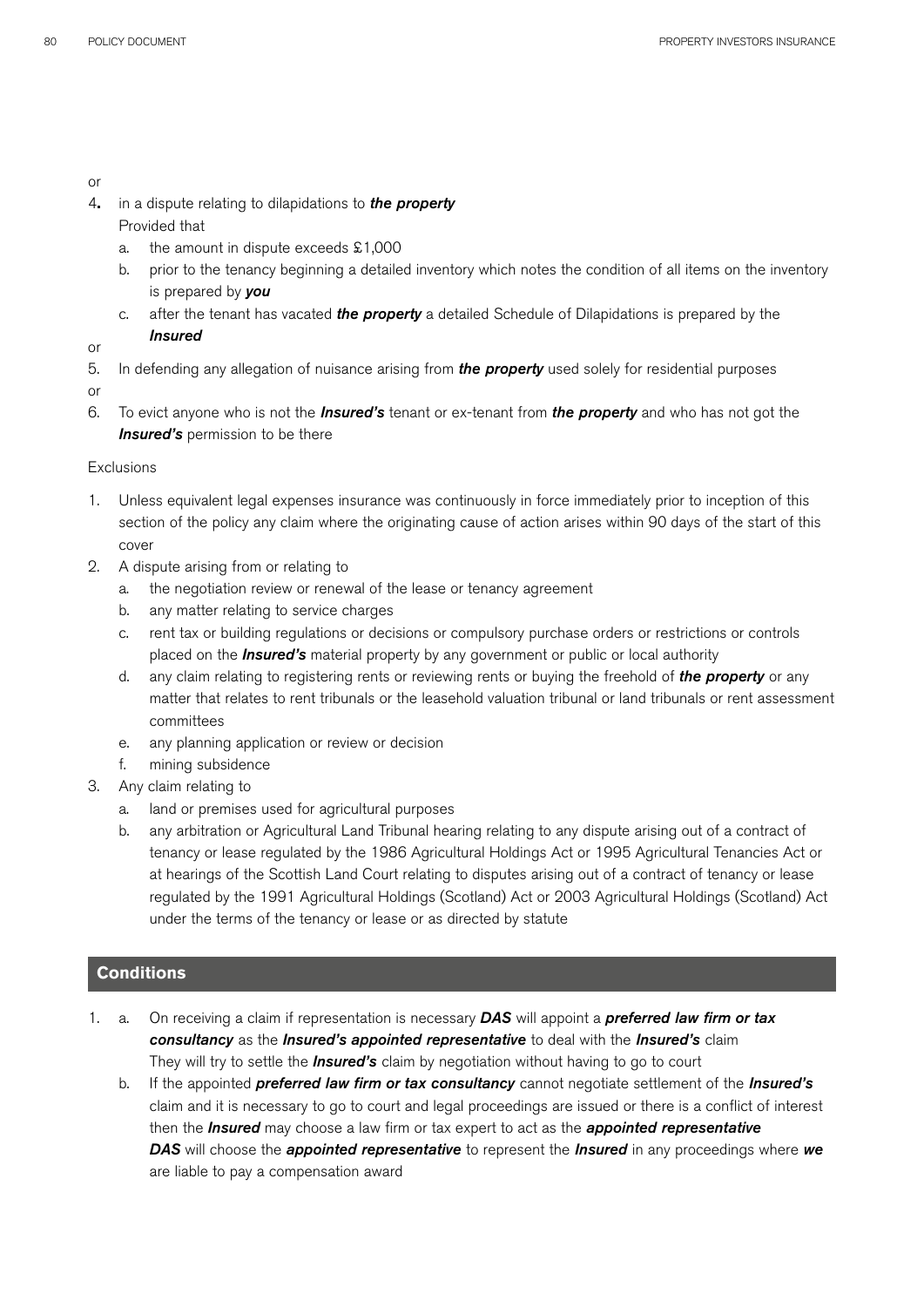c. If the *Insured* chooses a law firm as their *appointed representative* who is not a *preferred law firm or tax consultancy DAS* will give the *Insured's* choice of law firm the opportunity to act on the same terms as a *preferred law firm or tax consultancy*

However if they refuse to act on this basis the most *we* will pay is the amount *we* would have paid if they had agreed to the *DAS Standard Terms of Appointment*

The amount *we* will pay a law firm (where acting as the *appointed representative*) is currently £100 per hour

This amount may vary from time to time

- (d) The *appointed representative* must co-operate with *DAS* at all times and must keep *DAS* up to date with the progress of the claim
- 2. An *insured person* must
	- a. co-operate fully with *DAS* and the *appointed representative*
	- b. give the *appointed representative* any instructions that *DAS* ask them to
- 3. a. An *insured person* must tell *DAS* if anyone offers to settle a claim and must not negotiate or agree to any settlement without written consent from *DAS*
	- b. If an *insured person* does not accept a reasonable offer to settle a claim *we* may refuse to pay further *costs and expenses*
	- c. *We* may decide to pay an *insured person* the reasonable value of the claim that the *insured person* is claiming or is being claimed against them instead of starting or continuing legal action In these circumstances an *insured person* must allow *DAS* to take over and pursue or settle a claim in their name

An *insured person* must allow *DAS* to pursue at *our* expense and for *our* benefit any claim for compensation against any other person and an *insured person* must give *DAS* all the information and help *DAS* need to do so

- 4. a. An *insured person* must instruct the *appointed representative* to have *costs and expenses* taxed assessed or audited if *DAS* ask for this
	- b. An *insured person* must take every step to recover *costs and expenses* and court attendance and jury service expenses that *we* have to pay and must pay *us* any amounts that are recovered
- 5. If the *appointed representative* refuses to continue acting for an *insured person* with good reason or if an *insured person* dismisses the *appointed representative* without good reason the cover *we* provide will end immediately unless *DAS* agree to appoint another *appointed representative*
- 6. If an *insured person* settles a claim or withdraws their claim without *DAS's* agreement or does not give suitable instructions to the *appointed representative we* can withdraw cover and will be entitled to reclaim any *costs and expenses we* have paid
- 7. *DAS* may require the *Insured* to get at the *Insured's* own expense an opinion from an expert that *DAS* consider appropriate on the merits of the claim or proceedings or on a legal principle The expert must be approved in advance by *DAS* and the cost agreed in writing between the *Insured* and *DAS* Subject to this *we* will pay the cost of getting the opinion if the expert's opinion indicates that it is more likely than not that the *Insured* will recover damages (or obtain any other legal remedy that *DAS* have agreed to) or make a successful defence
- 8. If there is a disagreement between the *Insured* and *DAS* about the handling of a claim and it is not resolved through *DAS'* internal complaints procedure the *Insured* can contact the Financial Ombudsman Service for help

This is a free arbitration service for eligible consumers small businesses charities and trusts (details available from www.financial-ombudsman.org.uk)

If the dispute is not covered by the Financial Ombudsman Service there is a separate arbitration process available

The arbitrator will be a barrister solicitor or other suitably qualified person chosen jointly by the *Insured* and *DAS*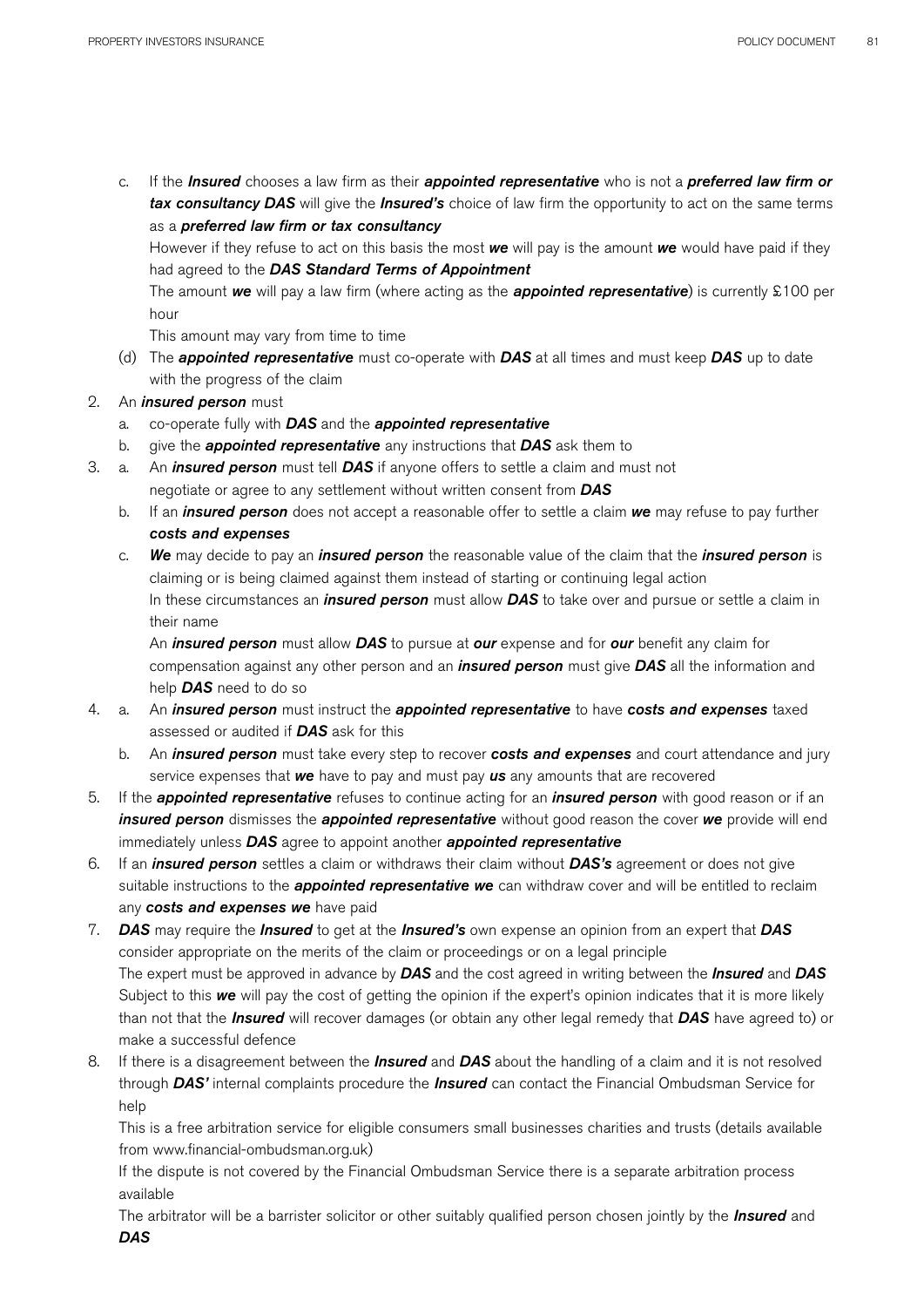If there is a disagreement over the choice of arbitrator *DAS* will ask the Chartered Institute of Arbitrators to decide

The arbitrator will decide who will pay the costs of the arbitration

For example costs may be split between the *Insured* and *DAS* or may be paid by either the *Insured* or *DAS*

### 9. An *insured person* must

- a. keep to the terms and conditions of this section of the policy
- b. take reasonable steps to avoid and prevent claims
- c. take reasonable steps to avoid incurring unnecessary costs
- d. send everything *DAS* ask for in writing
- e. give *DAS* full and factual details of any claim and give *DAS* any information they need and
- f. report any claim to *DAS* within 180 days of the date the *insured person* should have known about the *insured event*
- 10. This section is governed by the law that applies in the part of the United Kingdom Channel Islands or Isle of Man where the *Insured's* business is registered

Otherwise the law of England and Wales applies

All Acts of Parliament mentioned in this section of the policy include equivalent laws in Scotland Northern Ireland the Isle of Man and the Channel Islands as appropriate

### **Exclusions**

- 1. *Costs and expenses* incurred before the written acceptance of a claim by *DAS*
- 2. Fines penalties compensation or damages which the *insured person* is ordered to pay by a court or other authority other than compensation awards as covered under *insured event* 1b. – Compensation awards and *insured event* 2c. – Legal defence
- 3. Any claim relating to patents copyrights trademarks merchandise marks registered designs intellectual property secrecy and confidentiality agreements
- 4. Any claim relating to rights under a franchise or agency agreement entered into by the *Insured*
- 5. Any *insured event* deliberately or intentionally caused by an *insured person*
- 6. A dispute with *us* or *DAS* not otherwise dealt with under Condition 8 of this section
- 7. Any claim relating to a shareholding or partnership share in the *Insured's* business
- 8. *Costs and expenses* arising from or relating to judicial review coroner's inquest or fatal accident inquiry This exclusion does not apply to *insured event* 6b. – Personal injury
- 9. Any legal action an *insured person* takes which *DAS* or the *appointed representative* have not agreed to or where the *insured person* does anything that hinders *DAS* or the *appointed representative*
- 10. Any claim where either at the start of or during the course of a claim
	- a. the *Insured* is declared bankrupt
	- b. the *Insured* has filed a bankruptcy petition
	- c. the *Insured* has filed a winding-up petition
	- d. the *Insured* has made an arrangement with the *Insured's* creditors
	- e. the *Insured* has entered into a deed of arrangement
	- f. the *Insured* is in liquidation
	- g. part or all of the *Insured's* affairs or property are in the care or control of a receiver or administrator
- 11. Any claim relating to written or verbal remarks that damage the *insured person's* reputation
- 12. Any claim where an *insured person* is not represented by a law firm barrister or tax expert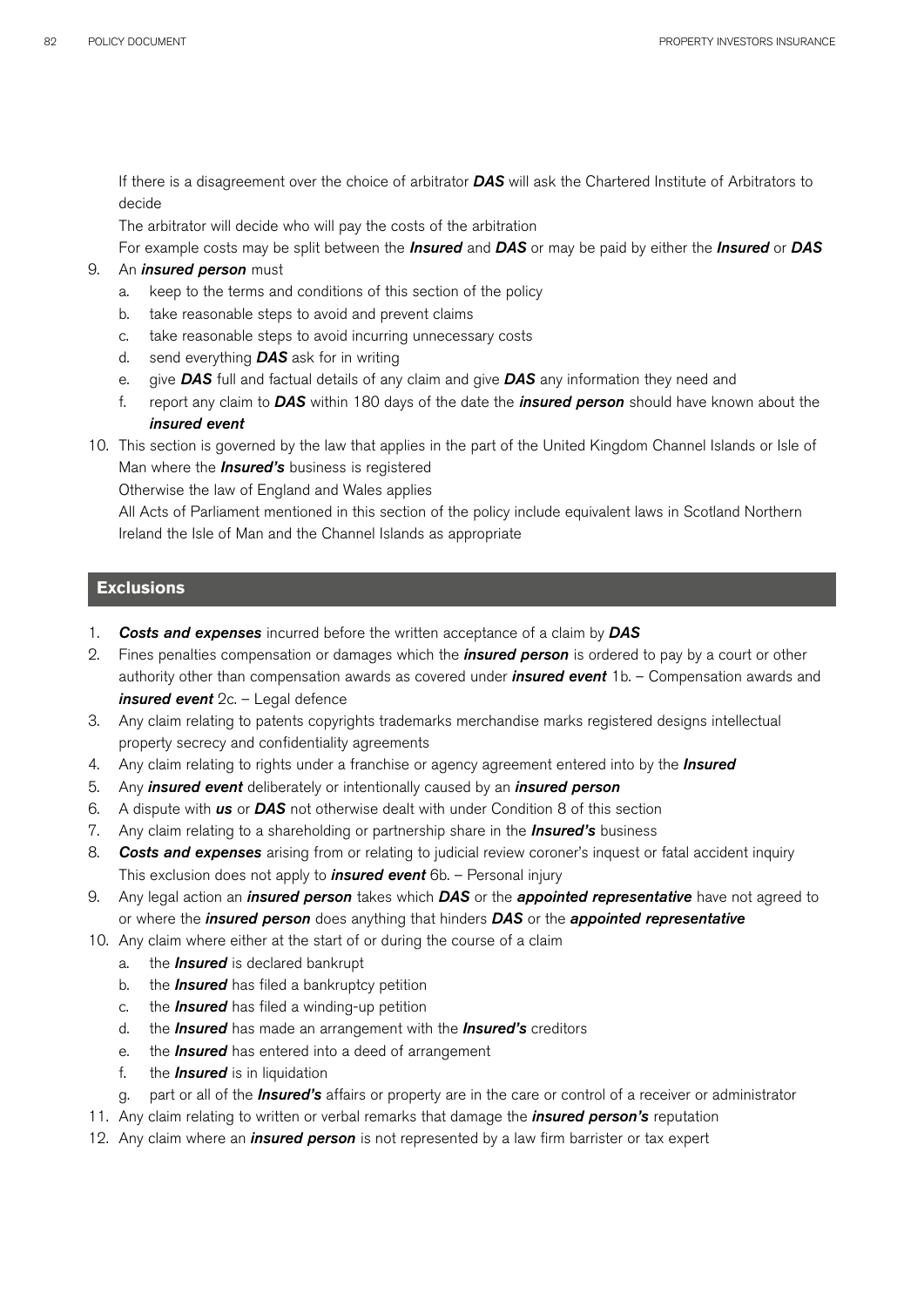# **Terrorism**

### **The schedule will show if this section applies**

## **Definitions**

Each time any of the following words or phrases appear in this section in bold italic type (or in capital letters in the schedule) they will take the specific meaning shown below

Where words or phrases are not highlighted in this manner the normal everyday meaning of the word or phrase will apply

### *Act of terrorism*

means acts of persons acting on behalf of or in connection with any organisation which carries out activities directed towards the overthrowing or influencing by force or violence of Her Majesty's government in the United Kingdom or any other government de jure or de facto

#### *Business interruption*

means loss arising from interruption or interference with the *business* carried on by *you* at the *premises* as a result of damage to or destruction of *property insured* used by *you* at the *premises* for the purpose of the *business*

### *Computer systems*

means a computer or other equipment or component or system or item which processes stores transmits or receives *data*

### *Data*

means data of any sort whatever including without limitation tangible or intangible data and any programs or software bandwidth cryptographic keys databases documents domain names or network addresses or anything similar files interfaces metadata platforms processing capability storage media transaction gateways user credentials websites or any information whatever

### *Denial of service attack*

means any actions or instructions constructed or generated with the ability to damage interfere with or otherwise affect the availability or performance of networks network services network connectivity or *computer systems*

Denial of service attacks include but are not limited to the generation of excess traffic into network addresses the exploitation of system or network weaknesses the generation of excess or non-genuine traffic between and amongst networks and the procurement of such actions or instructions by other *computer systems* 

### *Event*

means all individual losses arising in respect of a continuous period of 72 hours of which the proximate cause is the same *act of terrorism* 

The date and time that any such period of 72 hours shall commence shall be set by *us*

### *Hacking*

means unauthorised access to any *computer system* whether *your* property or not

#### *Losses*

means all losses arising under any operative section or extension to this policy for material damage business interruption or book debts as a result of damage to or the destruction of *property insured* in the *territorial limits* the proximate cause of which is an *act of terrorism*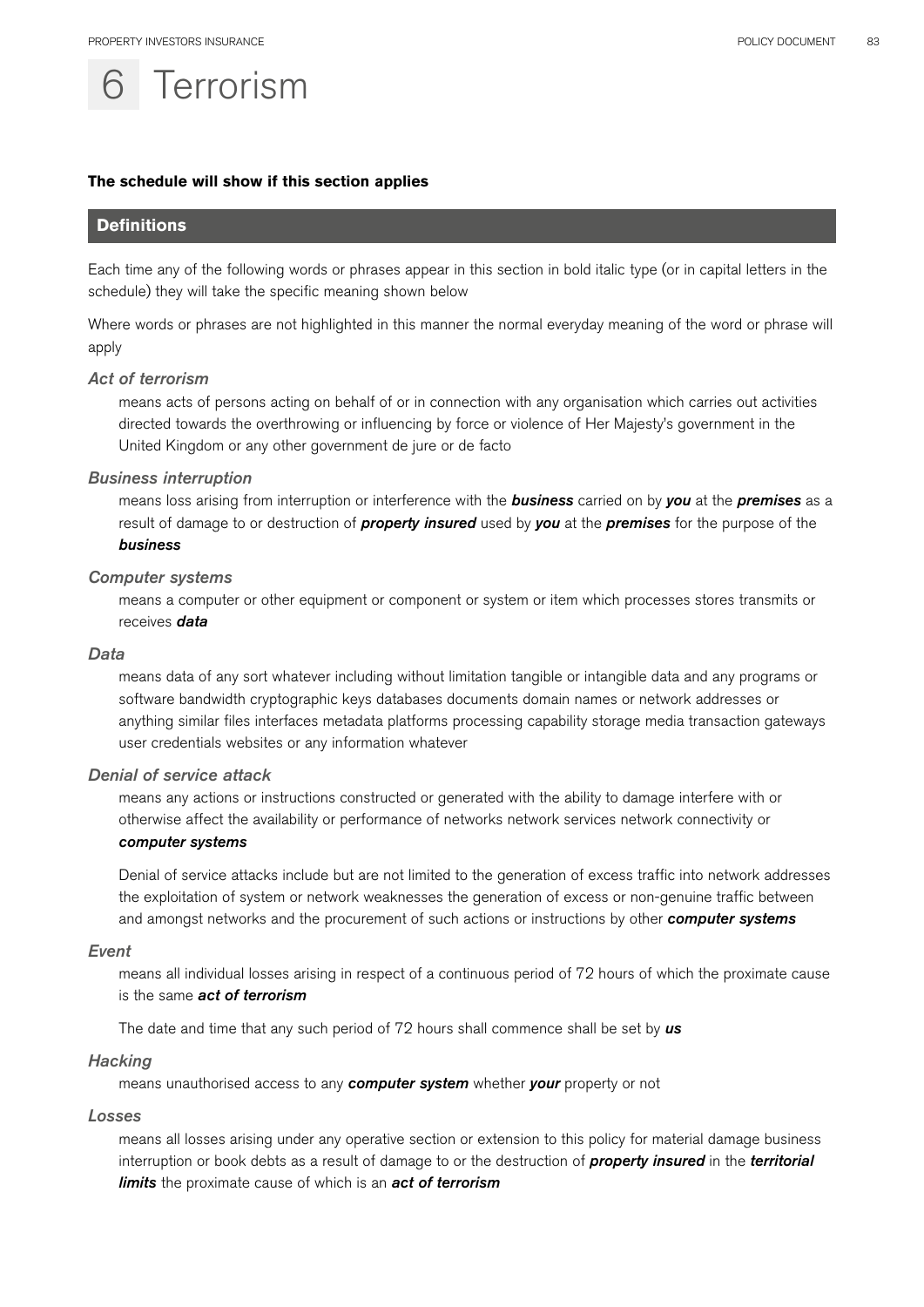### *Nuclear installation*

means any installation of such class or description as may be prescribed by regulations made by the relevant Secretary of State from time to time by statutory instrument being an installation designed or adapted for

- 1. the production or use of atomic energy
- 2.the carrying out of any process which is preparatory or ancillary to the production or use of atomic energy and which involves or is capable of causing the emission of ionising radiations
- 3. the storage processing or disposal of nuclear fuel or of bulk quantities of other radioactive matter being matter which has been produced or irradiated in the course of the production or use of nuclear fuel

### *Nuclear reactor*

means any plant (including any machinery equipment or appliance whether affixed to land or not) designed or adapted for the production of atomic energy by a fission process in which a controlled chain reaction can be maintained without an additional source of neutrons

## *Phishing*

means any access or attempted access to *data* made by means of misrepresentation or deception

## *Property*

means all property whatsoever but excluding

- 1. any property which is occupied as a private residence and which is
	- a. a private dwelling house or
	- b. self-contained unit insured as part of a block of units i.e. a block of flats

unless such property

- i. is not insured in the name of a private individual
- ii. is insured in the name of a *sole trader* or a trustee or an executor of a will and is not occupied by such persons or by any beneficiary of the trust or will in question
- iii. is of mixed residential and commercial usage and the commercially occupied portion of the property exceeds 20% (as defined by *us*) of the whole of such building
- 2. property including fine art collections which are the subject of
	- a. a trust of any kind or
	- b. an executorship of a will

and where the use or benefit of the property is for private domestic purposes only and enjoyed by a beneficiary or a trustee of the trust or a beneficiary or an executor of the will

3. any *nuclear installation* or *nuclear reactor* and all fixtures and fittings situated thereon and attached thereto and all pipes wires cables drains or other conduits or service media of any description which are affixed or connected to or in any way serve such *nuclear installation* or *nuclear reactor*

The noting of the interest of any lender (by including as joint insured or otherwise) shall not prejudice the definition of property as defined above

### *Property insured*

means *property* which is insured under other sections of this policy

### *Sole trader*

means

- 1. a self-employed individual registered as a sole trader with HM Revenue & Customs or
- 2. a private individual or individuals operating as a landlord and taxed as a business or
- 3. a private individual or individuals who have made an active decision to become a landlord and receive or intend to receive an income from *property insured*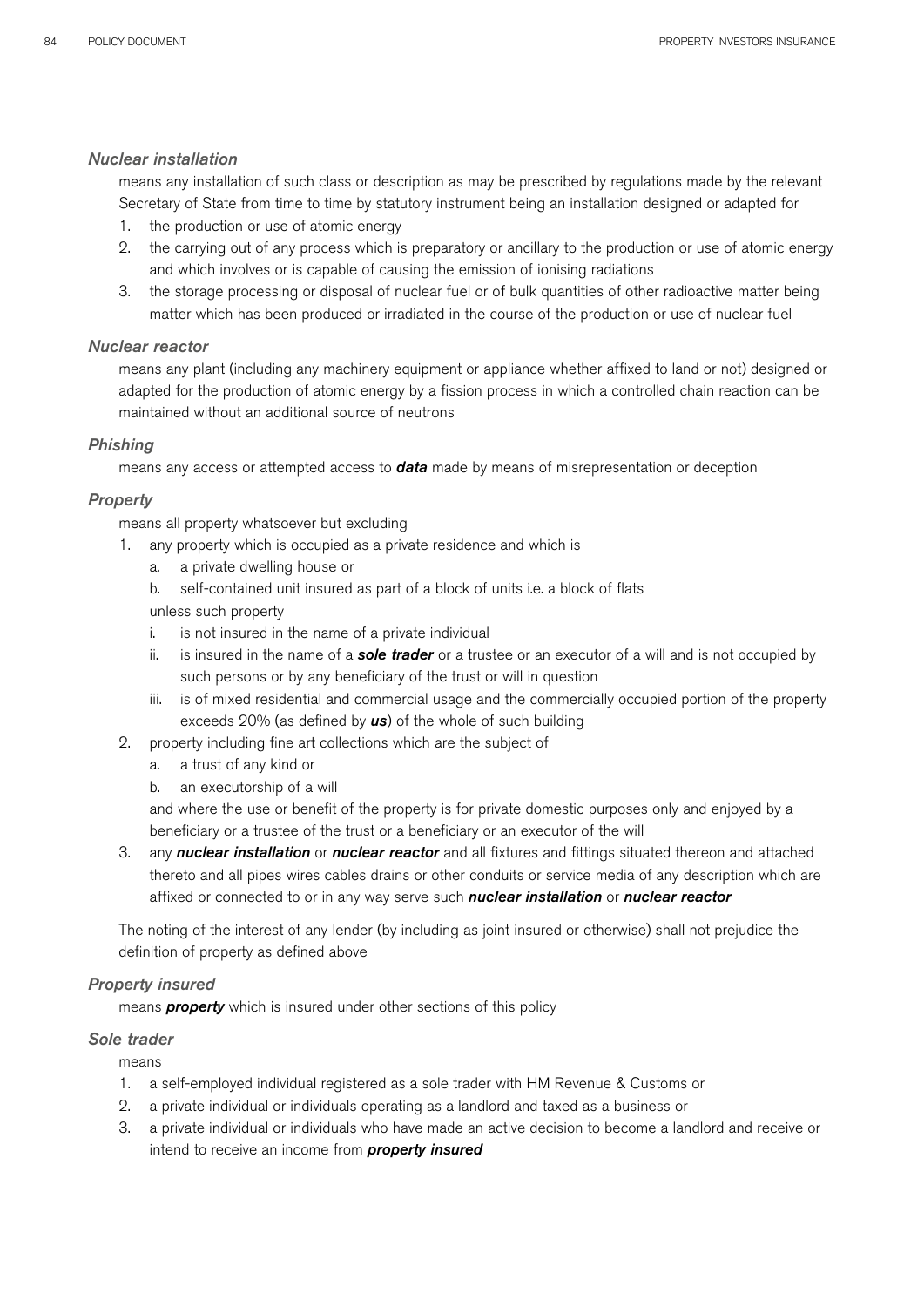### *Territorial limits*

means England Wales and Scotland but not the territorial seas adjacent thereto as defined by the Territorial Sea Act 1987

### *Virus or similar mechanism*

means program code programming instruction or any set of instructions constructed with the purpose and ability or purposely used to damage interfere with adversely affect infiltrate or monitor computer programs *computer systems data* or operations whether involving self-replication or not

This includes but is not limited to trojan horses worms and logic bombs and the exploitation of bugs or vulnerabilities in a computer program to damage interfere with adversely affect infiltrate or monitor as above

### **Cover**

### *We* will pay *you* for

- 1. damage to or the destruction of *property*
- 2. *business interruption* or book debts
- 3. loss caused by cancellation abandonment postponement interruption curtailment or relocation of an event as a result of damage to or destruction of *property*

as insured by any other section of this policy occasioned by or happening through or in consequence of an *act of terrorism* within the *territorial limits*

Provided always that the insurance by this section is

1. not subject to

- a. any of the General exclusions of this policy
- b. any long term agreement or undertaking which may otherwise apply
- c. any terms in this policy which provide for adjustments of premium
- 2. subject
	- a. otherwise to all the terms provisions definitions and conditions of this policy except where expressly varied within this section
	- b. to a maximum period of insurance of 12 months from the inception or renewal date of this policy Any subsequent period of cover provided by this section whether for 12 months or less is deemed to constitute a new period of insurance provided that
		- i. no subsequent period of insurance by this section shall extend beyond the next renewal date of this policy
		- ii. the renewal premium due in respect of this section has been received by *us*

### **Basis of settlement**

As described in the relevant section of this policy in respect of damage to or destruction of the *property insured*  or *business interruption* or book debts or loss caused by cancellation abandonment postponement interruption curtailment or relocation of an event

The most *we* will pay for any one *event* is the lesser of

- 1. the total sum insured or
- 2. for each item its individual sum insured or
- 3. any other limit of liability

as stated in the relevant section of this policy less the *excess*

The *excess* applicable to losses under this Terrorism section shall be equal to the *excess* applied in respect of the risk of fire and/or explosion under the other sections of this policy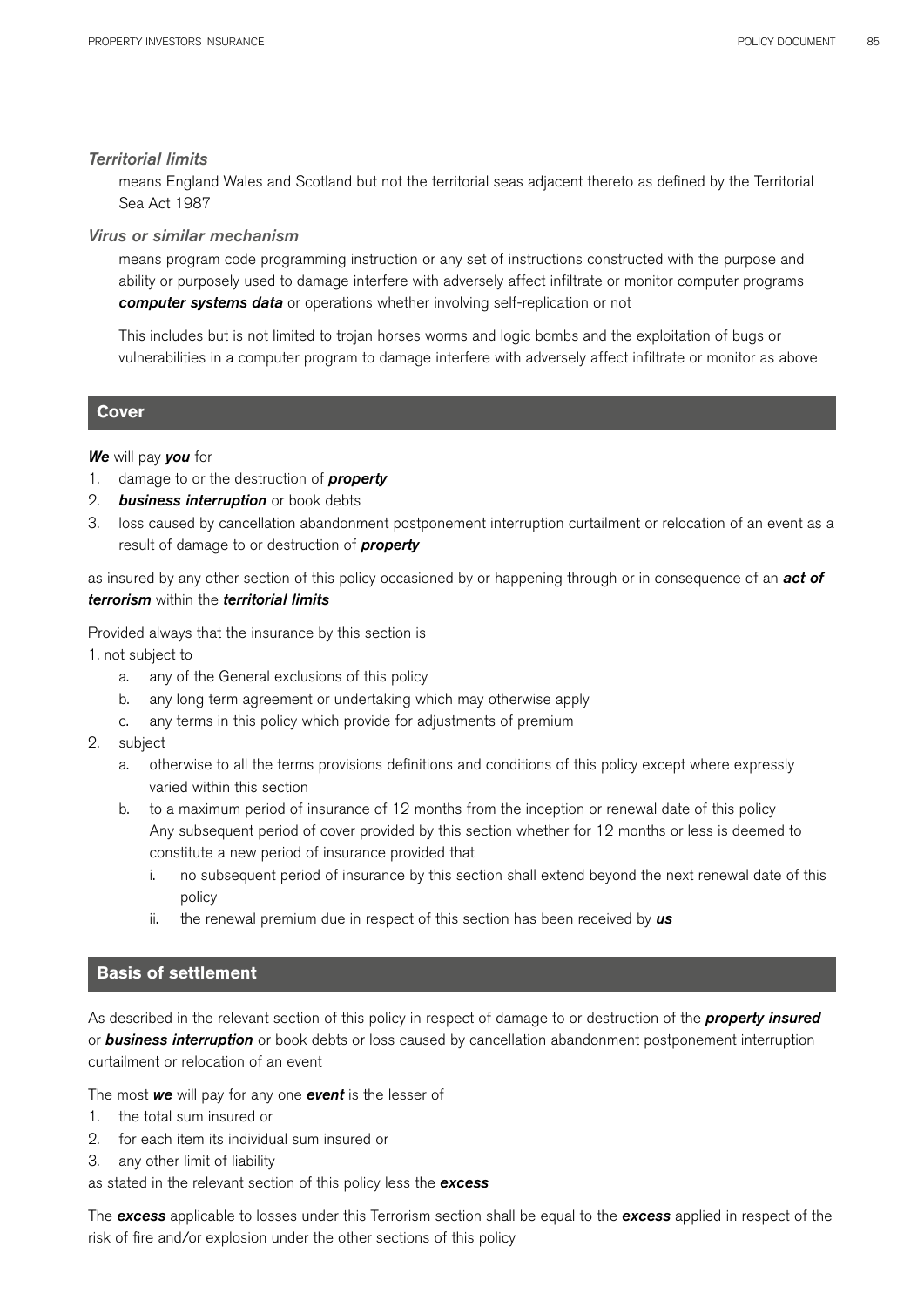## **Exclusions**

*We* will not be liable for any losses whatsoever

- 1. occasioned by riot civil commotion war invasion act of foreign enemy hostilities (whether war be declared or not) civil war rebellion revolution insurrection or military or usurped power
- 2. arising under
	- a. marine aviation and transit policies
	- b. motor insurance policies
	- c. bankers blanket bond
- 3. directly or indirectly caused by contributed to by or arising from or occasioned by or resulting from
	- a. damage to or the destruction of any *computer system* or
	- b. any alteration modification distortion erasure or corruption of *data*

whether **your** property or not where such loss is directly or indirectly caused by or contributed to by or arising from or occasioned by or resulting from *virus or similar mechanism* or *hacking* or *phishing* or *denial of service attack* 

## **Extension for act of terrorism triggered by remote digital interference**

### **Definitions specific to this extension**

### *Property/Property insured*

means as defined in this section but also excludes for the purposes of this extension

- a. any money (including money as defined in any Money (or Money with assault) section of this policy) currency electronic cryptographic or virtual currency including Bitcoin or any similar negotiable or nonnegotiable instruments financial securities or any other financial instrument of any sort whatever and
- b. any *data*

### *Specific events*

means fire explosion flood escape of water from any tank apparatus or pipe (including any sprinkler system) impact of aircraft or any aerial devices or articles dropped from them impact of any sea-going or water-going vessel or of any vehicle whatsoever or of any goods or cargo carried in or on such vessel or vehicle destruction of damage to or movement of buildings or structures plant or machinery other than any *computer system*

### Exclusion 3. will not apply to *losses* provided that such *losses*

- 1. result directly (or solely as regards 3. c. below indirectly) from *specific events* and
- 2. are not proximately caused by an *act of terrorism* in relation to which the relevant organisation or any persons acting on behalf of or in connection with that organisation are controlled by acting on behalf of or part of any de jure or de facto government of any nation country or state and
- 3. comprises
	- a. the cost of reinstatement replacement or repair in respect of damage to or destruction of *property insured* or
	- b. the amount of *business interruption* or book debts suffered directly by *you* by way of loss of or reduction in profits revenue or turnover or increased cost of working as a direct result of either damage to or destruction of *property insured* or as a direct result of denial prevention or hindrance of access to or use of the *property insured* by reason of an *act of terrorism* causing damage to or destruction of other *property* within one mile of the *property insured* to which access is affected or
	- c. the amount of loss caused by the cancellation abandonment postponement interruption curtailment or relocation of an event as a result of damage to or destruction of *property* and any additional costs or charges reasonably and necessarily paid by *you* to avoid or diminish such loss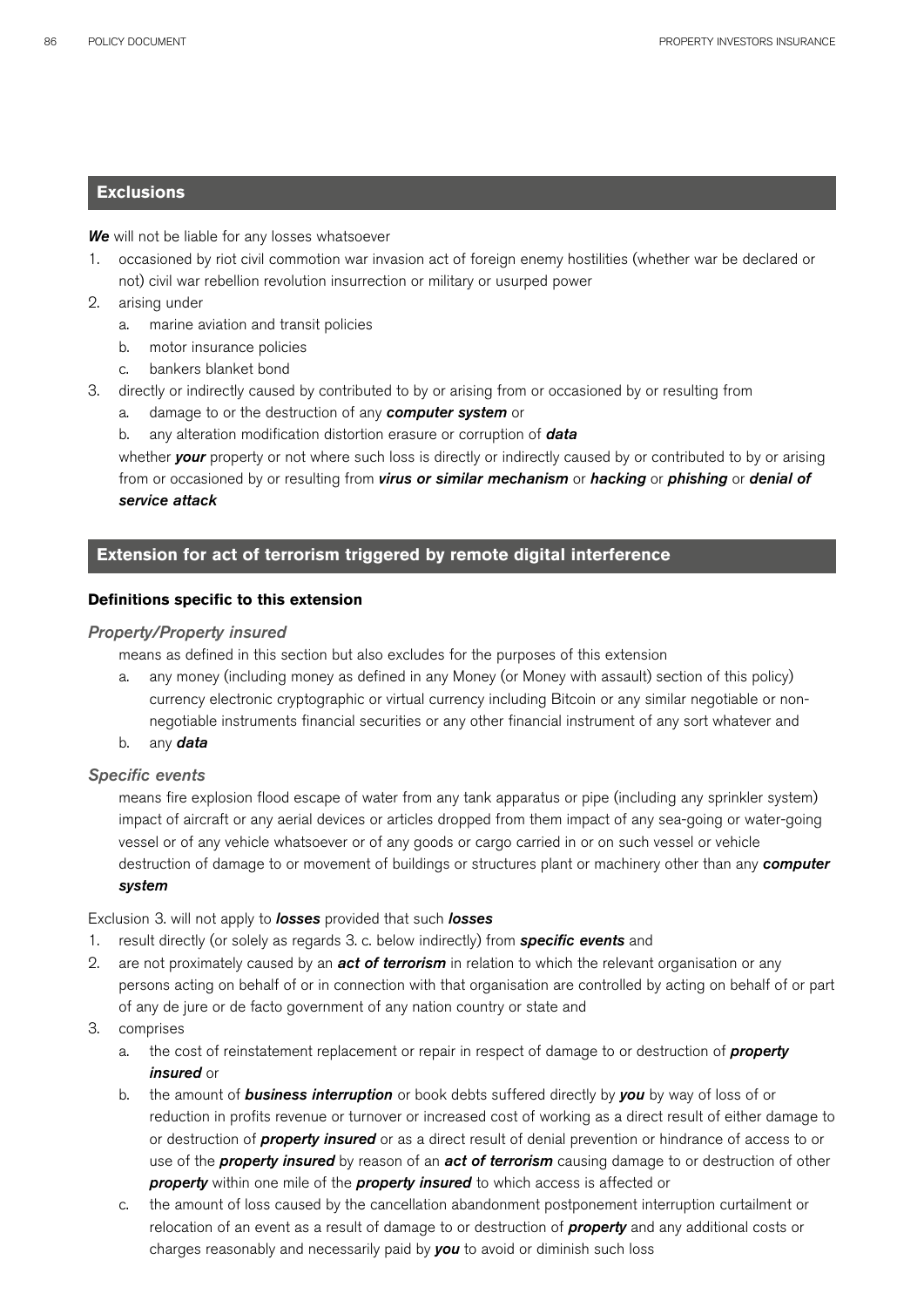Notwithstanding the exclusion of *data* from *property* and *property insured* to the extent that damage to or destruction of *property* and *property insured* within the meaning of sub-paragraph 1. above indirectly results from any alteration modification distortion erasure or corruption of *data* because the occurrence of one or more *specific events* results directly or indirectly from any alteration modification distortion erasure or corruption of *data* that shall not prevent cost or business interruption loss directly resulting from damage to or destruction of such *property* and *property insured* and otherwise falling within sub-paragraphs 1. and 3. above from being recoverable under this policy

In no other circumstances than the previous sentence however will any loss(es) directly or indirectly caused by contributed to by or arising from or occasioned by or resulting from any alteration modification distortion erasure or corruption of *data* be recoverable under this Terrorism section

### **Condition**

If *we* allege that any other loss is not covered by this section the burden of proving that such loss is covered shall be upon *you*

Notwithstanding the above the burden of proof shall be upon *us* to prove or establish all the matters referred to in sub-paragraph **2.** of the Extension for act of terrorism triggered by remote digital interference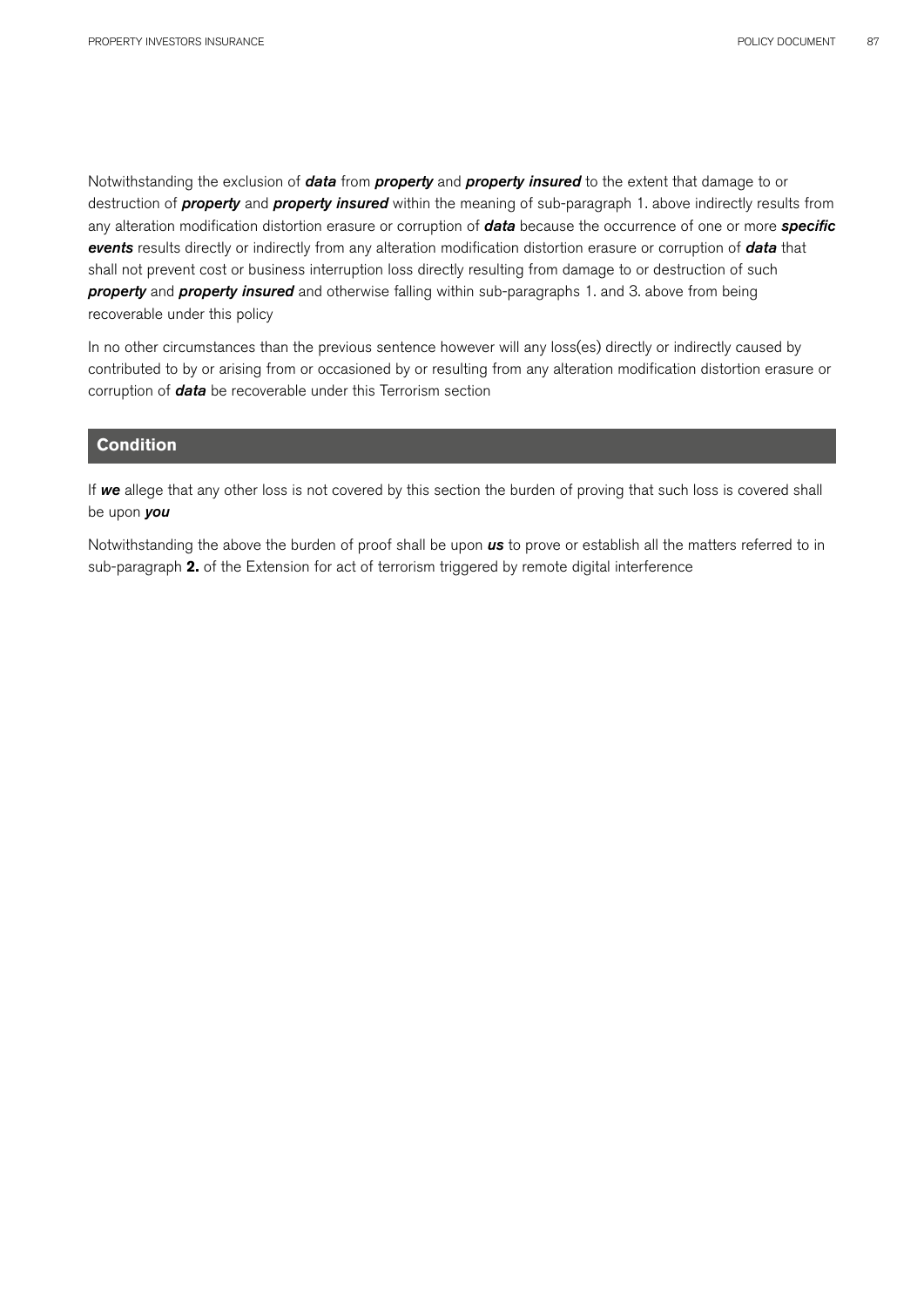# General information

## **Complaints procedure**

If you are unhappy with our products or service, please contact us as soon as possible.

You can complain in writing or verbally at any time to:

### **For all complaints other than Legal expenses complaints**

Ecclesiastical Insurance Office plc Beaufort House, Brunswick Road, Gloucester, GL1 1JZ.

Tel: 0345 777 3322 Email: complaints@ecclesiastical.com

### **For Legal expenses complaints**

DAS Legal Expenses Insurance Company Limited DAS House, Quay Side, Temple Back, Bristol, BS1 6NH.

Tel: 0344 893 9013 Email: customerrelations@das.co.uk

## **Our promise to you**

We will aim to resolve your complaint within one business day.

To resolve your complaint we will:

- Investigate your complaint diligently and impartially.
- Keep you informed of the progress of the investigation.
- For more complex issues, we may need a little longer to investigate and we may ask you for further information to help us reach a decision.
- Respond in writing to your complaint as soon as possible.

If you are not satisfied with our response, or if we have not completed our investigation within eight weeks, we will inform you of your right to take the complaint to:

The Financial Ombudsman Service Exchange Tower, London, E14 9SR.

Tel: 0800 0 234 567 Email: complaint.info@financial-ombudsman.org.uk Web: www.financial-ombudsman.org.uk

If you have bought your insurance online, you can also register your complaint on the Online Dispute Resolution website http://ec.europa.eu/consumers/odr/, which has been set up by the European Commission.

This complaints handling procedure does not affect your right to take legal proceedings.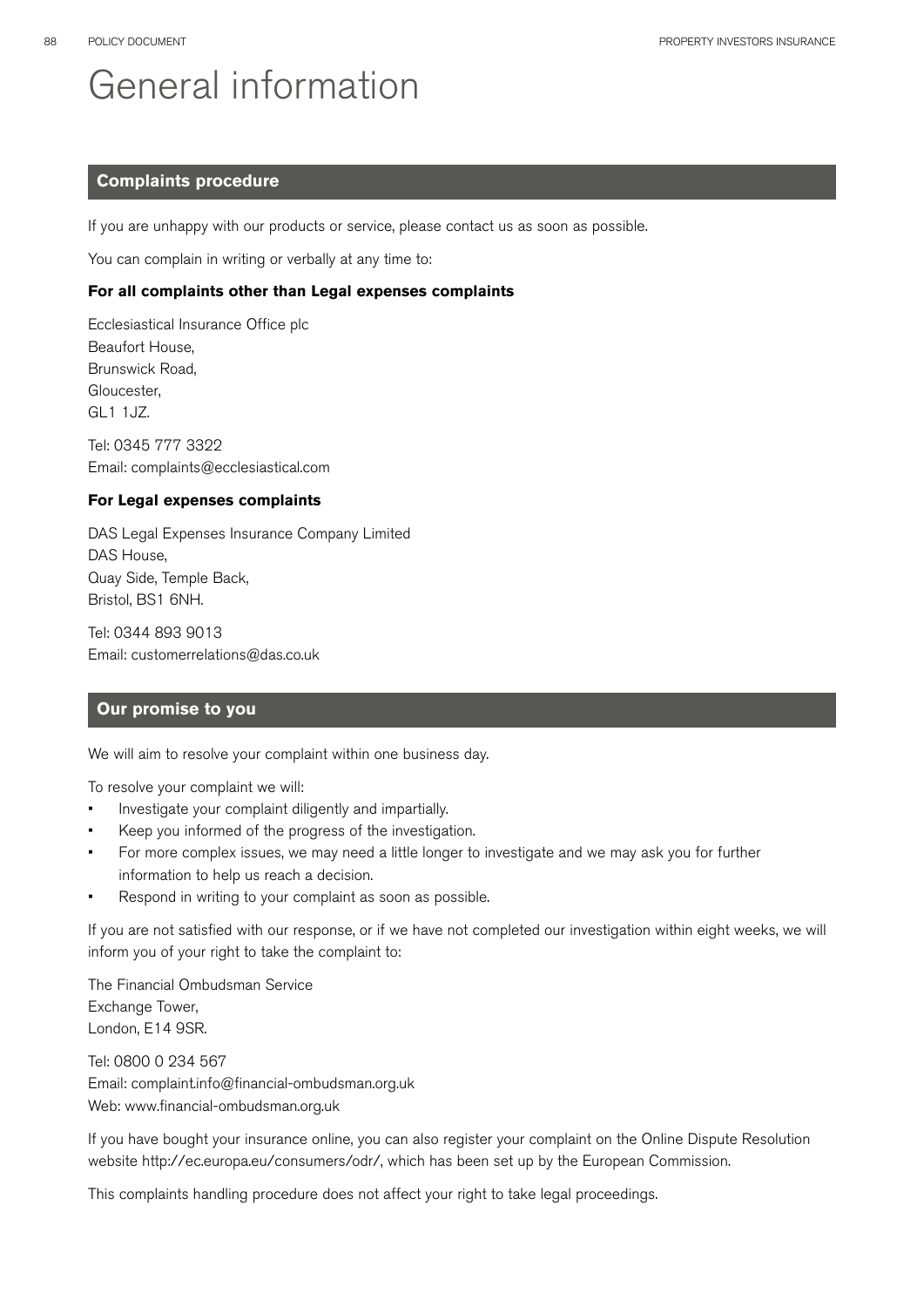## **The Financial Services Compensation Scheme**

The Financial Services Compensation Scheme (FSCS) is the independent body, set up by Government, which gives you your money back if your authorised\* financial services provider is unable to meet its obligations.

The FSCS protects a range of products for both individuals and small businesses. Limits apply depending on the product you have bought. The FSCS does not charge individual consumers for using its service. The FSCS cannot help you if the firm you have done business with is still trading.

For further information on the scheme you can visit the website at:

## **www.fscs.org.uk**

or write to:

Financial Services Compensation Scheme 10<sup>th</sup> Floor, Beaufort House, 15 St Botolph Street, London, EC3A 7QU.

Tel: **0207 741 4100** or **0800 678 1100** Fax: **0207 741 4101**  Email: enquiries@fscs.org.uk

\* The FSCS can only pay compensation for customers of financial services firms authorised by the PRA or the FCA.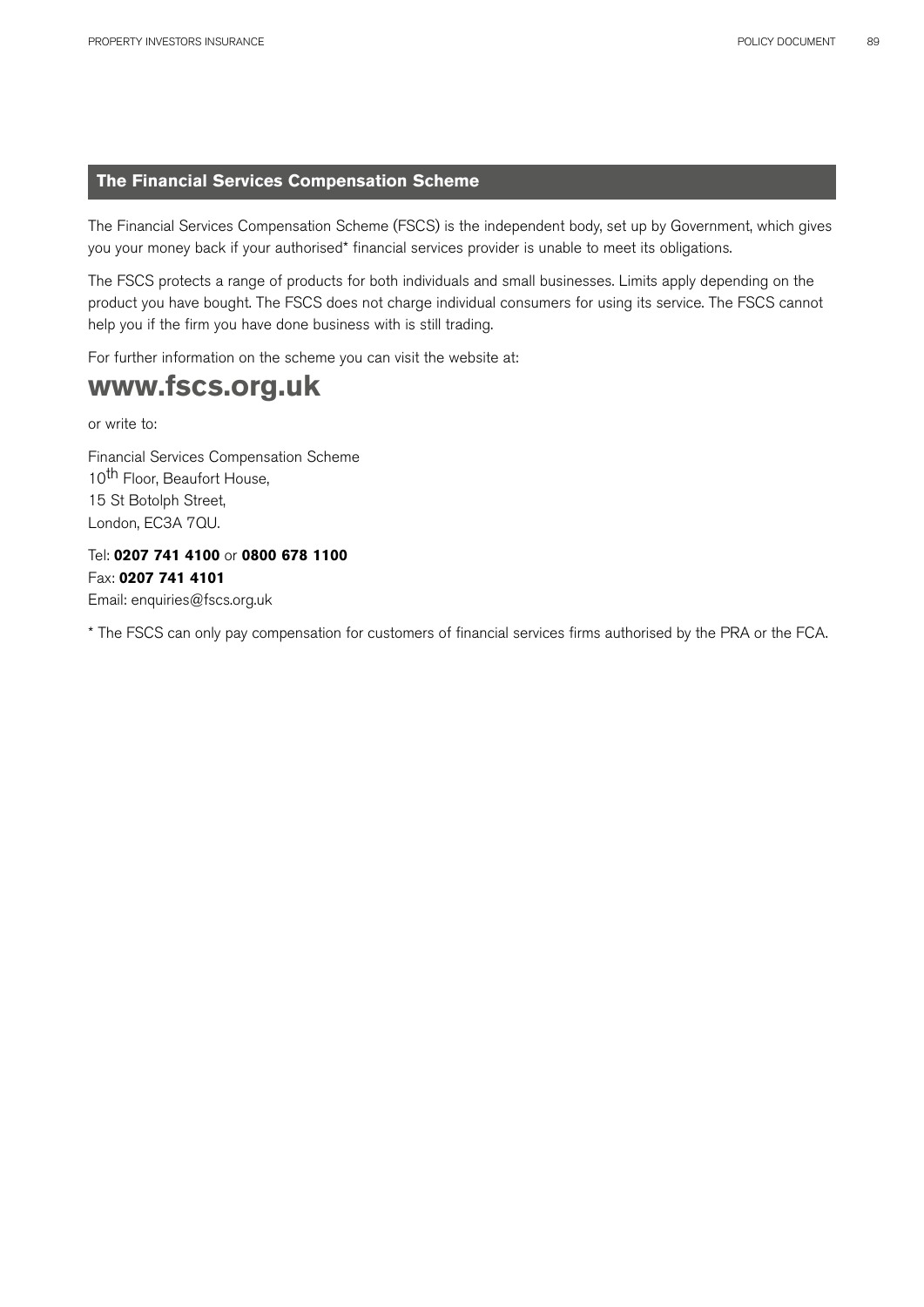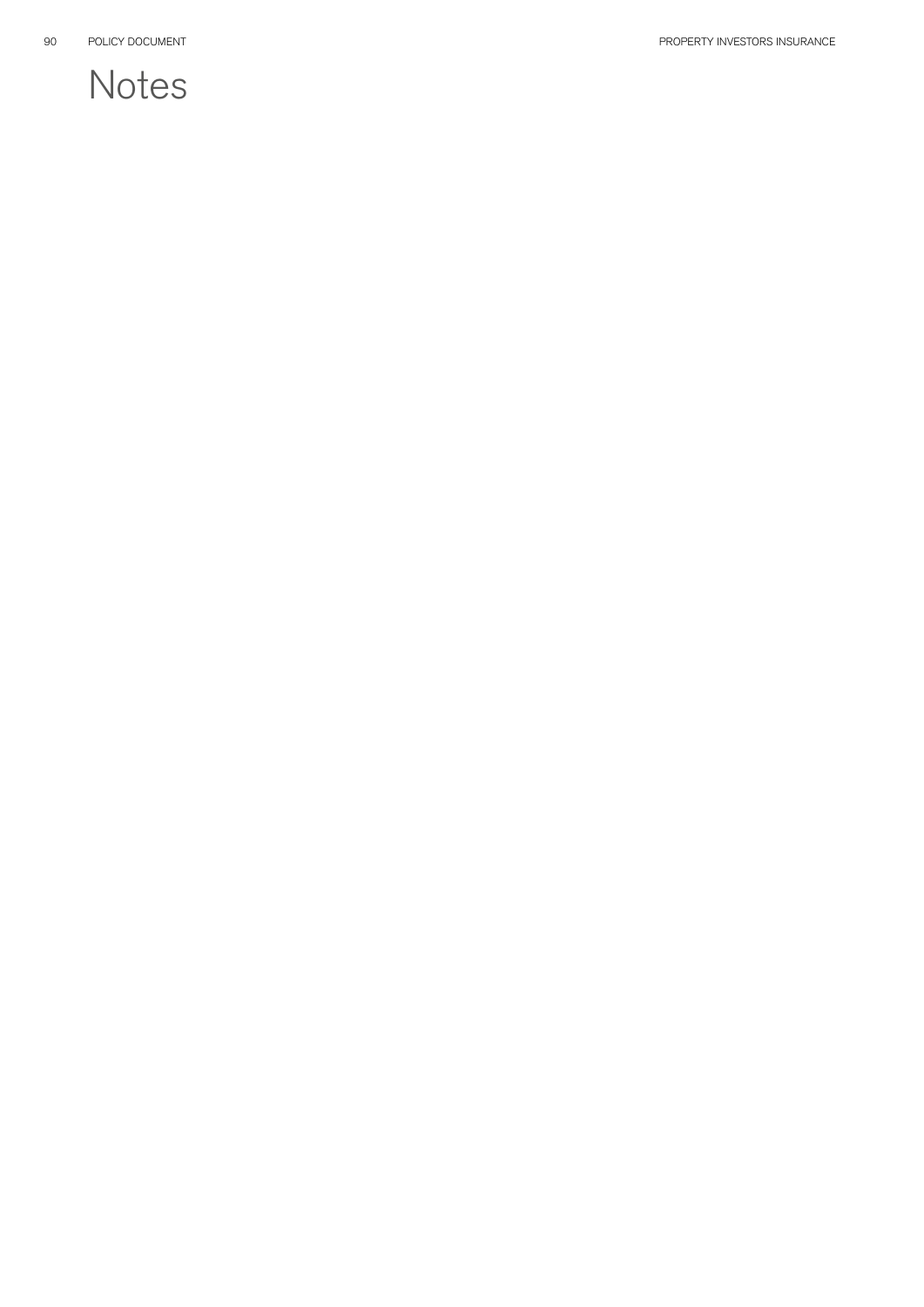This contract is underwritten by: Ecclesiastical Insurance Office plc.

Our FCA register number is 113848. Our permitted business is general insurance.

PROPERTY INVESTORS INSURANCE POLICY DOCUMENT 91

**You can check this on the FCA's register by visiting the FCA's website**

**www.fca.org.uk/register** 

**or by contacting the FCA on 0800 111 6768**